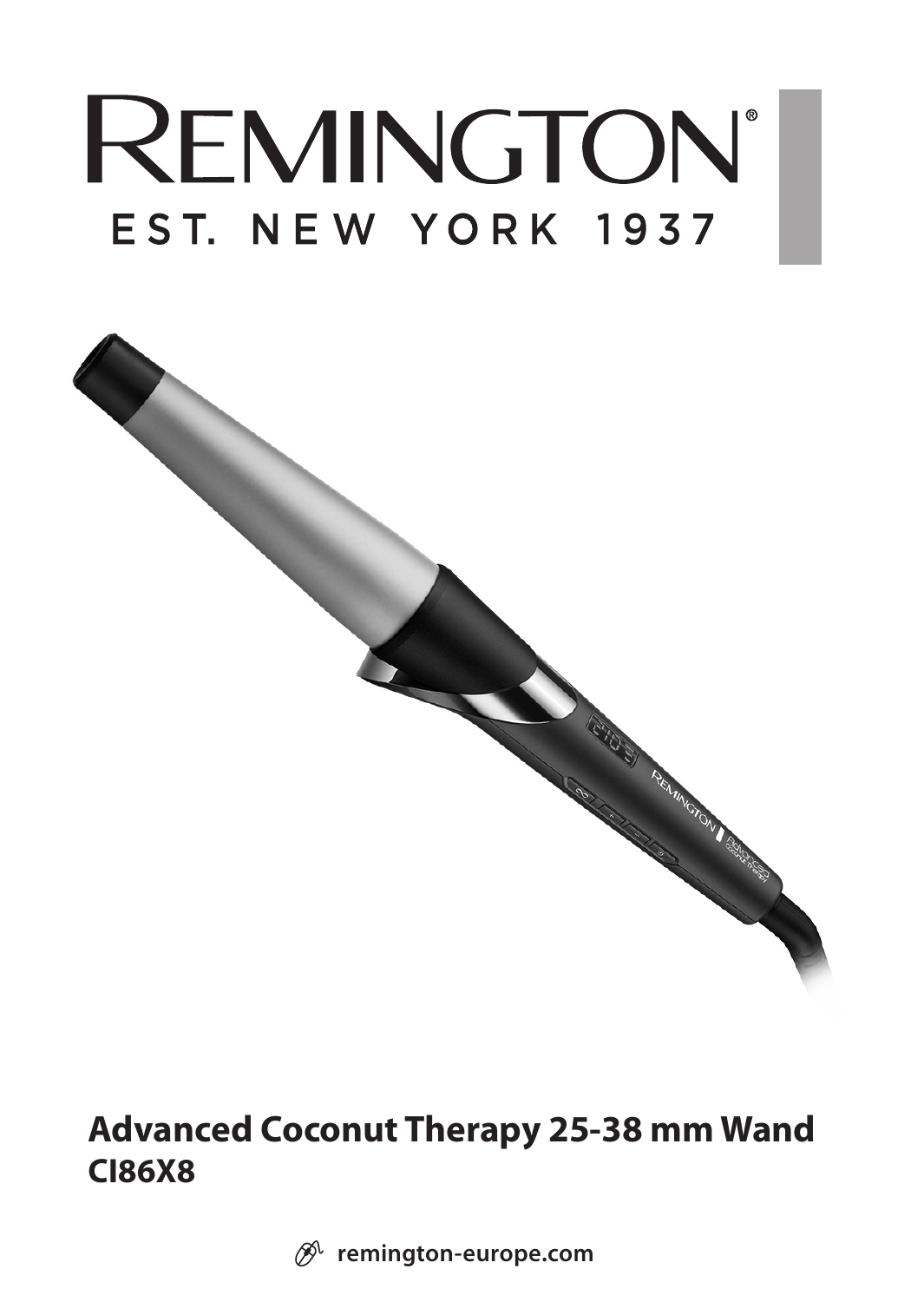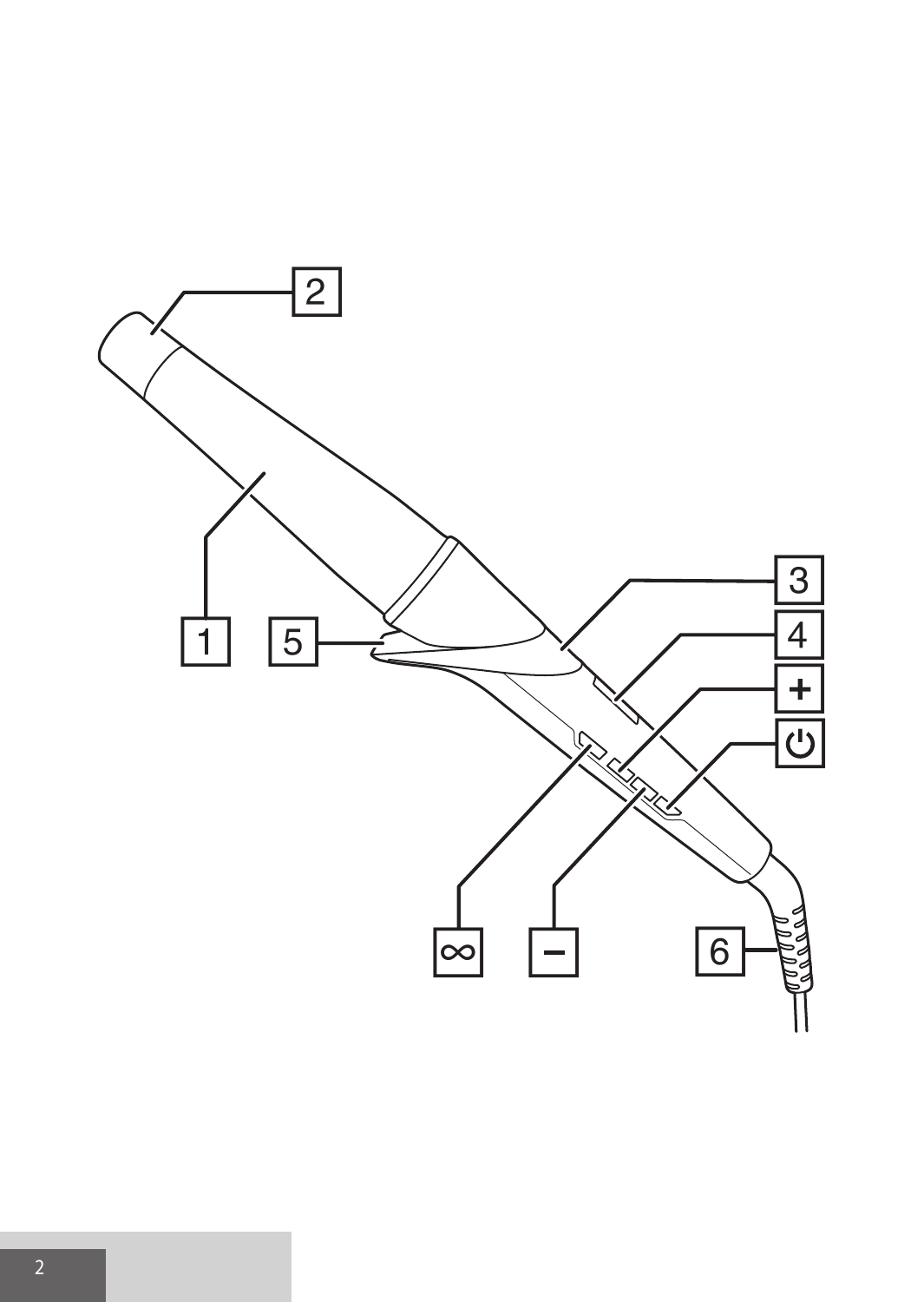GB

Thank you for buying your new Remington® product. Please read these instructions carefully and keep them safe. Remove all packaging before use. **WARNING: This appliance is hot. Keep out of reach of children at all times.**

# **IMPORTANT SAFEGUARDS**

- This appliance can be used by children aged from 8 years and above and persons with reduced physical, sensory or mental capabilities or lack of experience and knowledge if they have been supervised/instructed and understand the hazards involved. Children shall not play with the appliance. Cleaning and user maintenance shall not be done by children unless they are older than 8 and supervised. Keep the appliance and cable out of reach of children under 8 years.
- **EX** Do not use this appliance near bathtubs, showers, basins or other vessels containing water.
- When the appliance is used in a bathroom, unplug it after use since the proximity of water presents a hazard even when the applaince is switched off.
- For additional protection, the installation of a residual current device (RCD) having a rated residual operating current not exceeding 30 mA is advisable in the electrical circuit supplying the bathroom\*.
- Currently, the fitting in a bathroom of an electrical socket suitable or capable of operating the appliance is not permitted in the UK (see BS7671).
- Burn hazard. Keep the appliance out of reach from young children, particularly during use and while cooling down.
- Never leave the appliance unattended when it is connected to the power supply.
- Always place the appliance with its stand, if any, on a heat-resistant, stable flat surface.
- If the supply cord of this unit becomes damaged, discontinue use immediately and return the appliance to your nearest authorised Remington® service dealer for repair or replacement in order to avoid a hazard.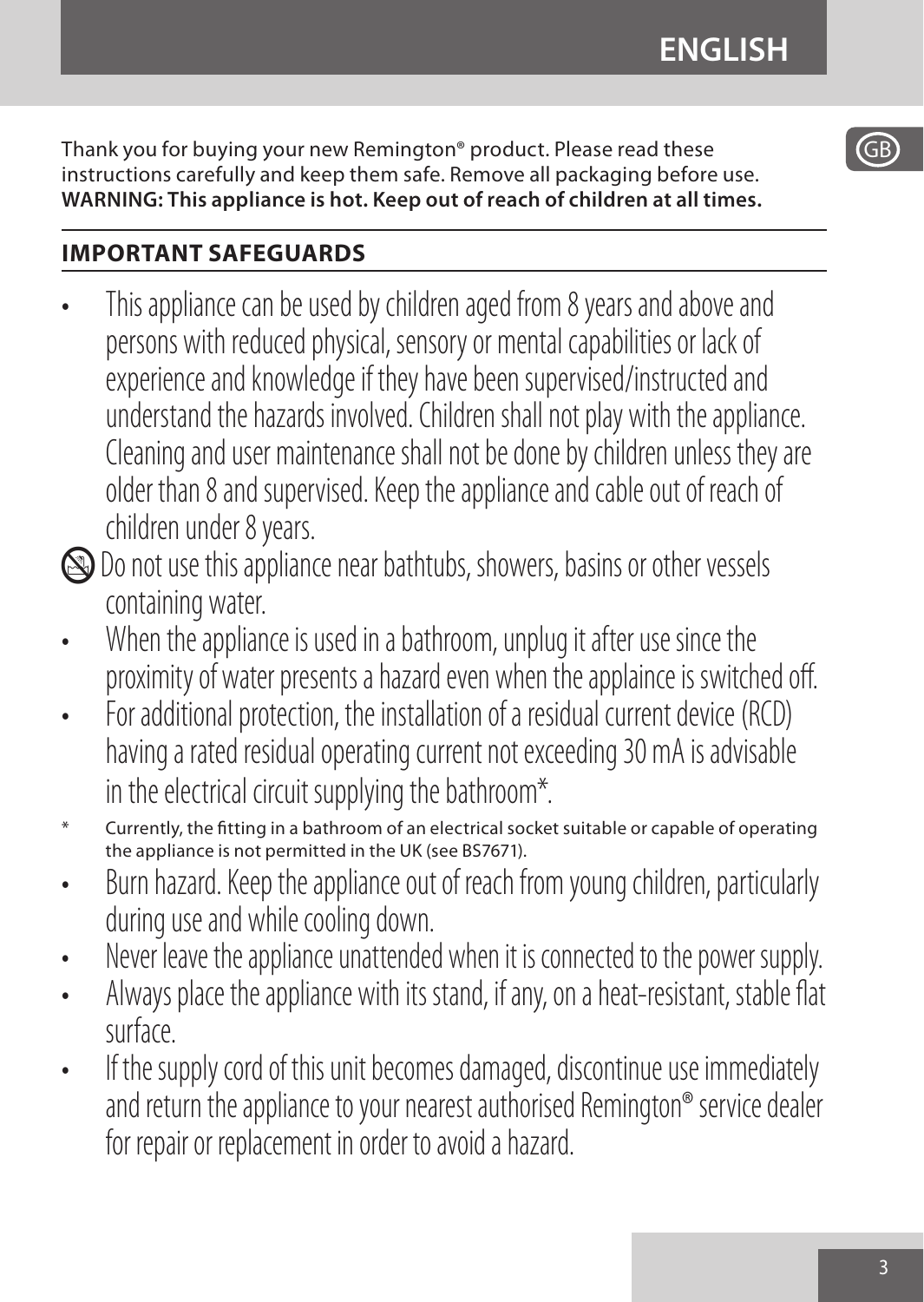- Do not allow any part of the appliance touch the face, neck or scalp.
- Keep the power plug and cord away from heated surfaces.
- Do not use attachments other than those we supply.
- Do not use the appliance if it is damaged or malfunctions.
- Do not twist or kink the cable, or wrap it round the appliance. Check the cord regularly for any sign damage.
- CAUTION: Always remove the appliance from the storage pouch/sleeve before heating and allow it to fully cool before placing it back.
- This appliance is not intended for commercial or salon use.

# **PARTS**

- 1. Advanced ceramic coated barrel
- 2. Cool tin
- 3. Intelligent heat sensor light
- 4. Digital temperature display
- 5. Stand
- 6. Swivel cord

Controls:

- $(h)$  On/off button
- +/– Temperature functions
- ∞ Intelligent heat sensor on/off button Accessories (not shown):
- Styling glove
- Storage pouch

# **ADDITIONAL FEATURES**

- Fast heat up—ready to use in 30 seconds.
- Automatic safety shut off this unit will switch itself off if no button is pressed or it is left on after 60 minutes.
- Multivoltage: for home or abroad. At 120V times and temperatures may vary.

# **INSTRUCTIONS FOR USE**

- Before use, ensure the hair is clean, dry and tangle-free.
- For extra protection use a heat protection spray.
- Hairsprays contain flammable material do not use while using this product.
- Section the hair prior to styling. Style the lower layers first.
- Use the styling glove to avoid any accidental burns.
- 1. Plug the product into the mains power supply.
- 2. When your wand is plugged in but not turned on the lock symbol  $\bigoplus$  will come on to show that it is in standby mode.
- 3. Press and hold the on/off  $($ c $)$ ) button to switch on.
- 4. Select the appropriate temperature for your hair type using the "+" and "-" temperature controls on the side of the product. Start styling on lower temperatures first.
- 5. The "+" button will increase the temperature and the "-" button will decrease the temperature.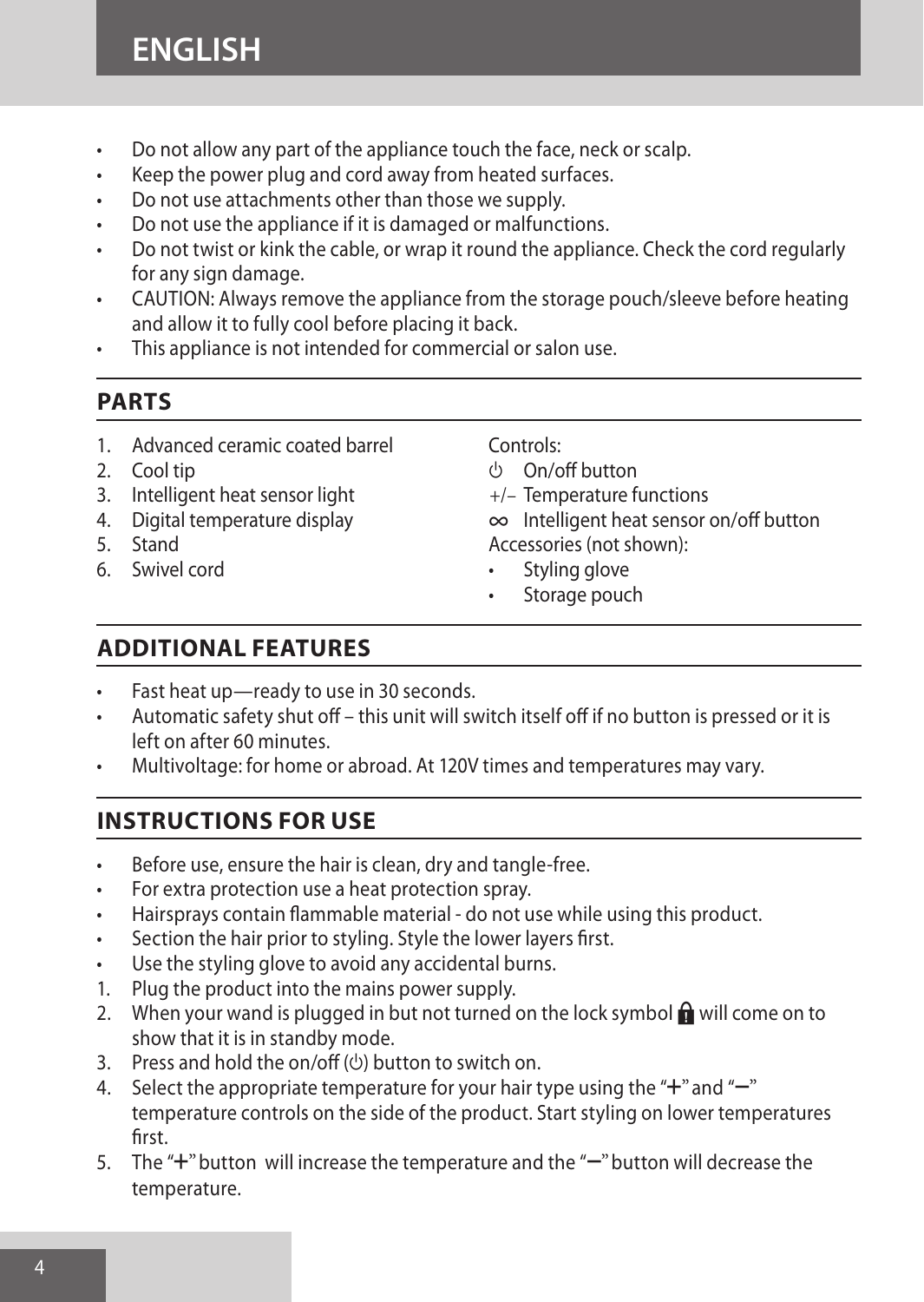GB

#### **Recommended Temperatures**

| Temperature   | <b>Hair type</b>                      |
|---------------|---------------------------------------|
| 140°C - 160°C | Thin / fine, damaged or bleached hair |
| 180°C - 200°C | Normal, healthy hair                  |
| 200°C - 210°C | Thick and difficult to style hair     |

**Caution**: the hottest temperatures should only be used by experienced stylers.

- 6. The temperature display will flash until the selected temperature is reached.
- 7. Working on one section at a time, hold the handle with the barrel facing down and wrap a section of hair around the heated barrel.
- 8. Wait about 10 seconds for the curl to form.
- 9. Unwind the hair and release the curl.
- 10. Repeat this around the head to create as many curls as desired.
- After use, press and hold the on/off  $(\circlearrowright)$  button for two seconds to turn off then unplug the appliance.
- **• Tip**: let the curls cool before styling or brushing; this will help to prolong the curls.

#### **Intelligent Heat Sensor**

- Press the ∞ button to activate the Intelligent Heat Sensor.
- If the sensor is on during styling, the indicator light will come on to show that the sensor is monitoring the barrel temperature and continually regulating the heat output, helping to prevent the damage caused by overheating. These temperature changes are not displayed on the product but happen quickly and automatically during styling.

#### **Temperature boost function**

- For quick touch ups of stubborn, hard to style sections.
- The temperature boost function boosts the temperature to 210°C.
- Hold the "+" button for 2 seconds to operate.

#### **Temperature Lock Function**

- Set the desired temperature using the  $+$  and  $-$  buttons then lock the settings by pressing the " $-$ "button for 2 seconds. The  $\mathbf{\hat{m}}$  symbol will appear on the temperature display.
- To unlock the temperature setting, press and hold the "-" button for 2 seconds.

# **STORAGE, CLEANING AND MAINTENANCE**

#### **Let the appliance cool down before cleaning and storing away**

- Wipe all the surfaces with a damp cloth.
- Don't use harsh or abrasive cleaning agents or solvents.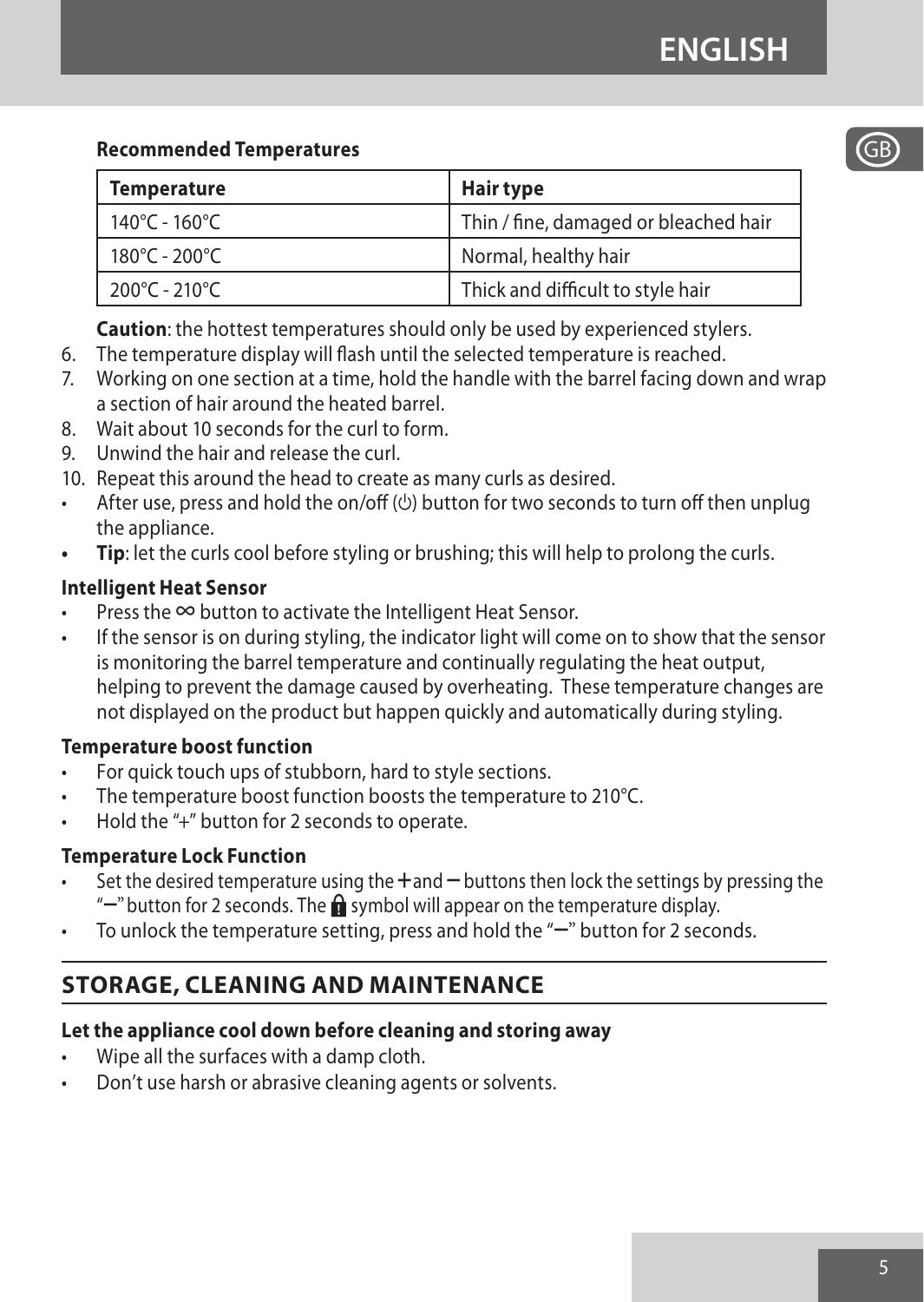# **RECYCLING**



To avoid environmental and health problems due to hazardous<br>substances, appliances and rechargeable and non-rechargeable<br>batteries marked with one of these symbols must not be dispos-<br>with unsorted municipal waste. Always substances, appliances and rechargeable and non-rechargeable batteries marked with one of these symbols must not be disposed of with unsorted municipal waste. Always dispose of electrical and electronic products and, where applicable, rechargeable and non-rechargeable batteries, at an appropriate official recycling/ collection point.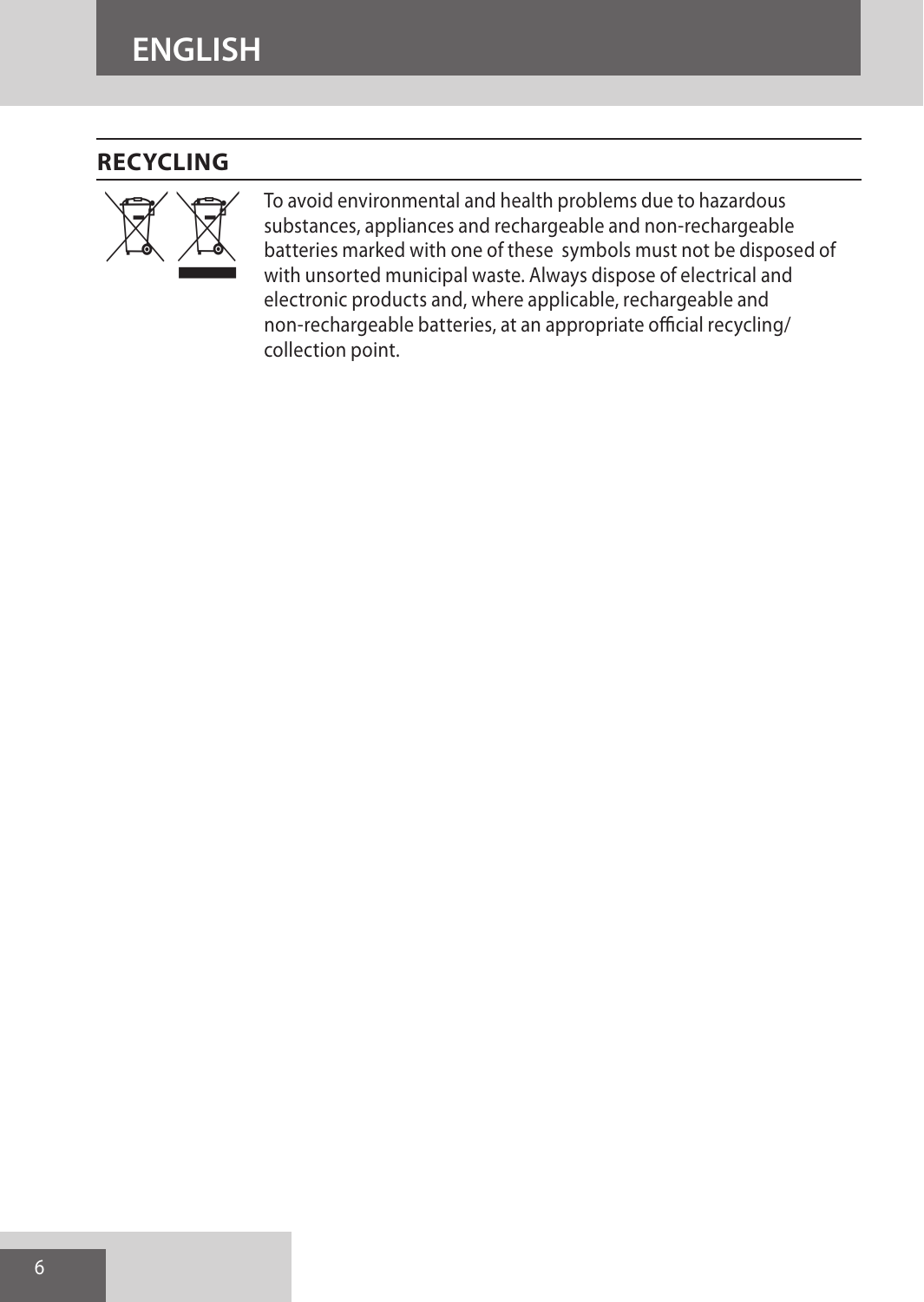Vielen Dank, dass Sie sich für den Kauf dieses Remington® Produkts entschieden haben. Lesen Sie diese Bedienungsanleitung aufmerksam durch und bewahren Sie sie auf. Entfernen Sie die Verpackung vor dem Gebrauch vollständig. **ACHTUNG: Das Gerät wird heiß. Halten Sie es stets außer Reichweite von Kindern.**



# **WICHTIGE SICHERHEITSHINWEISE**

- Dieses Gerät ist für die Nutzung von Kindern ab 8 Jahren sowie von Personen mit eingeschränkten physischen, sensorischen oder geistigen Fähigkeiten oder Mangel an Erfahrung und Wissen geeignet, wenn ihnen die Handhabung erklärt wurde/ sie dabei beaufsichtigt werden und ihnen die damit verbundenen Gefahren bewusst sind. Kinder dürfen nicht mit dem Gerät spielen. Reinigung und Pflege dürfen nicht von Kindern durchgeführt werden, es sei denn sie sind älter als 8 Jahre und werden dabei beaufsichtigt. Bewahren Sie das Gerät und das Kabel außer Reichweite von Kindern unter 8 Jahren auf.
- L Verwenden Sie das Gerät nicht in der Nähe einer Badewanne, einem Behälter oder anderen Gefäßen, die Wasser enthalten.
- Wenn Sie das Gerät im Badezimmer verwenden, ziehen Sie den Netzstecker nach dem Gebrauch, da Wasser in der Nähe auch bei ausgeschaltetem Gerät eine Gefahr darstellt.
- Als zusätzliche Schutzmaßnahme sollten Sie in den Stromkreislauf im Badezimmer eine Fehlerstrom-Schutzeinrichtung mit einem Bemessungsdifferenzstrom nicht über 30mA einbauen. Fragen Sie einen Elektriker um Rat.
- Verbrennungsgefahr. Halten Sie das Gerät außerhalb der Reichweite von Kleinkindern, vor allem während es in Betrieb ist oder abkühlt.
- Stellen Sie das Gerät und gegebenenfalls die Ladestation stets auf einen hitzebeständigen, stabilen, flachen Untergrund.
- Lassen Sie das Gerät nicht unbeaufsichtigt, solange es ans Stromnetz angeschlossen ist.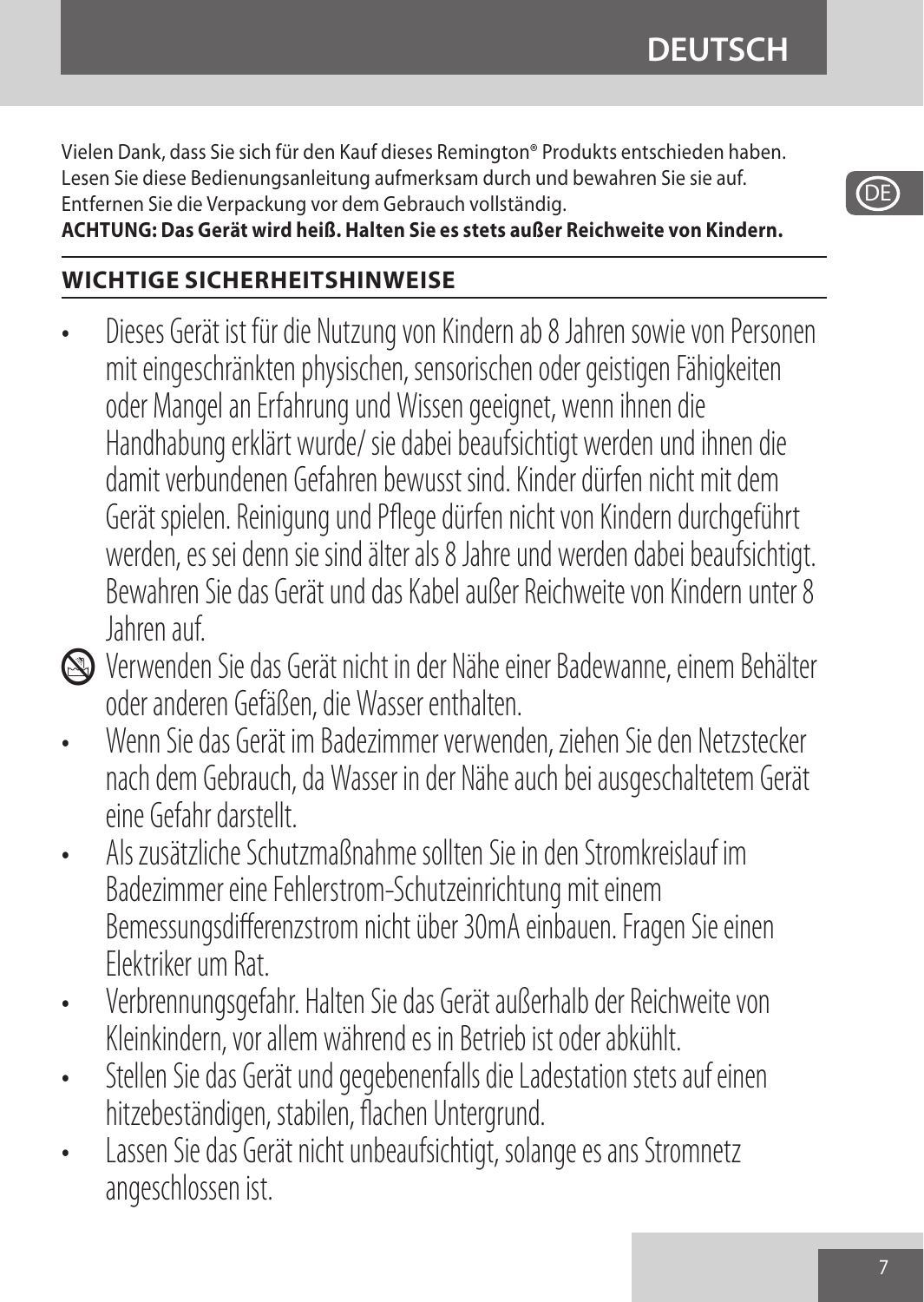# **DEUTSCH**

- Ist das Stromkabel beschädigt, verwenden Sie das Gerät auf keinen Fall mehr und geben Sie es bei einem autorisierten Remington® Servicehändler in Ihrer Nähe zur Reparatur oder zum Umtausch ab, um eine Gefährdung zu vermeiden.
- Achten Sie darauf, dass kein Bestandteil des Geräts mit dem Gesicht, dem Nacken oder der Kopfhaut in Berührung kommt.
- Bringen Sie den Netzstecker und das Netzkabel nicht mit beheizten Oberflächen in Berührung.
- Verwenden Sie nur das von uns zur Verfügung gestellte Zubehör.
- Verwenden Sie das Gerät nicht, wenn es beschädigt ist oder nicht richtig funktioniert.
- Achten Sie darauf, dass Sie das Kabel nicht knicken oder verdrehen.
- Wickeln Sie das Kabel nicht um das Gerät. Überprüfen Sie das Kabel regelmäßig auf Schäden.
- ACHTUNG: Nehmen Sie das Gerät aus der Aufbewahrungstasche, bevor Sie es aufheizen und lassen Sie es vollstädnig abkühlen, bevor Sie es zurücklegen.
- Dieses Gerät ist nicht für die gewerbliche Nutzung geeignet.

# **HAUPTMERKMALE**

#### 1. Hochentwickelter Lockenstab mit Keramikbeschichtung

- 2. Kühle Spitze
- 3. Lämpchen des intelligenten Hitzesensors
- 4. Digitale Temperaturanzeige
- 5. Gerätestütze
- 6. Kabel mit Drehgelenk

Regler:

- (<sup>1</sup>) Fin-/ Ausschalter
- +/– Temperaturfunktionen
- ∞ Ein-/Ausschalter des intelligenten Hitzesensors

Zubehör (nicht abgebildet):

- Hitzeschutzhandschuh
- Aufbewahrungstasche

# **PRODUKTEIGENSCHAFTEN**

- Schnelles Aufheizen in nur 30 Sekunden einsatzbereit.
- Automatische Sicherheitsabschaltung Dieses Gerät schaltet sich selbst ab, wenn es länger als 60 Minuten in Betrieb ist und keine Taste gedrückt wird.
- Mehrfachspannungsfunktion: für zu Hause oder im Urlaub. Bei 120 Volt können Zeiten und Temperaturen variieren.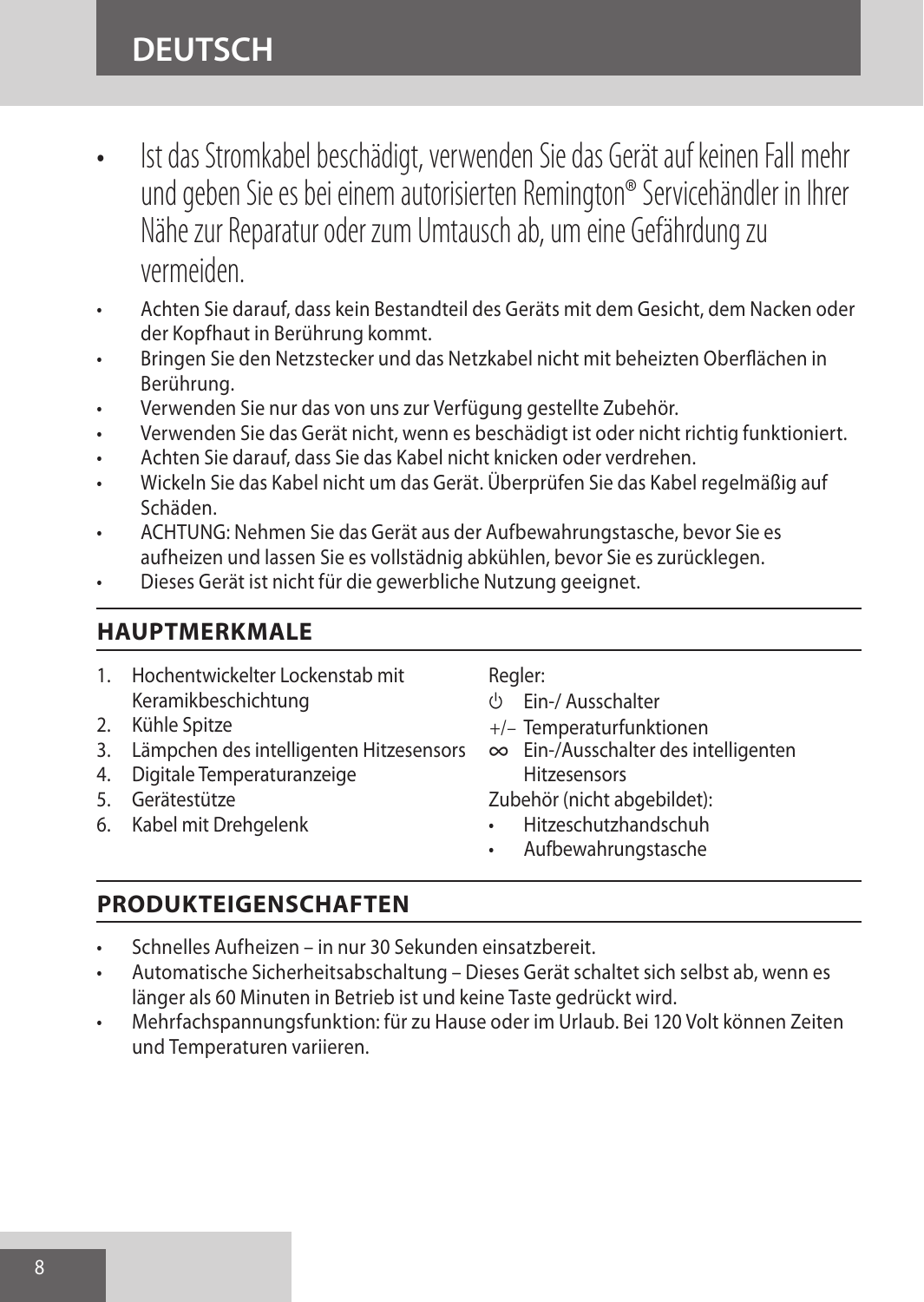# **BEDIENUNGSANLEITUNG**

- Achten Sie vor dem Gebrauch darauf, dass das Haar sauber, trocken und nicht verheddert ist.
- Verwenden Sie für den zusätzlichen Schutz Ihres Haares ein Hitzeschutzspray.
- Haarsprays enthalten entzündliche Stoffe verwenden Sie kein Haarspray, während das Gerät in Betrieb ist.
- Teilen Sie das Haar vor dem Stylen ab. Stylen Sie zuerst die untenliegenden Strähnen.
- Nutzen Sie den Stylinghandschuh, um Verbrennungen zu vermeiden.<br>1. Stecken Sie den Netzstecker des Geräts in die Steckdose
- 1. Stecken Sie den Netzstecker des Geräts in die Steckdose.
- 2. Ist der Lockenstab an das Stromnetz angeschlossen, aber nicht eingeschaltet, erscheint das Schloss-Symbol **B**, der Lockenstab befindet sich dann im Standby-Modus.
- 3. Halten Sie den Ein-/Ausschalter (C) kurz gedrückt, um das Gerät einzuschalten.
- 4. Um diese Funktion auszuschalten, halten Sie den Ein-/Ausschalter des Hitzeschutzsensors gedrückt.
- 5. Die "+" Taste erhöht die Temperatur und die "-" Taste verringert die Temperatur.

#### **Empfohlene Temperaturwerte**

| Temperatur        | Haartyp                                                 |
|-------------------|---------------------------------------------------------|
| $140 °C - 160 °C$ | Dünnes/feines, strapaziertes oder aufgehelltes Haar     |
| $180 °C - 200 °C$ | Normales, gesundes Haar                                 |
| $200 °C - 210 °C$ | Kräftiges, sehr lockiges und schwer zu bändigendes Haar |

**Achtung**: Nur Personen, die bereits über Erfahrung beim Styling verfügen,sollten höhere Temperaturen verwenden.

- 6. Die Temperaturanzeige blinkt, bis die gewählte Temperatur erreicht ist.
- 7. Halten Sie den Griff des Lockenstabs nach oben und wickeln Sie eine Haarpartie um den beheizten Stab.
- 8. Warten Sie etwa 10 Sekunden, bis sich die Locke geformt hat.
- 9. Drehen Sie das Haar aus, um die Locke zu lösen.
- 10. Wiederholen Sie diesen Vorgang am gesamten Kopf nach Belieben.
- Nach der Benutzung halten Sie die Ein-/Aus-Taste (c) zwei Sekunden lang gedrückt, um das Gerät auszuschalten und trennen Sie es anschließend vom Stromnetz.
- **• Tipp**: Wenn Sie die Locken vor dem Stylen abkühlen lassen, halten sie länger.

#### **Intelligenter Hitzesensor**

- Drücken Sie die ∞ Taste, um den intelligenten Hitzesensor zu aktivieren.
- Ist der Sensor während des Stylingvorgangs eingeschaltet, leuchtet das Anzeigelämpchen auf. Der Sensor überwacht dann die Temperatur des Lockenstabs und reguliert dabei fortwährend die Hitzeabgabe, um Haarschäden durch zu starke Hitze zu vermeiden. Diese Temperaturveränderungen werden während des Stylings schnell und automatisch vorgenommen und nicht am Gerät angezeigt.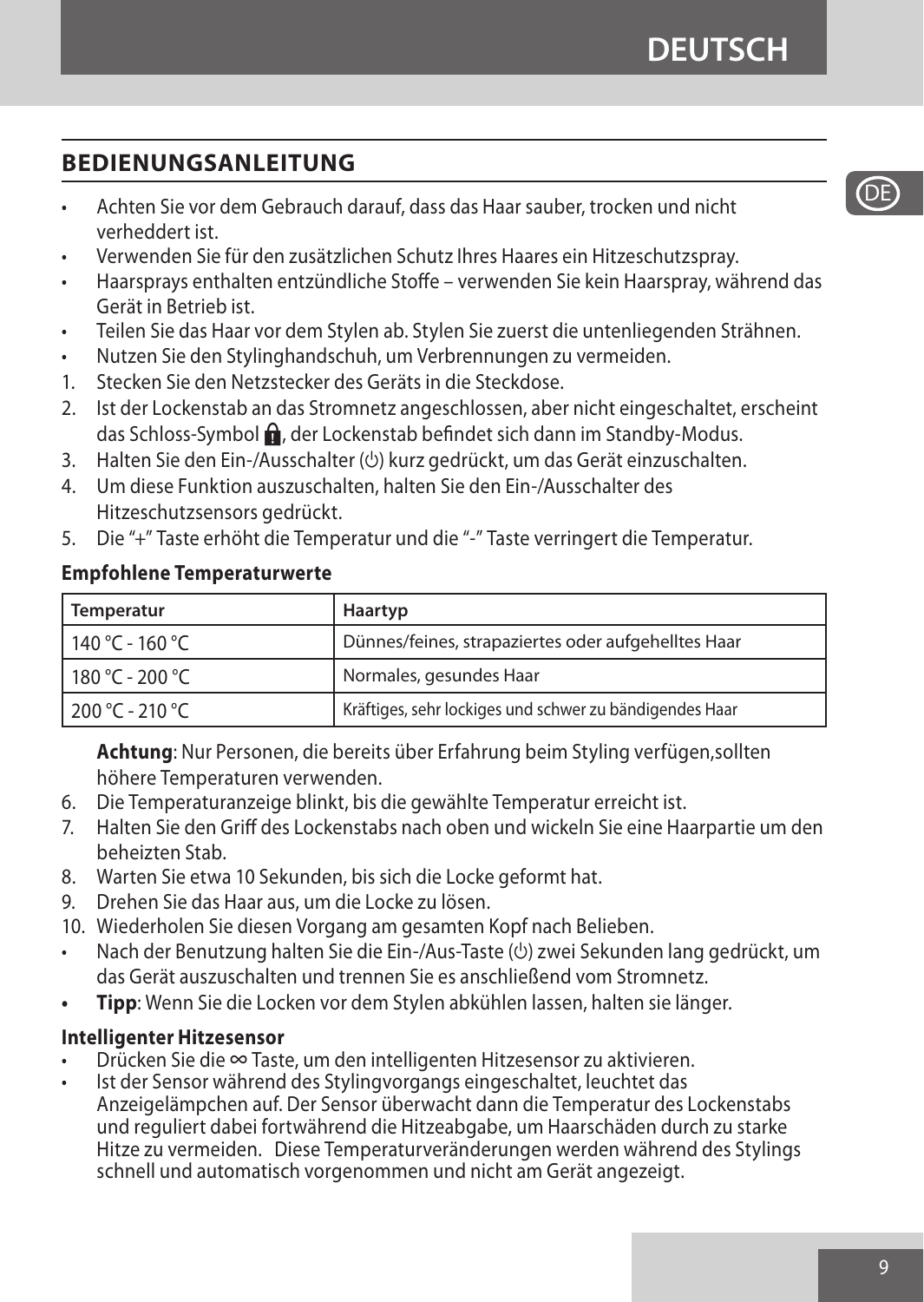#### **Turbo Boost Funktion**

- Für schnelles Ausbessern von widerspenstigen, schwierig zu frisierenden Haarpartien.
- Mit der Turbo Boost Funktion steigt die Temperatur auf 210°C.
- Um diese Funktion zu aktivieren, halten Sie den '+' Regler 2 Sekunden lang gedrückt.

#### **Tastensperre**

- Stellen Sie die gewünschte Temperatur mit Hilfe der +/- Tasten ein und speichern Sie diese Einstellung, indem Sie die '-' Taste 2 Sekunden lang gedrückt halten. Neben der Temperaturanzeige erscheint ein 'n Symbol.
- Um die Einstellung wieder freizugeben, halten Sie die '-' Taste erneut einfach 2 Sekunden lang gedrückt.

# **AUFBEWAHRUNG, REINIGUNG UND PFLEGE**

#### **Lassen Sie das Gerät vor dem Reinigen und Verstauen vollständig abkühlen.**

- Wischen Sie alle Oberflächen mit einem feuchten Tuch ab.
- Verwenden Sie keine aggressiven oder scheuernden Reinigungs- oder Lösungsmittel.

# **RECYCLING**



Um durch giftige Substanzen hervorgerufene Gefahren für<br>Gesundheit und Umwelt zu vermeiden, dürfen Geräte sowie<br>wiederauflabbare und nicht wiederauflabbare Batterien, die<br>dieser Symbole gekennzeichnet sind, nicht mit unsor Gesundheit und Umwelt zu vermeiden, dürfen Geräte sowie wiederaufladbare und nicht wiederaufladbare Batterien, die mit einem dieser Symbole gekennzeichnet sind, nicht mit unsortiertem Siedlungsabfall entsorgt werden. Entsorgen Sie elektrische und elektronische Produkte und gegebenenfalls wiederaufladbare und nicht wiederaufladbare Batterien bei entsprechenden amtlichen Recycling- / Rücknahmestellen.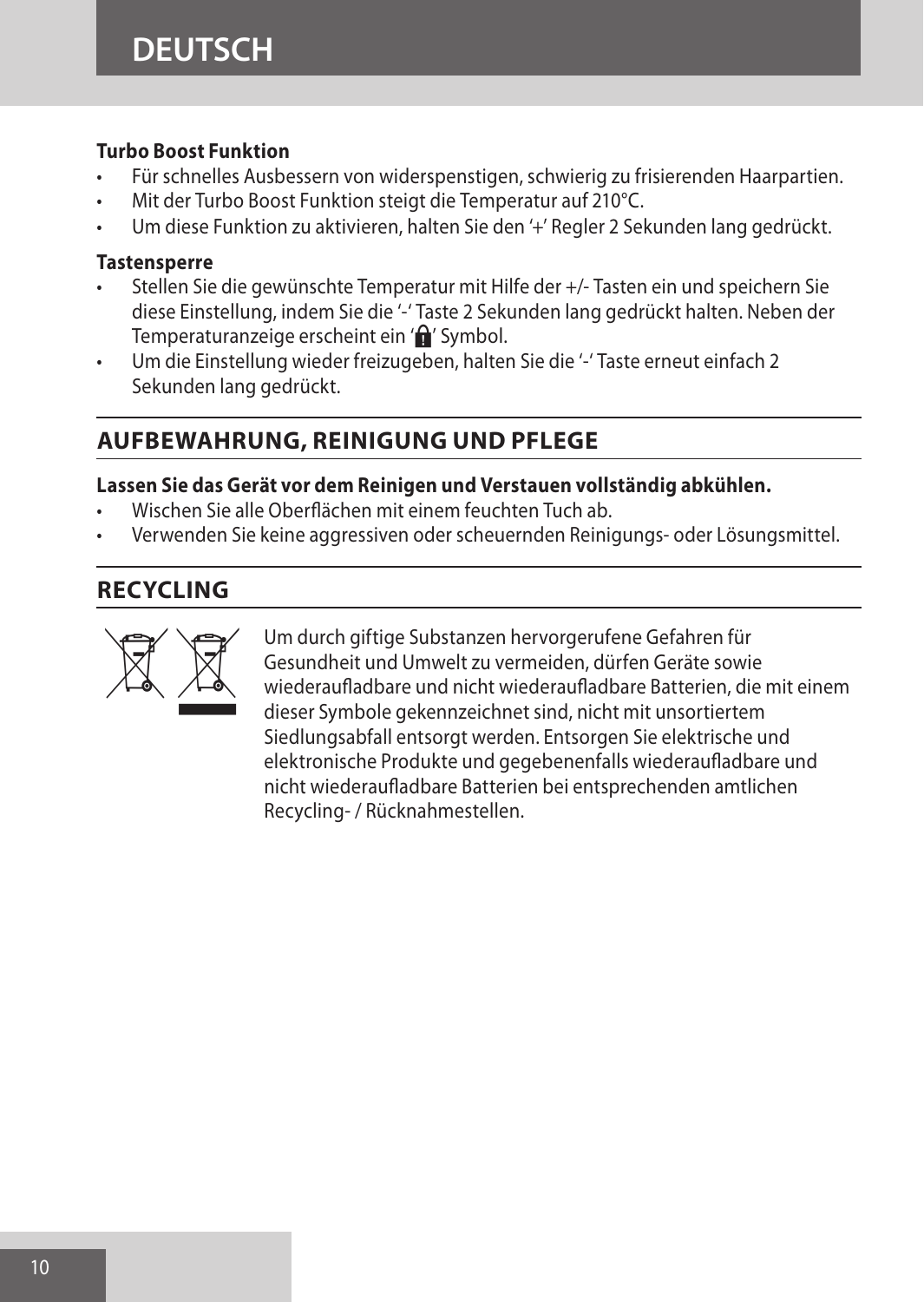Hartelijk dank voor het kopen van uw nieuwe Remington® product. Lees de instructies voor gebruik zorgvuldig door en bewaar deze op een veilige plaats, zodat u deze later nog eens door kunt lezen. Verwijder alle verpakkingsmaterialen voor gebruik.

#### **WAARSCHUWING: Dit apparaat is heel warm. Houd het daarom altijd buiten het bereik van kinderen.**



# **BELANGRIJKE VEILIGHEIDSVOORSCHRIFTEN**

- Dit apparaat mag alleen gebruikt worden door kinderen van 8 jaar en ouder en personen met mindere fysieke, zintuiglijke of mentale vaardigheden of met een gebrek aan ervaring en kennis, indien zij onder toezicht staan/ instructies hebben ontvangen en de gevaren begrijpen die van toepassing zijn. Kinderen mogen niet met het apparaat spelen. Schoonmaak en onderhoud mag niet door kinderen uitgevoerd worden tenzij ze ouder dan 8 jaar zijn en onder toezicht staan. Houd het apparaat en het snoer buiten het bereik van kinderen onder de 8 jaar.
- 

L Gebruik het apparaat niet in de buurt van badkuipen, douches, wastafels of andere reservoirs die water of andere vloeistoffen bevatten.

- Wanneer het apparaat in de badkamer wordt gebruikt, dient u de stekker na gebruik uit het stopcontact te halen aangezien de aanwezigheid van water een gevaar vormt, zelfs wanneer het apparaat uitgeschakeld is.
- Voor aanvullende veiligheid wordt de installatie van een aardlekschakelaar (ALS) met een nominale lekstroom die niet groter is dan 30mA geadviseerd. Raadpleeg uw installateur.
- Gevaar op brandwonden. Houd het apparaat buiten het bereik van jonge kinderen, vooral tijdens gebruik en tijdens het afkoelen.
- Plaats het apparaat altijd met de standaard, indien voorzien, op een hittenbestendig, stabiel, vlak oppervlak.
- Laat het apparaat nooit onbeheerd achter als de stekker in het stopcontact zit.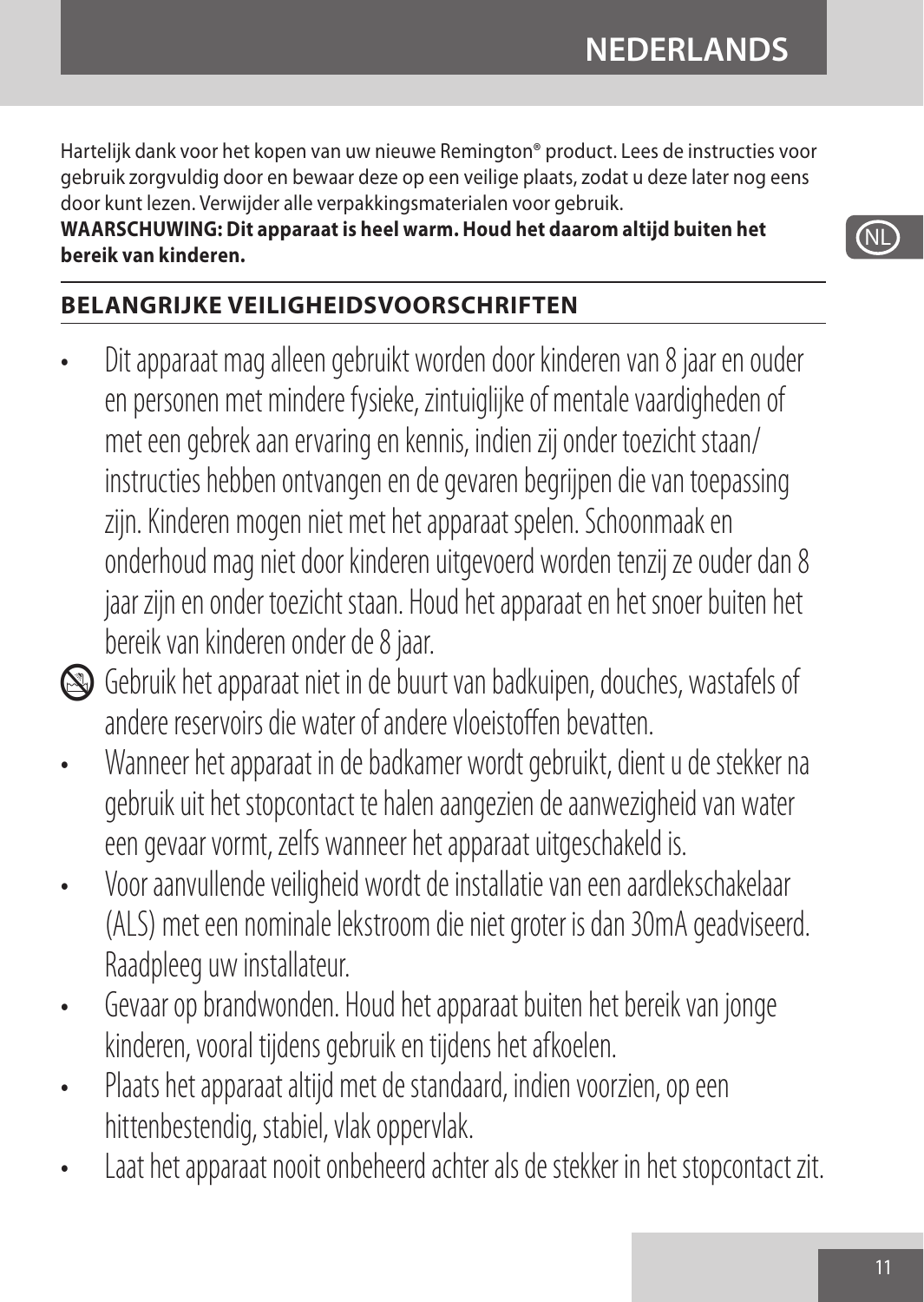# **NEDERLANDS**

- Indien het snoer beschadigd is, dient u het gebruik direct te stoppen en contact op te nemen met het Remington® Service Center voor reparatie of vervanging om eventuele risico's te vermijden.
- Vermijd dat enig deel van het apparaat in contact komt met het gezicht, nek, oren of hoofdhuid.
- Houd het snoer en de stekker uit de buurt van warmtebronnen.
- Gebruik geen andere accessoires of hulpstukken anders dan die door Remington® zijn/ worden geleverd.
- Gebruik het apparaat niet wanneer deze beschadigd is of storingen vertoont.
- Zorg ervoor dat het snoer niet gedraaid of beschadigd is.
- Wikkel het snoer niet om het apparaat. Controleer het snoer regelmatig op tekenen van schade.
- VOORZICHTIG: haal het apparaat altijd uit het opbergvak / de hoes voordat u het verwarmt en laat het volledig afkoelen voordat u het terugplaatst.
- Dit apparaat is niet bedoeld voor commercieel gebruik of gebruik in een salon.

# **BELANGRIJKSTE KENMERKEN**

- 1. Geavanceerde keramisch gecoate cilinder
- 2. Koel uiteinde
- 3. Lampje intelligente warmtesensor
- 4. Digitale display voor weergave van de temperatuur
- 5. Standaard
- 6. Draaibaar snoer

Bedieningsknoppen:

- Aan/uit schakelaar
- +/– Temperatuurfuncties

∞ Intelligente warmtesensor aan-/uitknop Toebehoren (niet afgebeeld):

- Beschermende handschoen voor tijdens het stylen
- Opbergetui

# **KENMERKEN VAN HET PRODUCT**

- Snelle opwarming klaar voor gebruik in 30 seconden.
- Automatische veiligheidsuitschakeling dit apparaat schakelt zichzelf na 60 minuten uit als er geen knop wordt ingedrukt of indien het apparaat een uur aanstaat.
- Multivoltage: voor gebruik thuis en op reis. Bij gebruik met 120V kan zowel de opwarmtijd als de temperatuur afwijken.

# **GEBRUIKSAANWIJZING**

- Zorg dat het haar schoon, droog en klitvrij is, voordat u met het stylen begint.
- Voor extra bescherming kunt u een hittebestendige spray gebruiken.
- Haarspray bevat brandbare materialen gebruik deze niet terwijl u het apparaat gebruikt.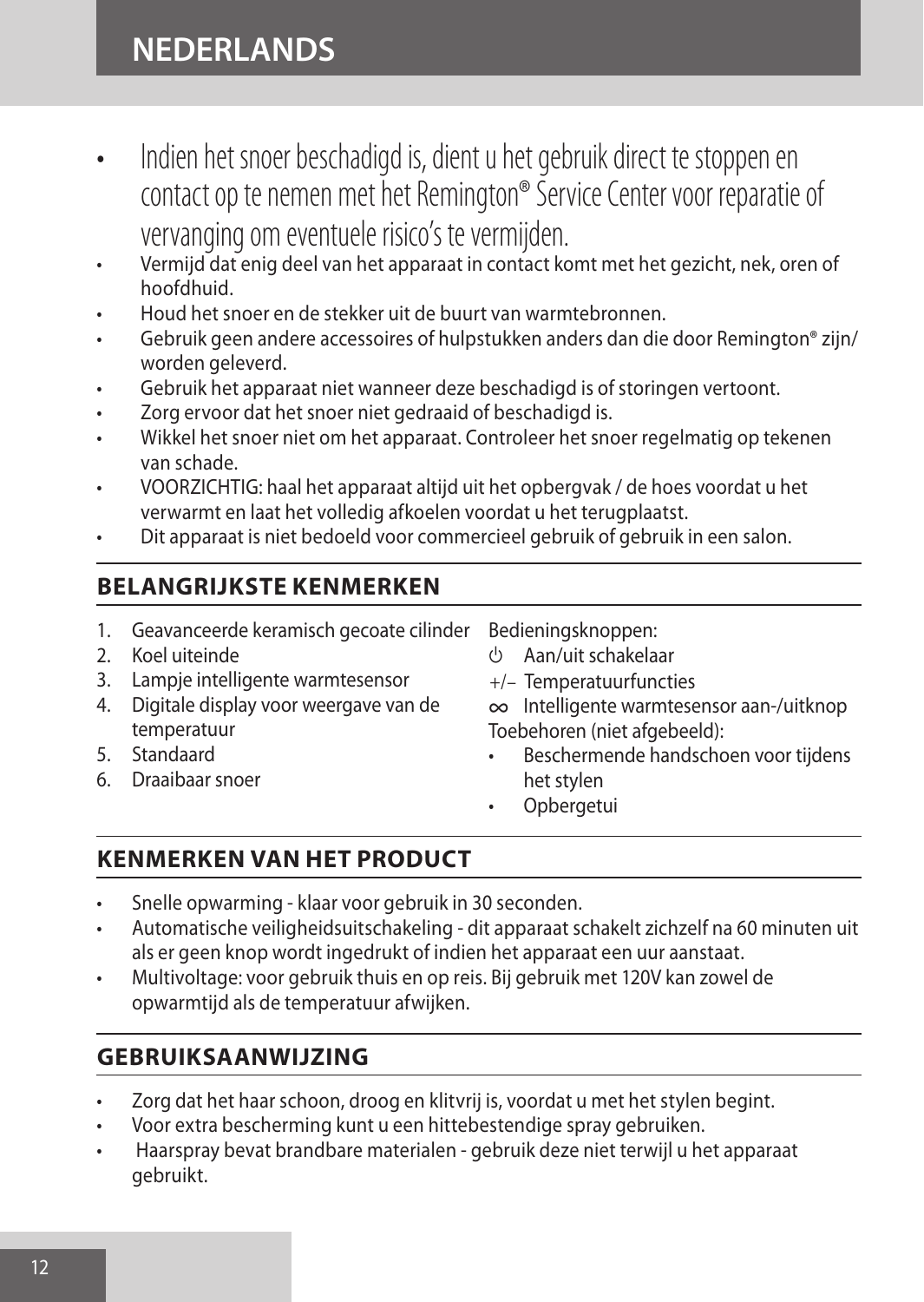- Verdeel het haar in secties, voordat u met het stylen begint. Begin altijd eerst met de onderste laag.
- Gebruik de stylingshandschoen om onbedoelde brandwonden te voorkomen.
- 1. Steek de stekker van het apparaat in het stopcontact.
- 2. Als uw apparaat is aangesloten, maar niet is ingeschakeld, zal het symbool **n** beginnen branden om aan te geven dat het apparaat in de standby-modus staat.
- 3. Houd de aan-uitknop ( $\circ$ ) ingedrukt om het product in te schakelen.
- 4. Wanneer u deze functie wilt uitschakelen, houdt u de aan/uit-knop van de hittebeschermende sensor ingedrukt.
- 5. De "+" knop verhoogt de temperatuur en de "-" knop verlaagt de temperatuur.

#### **Aanbevolen temperaturen**

| Temperatuur       | Haartype                                      |
|-------------------|-----------------------------------------------|
| 140 °C - 160 °C   | Dun/fijn, beschadigd of gebleekt haar         |
| 180 °C - 200 °C   | Normaal, gezond haar                          |
| $200 °C - 210 °C$ | Dik, zeer krullend en moeilijk te stylen haar |

**Waarschuwing**: de hoogste temperatuurinstellingen mogen alleen gebruikt worden door ervaren gebruikers.

- 6. Het temperatuurdisplay blijft knipperen tot de juiste temperatuur bereikt is.
- 7. Werk lok voor lok, houd de handgreep met de buis naar beneden vast en draai een haarlok rondom de warme buis.
- 8. Wacht ongeveer 10 seconden tot de krul gevormd is.
- 9. Wikkel het haar van de buis en laat de krul los.
- 10. Herhaal dit over het hele haar om zoveel krullen te maken als u wilt.
- Na gebruik, houd de aan-uitknop ( $\circlearrowleft$ ) twee seconden ingedrukt om het apparaat uit te schakelen en haal vervolgens de stekker uit het stopcontact.
- **• Tip**: laat de krullen afkoelen voordat je ze in model brengt of borstelt, zo houden de krullen langer.

#### **Intelligente warmtesensor**

- Druk op de ∞ knop om de Intelligente warmtesensor te activeren.
- Als de sensor tijdens het stylen is ingeschakeld, zal het indicatielampje gaan branden om aan te geven dat de sensor de cilindertemperatuur bewaakt en continu de warmteafgifte regelt, wat helpt om schade door oververhitting te voorkomen. Deze temperatuurveranderingen worden niet op het product weergegeven, maar gebeuren snel en automatisch tijdens het stylen.

# **Temperatuurboostfunctie**

- Voor het snel bijwerken van lastig, moeilijk te stylen haar.
- De temperatuurboostfunctie verhoogt de temperatuur naar 210°C.
- Houd de "+" knop gedurende 2 seconden ingedrukt om deze functie te activeren.

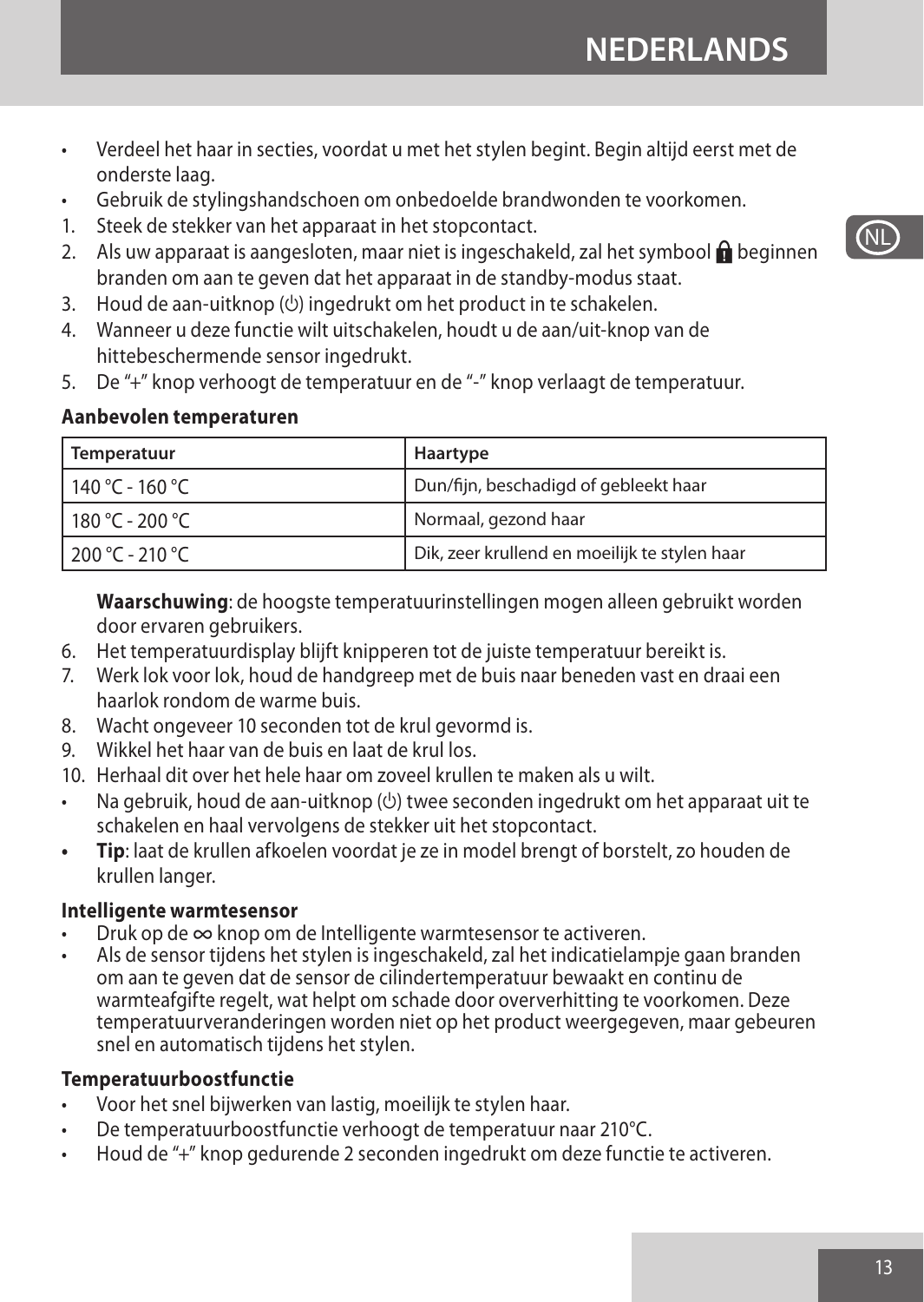#### **Temperatuurvergrendelingsfunctie**

- Stel de gewenste temperatuur in door op de knoppen +/- te drukken en vergrendel de instelling door 2 seconden lang op de knop '-' te drukken. Naast de temperatuur zal een '<sup>a</sup> '-symbooltie verschijnen.
- Om de instelling te ontgrendelen, drukt u weer 2 seconden lang op de '-' knop.

# **OPSLAG, SCHOONMAKEN EN ONDERHOUD**

#### **Laat het apparaat afkoelen, voordat deze wordt gereinigd en opgeborgen.**

- Veeg alle oppervlakken af met een vochtige doek.
- Gebruik geen agressief of schurend reinigingsmiddel of oplosmiddel.

#### **RECYCLING**



WEREN UM milieu- en gezondheidsproblemen door gevaarlijke stoffen te<br>
batterijden, mogen apparaten en oplaadbare en niet oplaadbare<br>
batterijden met een van deze symbolen niet samen met het<br>
huishoudelijk afval worden verw vermijden, mogen apparaten en oplaadbare en niet oplaadbare batterijen met een van deze symbolen niet samen met het huishoudelijk afval worden verwijderd. Breng elektrische en niet-oplaadbare batterijen, altijd naar een officieel recycling-/ inzamelpunt.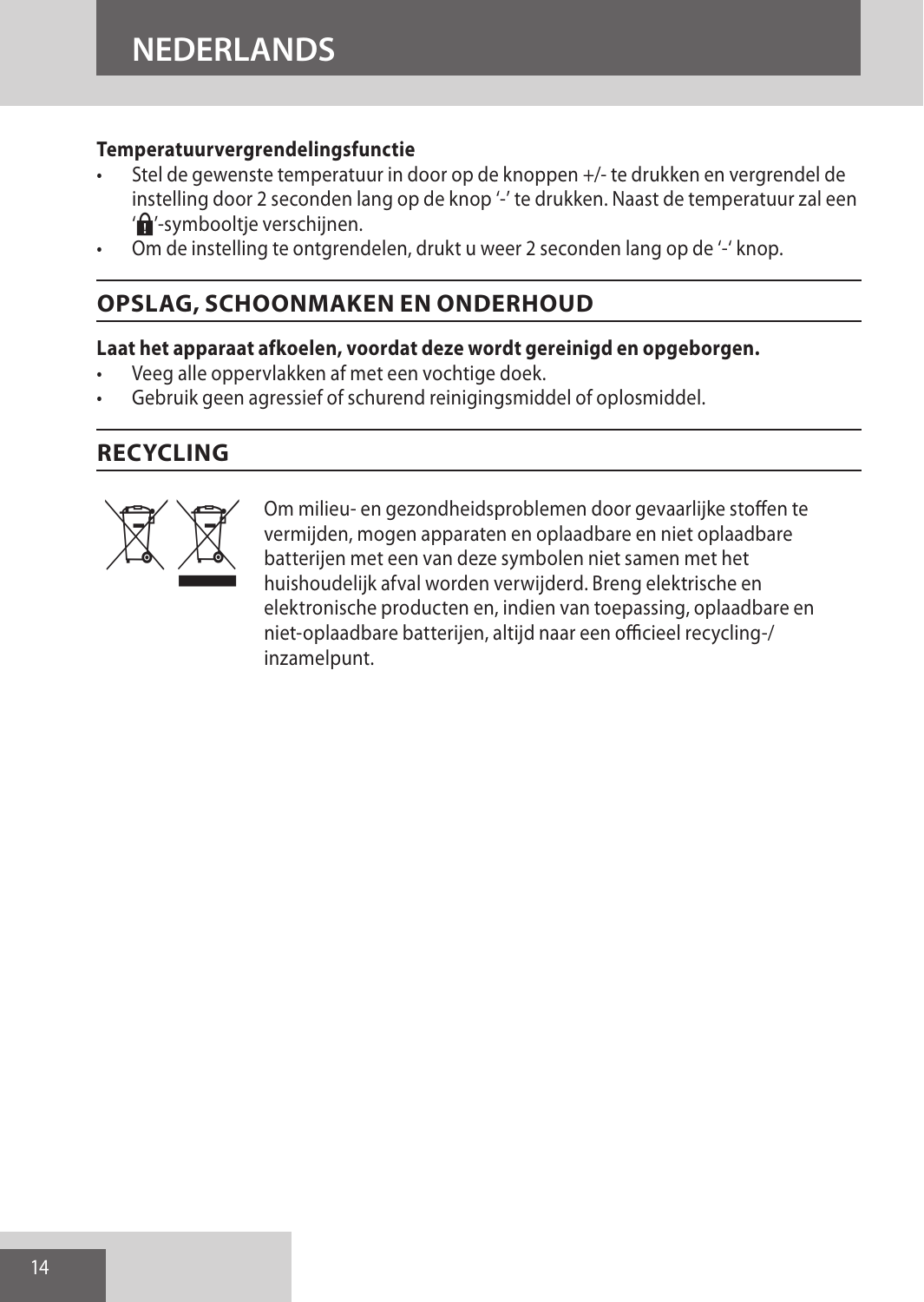Merci d'avoir acheté ce produit Remington®. Avant l'utilisation, veuillez lire attentivement ces instructions et conservez-les dans un endroit sûr. Retirez tout l'emballage avant utilisation.

#### **AVERTISSEMENT : Cet appareil est chaud. Tenir à tout moment hors de portée des enfants.**

# **MISES EN GARDE IMPORTANTES**

- L'utilisation, le nettoyage ou la maintenance de l'appareil par des enfants d'au moins huit ans ou par des personnes aux aptitudes physiques, sensorielles ou mentales réduites ou un manque d'expérience ou de savoir-faire, devra se faire uniquement après avoir reçu des instructions appropriées et sous la supervision adéquate d'un adulte responsable afin d'assurer une manipulation en toute sécurité et d'éviter tout risque de danger. Cet appareil doit rester hors de portée des enfants.
- 

L Veillez à ne pas utiliser cet appareil à proximité de baignoires, douches, lavabos ou autres récipients contenant de l'eau.

- Lorsque l'appareil est utilisé dans une salle de bains, débranchez-le après usage. La proximité de l'eau présente un danger même lorsque l'appareil est éteint.
- Pour une protection supplémentaire, l'installation de courant résiduel (RCD) avec un differentiel residuel nominal ne dépassant pas 30mA est recommandée. Demandez de l'aide à un électricien.
- Risque de brûlure. Veillez à maintenir l'appareil hors de portée des jeunes enfants, en particulier lorsque vous utilisez l'appareil et lorsqu'il refroidit.
- Placez toujours l'appareil avec son support, le cas échéant, sur une surface plate, stable et résistante à la chaleur.
- Ne laissez en aucun cas l'appareil sans surveillance quand il est connecté au réseau électrique.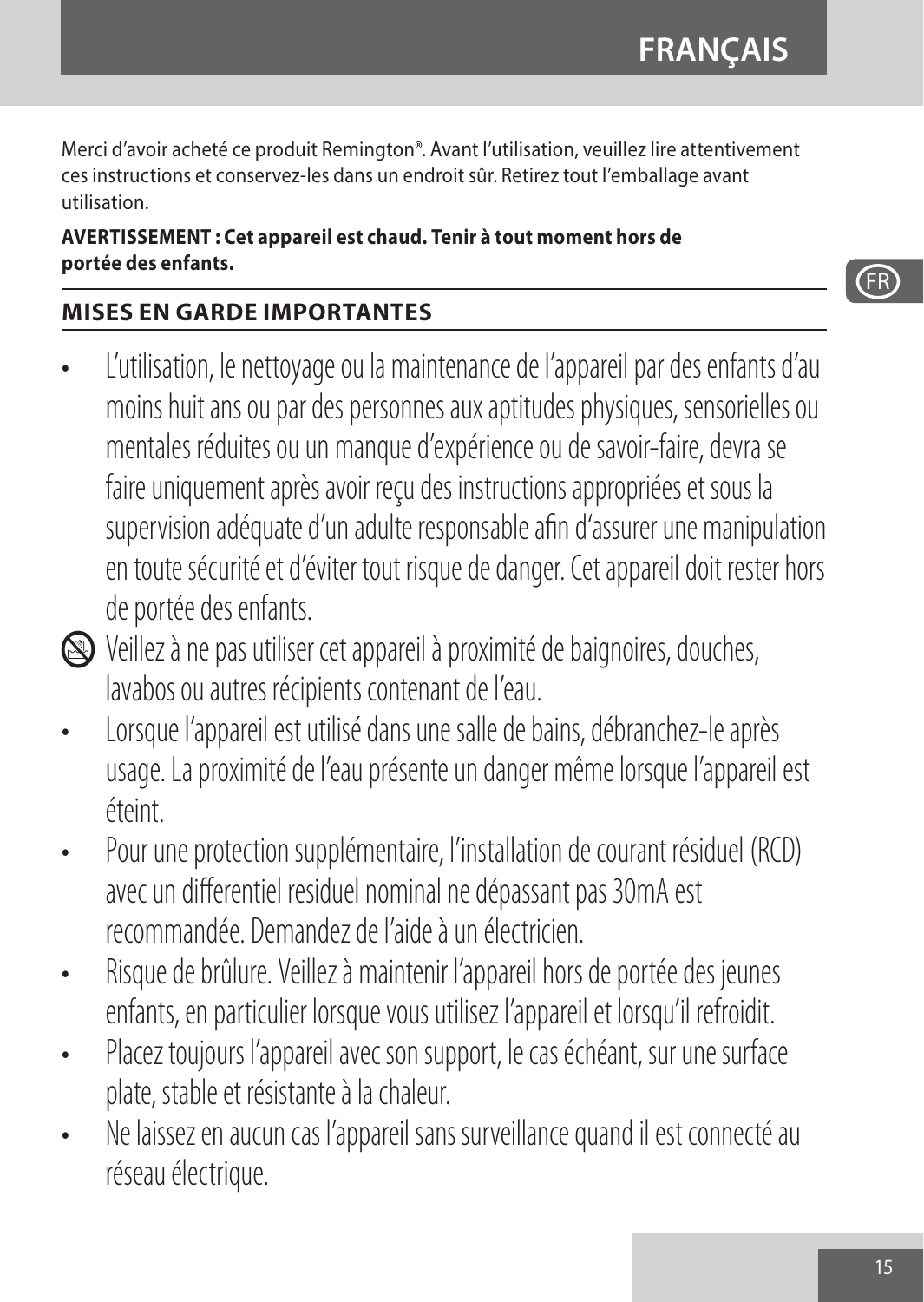- Si le cordon d'alimentation de cet appareil est endommagé, cessez immédiatement d'utiliser l'appareil et renvoyez-le au service consommateurs Remington agréé le plus proche en vue de sa réparation ou de sa substitution afin d'éviter tout risque.
- Evitez tout contact de l'appareil avec le visage, le cou ou le cuir chevelu.
- Veillez à maintenir le cordon d'alimentation et la prise électrique à distance des surfaces chauffées.
- Ne pas utiliser d'autres accessoires que ceux fournis.
- N'utilisez pas l'appareil s'il fonctionne mal ou est endommagé.
- Ne pas tordre et enrouler le cordon autour de l'appareil.
- Inspectez régulièrement le cordon pour détecter tout dommage apparent.
- ATTENTION : toujours retirer l'appareil de sa pochette avant de l'allumer et veiller toujours à ce que l'appareil soit entièrement refroidi après utilisation avant de le ranger dans sa pochette.
- Cet appareil n'est pas destiné à une utilisation commerciale ou en salon.

# **PRINCIPALES CARACTÉRISTIQUES**

- 1. Cylindre avec traitement céramique avancé
- 2. Embout isolé
- 3. Voyant du capteur thermique intelligent
- 4. Ecran digital de la température
- 5. Socle
- 6. Cordon rotatif

Commandes :

- C Interrupteur Marche/Arrêt
- +/– Fonctions de température
- ∞ Bouton Marche/Arrêt du capteur thermique intelligent

Accessoires (non illustrés) :

- Gant de mise en forme
- Trousse de rangement

# **FONCTIONS DU PRODUIT**

- Mise à température rapide prêt en 30 secondes.
- Arrêt automatique de sécurité L'appareil s'arrêtera de lui-même si aucun bouton n'est pressé ou s'il reste allumé plus de 60 minutes.
- Bi-voltage permet une utilisation à domicile ou à l'étranger. A 120V, le temps de chauffe et les températures peuvent varier.

# **INSTRUCTIONS D'UTILISATION**

- Avant utilisation, assurez-vous que les cheveux soient propres, secs et démêlés.
- Pour une protection supplémentaire, utilisez un spray de protection contre la chaleur.
- Les sprays pour cheveux contiennent des produits inflammables ne pas les utiliser lorsque l'appareil est en cours d'utilisation.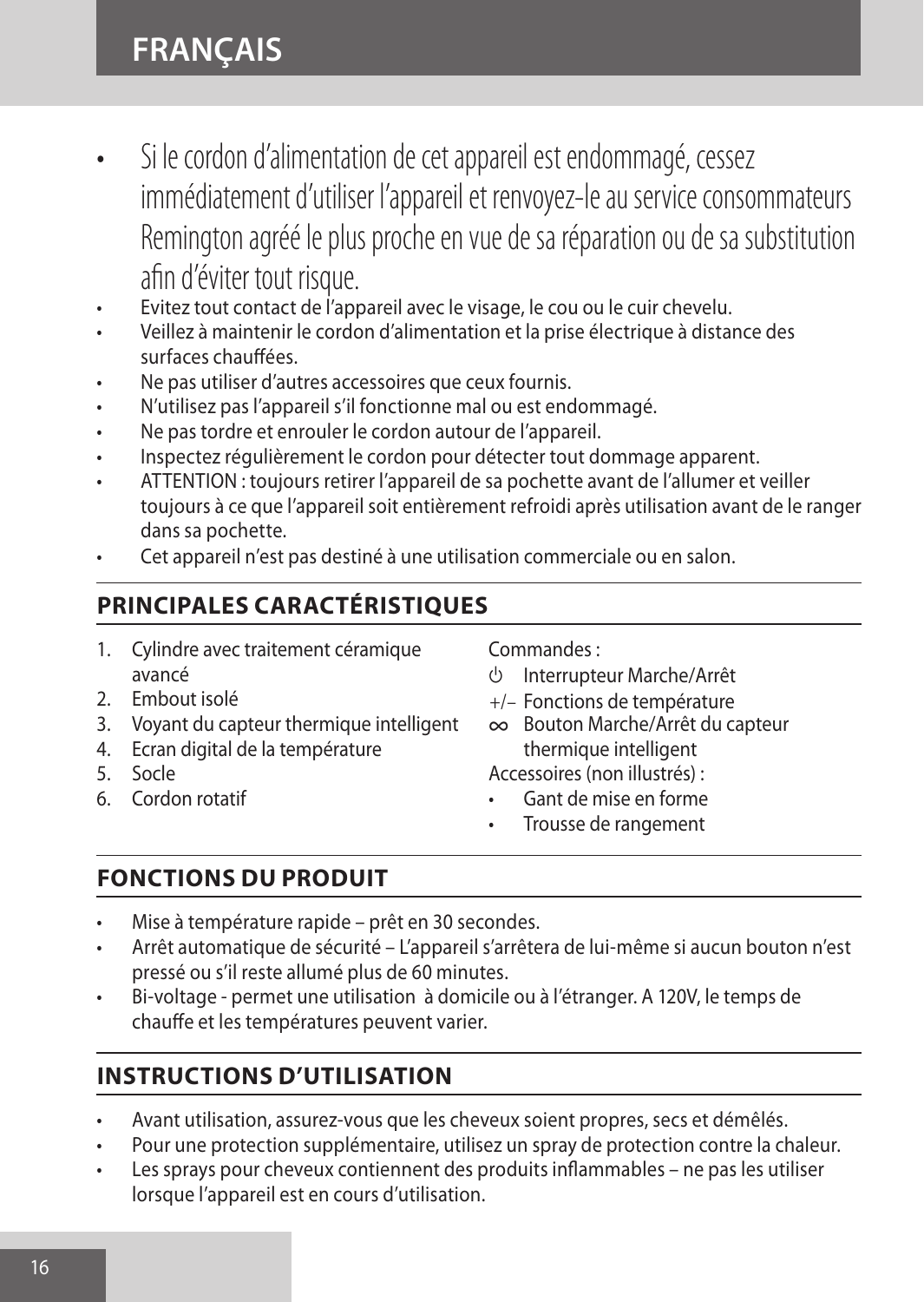**FRANÇAIS**

- Commencez par diviser vos cheveux par mèches. Coiffez tout d'abord la partie inférieure.
- Utilisez le gant de mise en forme pour éviter toute brûlure accidentelle.
- 1. Branchez l'appareil.
- 2. Quand votre fer est branché mais pas allumé, le symbole de verrouillage  $\bigoplus$  s'allume pour indiquer que l'appareil est en mode de veille.
- 3. Appuyez sur le bouton de Marche/Arrêt ( $\circlearrowleft$ ) et maintenez-le enfoncé.
- 4. Pour désactiver cette fonction, appuyez sur le bouton du Capteur Haute Protection et maintenez-le enfoncé.
- 5. Le bouton « + » augmente la température et le bouton « » diminue la température.

#### **Températures recommandées**

| Température       | Type de cheveux                                    |
|-------------------|----------------------------------------------------|
| 140 °C - 160 °C   | Cheveux fins/délicats, abîmés ou décolorésr        |
| $180 °C - 200 °C$ | Cheveux normaux, sains                             |
| $200 °C - 210 °C$ | Cheveux épais, très frisés et difficiles à coiffer |

**Attention** : Les températures les plus hautes devraient être utilisées uniquement par les personnes expérimentées.

- 6. L'affichage de la température clignote jusqu'à ce que la température sélectionnée soit atteinte.
- 7. En travaillant sur une mèche à la fois, tenez la poignée avec le fer orienté vers le bas et enroulez une mèche de cheveux autour du fer chaud.
- 8. Attendez environ 10 secondes pour que la boucle se forme.
- 9. Déroulez les cheveux et relâchez la boucle.
- 10. Répétez cette opération sur le reste de la tête pour créer autant d'ondulations que vous le souhaitez.
- Après utilisation, appuyez sur le bouton de Marche/Arrêt (cb) et maintenez-le enfoncé pendant deux secondes pour éteindre l'appareil, puis débranchez-le.
- **• Conseil** : laissez les boucles refroidir avant de coiffer ou de brosser. Cela aidera à faire tenir les boucles plus longtemps.

#### **Capteur thermique intelligent**

- Appuyez sur le bouton  $\infty$  pour activer le capteur thermique intelligent.
- Si le capteur est allumé pendant la mise en forme, le voyant lumineux s'allume pour indiquer que le capteur contrôle la température du cylindre et régule continuellement la production de chaleur, ce qui permet d'éviter les dommages causés par la surchauffe. Ces changements de température ne sont pas indiqués sur l'appareil, mais se produisent rapidement et automatiquement pendant la mise en forme.

# FR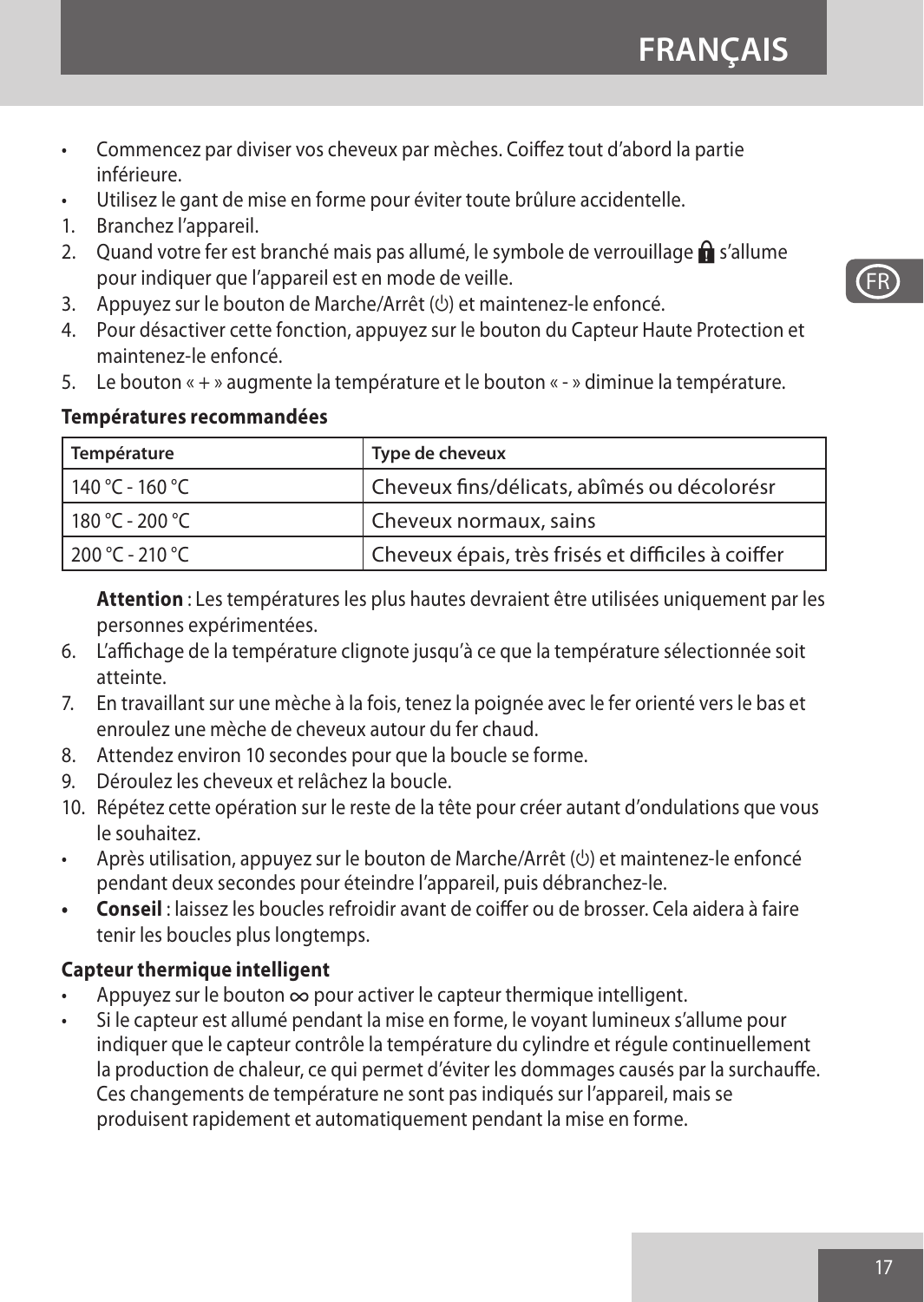#### **Fonction turbo**

- Règle automatiquement la température la plus élevée. Maintenez le bouton '+' enfoncé pendant 2 secondes et la température augmentera jusqu'à 210°C.
- La température la plus élevée ne convient pas à tous les types de cheveux.
- Veuillez sélectionner la température en fonction de la texture de vos cheveux.

#### **Fonction de verrouillage de la température**

- Réglez la température souhaitée en appuyant sur les boutons +/- et verrouillez les commandes de température en appuyant sur le bouton '-' pendant 2 secondes. Un symbole de 'n' apparaît à côté de la température.
- Pour déverrouiller les commandes de température, appuyez de nouveau sur le bouton '-' et maintenez-le enfoncé pendant 2 secondes.

# **RANGEMENT, NETTOYAGE ET ENTRETIEN**

#### **Laissez l'appareil refroidir avant de le nettoyer et de le ranger.**

- Nettoyez toutes les surfaces avec un linge humide.
- N'utilisez pas des produits d'entretien abrasifs ou agressifs ou des solvants.

# **RECYCLAGE**



Afin d'éviter les problèmes occasionnés à l'environnement et à la santé<br>
par des substances dangereuses, les appareils et les batteries<br>
redoivent pas être éliminés avec les déchets municipaux non triés.<br>
l'iminez dans tou par des substances dangereuses, les appareils et les batteries rechargeables et non rechargeables présentant l'un de ces symboles ne doivent pas être éliminés avec les déchets municipaux non triés. Éliminez dans tous les cas les produits électriques et électroniques et, le cas échéant, les batteries rechargeables et non rechargeables, dans un centre officiel et approprié de collecte/recyclage.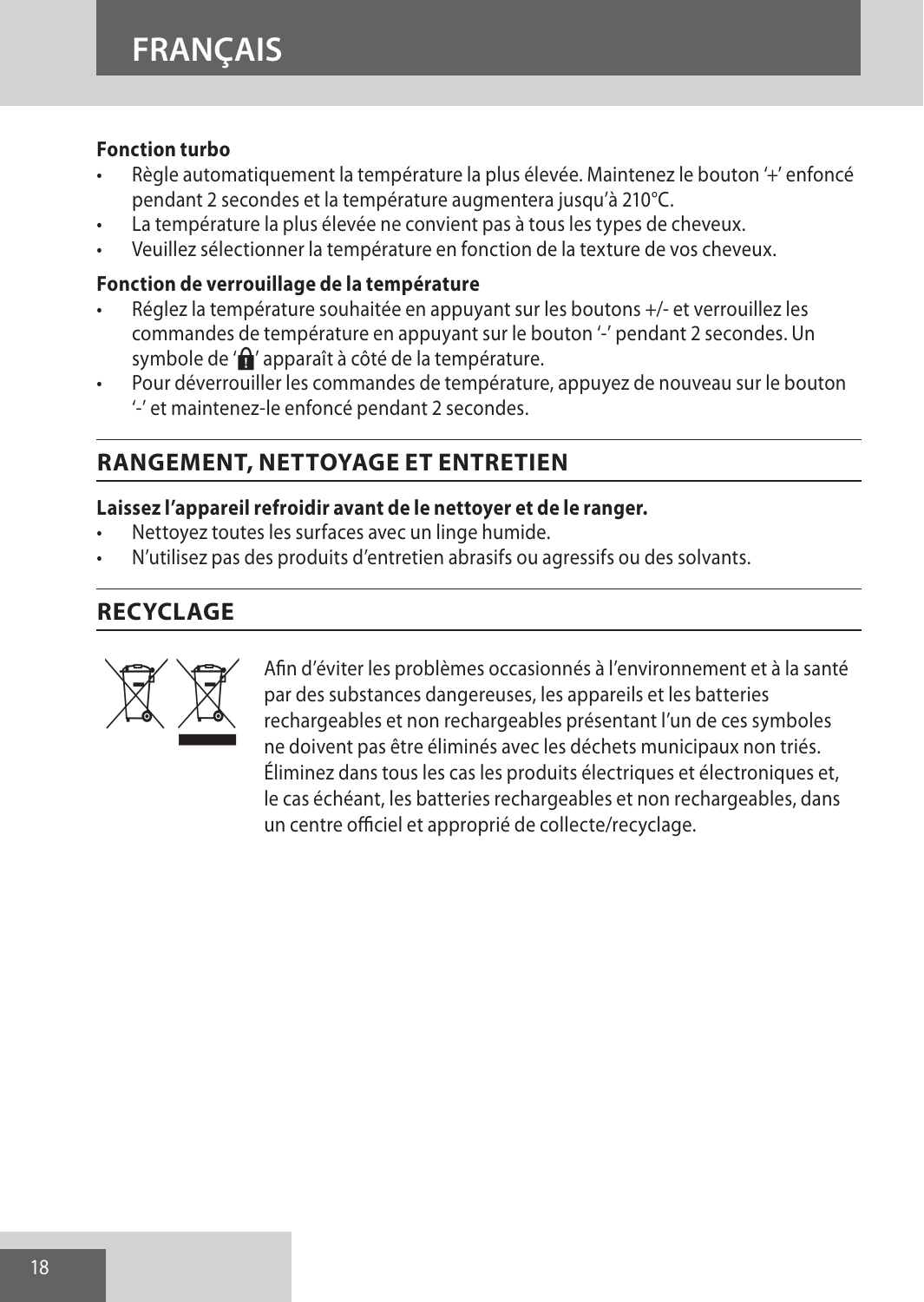Gracias por comprar nuestro nuevo producto Remington®. Lea detenidamente las instrucciones y guárdelas en un lugar seguro. Retire todo el embalaje antes de usar el producto.

**ADVERTENCIA: Aparato caliente. Manténgase en todo momento fuera del alcance de los niños.**

# **INSTRUCCIONES DE SEGURIDAD IMPORTANTES**

• Los niños de 8 años o más y personas sin el conocimiento o la experiencia necesarios o con discapacidades físicas, mentales o sensoriales pueden utilizar este aparato si han recibido las instrucciones apropiadas, y comprenden los peligros que conlleva su uso y son supervisados. Los niños no deben jugar con el aparato. La limpieza y el mantenimiento no deberán ser realizados por niños, salvo que sean mayores de 8 años y estén supervisados. Mantenga el aparato y el cable fuera del alcance de niños menores de 8 años.



L No utilice el aparato cerca de bañeras, duchas, lavabos u otros recipientes que contengan agua.

- Si el aparato se utiliza en un cuarto de baño, desenchúfelo tras su uso, ya que la proximidad de agua constituye un peligro incluso cuando esté apagado.
- Para mayor protección se recomienda instalar un interruptor diferencial con una corriente residual nominal que no supere los 30 mA en el circuito eléctrico del cuarto de baño. Pida ayuda a un electricista.
- Peligro de quemaduras. Mantenga el aparato fuera del alcance de los niños, especialmente durante su uso y mientras se enfría.
- Si el aparato incorpora soporte, utilícelo siempre para colocar el aparato en una superficie plana, estable y resistente al calor.
- Nunca deje el aparato desatendido cuando esté conectado a la toma de corriente.

ES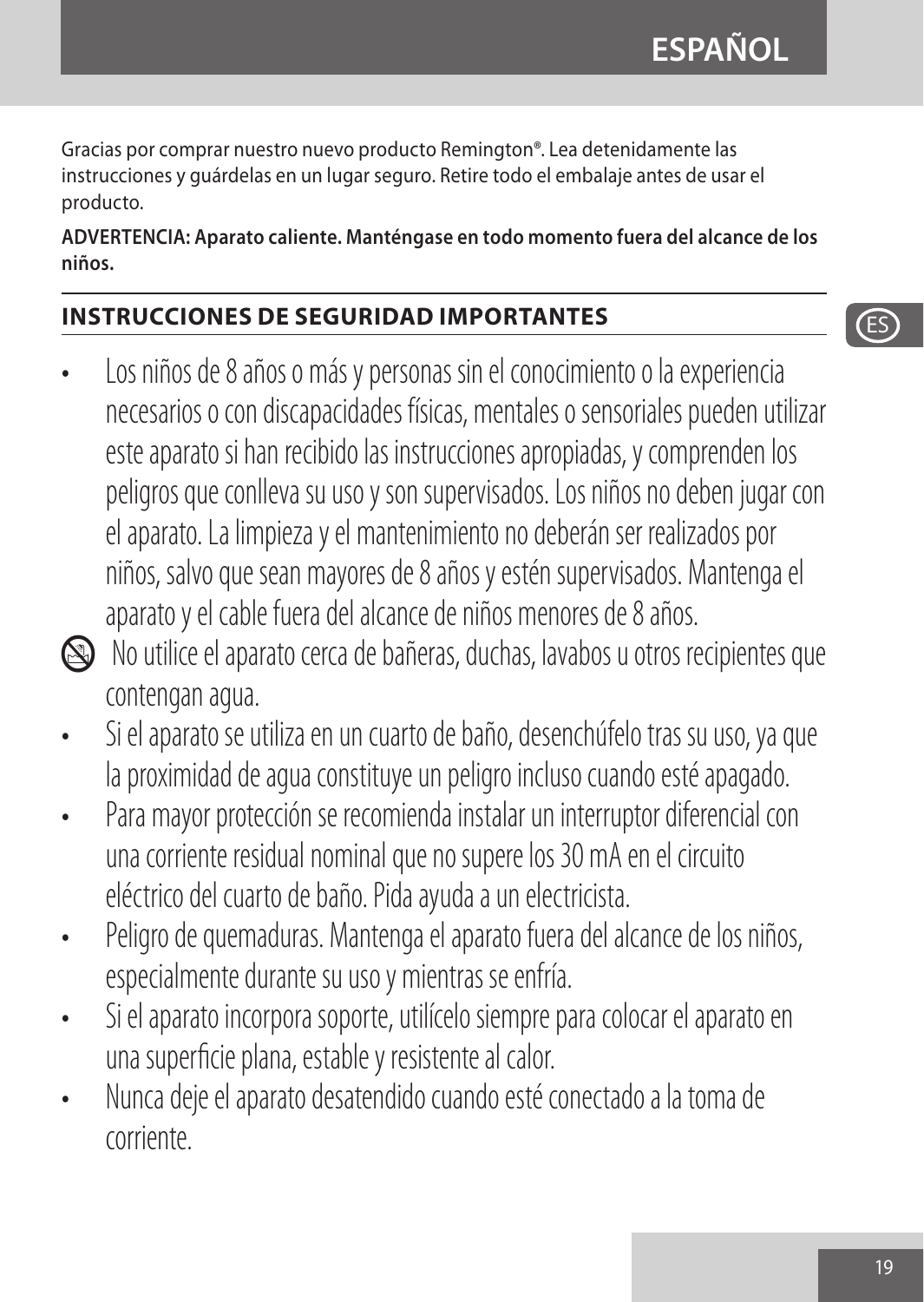- A fin de evitar riesgos, si el cable resultase dañado, deje de utilizar el aparato inmediatamente y devuélvalo al distribuidor autorizado de Remington® más cercano para su reparación o sustitución.
- No permita que ninguna parte del aparato toque la cara, el cuello o el cuero cabelludo.
- Mantenga el enchufe y el cable de alimentación alejados de superficies calientes.
- No utilice accesorios no suministrados por Remington.
- No use el aparato si está dañado o funciona mal.
- No retuerza ni enrolle el cable, tampoco alrededor del aparato.
- Compruebe el cable con regularidad para detectar cualquier señal de daños.
- ATENCIÓN: Asegúrese siempre de sacar el aparato del neceser o la funda antes de calentarlo y espere a que se enfríe totalmente antes de volver a guardarlo.
- Este aparato no es para uso comercial ni para peluquerías.

# **CARACTERÍSTICAS PRINCIPALES**

- 1. Barril con revestimiento de cerámica avanzada
- 2. Punta fría de seguridad
- 3. Luz del sensor de calor inteligente
- 4. Pantallla digital de temperatura
- 5. Base
- 6. Cable giratorio

Controles:

- C Interruptor de encendido/apagado
- +/– Ajustes de temperatura
- ∞ Boton de encendido/apagado del sensor de calor inteligente

Accesorios (no aparecen en la imagen):

- Guante de peinado
- Neceser de viaje

# **CARACTERÍSTICAS DEL PRODUCTO**

- Calentamiento rápido: listo en 30 segundos.
- Apagado automático de seguridad: el aparato se apagará cuando no se pulse ningún botón o si se mantiene encendido durante 60 minutos.
- Multivoltaje: para usar en su país o en el extranjero. Si se usa a 120 V los tiempos de calentamiento y las temperaturas pueden variar.

# **INSTRUCCIONES DE USO**

- Antes de utilizar el aparato, asegúrese de que el pelo esté limpio, seco y desenredado.
- Para mayor protección, aplique un spray protector contra el calor.
- La laca contiene materiales inflamables: no la aplique mientras utilice el aparato.
- Divida el pelo en secciones antes de moldearlo. Trabaje siempre primero las capas inferiores.
- Utilice el quante de peinado para evitar quemaduras accidentales.
- 1. Enchufe el aparato.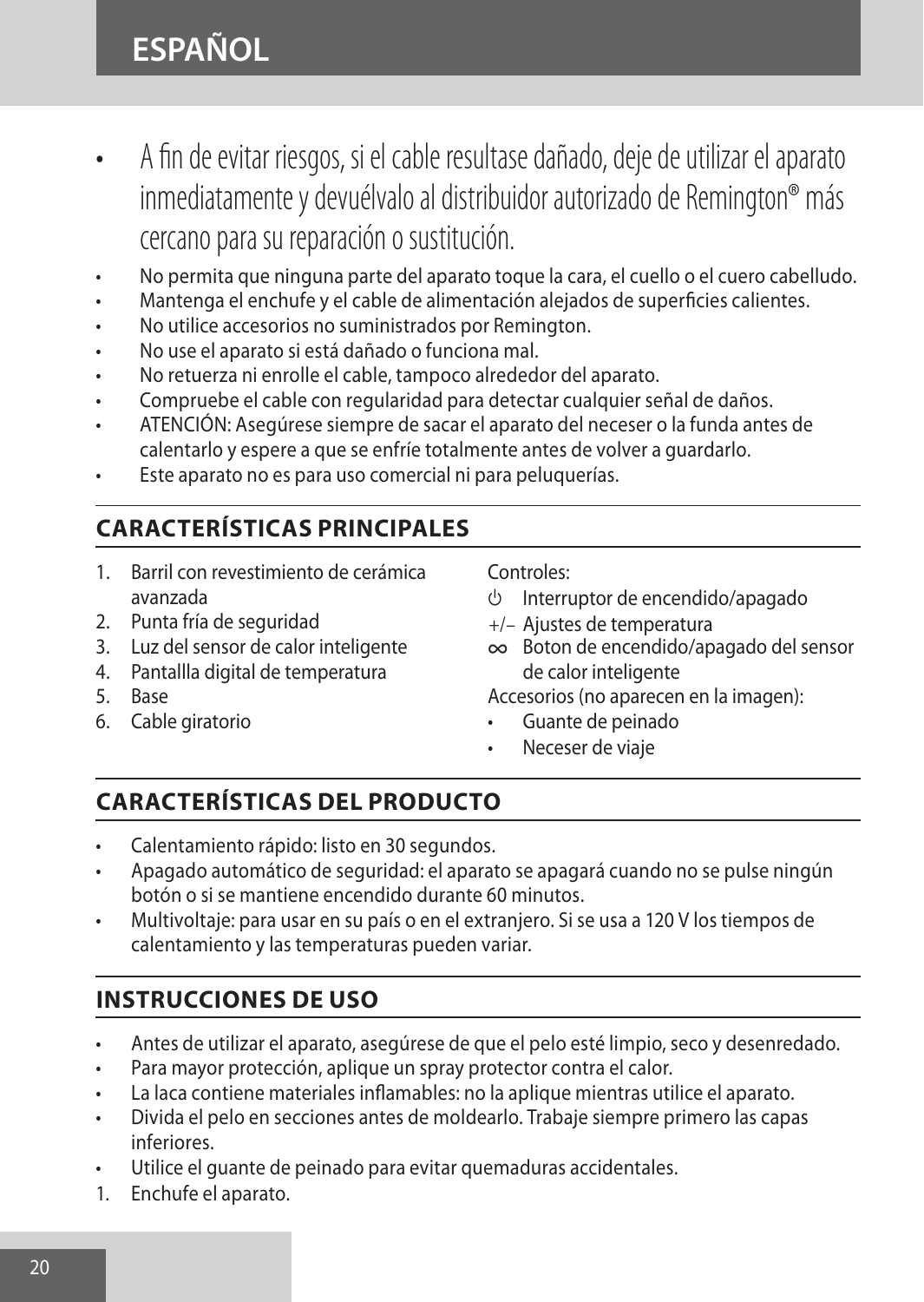**ESPAÑOL**

- 2. Cuando el aparato esté enchufado pero no encendido, la pantalla mostrará un candado  $\blacksquare$  para indicar que está en modo de espera.
- 3. Presione y mantenga pulsado el botón de encendido/apagado ( $\circ$ ) para encenderlo.
- 4. Comience a moldear el pelo a temperaturas bajas. Seleccione la temperatura adecuada para su tipo de pelo utilizando los controles en la parte lateral de la alisadora.
- 5. El botón «+» aumenta la temperatura y el botón «-» disminuye la temperatura.

#### **Temperaturas recomendadas:**

| Temperatura       | Tipo de pelo                                   |
|-------------------|------------------------------------------------|
| $140 °C - 160 °C$ | Pelo fino, dañado o decolorado                 |
| $180 °C - 200 °C$ | Cabello normal y saludable                     |
| $200 °C - 210 °C$ | Cabello grueso, muy rizado y difícil de peinar |

**Atención**: es conveniente que las temperaturas más altas solo las utilicen usuarios experimentados.

- 6. La pantalla de temperatura parpadeará hasta que se alcance la temperatura deseada.
- 7. Trabajando sobre una sola sección a la vez, sujete el mango con el barril encarado hacia abajo y enrolle un mechón alrededor del barril caliente.
- 8. Espere unos diez segundos hasta que se forme el rizo.
- 9. Desenrolle el pelo y suelte el rizo.
- 10. Repita el proceso en toda la cabeza para crear cuantos rizos desee.
- Al acabar de usar el aparato, mantenga pulsado el botón de encendido/apagado (C) durante dos segundos para apagarlo, luego desenchúfelo.
- **• Consejo**: deje que los rizos se enfríen antes de peinar o cepillar; esto ayudará a que duren más.

#### **Sensor de calor inteligente**

- Pulse el botón ∞ para activar el Sensor de calor inteligente.
- Si el sensor está encendido durante el moldeado, el indicador luminoso se encenderá para indicar que el sensor está monitorizando la temperatura del barril y regulando continuamente el calor emitido, previniendo así cualquier daño provocado por sobrecalentamiento. Aunque el aparato no los muestra, estos cambios de temperatura tienen lugar rápida y automáticamente durante la utilización.

#### **Función turbo de calentamiento**

- Fija automáticamente la temperatura más alta. Mantenga pulsado el botón «+» durante 2 segundos y la temperatura subirá a 230 °C.
- Tenga en cuenta que la temperatura más alta no es adecuada para todo tipo de cabello.
- Seleccione el modo de temperatura en función de la textura de su cabello.

#### **Función de bloqueo de temperatura**

• Establezca la temperatura deseada presionando los botones «+» o «-» y, una vez alcanzada, bloquee los controles de temperatura presionando el botón «-» durante 2 segundos. Al lado de la temperatura aparecerá el símbolo de un candado ( $\oplus$ ).

ES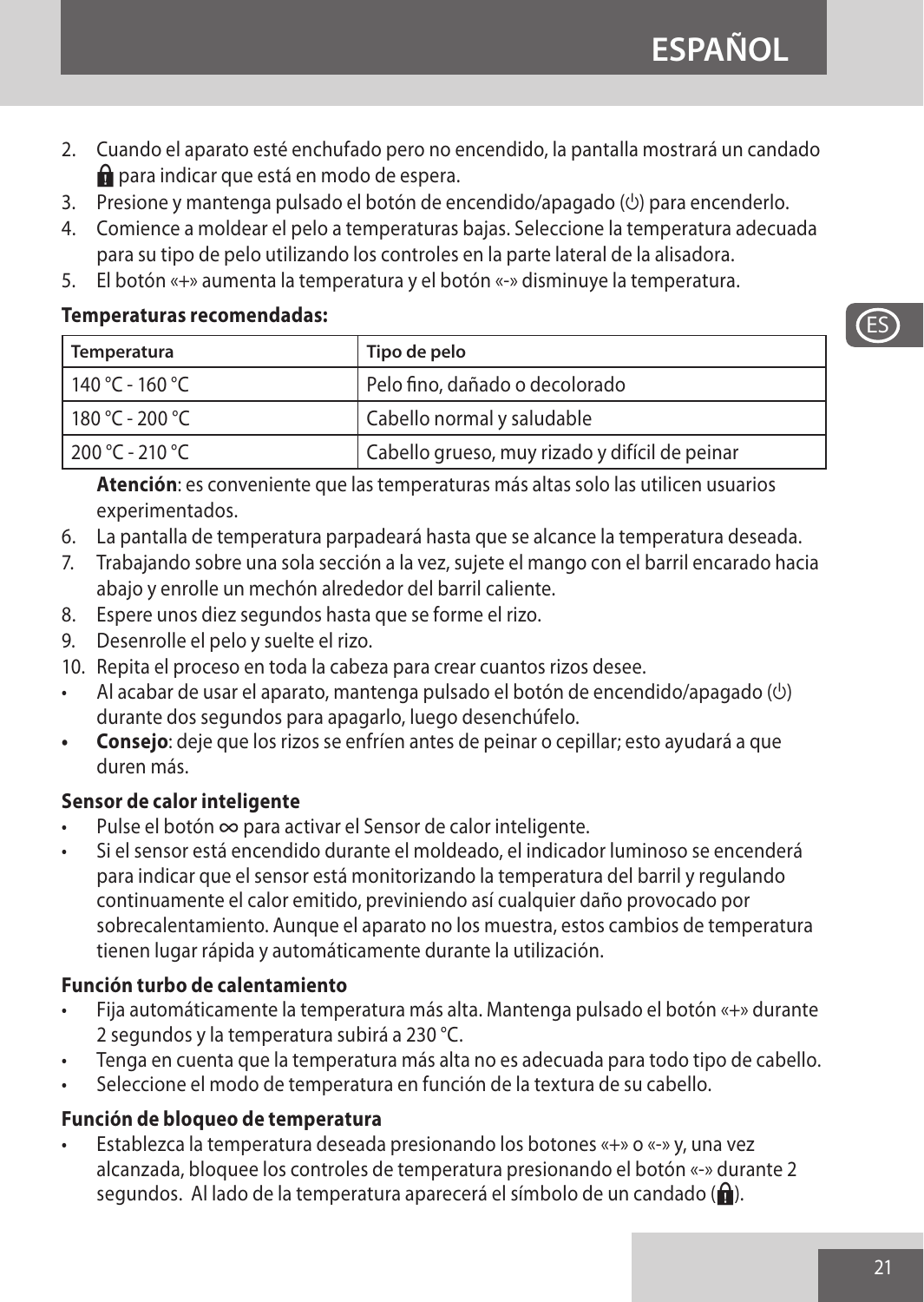• Para desbloquear los controles de temperatura, mantenga presionado el botón «-» otra vez durante 2 segundos.

#### **ALMACENAJE, LIMPIEZA Y MANTENIMIENTO**

#### **Deje que el aparato se enfríe antes de limpiarlo y guardarlo.**

- Limpie todas las superficies con un paño húmedo.
- No utilice disolventes o agentes de limpieza fuertes o abrasivos.

# **RECICLAJE**



Para evitar problemas medioambientales y de salud derivados de<br>sustancias peligrosas, los electrodomésticos y las pilas recargable<br>no recargables en las que aparezca uno de estos símbolos no deb<br>eliminarse junto con los re sustancias peligrosas, los electrodomésticos y las pilas recargables y no recargables en las que aparezca uno de estos símbolos no deben eliminarse junto con los residuos urbanos no seleccionados. Deseche siempre los aparatos eléctricos y electrónicos y, cuando corresponda, las pilas recargables y no recargables, en puntos oficiales de recogida/ reciclado adecuados.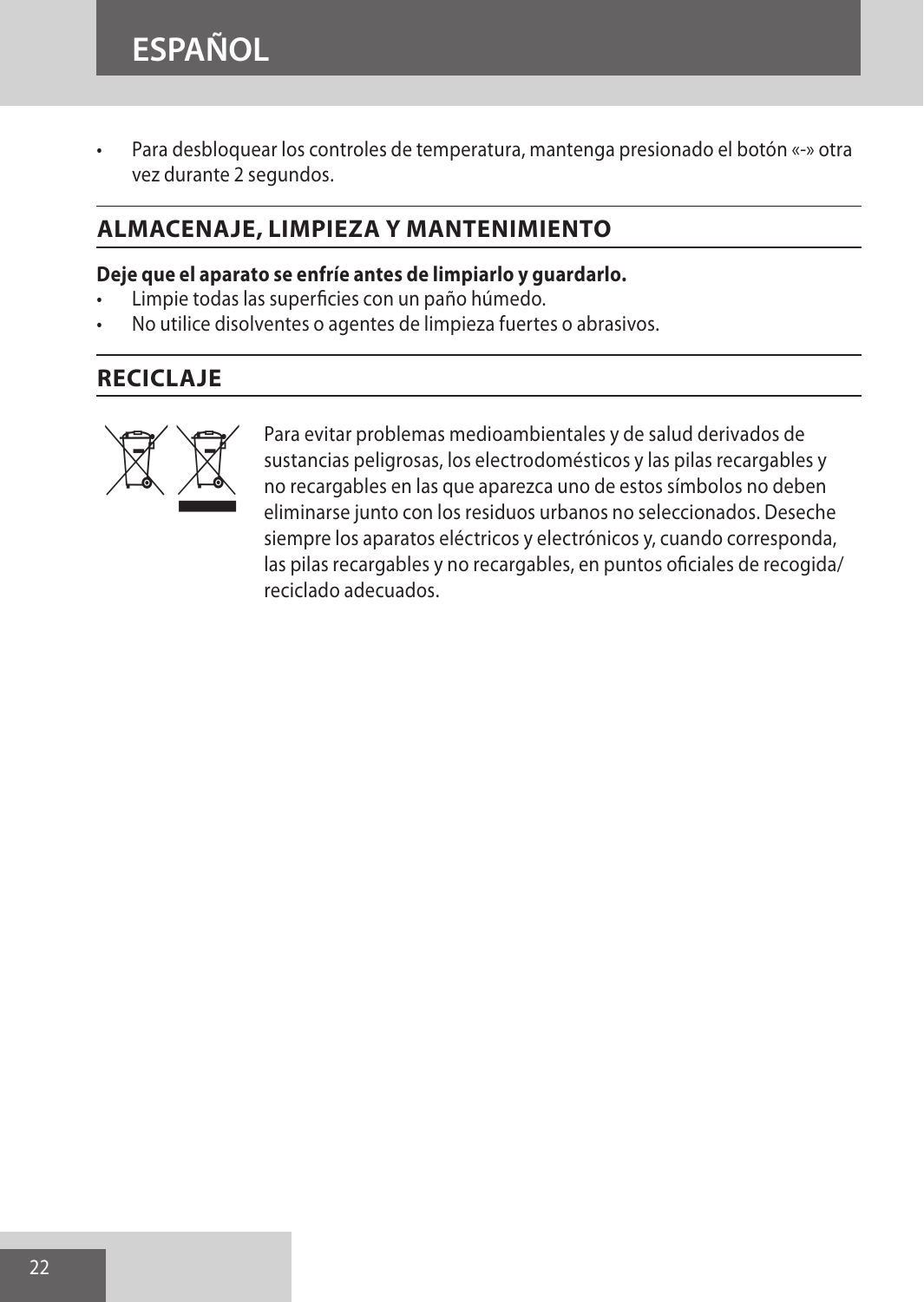Grazie per aver acquistato il vostro nuovo prodotto Remington®. Prima dell'uso, leggere attentamente le istruzioni e conservarle. Rimuovere tutto l'imballaggio prima dell'uso.

# **AVVERTIMENTO: Le superfici di questo apparecchio diventano calde. Tenere fuori dalla portata dei bambini.**

# **IMPORTANTI MISURE DI SICUREZZA**

- L'apparecchio può essere utilizzato solo da bambini di età uguale o superiore agli otto anni o da persone con ridotte capacità fisiche, sensoriali o mentali che abbiano ricevuto istruzioni appropriate e che abbiano compreso i possibili rischi. I bambini non devono giocare con l'apparecchio. L'uso, la pulizia o la manutenzione dell'apparecchio può essere effettuata solo da bambini di età superiore agli otto anni e sotto la supervisione di un adulto. Tenere l'apparecchio e il cavo fuori dalla portata dei bambini di età inferiore agli otto anni.
- L Non utilizzare l'apparecchio vicino a vasche da bagno, docce, lavandini o altri recipienti contenenti acqua.
- Quando l'apparecchio viene utilizzato in bagno, scollegarlo dalla presa dopo l'uso dato che la vicinanza di acqua rappresenta un rischio anche quando è spento.
- Per una protezione aggiuntiva è consigliabile l'installazione di un interruttore differenziale (RCD) con corrente nominale operativa residua non superiore a 30mA. Chiedere ad un elettricista per avere dei consigli.
- Rischio di ustione. Tenere l'apparecchio fuori dalla portata dei bambini, specialmente durante l'uso e il raffreddamento.
- Posizionare l'apparecchio con la sua base di supporto, all'occorrenza, su una superficie termoresistente, piana e stabile.
- Non lasciare l'apparecchio incustodito quando è collegato all'alimentatore.

IT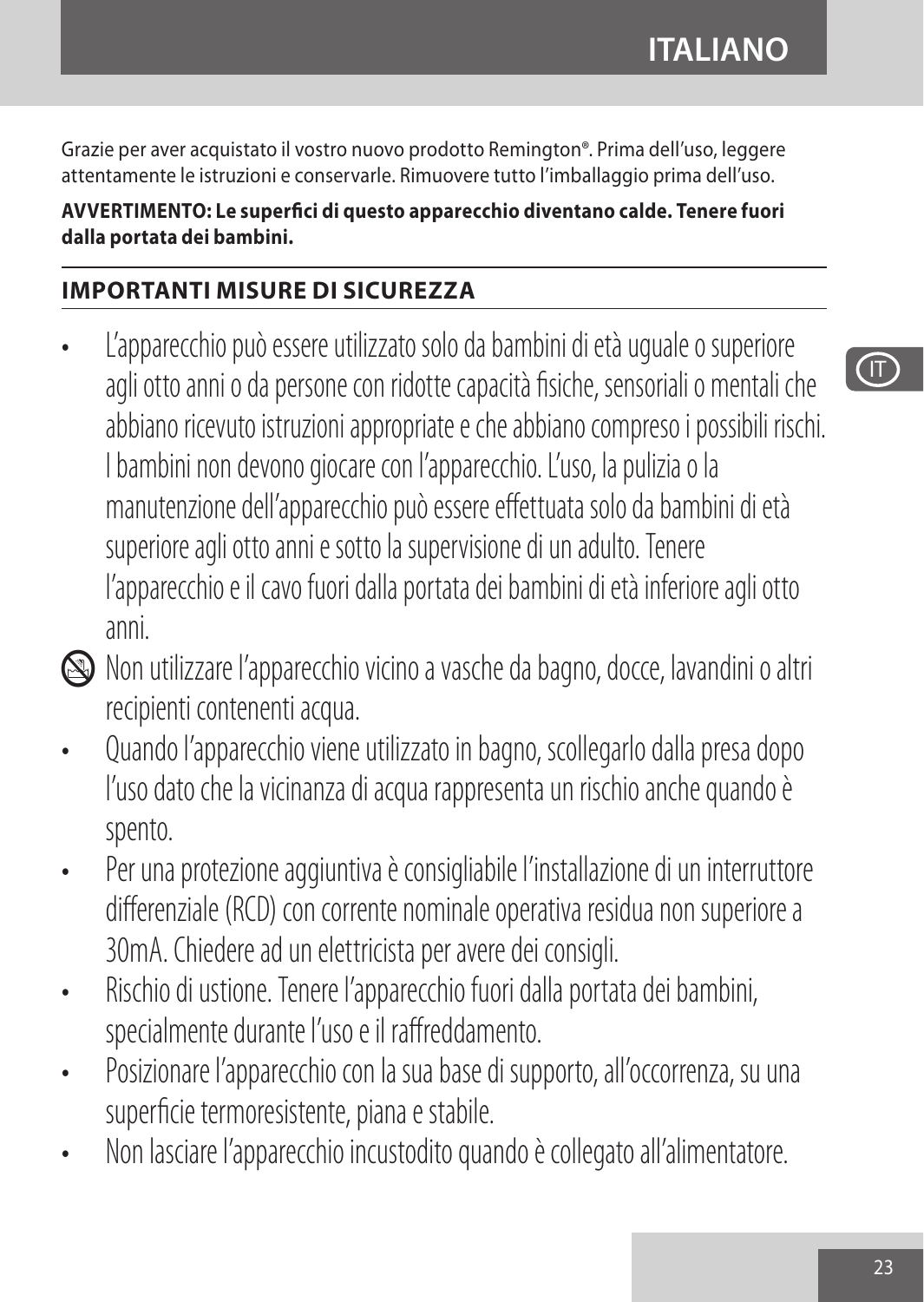- Se il cavo di alimentazione dell'apparecchio è danneggiato, smettere immediatamente di utilizzare l'apparecchio e consegnarlo al centro di assistenza Remington® autorizzato più vicino per la riparazione o la sostituzione per evitare ulteriori rischi.
- Non mettere a contatto qualsiasi parte dell'apparecchio con volto, collo o cuoio capelluto.
- Tenere la spina e il cavo di alimentazione lontano dalle superfici calde.
- Non utilizzare accessori diversi da quelli forniti in dotazione.
- Non utilizzare l'apparecchio se danneggiato o malfunzionante.
- Non attorcigliare o arrotolare il cavo e non avvolgerlo attorno all'apparecchio.
- Controllare regolarmente il cavo per verificare la presenza di eventuali danni.
- ATTENZIONE: Rimuovere sempre l'apparecchio dalla custodia o dal manicotto protettivo prima di accenderlo e lasciarlo raffreddare completamente prima di riporlo.
- Questo apparecchio non è destinato all'uso commerciale o professionale.

# **CARATTERISTICHE PRINCIPALI**

- 1. Piastra con rivestimento in ceramica di ultima generazione
- 2. Punto freddo
- 3. Spia del sensore di calore intelligente
- 4. Display digitale della temperatura
- 5. Supporto di protezione dal calore
- 6. Cavo girevole

Comandi:

- $(b)$  Interruttore on/off
- +/– Funzioni di temperatura
- ∞ Pulsante on/off del sensore di calore intelligente

Accessori (non mostrati):

- Guanto per lo styling
- **Astuccio**

# **CARATTERISTICHE DEL PRODOTTO**

- Riscaldamento rapido pronto in 30 secondi.
- Arresto automatico di sicurezza questo apparecchio si arresta se non vengono premuti pulsanti o se rimane acceso dopo 60 minuti.
- Voltaggio multiplo: per casa o all'estero. A 120V i tempi e le temperature possono variare.

# **ISTRUZIONI PER L'USO**

- Prima dell'uso, assicurarsi che i capelli siano puliti, asciutti e senza nodi.
- Per una protezione extra utilizzare uno spray protettivo per il calore.
- Gli spray per capelli contengono sostanze infiammabili non utilizzare mentre l'apparecchio è in uso.
- Suddividere i capelli in ciocche prima di procedere allo styling. Iniziare dalle ciocche più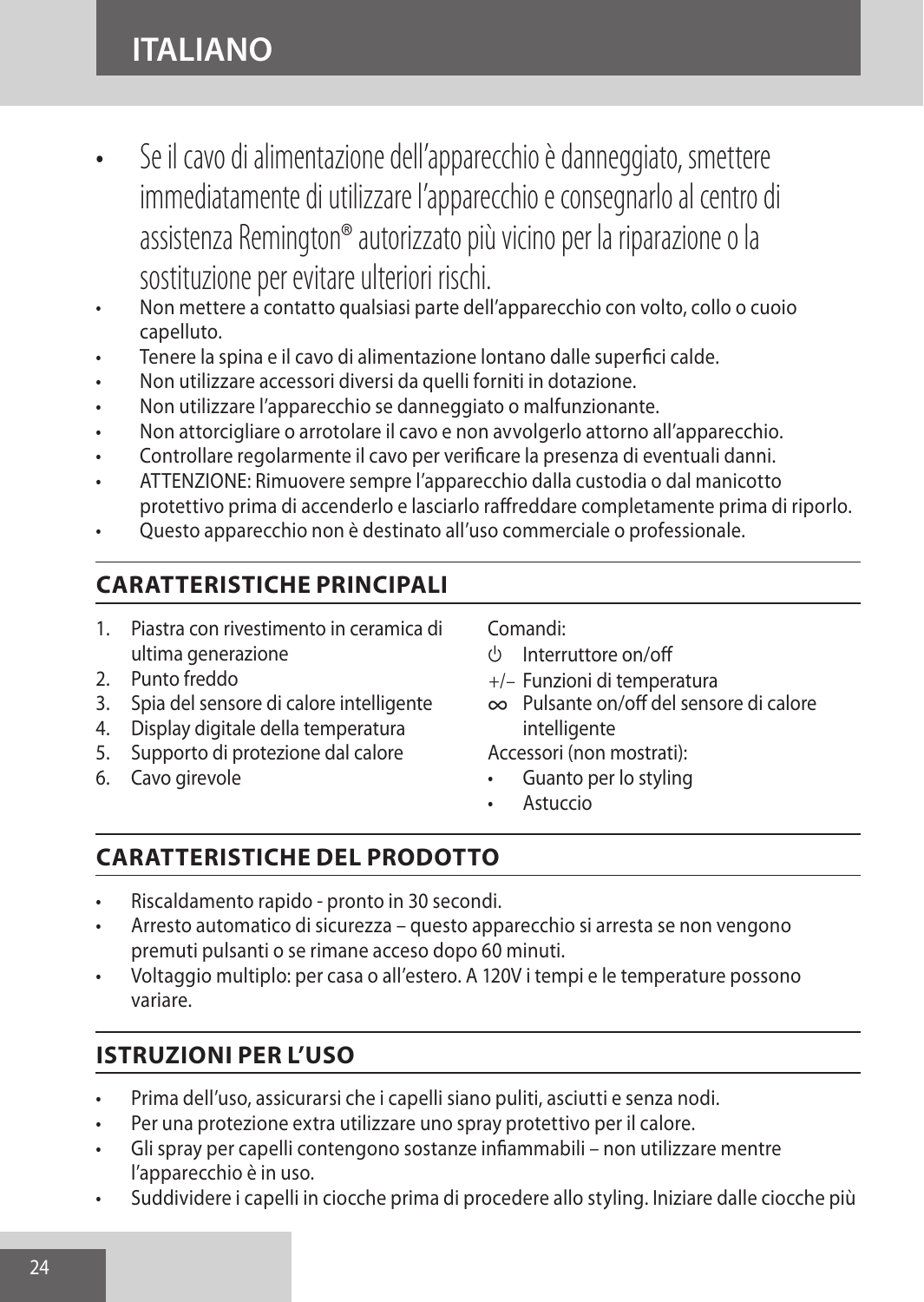basse.

- Usare il guanto per lo styling per evitare possibili bruciature.
- 1. Collegare l'apparecchio alla presa di corrente.
- 2. Quando l'apparecchio è collegato alla rete ma non è acceso, il simbolo di blocco **n**e si accende ad indicare che è in modalità standby.
- 3. Tenere premuto il pulsante di accensione/spegnimento ( $\circ$ ) per accendere la piastra.<br>4. Per disattivare questa funzione, premere e tenere premuto il pulsante On/Off del
- 4. Per disattivare questa funzione, premere e tenere premuto il pulsante On/Off del Sensore di Protezione dal Calore.
- 5. Il pulsante "+" farà aumentare la temperatura e il pulsante "-" la farà diminuire.

#### **Temperature raccomandate**

| Temperatura       | Tipo di capelli                                       |
|-------------------|-------------------------------------------------------|
| $140 °C - 160 °C$ | Capelli sottili/delicati, danneggiati o decolorati    |
| $180 °C - 200 °C$ | Capelli normali, sani                                 |
| $200 °C - 210 °C$ | Capelli spessi, molto ricci e difficili da acconciare |

**Avvertimento**: Le temperature più elevate dovrebbero essere utilizzate solo da persone con esperienza.

- 6. La temperatura lampeggerà continuamente fino al raggiungimento della temperatura selezionata.
- 7. Lavorando una ciocca per volta, tenere l'impugnatura con il ferro rivolto verso il basso e avvolgere una ciocca di capelli intorno al ferro caldo.
- 8. Attendere circa 10 secondi per fare formare i ricci.
- 9. Svolgere i capelli e rilasciare il riccio.
- 10. Ripetere su tutta la testa per creare tutti i ricci che si desiderano.
- Dopo l'uso, tenere premuto il pulsante on/off  $(\bigcup)$  per due secondi per spegnere il dispositivo, quindi scollegarlo.
- **• Suggerimento**: lasciare raffreddare i ricci prima dello styling o prima di spazzolare; in questo modo i ricci dureranno di più.

#### **Sensore di calore intelligente**

- Premere il pulsante ∞ per attivare il sensore di calore intelligente.
- Se il sensore è acceso durante lo styling, la spia luminosa si accenderà per indicare che il sensore sta monitorando la temperatura della piastra e regolando continuamente l'uscita di calore, aiutando a prevenire i danni causati dal surriscaldamento. Questi cambiamenti di temperatura non sono visualizzati sul prodotto ma si verificano rapidamente e automaticamente durante lo styling.

#### **Funzione Boost**

- Imposta automaticamente la temperatura più elevata.
- Tenere premuto il pulsante '+' per 2 secondi e la temperatura raggiungerà i 210°C.
- Tenere in considerazione che la temperatura più elevata non è adatta a tutti i tipi di capelli.

IT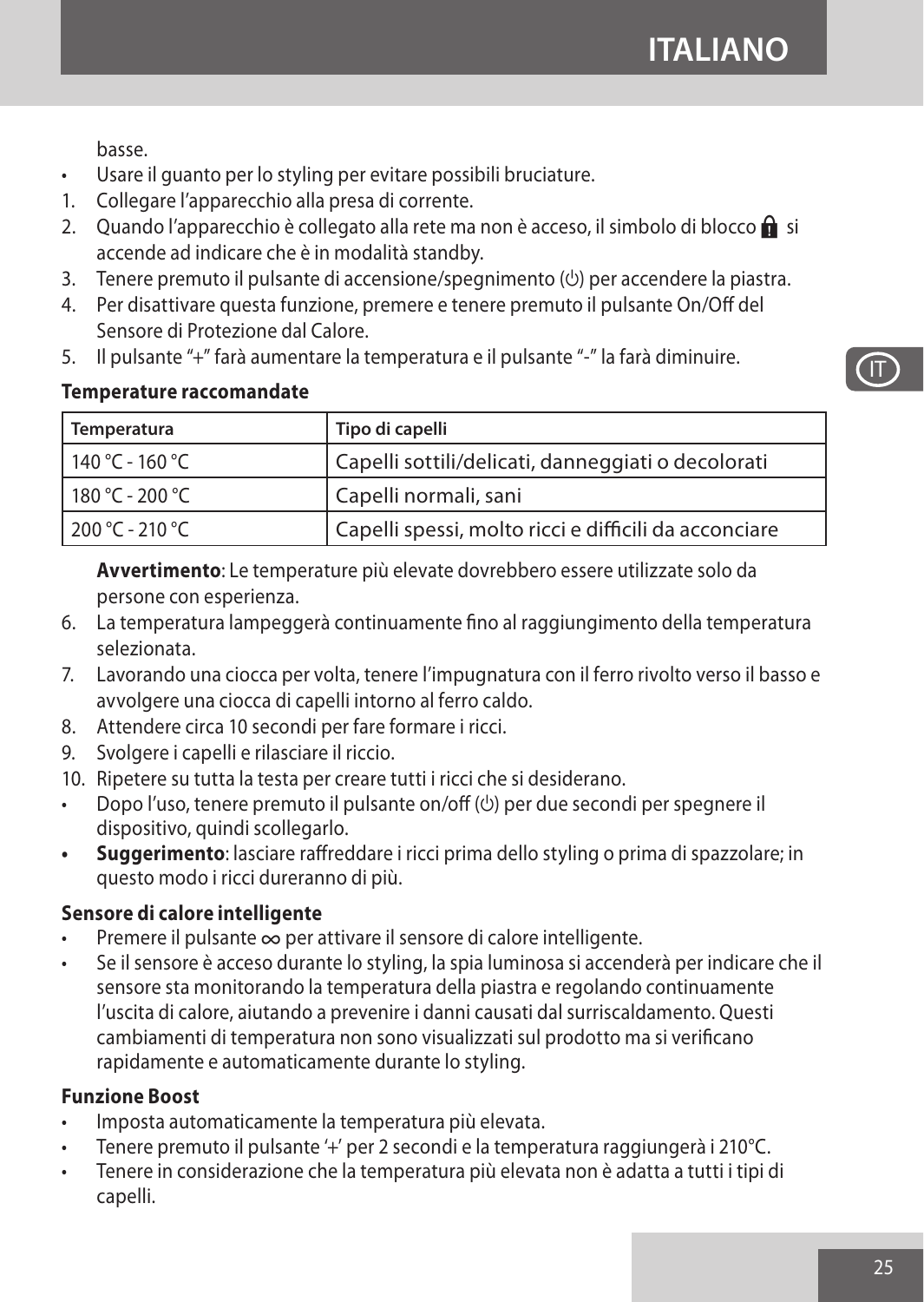#### **Funzione blocco temperatura**

- Impostare la temperatura desiderata premendo i pulsanti +/- e bloccare la temperatura premendo il pulsante '-' per 2 secondi. Il simbolo del 'n 'apparirà vicino alla temperatura.
- Per sbloccare la temperatura, premere e tenere premuto di nuovo il pulsante '-' per 2 secondi.

# **CONSERVAZIONE, PULIZIA E MANUTENZIONE**

#### **Lasciare raffreddare l'apparecchio prima di pulirlo e riporlo.**

- Passare tutte le superfici con un panno umido.
- Non usare agenti di pulizia o solventi corrosivi o abrasivi.

#### **RICICLO**



Per evitare problemi di salute ed ambientali dovuti a sostanze<br>pericolose, gli apparecchi e le batterie ricaricabili e non ricarica<br>contrassegnati con uno di questi simboli non devono essere s<br>con i rifuti urbani indiffere pericolose, gli apparecchi e le batterie ricaricabili e non ricaricabili contrassegnati con uno di questi simboli non devono essere smaltiti con i rifiuti urbani indifferenziati. Smaltire i prodotti elettrici ed elettronici e, quando possibile, le batterie ricaricabili e non ricaricabili, in un punto di raccolta autorizzato per il riciclo/la raccolta.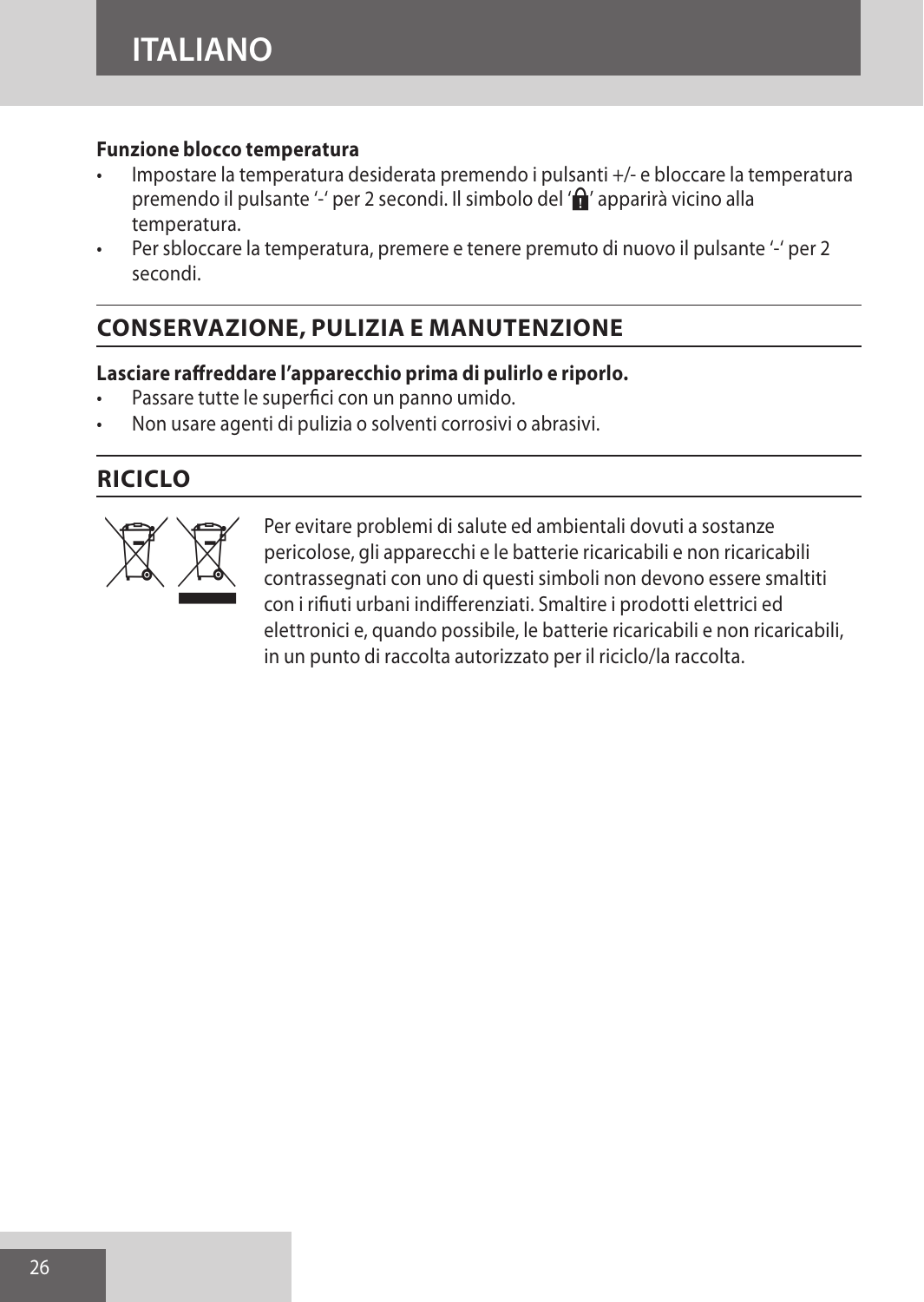**DANSK**

Tak for at have købt dit nye produkt fra Remington®. Læs venligst denne vejledning omhyggeligt før brug og bevar den godt. Fjern al emballage før brug.

#### **ADVARSEL: Dette apparat er meget varmt. Det skal holdes uden for børns rækkevidde.**

# **VIGTIGE SIKKERHEDSFORANSTALTNINGER**

• Apparatet kan anvendes af børn fra 8 år og derover og personer hvis fysiske, sansemæssige eller mentale evner er nedsat, eller personer uden den fornødne erfaring, hvis de er blevet instrueret/har været under opsyn og forstår de forbundne farer. Børn må ikke lege med apparatet. Rengøring og vedligeholdelse må ikke foretages af børn, medmindre de er over 8 år og holdes under opsyn. Apparatet og ledningen skal holdes uden for rækkevidden af børn under 8 år.



L Brug ikke dette apparat i nærheden af et badekar, brusebad, håndvask eller andre beholdere med vand.

- Hvis apparatet bruges på et badeværelse, skal dets stik tages ud efter brug, da vand i nærheden af produktet udgør en fare, selv når den er slukket.
- For yderligere beskyttelse anbefales det at installere en fejlstrømsafbryder (RCD) med en mærkeudløsestrøm på højst 30mA. Spørg en elektriker til råds.
- Forbrændingsfare. Enheden skal holdes uden for børns rækkevidde, særligt under brug og afkøling.
- Stil altid enheden med den tilhørende holder, hvis nogen, på en varmeresistent, stabil og plan overflade.
- Efterlad aldrig enheden uden opsyn, når den et sluttet til stikkontakten.
- Hvis strømledningen til denne enhed beskadiges, skal du straks stoppe med at bruge den og aflevere apparatet til nærmeste autoriserede Remington® servicecenter for at få det udskiftet eller repareret.

DK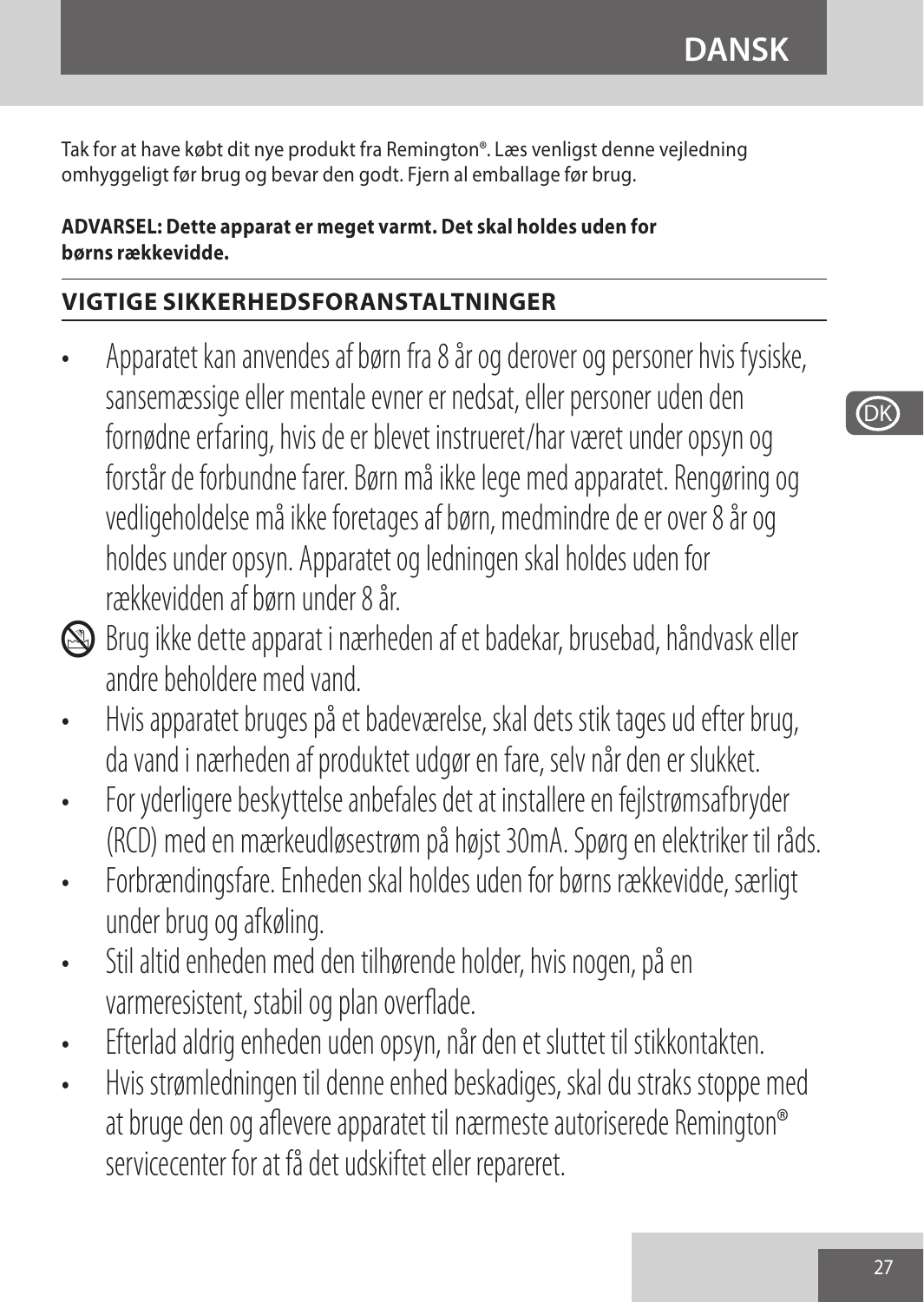- Lad ingen af apparatets dele komme i kontakt med ansigt, nakke eller hovedbund.
- Hold strømstik og ledning væk fra varme overflader.
- Brug ikke andet tilbehør eller dele end det, som leveres af os.
- Undgå at vride eller bøje ledningen og vikl den ikke om produktet.
- Efterse jævnligt ledningen for tegn på beskadigelse.
- ADVARSEL: Fjern altid produktet fra opbevaringsposen inden opvarmning og tillad det altid at køle ned efter brug, inden du placerer det i posen igen.
- Dette apparat er ikke til kommerciel brug eller brug i salon.

# **HOVEDFUNKTIONER**

- 1. Avanceret keramisk belagt cylinder
- 2. 'Cool Tip'
- 3. Indikatorlampe til intelligent varmesensor
- 4. Digitalt temperatur display
- 5. Stativ
- 6. Drejbar ledning

Knapper:

- **少 Tænd-/slukknap**
- +/– Temperaturfunktioner
- ∞ Tænd/sluk-knap til intelligent varmesensor

#### Tilbehør (ikke vist):

- Styling-handske
- Etui

# **PRODUKTFUNKTIONER**

- Hurtig opvarmning klar til brug på 30 sekunder.
- Automatisk sikkerhedsafbryder Denne enhed vil slukke automatisk efter 60 minutter, hvis der ikke trykkes på nogen knapper, eller hvis den efterlades tændt.
- Multivoltage: Kan bruges både i hjem- og udland. Ved brug af 120V kan tidsangivelser og temperatur variere.

# **INSTRUKTIONER FOR BRUG**

- Forud for brug sikres det, at håret er rent, tørt og fri for knuder.
- For ekstra beskyttelse benyttes der en hårbeskytter i sprayform.
- Hårspray indeholder brændbart materiale –brug ikke mens du benytter dette produkt.
- Inddel håret i sektioner forud for styling. Udfør stylingen på det inderste først.
- Brug styling-handsken for at undgå forbrænding.
- 1. Sæt apparatet i stikkontakten.
- 2. Når jernet er sat i stikkontakten, men ikke er tændt, vil symbolet du lyse for at vise, at jernet står på standby.
- 3. Tryk på og hold tænd/sluk-knappen  $(\circlearrowleft)$  nede for at tænde.
- 4. Sluk for denne funktion ved at trykke og holde varmebeskyttelsessensorens tænd/ sluk-knap nede.
- 5. "+"-knappen for højere temperatur, og "-"-knappen for lavere temperatur.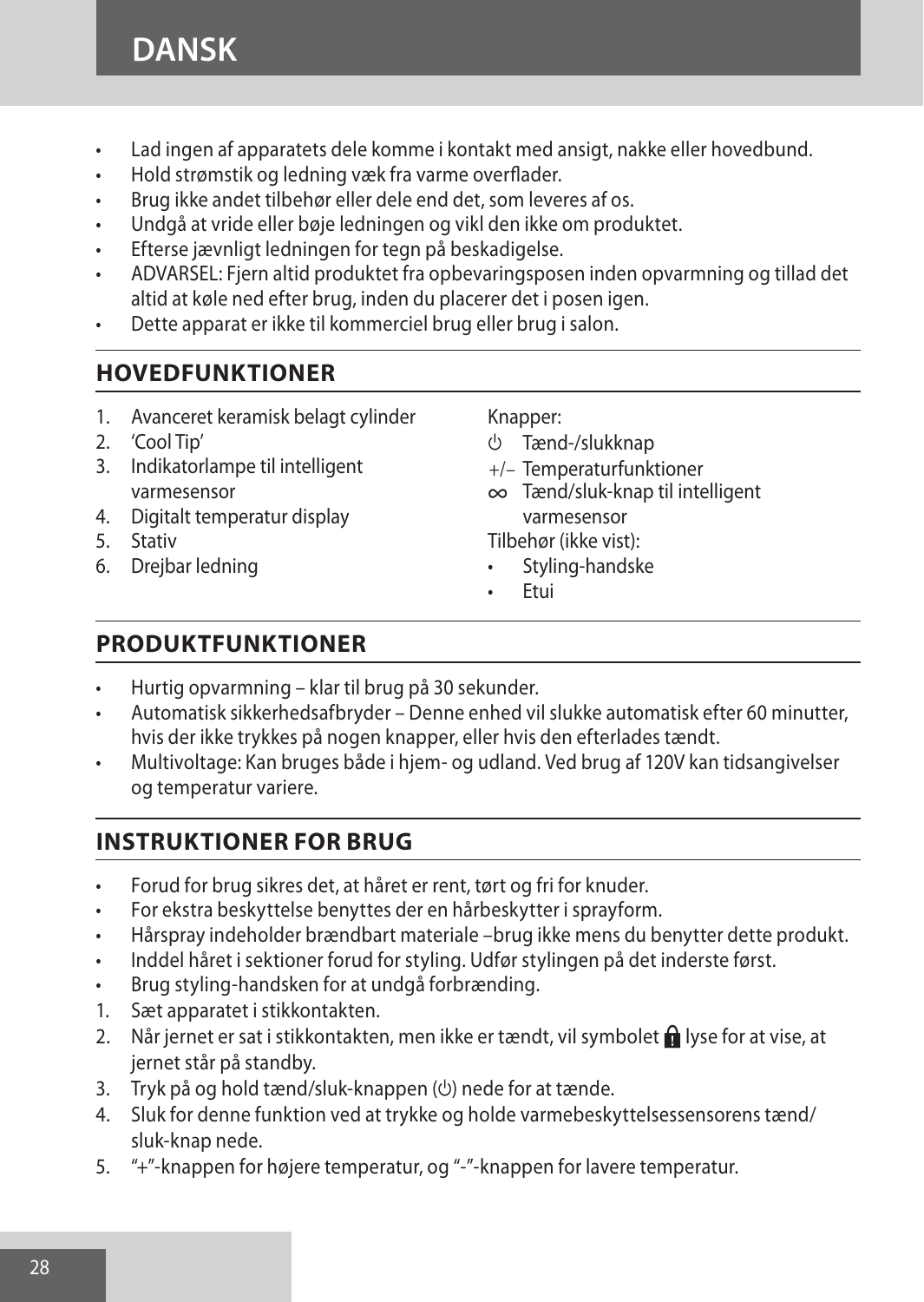#### **Anbefalede temperaturer**

| Temperatur        | Hårtype                                                 |
|-------------------|---------------------------------------------------------|
| 140 °C - 160 °C   | Tyndt/fint, skadet eller afbleget hår                   |
| $180 °C - 200 °C$ | Normalt, sundt hår                                      |
| $200 °C - 210 °C$ | Tykt hår, meget krøllet hår, der er vanskeligt at style |

**Forsigtig**: De varmeste temperaturer bør kun anvendes af personer med stor erfaring inden for styling.

- 6. Temperaturdisplayet blinker, indtil den valgte temperatur er nået.
- 7. Arbejd med én hårsektion ad gangen. Hold håndtaget med cylinderen nedad og sno en hårsektion rundt om den varme cylinder.
- 8. Vent ca. 10 sekunder mens krøllen formes.
- 9. Rul håret ud igen og frigør krøllen.
- 10. Gentag denne fremgangsmåde rundt over hele hovedet for at oparbejde det ønskede antal krøller.
- Sluk enheden efter brug ved at trykke på og holde (C) knappen neden i to sekunder, og tag stikket ud.
- **• Tip**: Lad krøllerne køle af inden du styler eller børster håret. Derved holder krøllerne længere.

#### **Intelligent varmesensor**

- Tryk på ∞-knappen for at aktivere den intelligente varmesensor.
- Når sensoren er aktiveret under styling, vil indikatorlampen lyse for at vise, at sensoren måler cylinderens temperatur. Varmesensoren regulerer således konstant varmen for at modvirke skader på håret forårsaget af overophedning. Disse temperaturskift vises ikke på styleren, men sker automatisk, mens du styler.

#### **Temperatur-boost funktion**

- Indstiller automatisk den højeste temperatur. Hold '+'-knappen nede i 2 sekunder, temperaturen vil stige hurtigt til 2130°C.
- Bemærk venligst, at den højeste temperatur ikke er egnet til alle hårtyper.
- Du skal vælge en temperatur afhængig af dit hårs tekstur.

#### **Temperaturlås funktion**

- Indstil den ønskede temperatur ved at trykke på +/- knapperne og lås derefter temperaturknapperne ved at trykke på '-' knappen i 2 sekunder. Der vises nu et 'B'-symbol ved siden af temperaturen.
- Lås temperaturknapperne op igen ved at holde '-' knappen nede igen i 2 sekunder.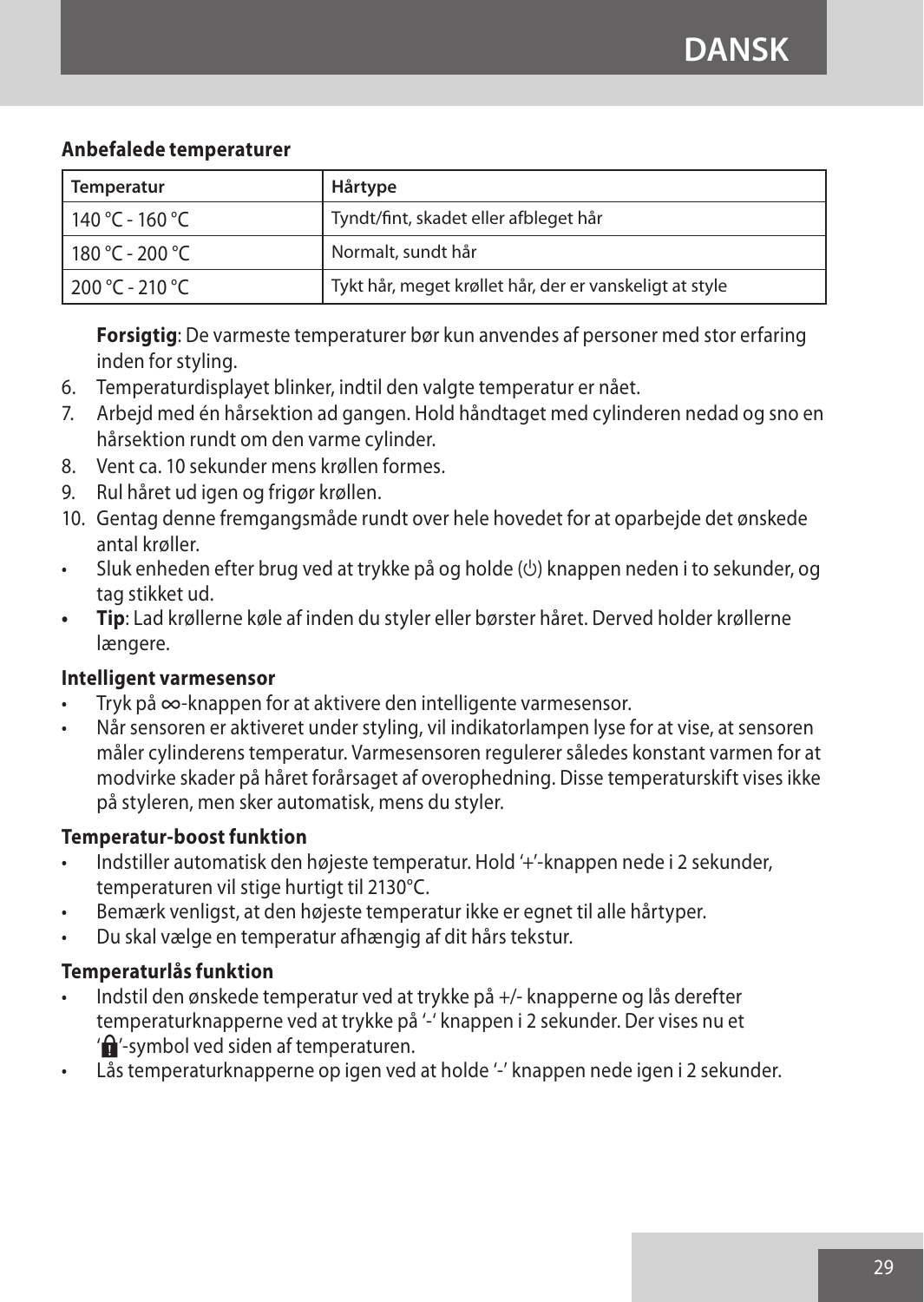# **OPBEVARING, RENGØRING OG VEDLIGEHOLDELSE**

#### **Lad apparatet køle ned forud for at gøre det rent og lægge det væk.**

- Tør alle overflader af med en fugtig klud.
- Undgå at bruge skrappe eller slibende rengørings- eller opløsningsmidler.

#### **GENBRUG**



For at undgå miljø- og sundhedsmæssige problemer forårsaget af<br>farlige stoffer, må apparater og genopladelige og ikke-genopladel<br>batterier, der er mærket med et af disse symboler, ikke kasseres<br>sammen med almindeligt husho farlige stoffer, må apparater og genopladelige og ikke-genopladelige batterier, der er mærket med et af disse symboler, ikke kasseres sammen med almindeligt husholdningsaffald. Udtjente elektriske og elektroniske produkter samt genopladelige og ikke-genopladelige batterier fra produkterne skal afleveres på en godkendt genbrugsplads eller indsamlingssted.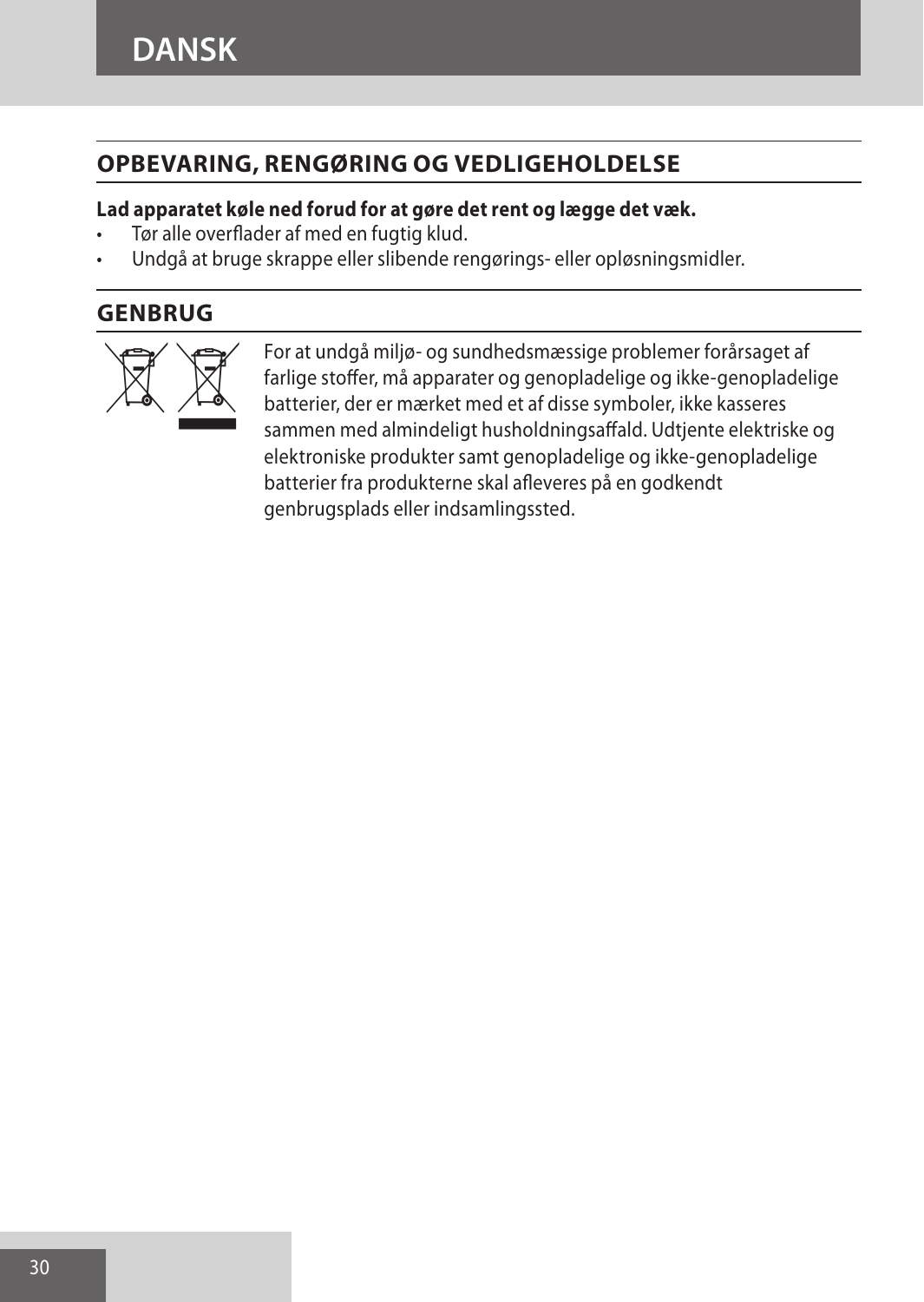Tack för att du köpt en ny Remington®-produkt. Läs följande bruksanvisningar noggrant före användning och förvara dem på säker plats. Ta bort allt förpackningsmaterial före användning.

**VARNING: Denna apparat är varm. Förvaras utom räckhåll för barn.**

# **VIKTIGA SÄKERHETSANVISNINGAR**

- Denna apparat kan användas av barn över åtta år, och personer med nedsatt fysisk, sensorisk eller psykisk förmåga och med bristande erfarenhet och kunskaper får bara använda denna apparat under övervakning och handledning och om de förstår vilka risker det kan innebära. Barn ska inte använda apparaten som leksak. Rengöring och underhåll av apparaten ska inte överlåtas till barn såvida de inte är över åtta år och det sker under övervakning. Håll apparat och nätkabel borta från barn under åtta år.
- L Använd inte denna apparat nära badkar, dusch, handfat eller andra behållare för vatten.
- Dra ur nätsladden från vägguttaget efter användning i badrummet eftersom närheten till vatten utgör en riskfaktor även när den är avstängd.
- För ytterligare skydd är det önskvärt att man installerar en jordfelsbrytare med en märkutlösningsström som inte överstiger 30 mA. Rådfråga en elektriker.
- Risk för brännskador. Håll apparaten utom räckhåll för småbarn, speciellt under användning och när den svalnar.
- Placera alltid apparaten med dess ställ, om sådant finns, på ett värmetåligt, stabilt och platt underlag.
- Lämna aldrig apparaten utan uppsikt när den är ansluten till elnätet.

SE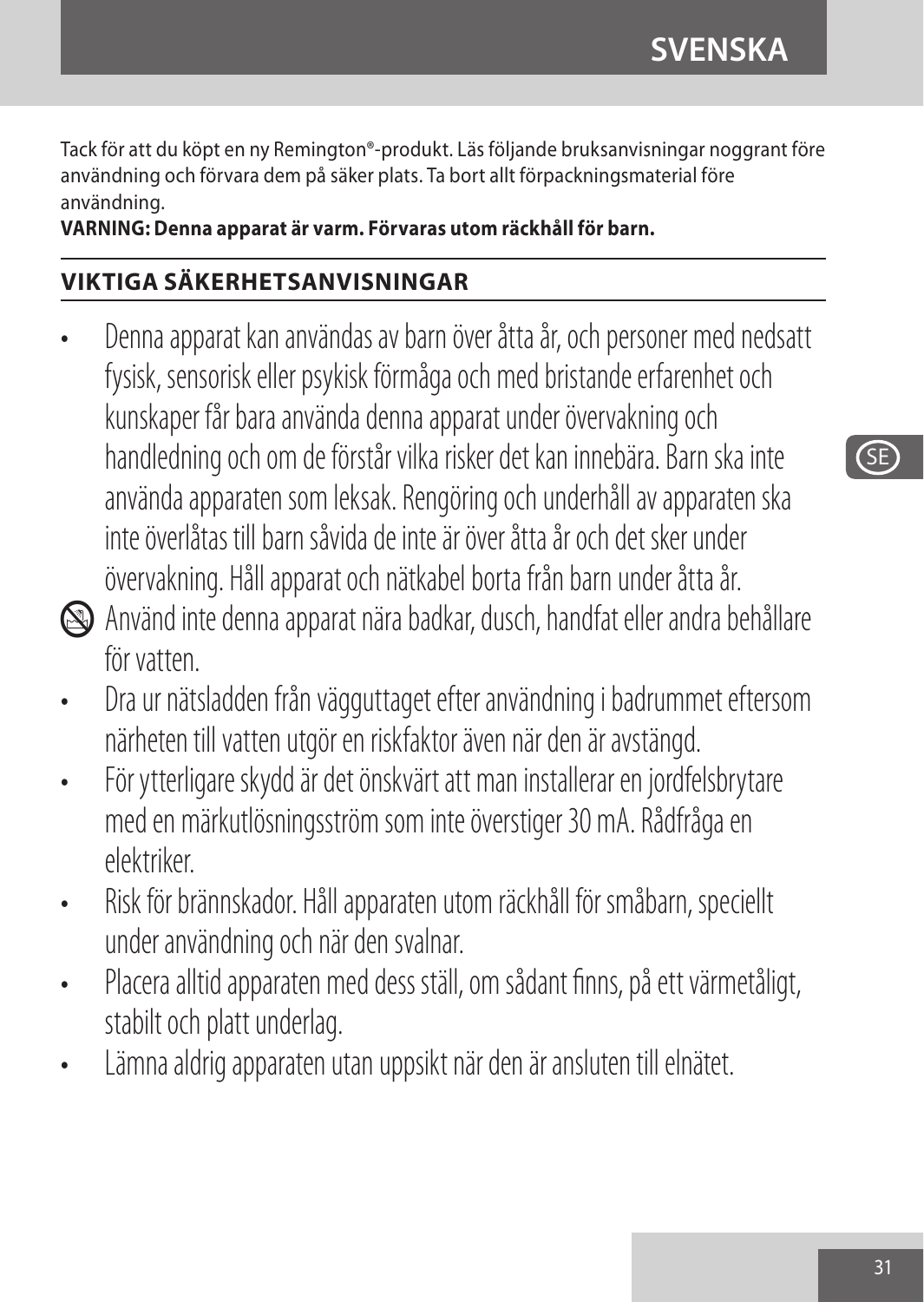# **SVENSKA**

- Om apparatens nätsladd är skadad ska man omedelbart avbryta användningen och apparaten ska lämnas tillbaka till närmaste serviceavdelning för Remington® för reparation eller byte till en annan apparat eftersom en skadad nätsladd innebär en riskfaktor.
- Låt inte någon del av apparaten vidröra ansiktet, nacken eller hårbotten.
- Låt inte stickkontakt och nätsladd komma i kontakt med varma vtor.
- Använd inga andra tillbehör än de som medföljer.
- Använd inte apparaten om den är skadad eller fungerar dåligt.
- Undvik att vrida och snurra på sladden.
- Snurra inte nätsladden runt apparaten. Kontrollera regelbundet att nätsladden inte är skadad.
- FÖRSIKTIGT: Ta alltid ur produkten från förvaringspåsen före uppvärmning och låt produkten svalna helt innan den läggs tillbaka.
- Denna apparat är inte avsedd för kommersiellt bruk eller för salonger.

# **NYCKELFUNKTIONER**

- 1. Avancerad keramikbelagd kolv
- 2. Sval ände
- 3. Lampa intelligent värmesensor
- 4. Digital temperaturdisplay
- 5. Ställ
- 6. Vridbart sladdfäste
- Kontroller:
- (b) Strömbrytare
- +/– Temperaturfunktioner
- ∞ Strömbrytare intelligent värmesensor Accessoarer (visas ej):
- **Stylinghandske**
- Förvaringspåse

# **PRODUKTEGENSKAPER**

- Snabb uppvärmning klar på 30 sekunder.
- Automatisk säkerhetsavstängning. Apparaten stänger av sig själv om ingen knapp har tryckts in eller om den lämnas påslagen i en timma (60 minuter).
- Multispänning: för hemmabruk eller utomlands. Vid 120 V kan tider och temperaturer variera.

# **BRUKSANVISNING**

- Före användning ska håret vara torrt, rent och genomkammat.
- En värmeskyddande spray kan användas för extra skydd.
- Hårspray innehåller brandfarliga ämnen får ej samtidigt som produkten.
- Dela upp håret före stylingen. Styla de undre lagren först.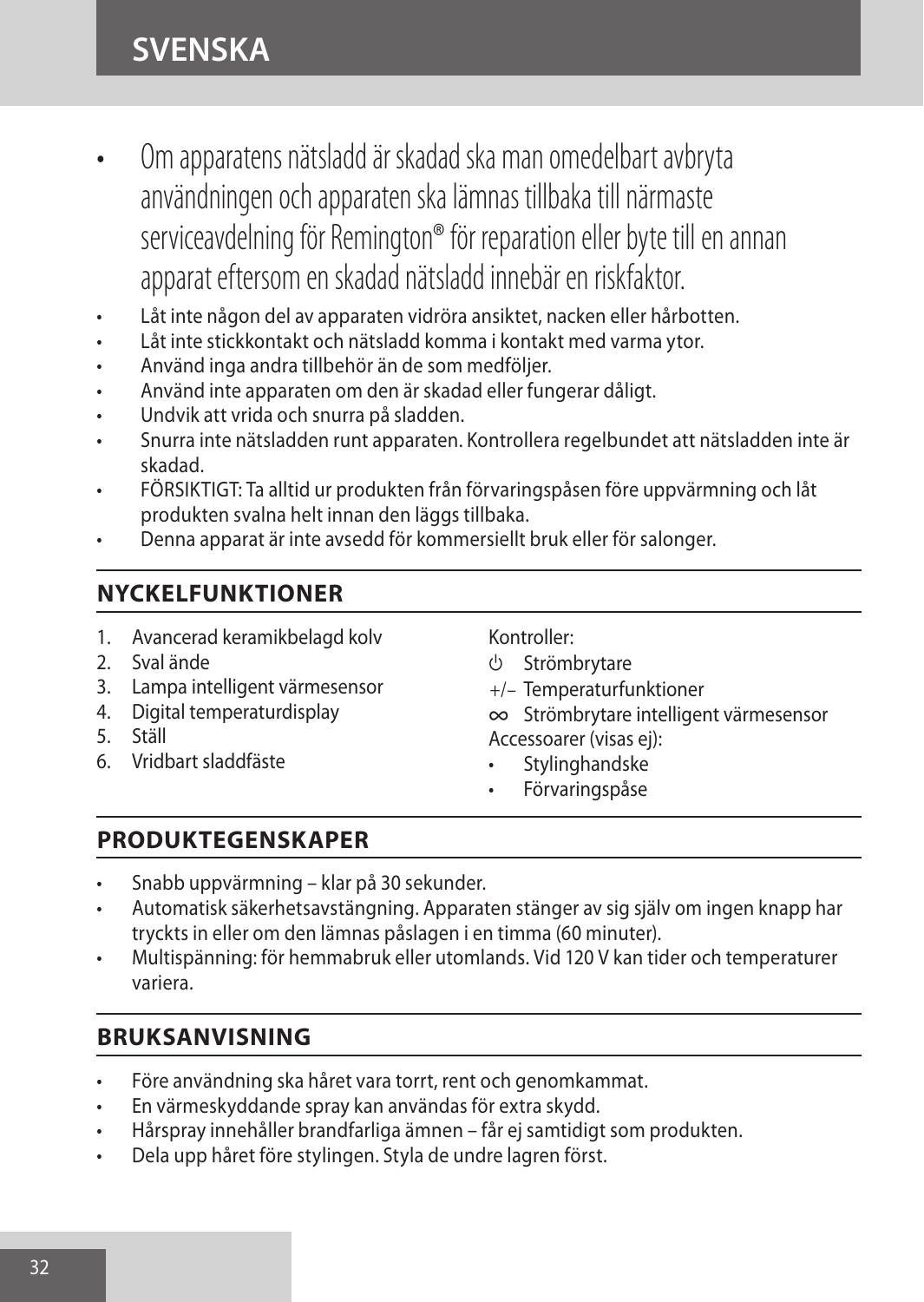- Använd stylinghandsken för att undvika brännskador.
- 1. Sätt i kontakten till apparaten.
- 2. När locktången är ansluten elnätet men inte har satts på tänds låssymbolen  $\mathbf{\hat{m}}$  för att visa att den är i standby-läge.
- 3. Tryck och håll inne strömbrytaren (C) för att sätta på.
- 4. Börja först att styla på lägre temperaturer. Välj lämplig temperatur beroende på din hårtyp med hjälp av kontrollerna på stylingtångens sida.
- 5. Man ökar temperaturen med "+" knappen och minskar den med "-" knappen.

#### **Rekommenderade temperaturer**

| Temperatur         | Hårtvp                                            |  |
|--------------------|---------------------------------------------------|--|
| 140 °C - 160 °C    | Tunt/fint, skadat eller blekt hår                 |  |
| $180 °C - 200 °C$  | Normalt, friskt hår                               |  |
| $1200 °C - 210 °C$ | Tjockt, mycket lockigt hår som är svårt att styla |  |

**Var försiktig**: De varmaste temperaturinställningarna bör endast användas av vana stylister.

- 6. Temperaturdisplayen blinkar tills önskad temperatur uppnås.
- 7. Arbeta med en sektion i taget. Håll handtaget med kolven nedåt och vrid en sektion hår runt den uppvärmda kolven.
- 8. Efter ungefär 10 sekunder är locken formad.
- 9. Vira upp håret och lösgör hårlocken.
- 10. Upprepa kring hela huvudet för att få önskat antal lockar.
- Efter användning ska man trycka och hålla inne strömbrytaren i två sekunder för att stänga av, sedan dra ur apparatens stickpropp.
- **• Tips**: låt lockarna svalna innan du stylar eller borstar; då håller lockarna längre.

#### **Intelligent värmesensor**

- Tryck på ∞ knappen för att aktivera den intelligenta värmesensorn.
- Om sensorn är på när man stylar tänds lampan för att visa att sensorn kontrollerar kolvtemperaturen och kontinuerligt reglerar värmeuteffekten för att förhindra att håret skadas till följd av överhettning. Dessa temperaturförändringar visas inte på produkten utan sker snabbt och automatiskt under tiden man stylar.

#### **Pulsfunktion för högre temperatur**

- Ställer automatiskt in den högsta temperaturen. Håll inne knappen '+' i två sekunder och temperaturen kommer genast att gå upp till 210 °C.
- OBS! Den högsta temperaturen är inte lämpad för alla hårtyper.
- Välj temperatur i förhållande till din hårkvalitet.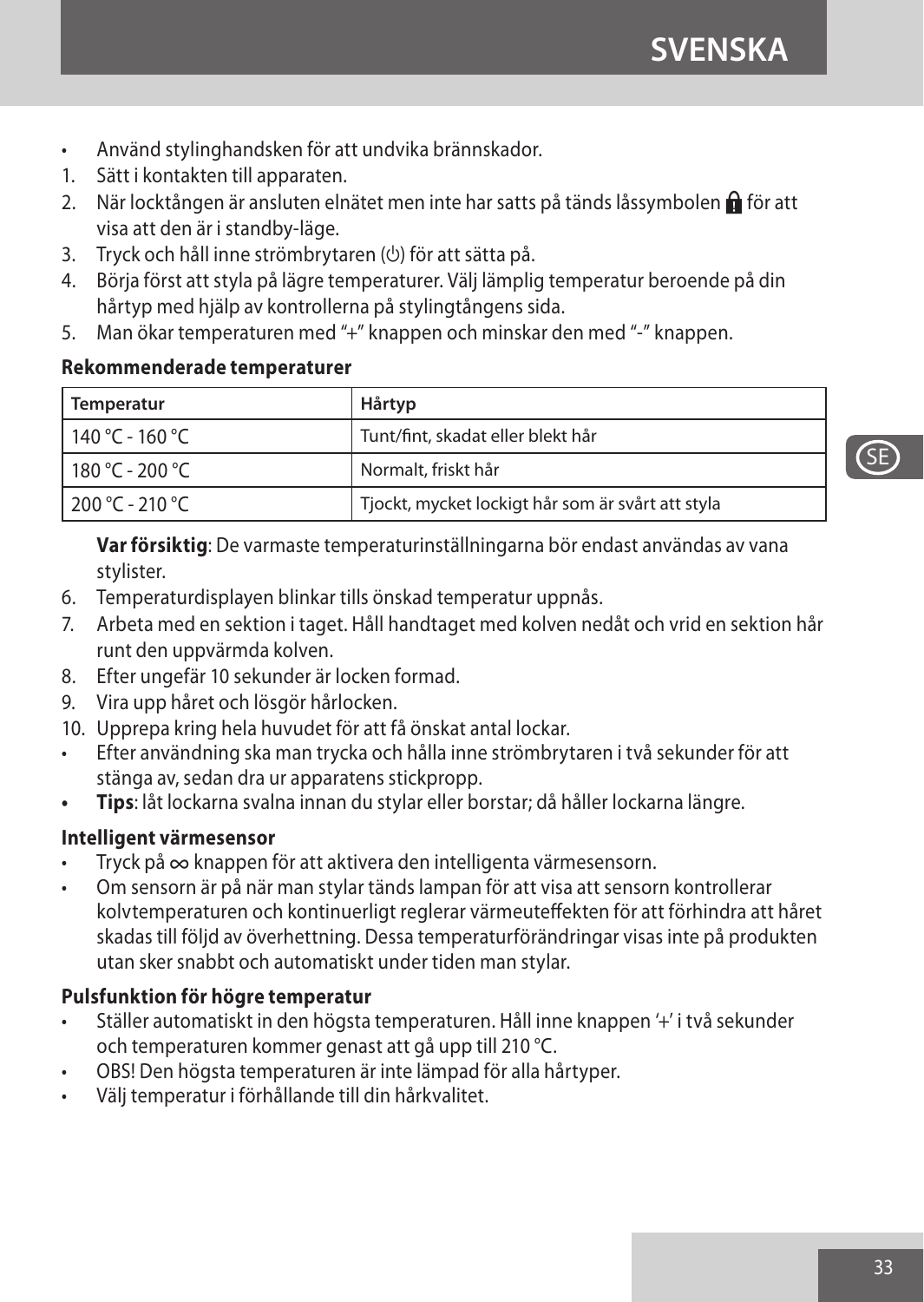#### **Låsfunktion för temperaturen**

- Ställ in önskad temperatur genom att trycka på knapparna +/- och stäng av temperaturkontrollerna genom att trycka på knappen '-' i två sekunder. En " $\mathbf{\hat{m}}$ " visas bredvid temperaturen.
- Tryck och håll inne knappen '-' igen i två sekunder för att låsa upp temperaturkontrollerna.

# **FÖRVARING, RENGÖRING OCH UNDERHÅLL**

#### **Låt apparaten svalna före rengöring och förvaring.**

- Torka av alla ytor med en fuktig trasa.
- Använd inte starka eller slipande rengöringsmedel eller lösningar.

# **ÅTERVINNING**



För att undvika miljö- och hälsoproblem pga. farliga ämnen får man<br>inte kassera apparater eller laddningsbara och icke-laddningsbara<br>batterier märkta med någon av dessa symboler i osorterat kommun.<br>avall. Elektriska och el inte kassera apparater eller laddningsbara och icke-laddningsbara batterier märkta med någon av dessa symboler i osorterat kommunalt avfall. Elektriska och elektroniska produkter och, där tillämpligt, laddningsbara och icke-laddningsbara batterier ska alltid kasseras vid en lämplig, officiell återvinnings-/uppsamlingsstation.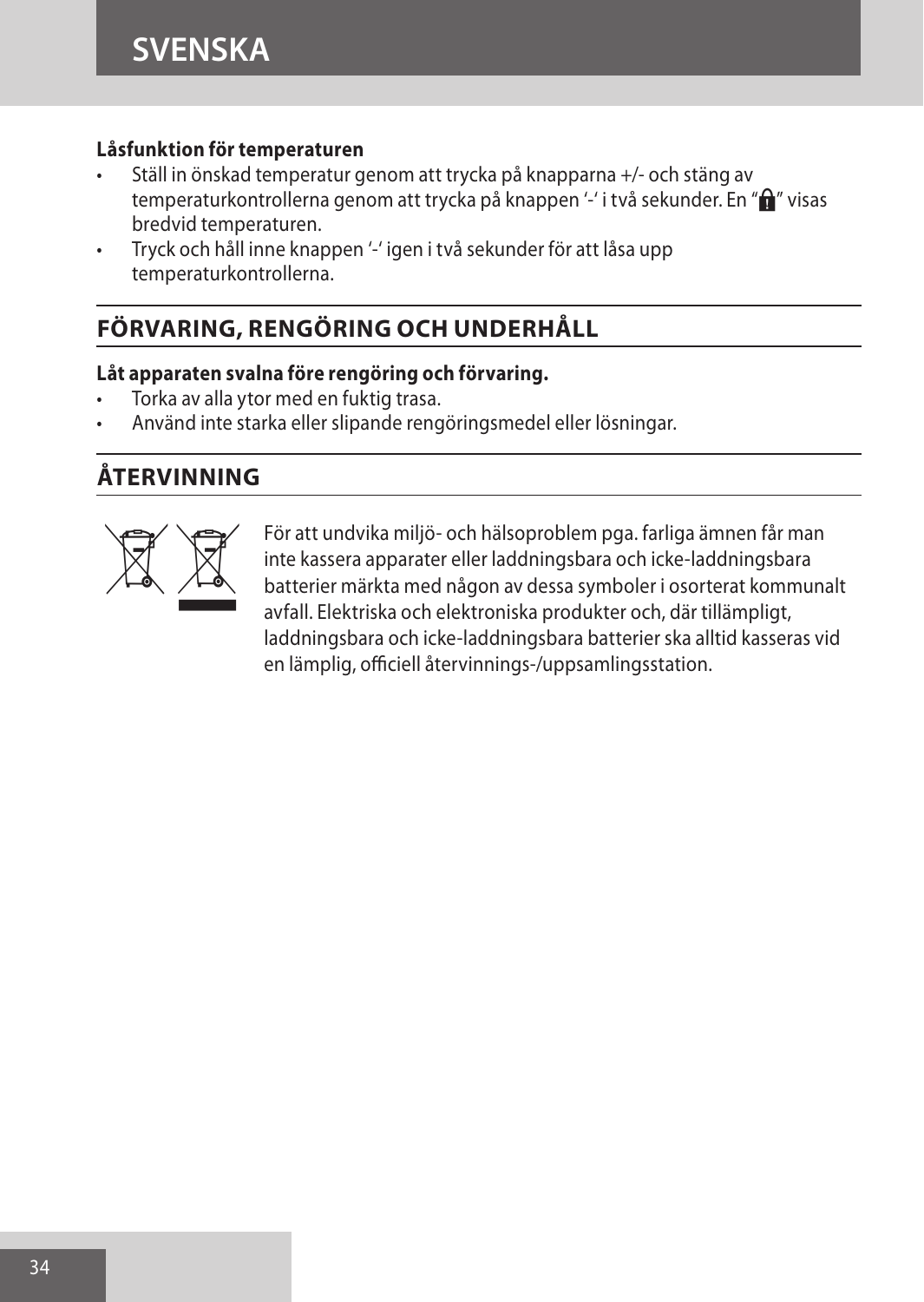Takk for at du kjøper et nytt Remington®-produkt. Vennligst les denne bruksanvisningen godt og legg den på et trygt sted. Fjern all emballasje før bruk.

# **VIKTIG SIKKERHETSTILTAK**

- Dette apparatet kan brukes av barn fra åtte år og oppover og av personer med reduserte fysiske, sensoriske eller mentale evner eller mangel på erfaring og kunnskap, dersom de har blitt veiledet/instruert og forstår farene som er involvert. Barn skal ikke leke med apparatet. Rengjøring og vedlikehold skal ikke utføres av barn, med mindre de er eldre enn åtte år og under tilsyn. Oppbevar apparatet og ledningen utilgjengelig for barn under åtte år.
- L Ikke bruk dette apparatet i nærheten av badekar, dusjer, håndvasker eller andre vannbeholdere.
- Når apparatet brukes på et bad, må man trekke ut støpselet etter bruk, siden vannet i nærheten innebærer en risiko, selv om apparatet er skrudd av.
- For ytterligere beskyttelse anbefales det å installere en jordfeilbryter som regulerer at lekkasjestrømmen ikke overstiger 30 mA i den elektriske strømforsyningen til badet.
- Fare for forbrenning. Hold apparatet utenfor barns rekkevidde, spesielt under bruk og mens det avkjøles.
- La aldri apparatet være ubevoktet når det er tilkoblet strømforsyning.
- Plasser alltid apparatet med det tilhørende stativet, hvis det har et slikt, på en varmebestandig, stabil flat overflate.
- Hvis strømledningen til denne enheten blir skadet, må du slutte å bruke den med én gang og returnere apparatet til den nærmeste autoriserte serviceforhandleren for Remington® for reparasjon eller for å bytte produktet for å unngå risiko.

NO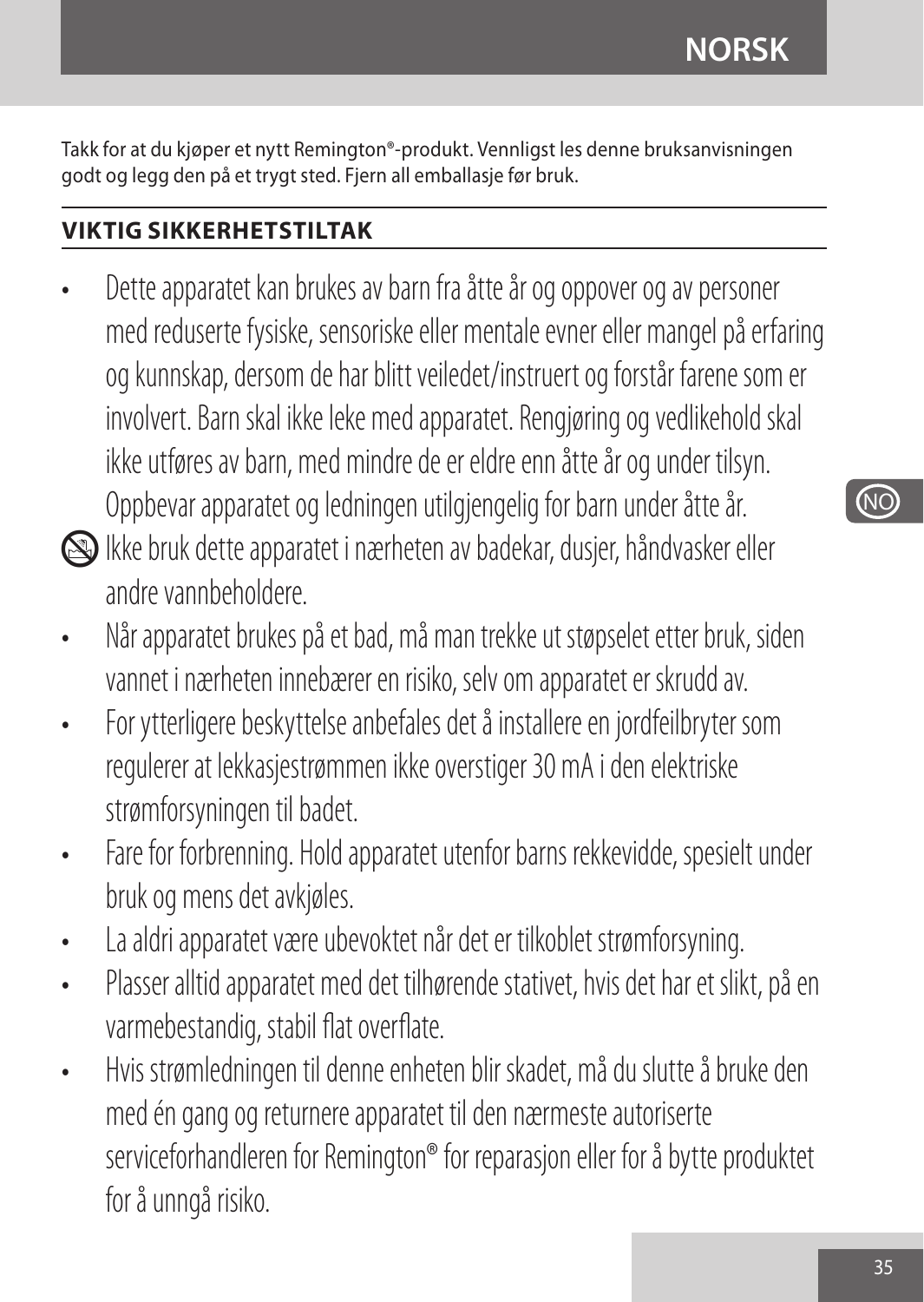- Ikke la noen deler av apparatet berøre fies, nakke eller hodebunn.
- Hold støpselet og ledningen borte fra varme overflater.
- Ikke bruk annet tilbehør enn det som leveres av oss.
- Ikke bruk apparatet hvis det er skadet eller dersom det ikke fungerer riktig.
- Ikke vri eller lag knute på ledningen, eller vikle den rundt apparatet. Sjekk ledningen jevnlig for tegn til skade.
- FORSIKTIG: Ta alltid produktet ut av oppbevaringsposen før oppvarming og la produktet avkjøles helt før det returneres.
- Dette apparatet er ikke beregnet for forretningsmessig bruk eller i salonger.

# **RESIRKULERING**



For å unngå miljø- og helseproblemer på grunn av farlige stoffer, må<br>
enparater og oppladbare og ikke-oppladbare batterier markert med<br>
elektriske og elektroniske produkter og, hvis relevant, oppladbare og<br>
ikke-oppladbare apparater og oppladbare og ikke-oppladbare batterier markert med en av disse symbolene ikke kastes i usortert offentlig avfall. Kast alltid ikke-oppladbare batterier, på et egnet retursted for offentlig resirkulering/innsamling.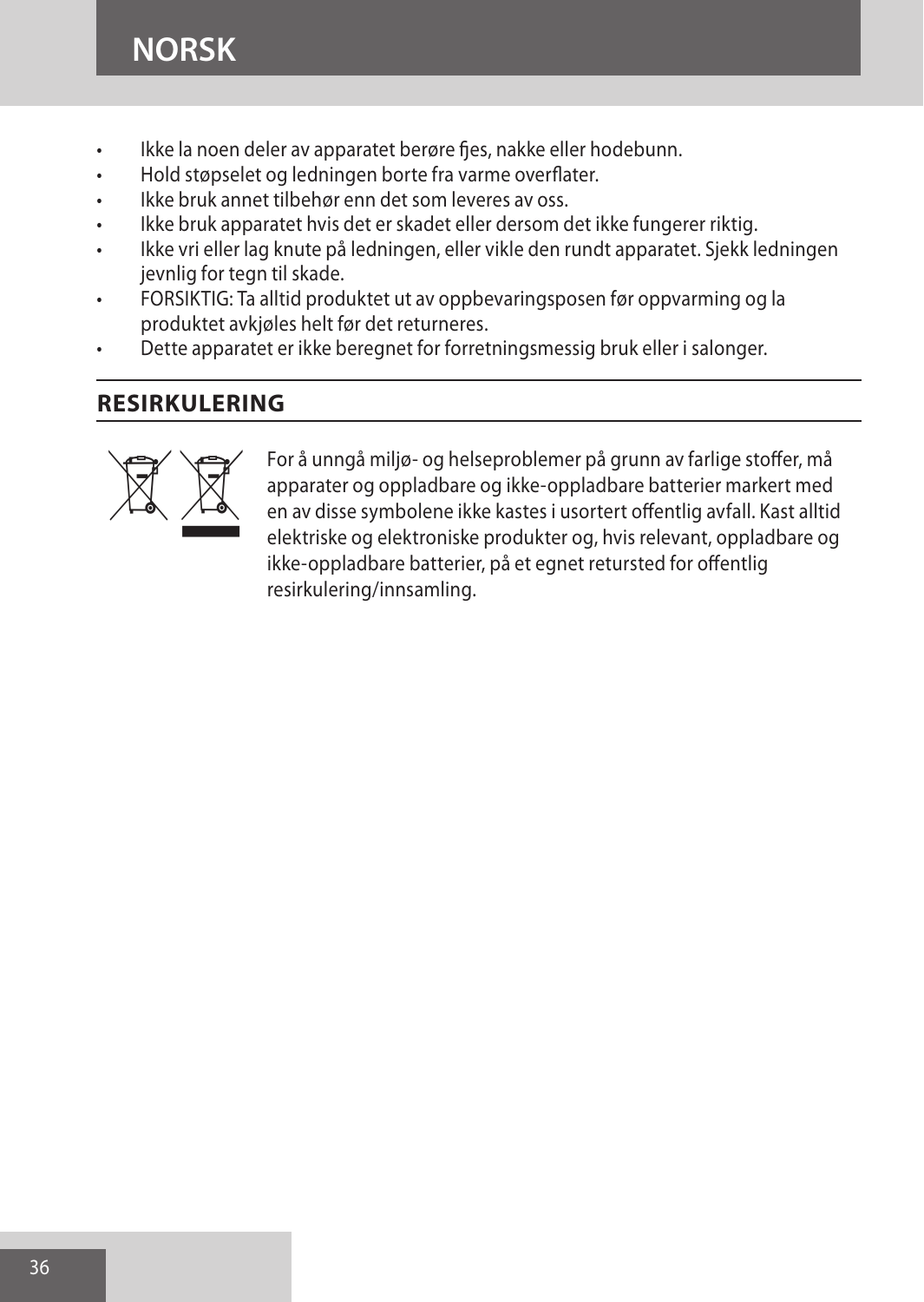Kiitos, että valitsit tämän uuden Remington®-tuotteen. Lue ohjeet huolellisesti ja pidä ne tallessa. Poista kaikki pakkausmateriaali ennen käyttöä.

### **VAROITUS: Tämä laite on kuuma. Pidettävä aina poissa lasten ulottuvilta.**

# **TÄRKEITÄ TURVALLISUUSOHJEITA**

• Lapset joiden ikä on 8 vuotta tai yli ja henkilöt, joilla on rajoitettu fyysinen, aistinvarainen, henkinen ominaisuus tai kokemuksen ja tiedon puute saavat käyttää tätä laitetta ainoastaan, jos heitä valvotaan tai heitä on opastettu laitteen turvalliseen käyttöön ja he ymmärtävät laitteen käytössä esiintyvät vaarat. Lapset eivät saa leikkiä laitteella. Lapset eivät saa suorittaa puhdistamista ja käyttäjän huoltotoimenpiteitä ilman valvontaa.



- L Älä käytä tätä laitetta kylpyammeen, suihkun, pesualtaan tai muun vettä sisältävän säiliön lähellä.
- Irrota laite pistorasiasta käytön jälkeen, jos laitetta käytetään kylpyhuoneessa, sillä veden läheisyys aiheuttaa vaaran, vaikka olisi pois päältä.
- Turvallisuuden vuoksi suosittelemme asentamaan vikavirtasuojakytkimen (RCD), jonka luokiteltu laukaisuvirta ei saa ylittää arvoa 30 mA. Pyydä sähköasentajalta neuvoja.
- Palovammojen vaara. Pidä laite poissa pienten lasten ulottuvilta, etenkin käytön ja jäähtymisen aikana.
- Aseta laite aina telineessä, jos käytettävissä, lämpöä kestävälle, vakaalle ja tasaiselle pinnalle.
- Älä koskaan jätä laitetta ilman valvontaa, kun se on yhdistetty virtalähteeseen.
- Jos laitteen virtajohto vaurioituu, keskeytä käyttö välittömästi ja palauta laite lähimpään valtuutettuun Remington®-huoltoliikkeeseen korjattavaksi tai vaihdettavaksi vaaran välttämiseksi.

FI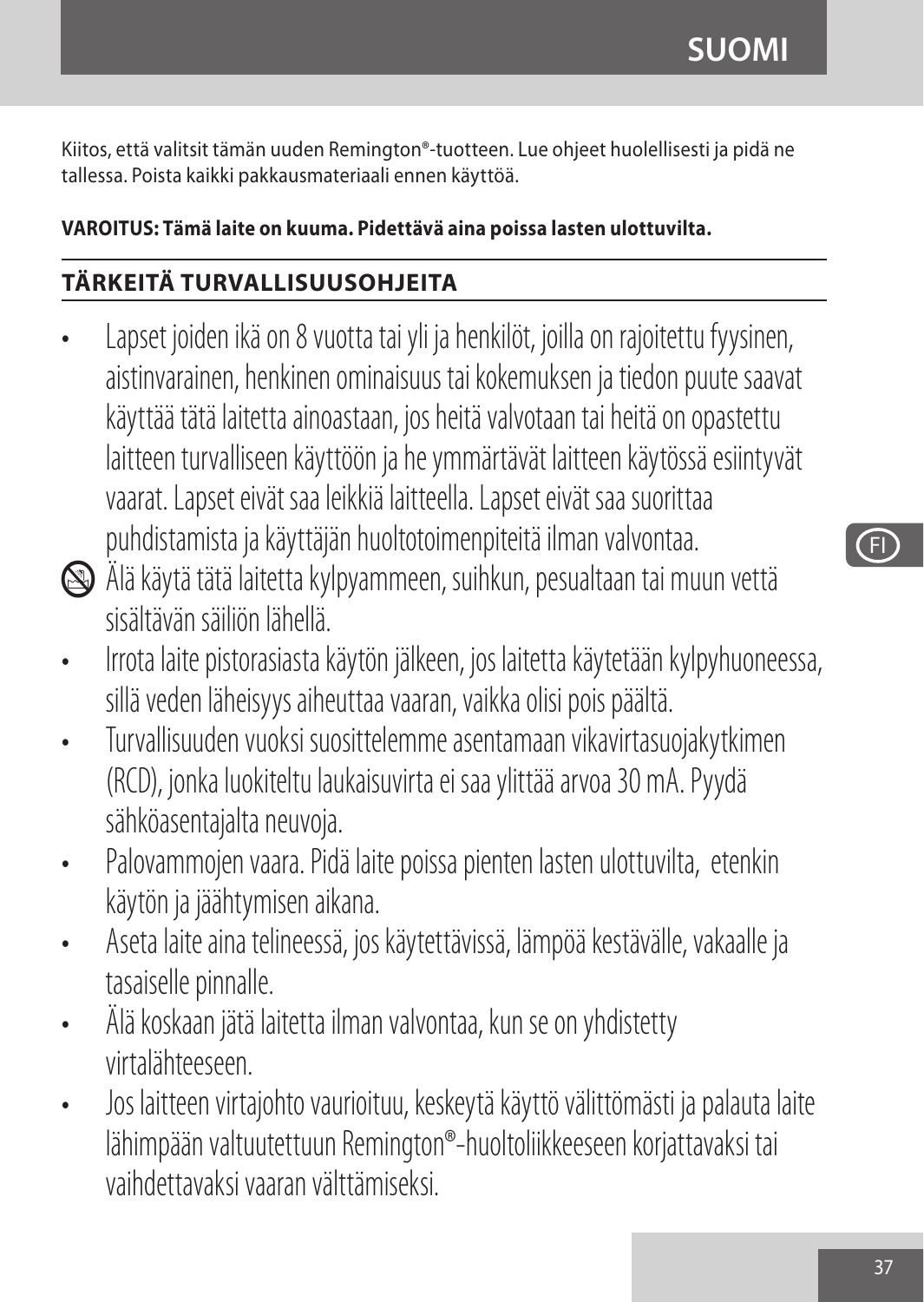- Vältä koskettamasta laitteella kasvoja, kaulaa tai päänahkaa.
- Pidä pistoke ja virtajohto etäällä kuumista pinnoista.
- Älä käytä muita kuin suosittelemiamme lisäosia.
- Älä väännä tai taivuta johtoa, äläkä kierrä sitä laitteen ympärille.
- Älä käytä laitetta, jos se on vaurioitunut tai siinä on toimintahäiriöitä.
- Älä väännä tai taivuta johtoa, äläkä kierrä sitä laitteen ympärille. Tarkista johto säännöllisesti vaurioiden varalta.
- VAROITUS:Poista laite säilytyspussista aina ennen käyttöönottoa, ja anna sen jäähtyä täysin käyttämisen jälkeen ennen kuin pakkaat sitä takaisin säilytyspussiin.
- Laitetta ei ole tarkoitettu ammattikäyttöön.

# **TÄRKEIMMÄT OMINAISUUDET**

- 1. Edistyksellinen keraamisesti pinnoitettu sauva
- 2. Kylmä kärki
- 3. Älykkään lämpöanturin merkkivalo
- 4. Digitaalinen lämpötilanäyttö
- 5. Teline
- 6. Pyörivä johto

Säätimet:

- C Virtakytkin
- +/– Lämpötilatoiminnot
- ∞ Älykkään lämpöanturin virtapainike Lisäosat (eivät näy kuvassa):
- Suojahansikas muotoiluun
- **Säilytyspussi**

### **TUOTTEEN OMINAISUUDET**

- Nopea kuumennus, valmis 30 sekunnissa.
- Automaattinen turvakatkaisu laite sammuu automaattisesti, jos mitään painiketta ei paineta tai laitetta ei käytetä tuntiin.
- Monijännite: voidaan käyttää kotimaassa tai ulkomailla. Käytettäessä 120 V jännitteellä kuumennusajat ja lämpötilat saattavat vaihdella.

# **KÄYTTÖOHJEET**

- Varmista ennen laitteen käyttöä, että hiuksesi ovat puhtaat, kuivat ja takuttomat.
- Käytä lämpösuojasuihketta lisäsuojan saamiseksi.
- Hiussuihkeet sisältävät syttyvää materiaalia älä käytä niitä laitteen käytön aikana.
- Jaottele hiukset osioihin ennen muotoilua. Muotoile alimmat kerrokset ensin.
- Käytä muotoiluhansikasta tahattomien palovammojen välttämiseksi.
- 1. Kytke laite verkkovirtaan.
- 2. Silloin kun sauva on verkkovirrassa, mutta ei päälle kytkettynä, näytössä näkyy lukkosymboli  $\mathbf{\hat{m}}$ , joka ilmaisee sen olevan valmiustilassa.
- 3. Kytke päälle pitämällä päälle / pois päältä -painiketta ( $\circ$ ) painettuna.
- 4. Aloita muotoilu matalammilla lämpötiloilla. Valitse hiustyypillesi sopiva lämpötila muotoilijan sivussa olevilla painikkeilla.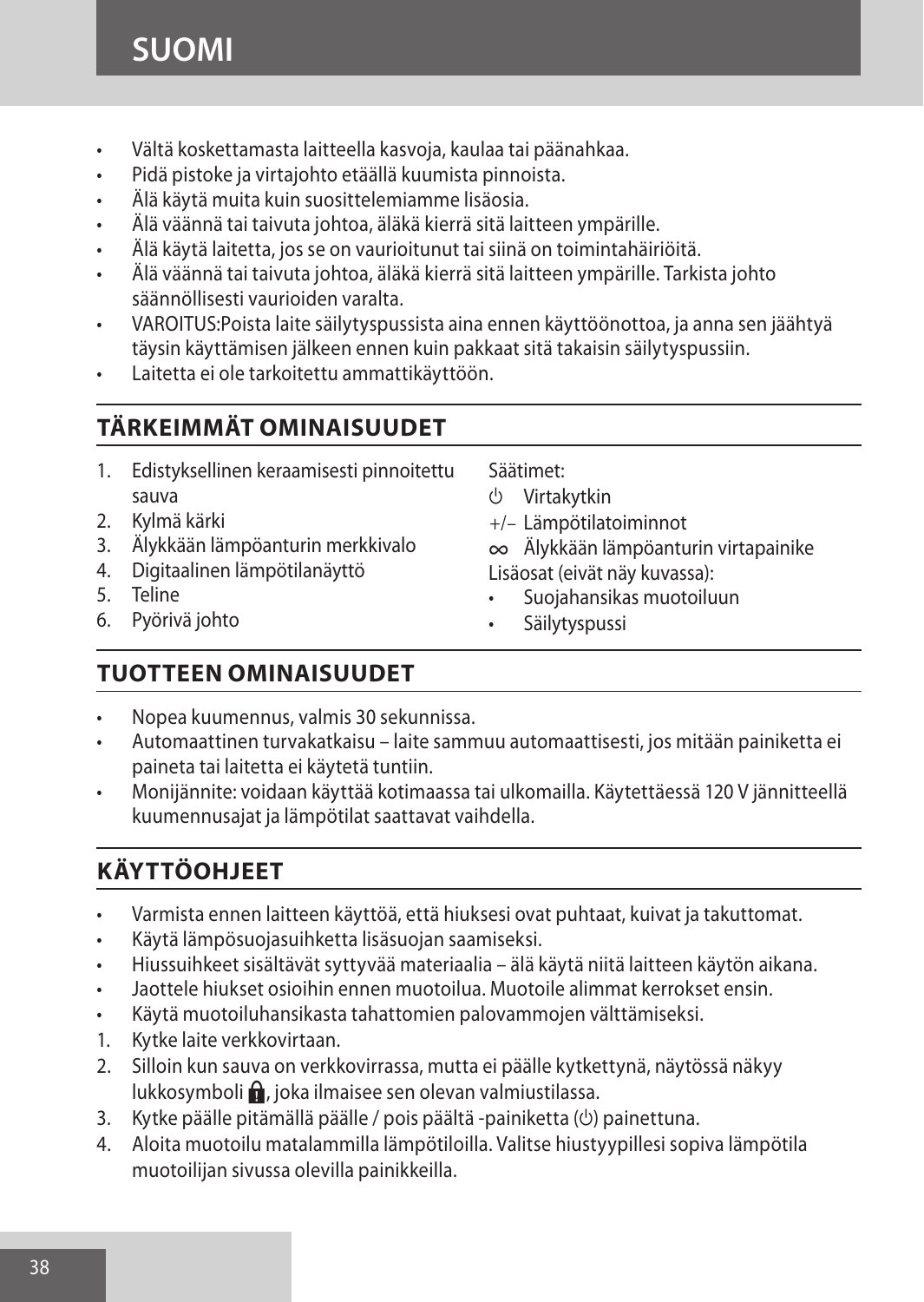5. "+"-painike nostaa lämpötilaa ja "-"-painike laskee lämpötilaa.

#### **Suositellut lämpötilat**

| Lämpötila         | Hiustyyppi                                                 |
|-------------------|------------------------------------------------------------|
| 140 °C - 160 °C   | Ohuet/hienot, vaurioituneet tai vaalennetut hiukset        |
| 180 °C - 200 °C   | Normaalit, terveet hiukset                                 |
| $200 °C - 210 °C$ | Paksut, erittäin kiharat ja vaikeasti muotoiltavat hiukset |

**Huomio**: Vain kokeneiden muotoilijoiden tulisi käyttää korkeimpia lämpötiloja.

- 6. Lämpötilanäyttö vilkkuu, kunnes valittu lämpötila on saavutettu.
- 7. Käsittele osio kerrallaan, pidä kahvasta sauvan ollessa alaspäin ja kierrä hiusosio lämmenneen sauvan ympärille.
- 8. Odota noin 10 sekuntia, kunnes kihara muodostuu.
- 9. Kierrä hiukset auki ja vapauta kihara.
- 10. Toista tämä luodaksesi haluamasi määrän kiharoita.
- Sammuta laite käytön jälkeen pitämällä virtakytkintä ( $\circ$ ) painettuna kahden sekunnin ajan, irrota laite sitten verkkovirrasta.
- **• Vinkki**: anna kiharoiden jäähtyä ennen kampaamista tai harjaamista. Se pidentää kiharoiden kestoa.

#### **Älykäs lämpöanturi**

- Paina ∞-painiketta älykkään lämpöanturin aktivoimiseksi.
- Jos anturi on päällä muotoilun aikana, merkkivalo palaa ilmaisten anturin seuraavan sauvan lämpötilaa ja säätävän jatkuvasti lämpötehoa, mikä auttaa estämään ylikuumenemisen aiheuttamat vauriot. Lämpötilamuutokset eivät näy tuotteessa, mutta tapahtuvat nopeasti ja automaattisesti muotoilun aikana.

#### **Lämpötilan tehotoiminto**

- Asettaa automaattisesti korkeimman lämpötilan. Pidä '+' painiketta 2 sekuntia, lämpötila kohoaa
	- 210 °C: een.
- Ota huomioon, että korkein lämpötila ei sovi kaikille hiustyypeille.
- Valitse lämpötila hiustesi rakenteen mukaan.

#### **Lämpötilan lukitustoiminto**

• Asettaa automaattisesti korkeimman lämpötilan. Pidä '+' painiketta 2 sekuntia, lämpötila kohoaa

210 °C: een. Ota huomioon, että korkein lämpötila ei sovi kaikille hiustyypeille. **n**-symboli ilmestyy lämpötilanäyttöön.

• Valitse lämpötila hiustesi rakenteen mukaan.

FI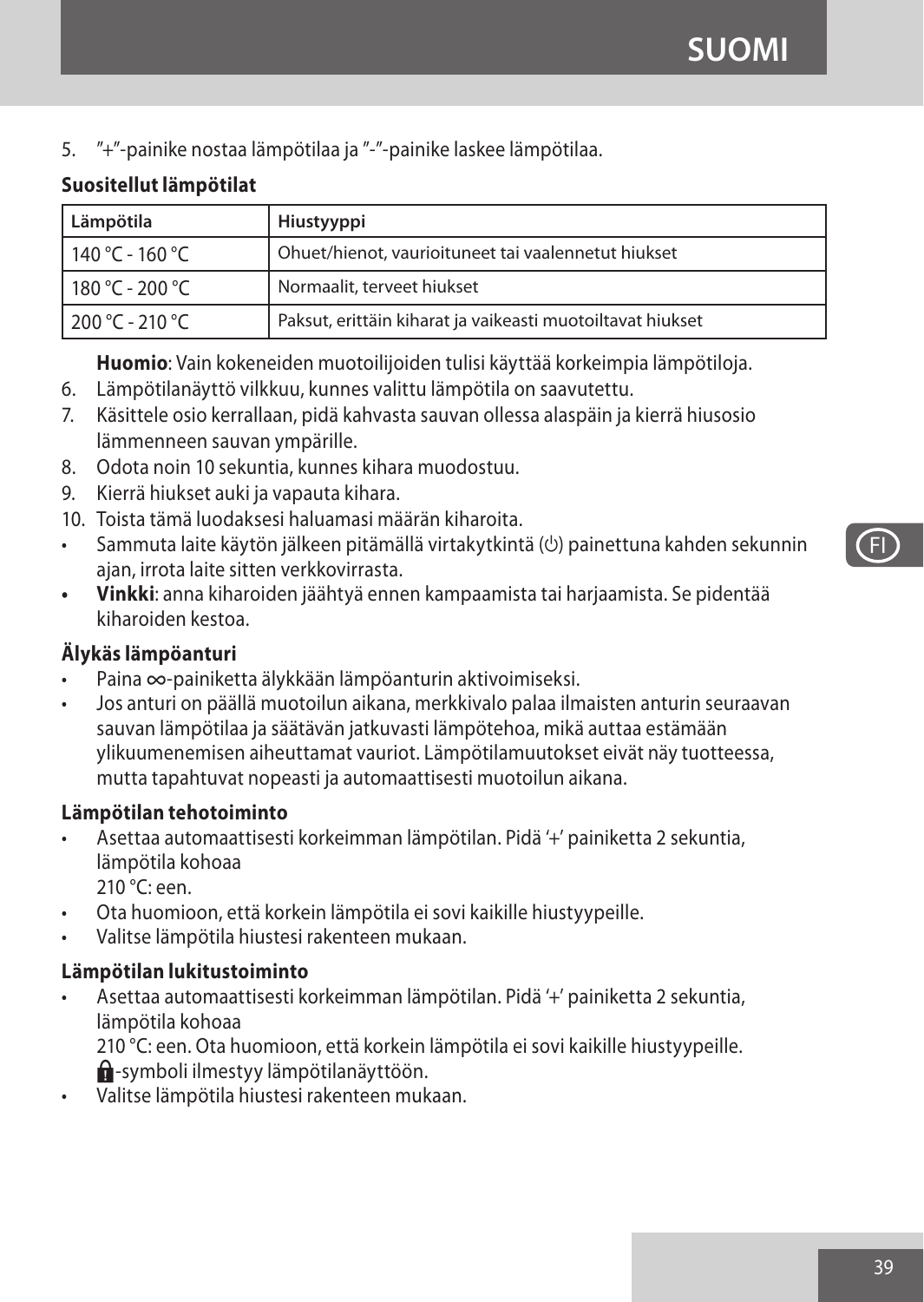### **SÄILYTYS, PUHDISTUS JA HOITO**

#### **Anna laitteen jäähtyä ennen puhdistamista tai säilytykseen laittamista.**

- Pyyhi kaikki pinnat kostealla liinalla.
- Älä käytä voimakkaita tai hankaavia puhdistusaineita tai liuottimia.

### **KIERRÄTYS**



Jotta vältettäisiin vaarallisista aineista ympäristölle ja terveydelle<br>koituvat haitat, näillä symboleilla varustettuja laitteita sekä ladatt<br>ja kertakäyttöisiä paristoja ei saa hävittää lajittelemattomana<br>sekäjätteenä. Hä koituvat haitat, näillä symboleilla varustettuja laitteita sekä ladattavia ja kertakäyttöisiä paristoja ei saa hävittää lajittelemattomana sekajätteenä. Hävitä sähkö- ja elektroniikkatuotteet sekä, mikäli sovellettavissa, ladattavat ja kertakäyttöiset paristot asianmukaiseen viralliseen kierrätys-/keräilypisteeseen.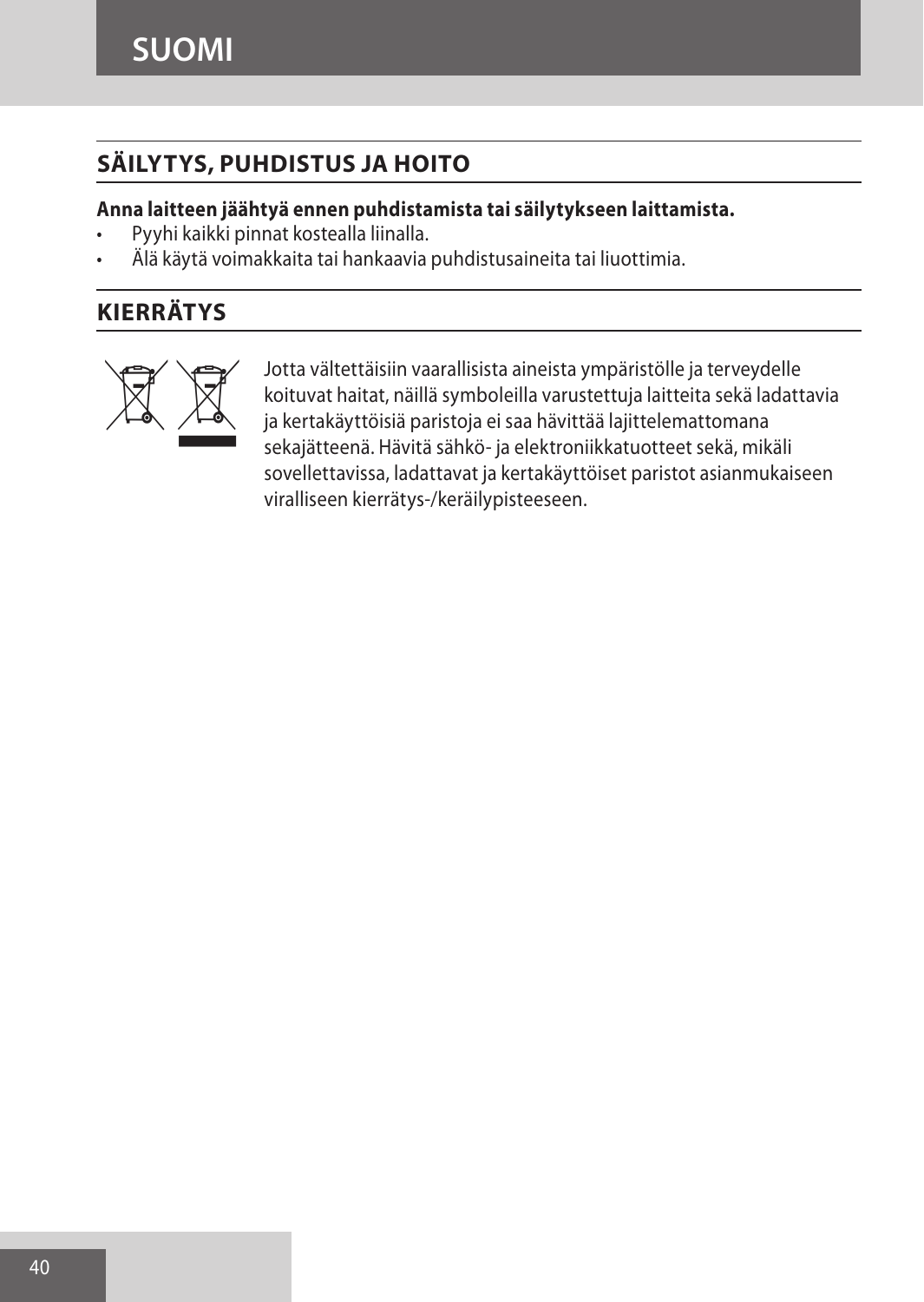Obrigado por adquirir este novo produto Remington®. Leia o manual de instruções e conserve-o em lugar seguro. Retire todo o material de embalagem antes do uso.

#### **ADVERTÊNCIA: este aparelho aquece. Mantenha-o afastado do alcance das crianças a todo o momento.**

# **MEDIDAS DE PRECAUÇÃO IMPORTANTES**

• Este aparelho pode ser utilizado por crianças a partir dos 8 anos inclusive e pessoas com capacidades físicas, sensoriais e mentais reduzidas ou pessoas com falta de experiência e conhecimento desde que instruídas/ supervisionadas e que compreendam os riscos envolvidos. As crianças não devem brincar com o aparelho. A limpeza e manutenção do aparelho não deverão ser levadas a cabo por crianças a não ser que tenham mais de 8 anos e sob supervisão. Mantenha o aparelho e o cabo afastados de crianças menores de 8 anos de idade.



L Não utilize o aparelho perto de casas de banho, duches, bacias ou outros recipientes que contêm água.

- Quando o aparelho for usado numa casa de banho, desligue-o da corrente elétrica após a utilização, uma vez que a proximidade da água representa um perigo mesmo quando o aparelho se encontra desligado.
- Para proteção adicional, recomenda-se a instalação de um dispositivo de corte diferencial com uma corrente residual de funcionamento não superior a 30 mA no circuito elétrico que serve a casa de banho. Peça mais informações a um eletricista.
- Perigo de queimadura. Mantenha o aparelho fora do alcance das crianças, particularmente durante a utilização e o arrefecimento.
- Coloque sempre o aparelho sobre a base, se fornecida, numa superfície estável, plana e resistente ao calor.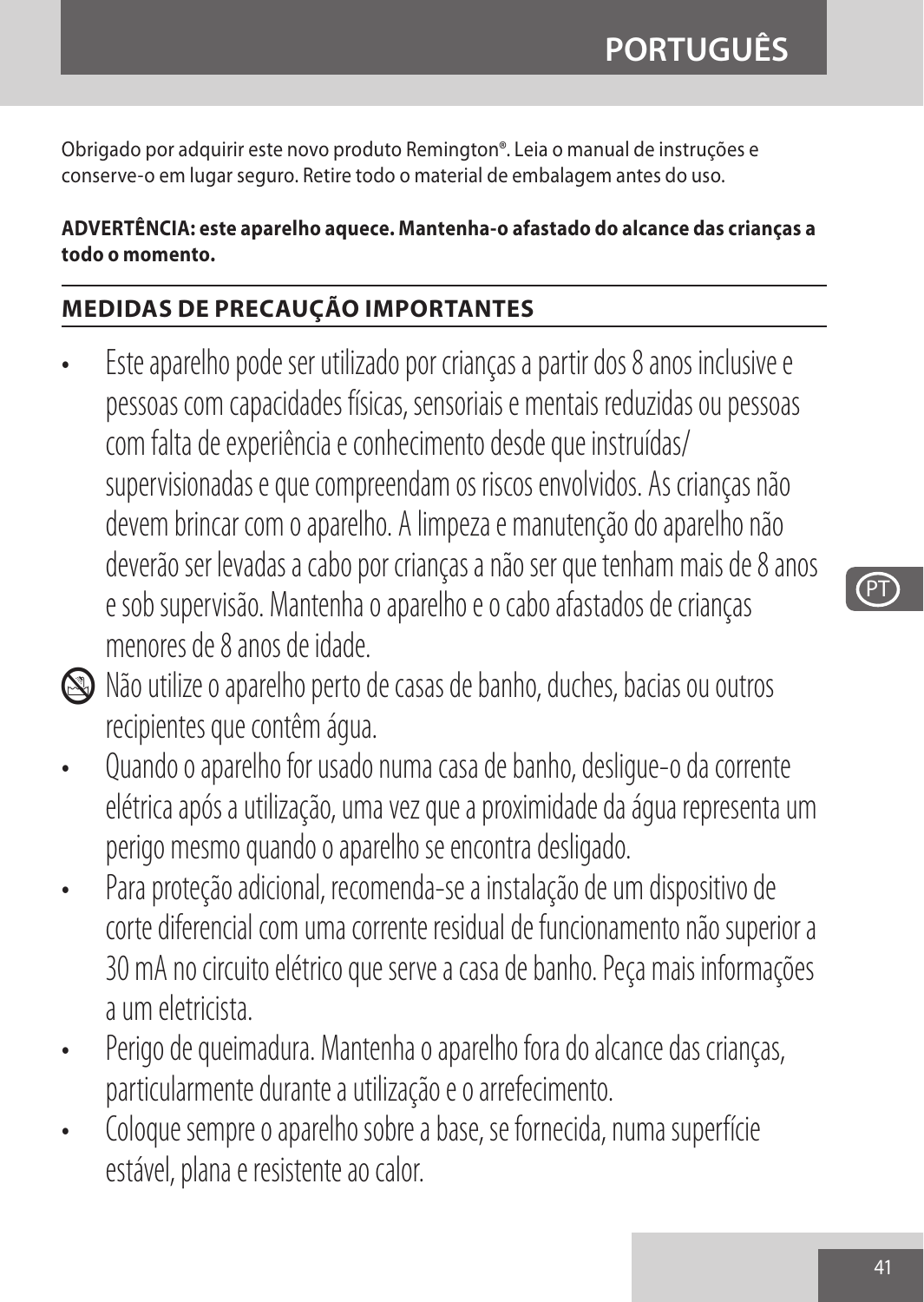# **PORTUGUÊS**

- Nunca deixe o aparelho desacompanhado quando estiver ligado à corrente elétrica.
- Caso o cabo da unidade fornecido fique danificado, cesse imediatamente a sua utilização e entregue-o no representante de assistência técnica Remington® autorizado mais próximo, para reparação ou substituição com vista a evitar riscos.
- Evite o contacto de qualquer parte do aparelho com o rosto, o pescoço ou o couro cabeludo.
- Mantenha a ficha e o cabo de alimentação afastados de superfícies aquecidas.
- Não utilize peças que não recomendadas pela nossa empresa.
- Não torça, dobre ou enrole o cabo à volta do aparelho.
- Não utilize o aparelho se estiver danificado ou defeituoso.
- Não torça, dobre ou enrole o cabo à volta do aparelho. Verifique o cabo regularmente em busca de danos.
- CUIDADO: Retire sempre o aparelho da bolsa/estojo de armazenamento enquanto não estiver quente e deixe-o arrefecer completamente antes de o voltar a guardar.
- Este aparelho não é para utilização comercial ou em cabeleireiros.

### **CARACTERÍSTICAS PRINCIPAIS**

- 1. Cilindro revestido a cerâmica avançada
- 2. Ponta fria
- 3. Luz do sensor de calor inteligente
- 4. Visor de temperatura digital
- 5. Base
- 6. Cabo giratório

Controlos:

- $(b)$  Botão on/off
- +/– Funções de temperatura
- ∞ Botão on/off do sensor de calor inteligente

Acessórios (não apresentados):

- Luva de modelação
- Bolsa de armazenamento

### **CARACTERÍSTICAS DO PRODUTO**

- Aquecimento rápido: pronto em 30 segundos.
- Desligar automático de segurança: esta unidade desliga-se automaticamente se nenhum botão for premido ou se for deixado ligada após terem decorrido 60 minutos.
- Voltagem múltipla: para utilizar em casa ou em viagem. A 120 V os tempos e as temperaturas podem variar.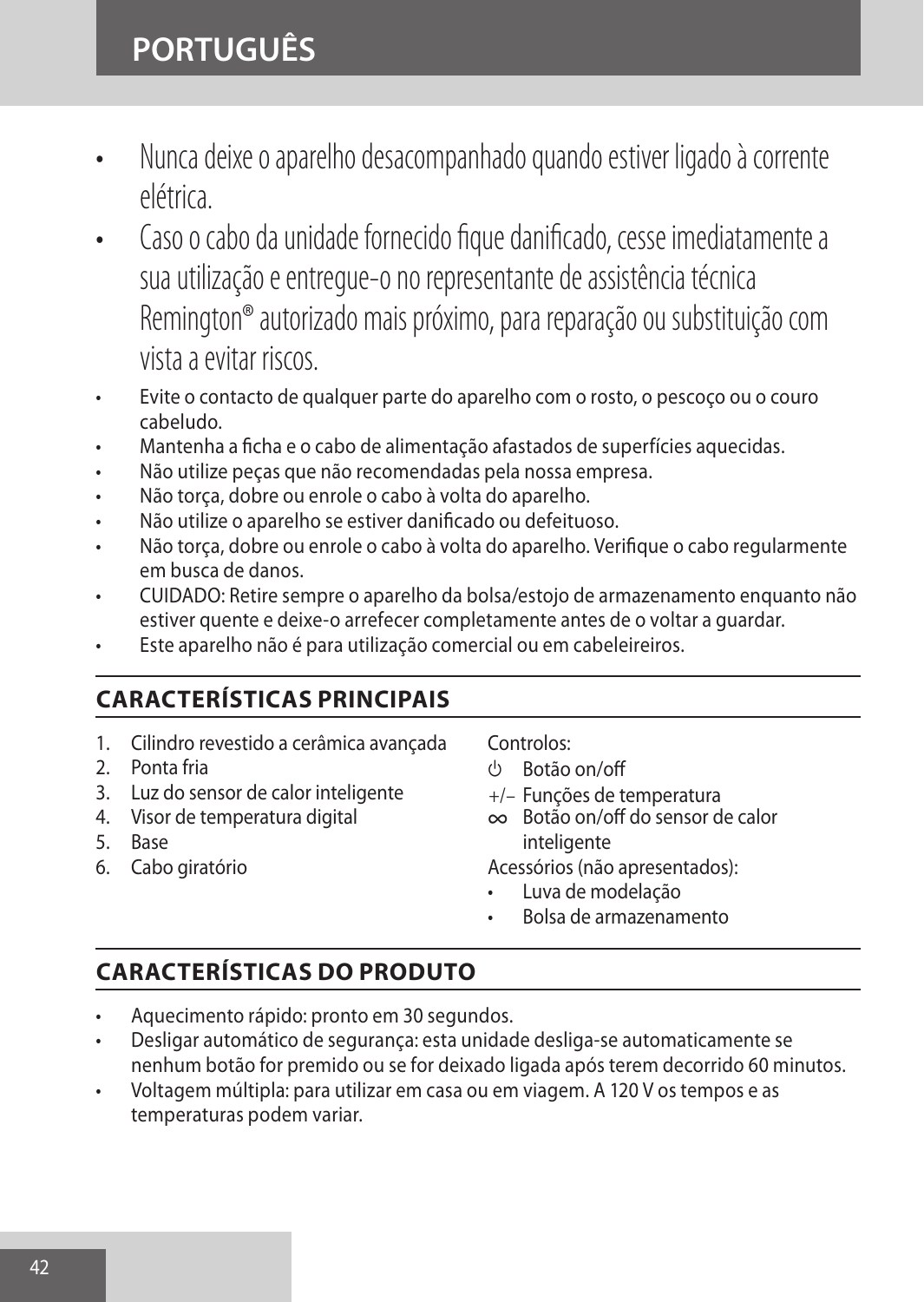# **INSTRUÇÕES DE UTILIZAÇÃO**

- Antes de usar, certifique-se de que o cabelo está limpo, seco e desembaracado.
- Para proteção adicional, utilize um spray de proteção de calor.
- Os sprays de cabelo contêm material inflamável, por isso não os utilize ao mesmo tempo que usa o aparelho.
- Separe o cabelo em secções antes de modelar. Modele primeiro as camadas inferiores.
- Utilize a luva de modelação para evitar queimar-se acidentalmente.
- 1. Ligue o aparelho à corrente elétrica.
- 2. Quando o modelador se encontra ligado à corrente elétrica, mas não tem o botão ligado, surgirá um símbolo de bloqueio  $\bigoplus$  para indicar que o alisador se encontra no modo de repouso.
- 3. Prima longamente o botão ligar/desligar  $(\circ)$  para ligar o aparelho.
- 4. Comece a modelar inicialmente com temperaturas baixas. Selecione a temperatura adequada ao seu tipo de cabelo usando os controlos na lateral do produto.
- 5. O botão «+» aumentará a temperatura e o botão «-» reduzirá a temperatura.

#### **Temperaturas recomendadas**

| Temperatura        | Tipo de cabelo                                          |
|--------------------|---------------------------------------------------------|
| $140 °C - 160 °C$  | Cabelo fino/frágil, danificado ou descolorado           |
| $180 °C - 200 °C$  | Cabelo normal, saudável                                 |
| $1200 °C - 210 °C$ | Cabelo espesso, muito encaracolado e difícil de modelar |

**Cuidado**: só utilizadores experientes deverão optar pelas temperaturas mais quentes.

- 6. O visor de temperatura piscará até ser atingida a temperatura selecionada.
- 7. Trabalhando uma secção de cada vez, segure o cabo com o cilindro direcionado para baixo e enrole uma secção de cabelo à volta do cilindro aquecido.
- 8. Aguarde cerca de 10 segundos que o caracol se forme.
- 9. Desenrole o cabelo e liberte o caracol.
- 10. Repita esta operação em toda a cabeça para criar a quantidade de caracóis desejada.
- Após a utilização, prima longamente o botão ligar/desligar (C) durante 2 segundos para desligar e, em seguida, retire a ficha da tomada elétrica.
- **• Dica**: deixe os caracóis arrefecer antes de modelar ou usar a escova, ajudando assim a prolongar os caracóis.

#### **Sensor de calor inteligente**

- Prima o botão ∞ para ativar o sensor de calor inteligente.
- Se o sensor estiver ligado durante a modelação, a luz indicadora acende-se para indicar que o sensor está a monitorizar a temperatura do cilindro e a regular a produção de calor, de forma contínua, ajudando a prevenir danos provocados pelo sobreaquecimento. Estas alterações de temperatura não são apresentadas no produto e ocorrem rápida e automaticamente durante a utilização.

PT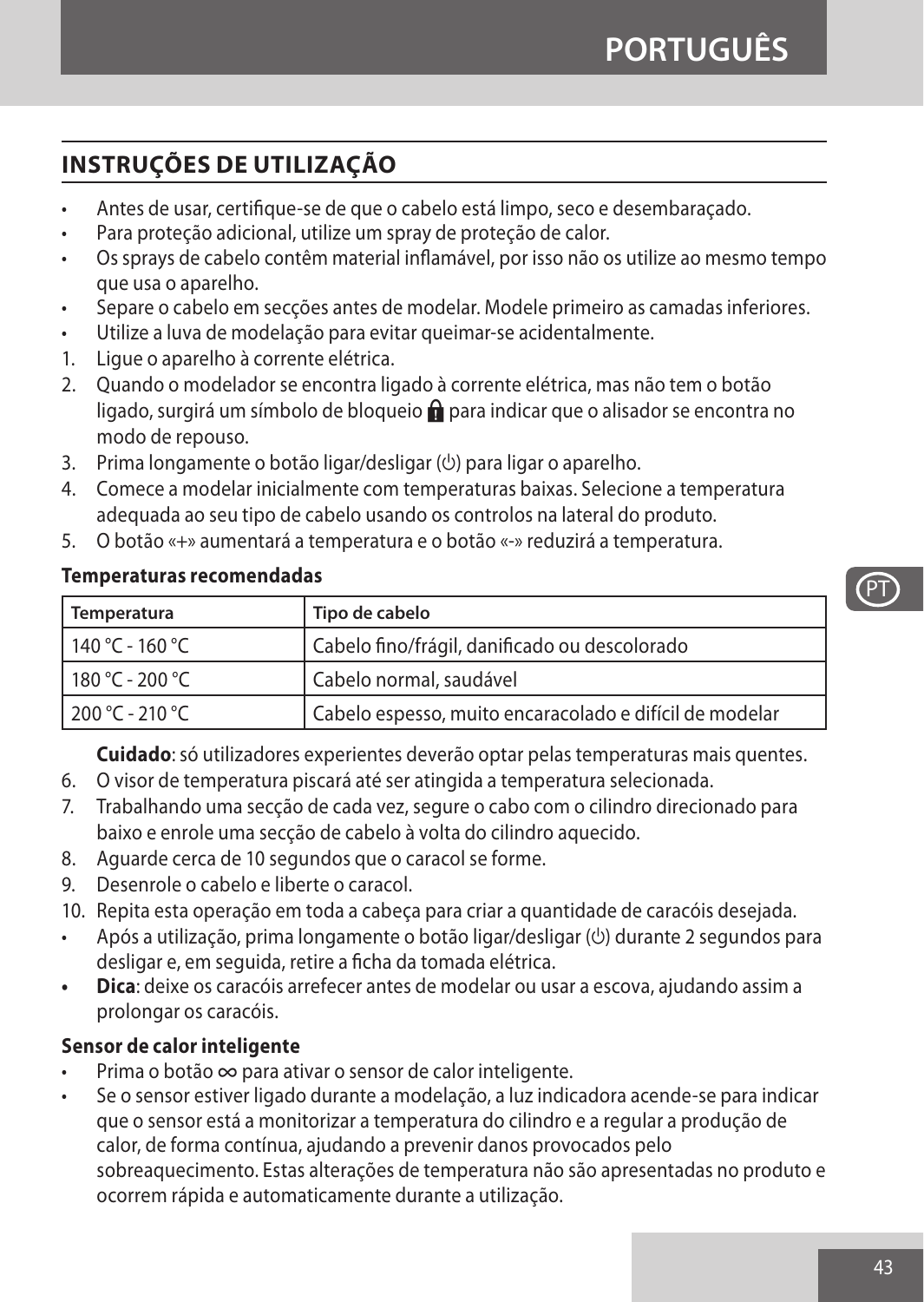#### **Função turbo de a temperatura**

- Define automaticamente a temperatura mais alta. Mantenha premido o botão «+» durante 2 segundos e a temperatura aumentará até 210 °C.
- Tome cuidado, pois a temperatura mais alta não é adequada a todos os tipos de cabelo.
- Selecione a temperatura consoante a textura do seu cabelo.

#### **Função de bloqueio da temperatura**

- Defina a temperatura desejada premindo os botões «+/-» e bloqueie os controlos de temperatura premindo o botão «-» durante 2 segundos. O símbolo de um cadeado ( $\bigoplus$ ) surgirá ao lado da temperatura.
- Para desbloquear os controlos de temperatura, mantenha premido o botão «-» novamente durante 2 segundos.

### **ARMAZENAMENTO, LIMPEZA E MANUTENÇÃO**

#### **Aguarde que o aparelho arrefeça antes de o limpar e armazenar.**

- Limpe todas as superfícies com um pano húmido.
- Não utilize agentes de limpeza agressivos ou abrasivos, nem solventes.

#### **RECICLAGEM**



Para evitar problemas ambientais e de saúde devido a substâncias<br>
perigosas, os aparelhos e baterias recarregáveis e não recarregávei<br>
com um destes símbolos não deverão ser eliminados com o lixo<br>
doméstico normal. Elimine perigosas, os aparelhos e baterias recarregáveis e não recarregáveis com um destes símbolos não deverão ser eliminados com o lixo doméstico normal. Elimine sempre os produtos elétricos e eletrónicos e, quando aplicável, as baterias recarregáveis e não recarregáveis, no ponto de reciclagem/recolha oficial apropriado.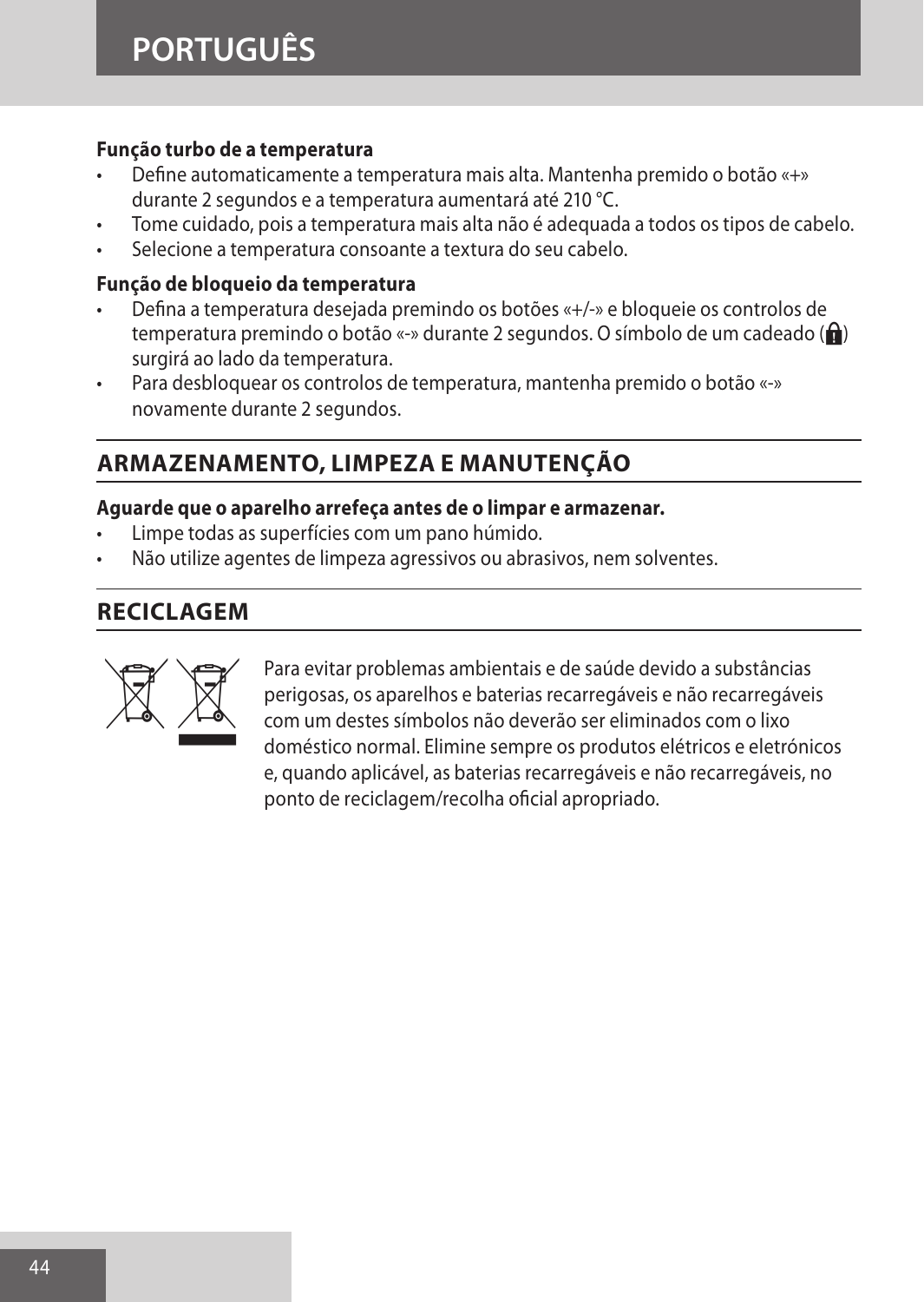Ďakujeme, že ste si kúpili nový výrobok značky Remington®. Prosíme Vás, aby ste si pozorne prečítali tento návod a odložili ho na bezpečné miesto. Pred použitím odstráňte všetky obaly.

**UPOZORNENIE: Tento prístroj je horúci. Uchovávajte ho vždy mimo dosahu detí.**

# **DÔLEŽITÉ BEZPEČNOSTNÉ OPATRENIA**

- Používanie, čistenie alebo údržba prístroja deťmi staršími ako 8 rokov alebo kýmkoľvek s nedostatočnými vedomosťami, skúsenosťami alebo zníženými fyzickými, zmyslovými alebo mentálnymi schopnosťami by malo prebiehať iba po získaní primeraného poučenia a pod primeraným dozorom zodpovednej dospelej osoby, aby bola zaistená bezpečnosť a boli brané na vedomie s tým spojené riziká, ktorým je potrebné sa vyhnúť. Deti sa nesmú hrať so spotrebičom. Spotrebič, vrátane kábla, nesmú používať, hrať sa s ním, čistiť alebo udržiavať osoby mladšie ako 8 rokov a mal by byť vždy uložený mimo ich dosah.
- L Nepoužívajte tento prístroj v blízkosti vane, sprchy, umývadla alebo iných nádob s vodou.
- Keď je prístroj používaný v kúpeľni, po použití ho odpojte z elektrickej siete, keďže blízkosť vody predstavuje riziko, aj keď je vypnutý.
- Pre dodatočnú ochranu odporúčame inštaláciu zariadenia na zvyškový prevádzkový prúd s menovitou hodnotou neprevyšujúcou 30 mA. Poraďte sa s elektrikárom.
- Nebezpečenstvo popálenia. Nenechávajte prístroj v dosahu malých detí, najmä počas používania a kým nevychladne.
- Vždy umiestnite prístroj s podstavcom, ak nejaký má, na tepelne odolný, stabilný a rovný povrch.
- Nikdy nenechávajte prístroj bez dozoru, keď je pripojený k zdroju napätia.

SK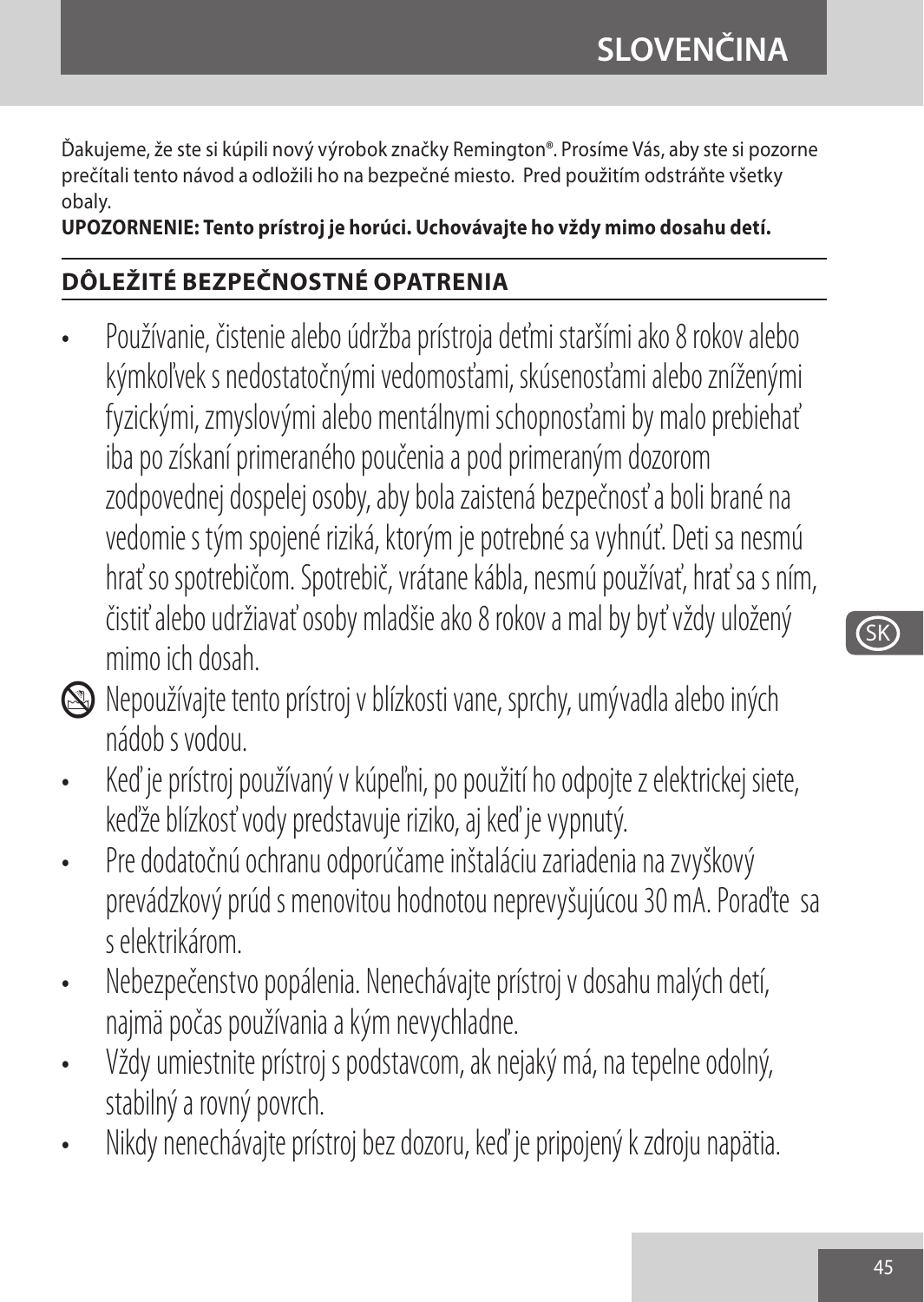# **SLOVENČINA**

- Ak sa elektrický kábel tohto prístroja poškodí, prestaňte okamžite s jeho používaním a prístroj odovzdajte do najbližšieho servisného strediska Remington® na opravu alebo výmenu, aby ste predišli akémukoľvek riziku.
- Nedovoľte, aby sa akákoľvek časť prístroja dotkla tváre, krku alebo kože na temene hlavy.
- Elektrickú zástrčku a kábel nenechávajte v blízkosti horúcich povrchov.
- Nepoužívajte iné ako nami dodávané nadstavce.
- Prístroj nepoužívajte, ak je poškodený alebo nefunguje správne.
- Kábel nestáčajte ani nekrčte, a neobtáčajte ho okolo prístroja. Kábel pravidelne kontrolujte, či nejaví akékoľvek známky poškodenia.
- POZOR: Prístroj vždy pred jeho zahriatím vyberte z puzdra na skladovanie/ochranného obalu a pred jeho umiestnením späť ho nechajte úplne vychladnúť.
- Tento prístroj nie je určený na komerčné používanie alebo používanie v kaderníctvach.

### **DÔLEŽITÉ FUNKCIE**

- 1. Valec so zdokonaleným keramickým povrchom
- 2. Studený koniec
- 3. Svetelná kontrolka inteligentného tepelného senzora
- 4. Digitálny displej s teplotou
- 5. Podstavec
- 6. Otočný kábel

Ovládače:

- C Vypínač ON/OFF
- +/– Funkcie teploty
- ∞ Tlačidlo zapnúť/vypnúť inteligentného tepelného senzora

Príslušenstvo (nie je zobrazené):

- Ochranná rukavica
- Vrecko na uskladnenie

### **VLASTNOSTI VÝROBKU**

- Rýchle zahriatie pripravená za 30 sekúnd.
- Automatické bezpečnostné vypnutie tento prístroj sa samočinne vypne po 60 minútach v prípade, že nestlačíte žiadne tlačidlo alebo ho necháte zapnutý
- Celosvetové napätie: pre použitie doma i v zahraničí. Pri 120 V sa môžu časy a teploty líšiť.

# **NÁVOD NA POUŽÍVANIE**

- Pred použitím musia byť vlasy čisté, suché a rozčesané.
- Pre ochranu navyše použite sprej na ochranu pred teplom.
- Vlasové spreje obsahujú horľavé materiály počas používania prístroja ich nepoužívajte.
- Pred úpravou vlasy rozdeľte. Nižšie vrstvy upravujte ako prvé.
- Používajte rukavicu na kulmovanie, aby ste sa vyhli náhodným popáleninám.
- 1. Zapojte prístroj do elektriny.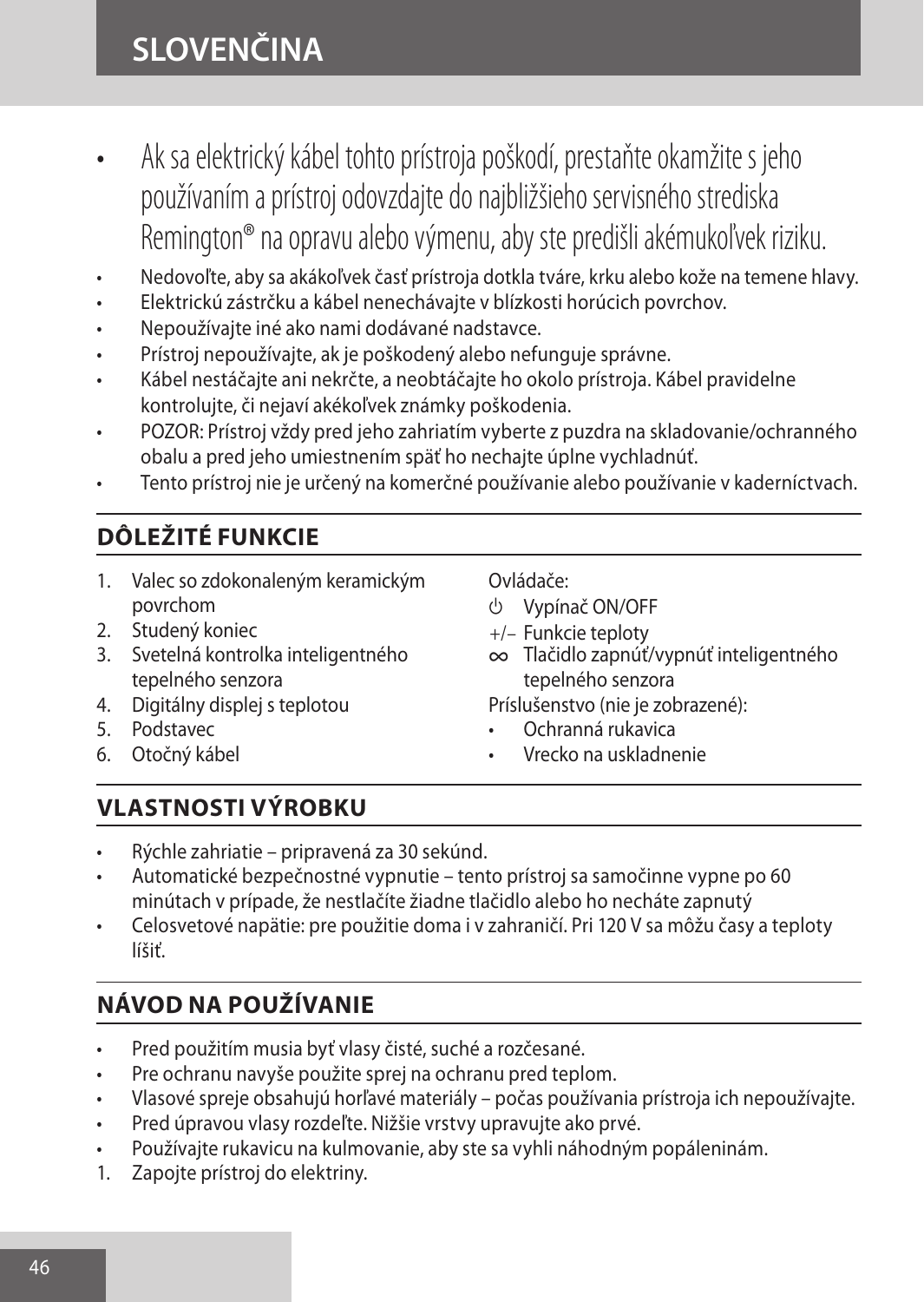- 2. Keď je kulma zapojená v elektrickej zásuvke, ale nie je zapnutá, symbol zámku  $\mathbf{\hat{u}}$  sa rozsvieti, aby signalizoval, že je v pohotovostnom režime.
- 3. Na zapnutie stlačte a podržte tlačidlo zapnúť/vypnúť (C).
- 4. Začínajte s úpravou najskôr na nižších teplotách. Vhodnú teplotu pre váš typ vlasov vyberte pomocou ovládačov na boku prístroja.
- 5. Tlačidlom "+" zvýšite teplotu a tlačidlom "-" teplotu znížite.

### **Odporúčané teploty**

| <b>Teplota</b>    | Typ vlasov                                    |
|-------------------|-----------------------------------------------|
| 140 °C - 160 °C   | Riedke/jemné, poškodené alebo odfarbené vlasy |
| 180 °C - 200 °C   | Normálne, zdravé vlasy                        |
| $200 °C - 210 °C$ | Husté, veľmi kučeravé a nepoddajné vlasy      |

**Pozor**: Nastavenia na najvyššiu teplotu by mali používať len skúsení spotrebitelia.

- 6. Displej s teplotou bude blikať, až kým sa nedosiahne zvolená teplota.
- 7. Úpravu vlasov uskutočnite na každom prameni zvlášť. Rukoväť držte tak, aby valec smeroval nadol a prameň vlasov omotajte okolo horúceho valca.
- 8. Počkajte asi 10 sekúnd, kým sa nevytvorí kučera.
- 9. Odkrúťte vlasy a uvoľnite kučeru.
- 10. Opakujte postup okolo celej hlavy, aby ste vytvorili toľko kučier, koľko potrebujete.
- Po použití stlačte a podržte tlačidlo on/off ( $\circ$ ) na dve sekundy, aby ste prístroj vypli, potom ho vytiahnite zo zásuvky.
- **• Tip**: nechajte kučery pred stylingom alebo úpravou kefou vychladnúť; kučery potom dlhšie vydržia.

#### **Inteligentný tepelný senzor**

- Na aktiváciu inteligentného tepelného senzora stlačte tlačidlo ∞.
- Ak je senzor počas úpravy vlasov zapnutý, svetelná kontrolka sa zapne, čo znamená, že senzor sleduje teplotu valca a neustále reguluje výdaj tepla tak, aby pomohol predísť poškodeniu vlasov priveľkým teplom. Tieto zmeny teploty sa nezobrazujú na výrobku, ale prebiehajú rýchlo a automaticky počas úpravy vlasov.

#### **Funkcia "Boost" na prudké zvýšenie teploty**

- Automaticky nastaví najvyššiu teplotu. Podržte tlačidlo '+' 2 sekundy a teplota vyskočí na 210°C.
- Majte na zreteli, že najvyššia teplota nie je vhodná pre každý typ vlasov.
- Teplotu si vyberte v závislosti od štruktúry vašich vlasov.

#### **Funkcia uzamknutia teploty**

- Nastavte požadovanú teplotu stláčaním tlačidiel +/- a ovládače teploty uzamknite stlačením tlačidla '-' na 2 sekundy. Vedľa teploty sa zobrazí symbol  $\bigcap$ .
- Na odomknutie ovládačov teploty znovu stlačte a podržte 2 sekundy tlačidlo '-'.

SK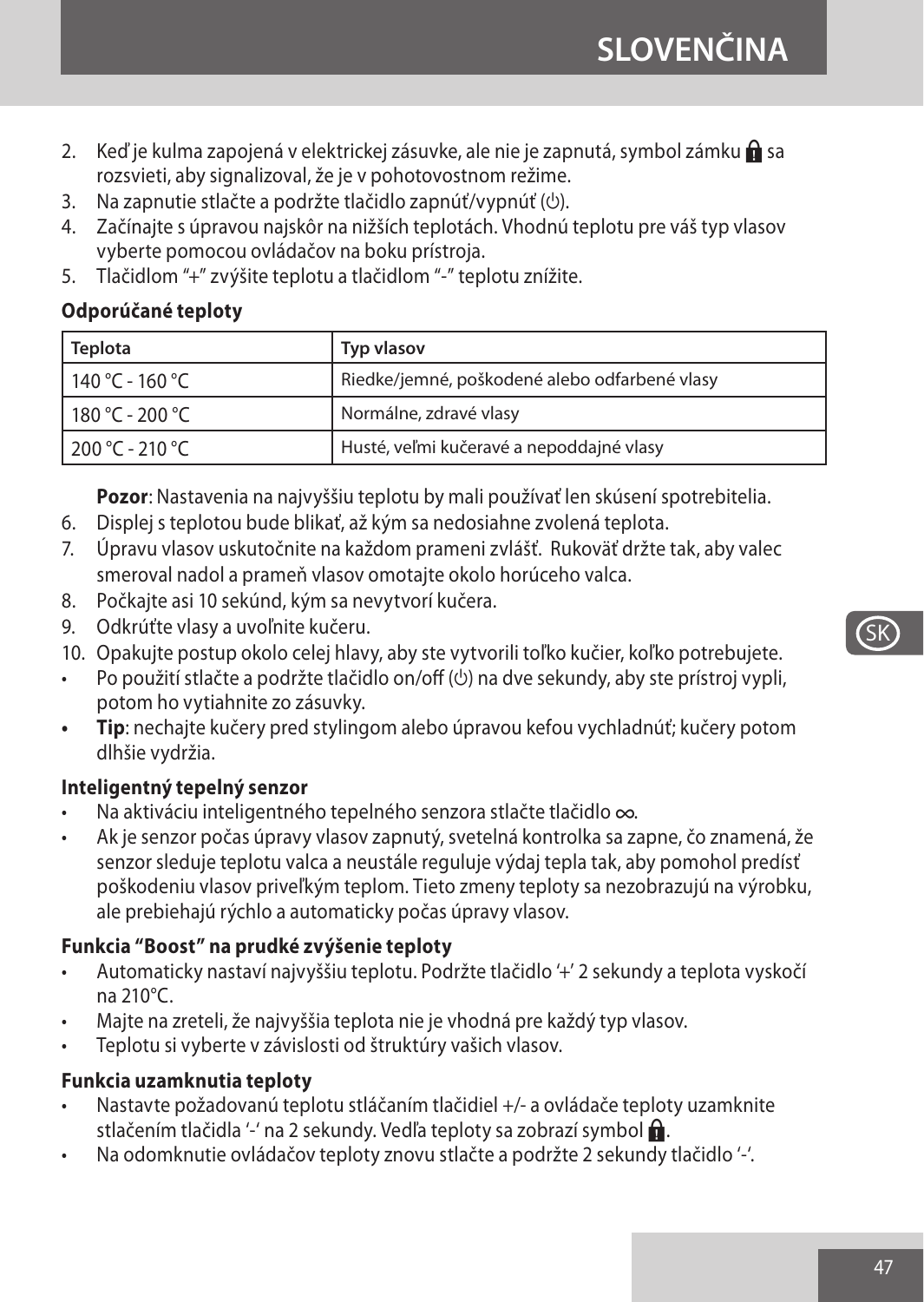### **USKLADNENIE, ČISTENIE A ÚDRŽBA**

#### **Pred čistením a uskladnením nechajte prístroj vychladnúť.**

- Všetky povrchy utrite vlhkou utierkou.
- Nepoužívajte drsné alebo abrazívne čistiace prostriedky alebo rozpúšťadlá.

### **RECYKLÁCIA**



Aby sme sa vyhli environmentálnym a zdravotným problémom<br>vyplývajúcim z nebezpečných látok, prístroje a nabíjateľné a<br>nenabíjateľné batérie označené niektorým z týchto symbolov byť vyhadzované do netriedeného komunálneho o vyplývajúcim z nebezpečných látok, prístroje a nabíjateľné a nenabíjateľné batérie označené niektorým z týchto symbolov nesmú byť vyhadzované do netriedeného komunálneho odpadu. Vždy odovzdávajte elektrické a elektronické výrobky a tam, kde je to možné, aj nabíjateľné a nenabíjateľné batérie, na k tomu určených oficiálnych recyklačných/zberných miestach.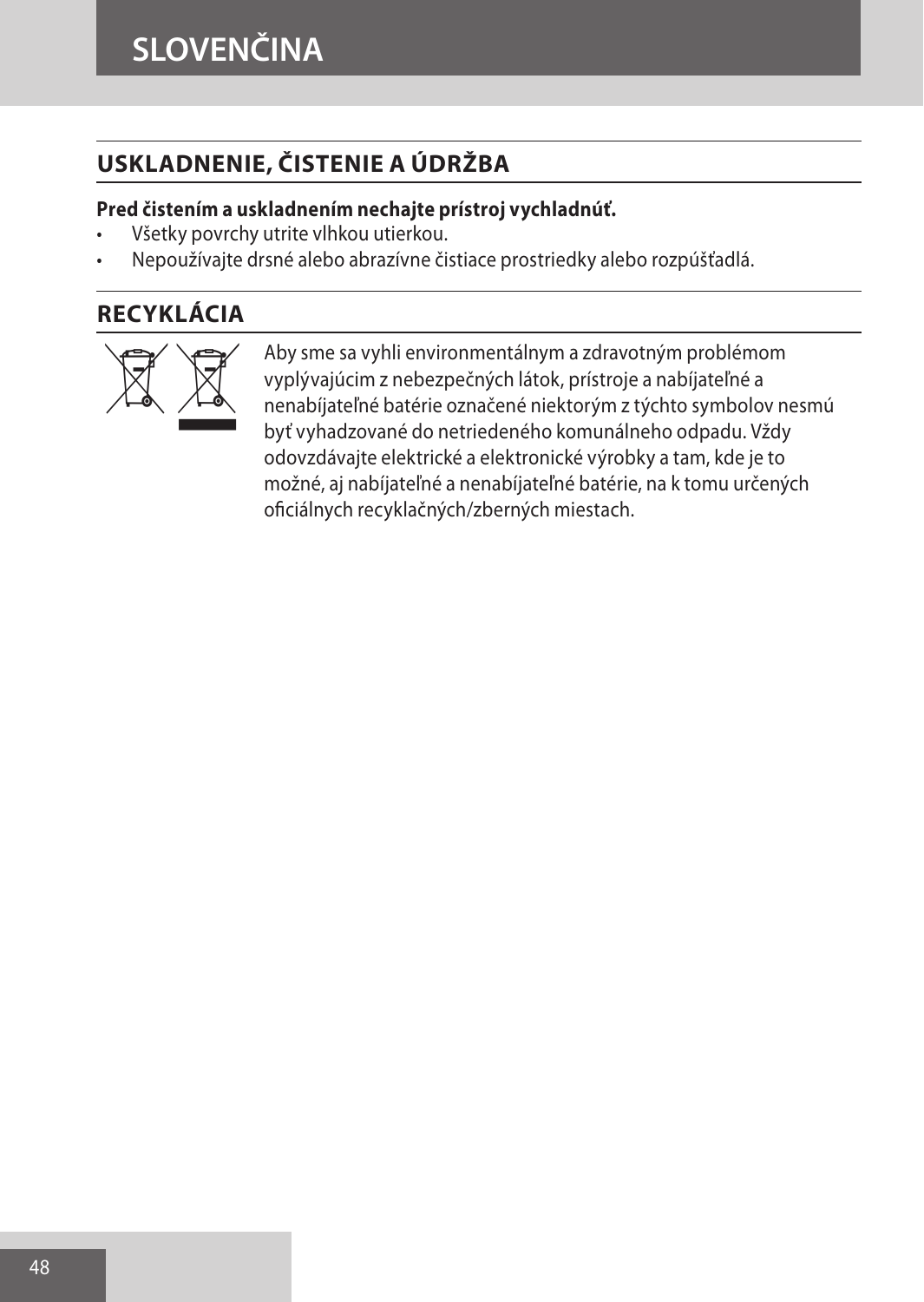Děkujeme, že jste si zakoupili nový výrobek značky Remington®. Přečtěte si prosím pozorně návod a uložte ho na bezpečné místo. Před použitím odstraňte veškeré obaly.

### **UPOZORNĚNÍ: Tento přístroj je horký. Vždy uchovávejte mimo dosah dětí.**

# **DŮLEŽITÁ BEZPEČNOSTNÍ OPATŘENÍ**

- Tento přístroj mohou používat děti ve věku od 8 let a osoby se sníženými fyzickými, senzorickými či mentálními schopnostmi nebo osoby, které výrobek nikdy nepoužívaly nebo jej neznají, pokud tak činí pod dozorem/ byly poučeny a rozumí souvisejícím rizikům. S přístrojem si nesmějí hrát děti. Děti nesmějí provádět čištění a běžnou údržbu, pokud nedosáhly věku alespoň 8 let a nejsou-li pod dozorem. Přístroj i kabel uchovávejte mimo dosah dětí mladších 8 let.
- L Tento přístroj nepoužívejte v blízkosti van, sprch, umyvadel či jiných nádob obsahujících vodu.
- Pokud přístroj používáte v koupelně, po použití ho vypojte ze sítě. Blízkost vody totiž představuje nebezpečí, i když je vypnutý.
- Pro dodatečnou ochranu se doporučuje instalace proudového chrániče RCD s vybavovacím reziduálním proudem nepřekračujícím 30mA. Požádejte o radu elektrikáře.
- Riziko popálení. Uchovávejte spotřebič mimo dosah malých dětí, zejména při používání a chlazení.
- Spotřebič vždy uložte na jeho stojan (je-li k dispozici) na horkuvzdorný, stabilní rovný povrch.
- Když je spotřebič zapojený do elektřiny, nenechávejte ho nikdy bez dozoru.

 $\overline{C}$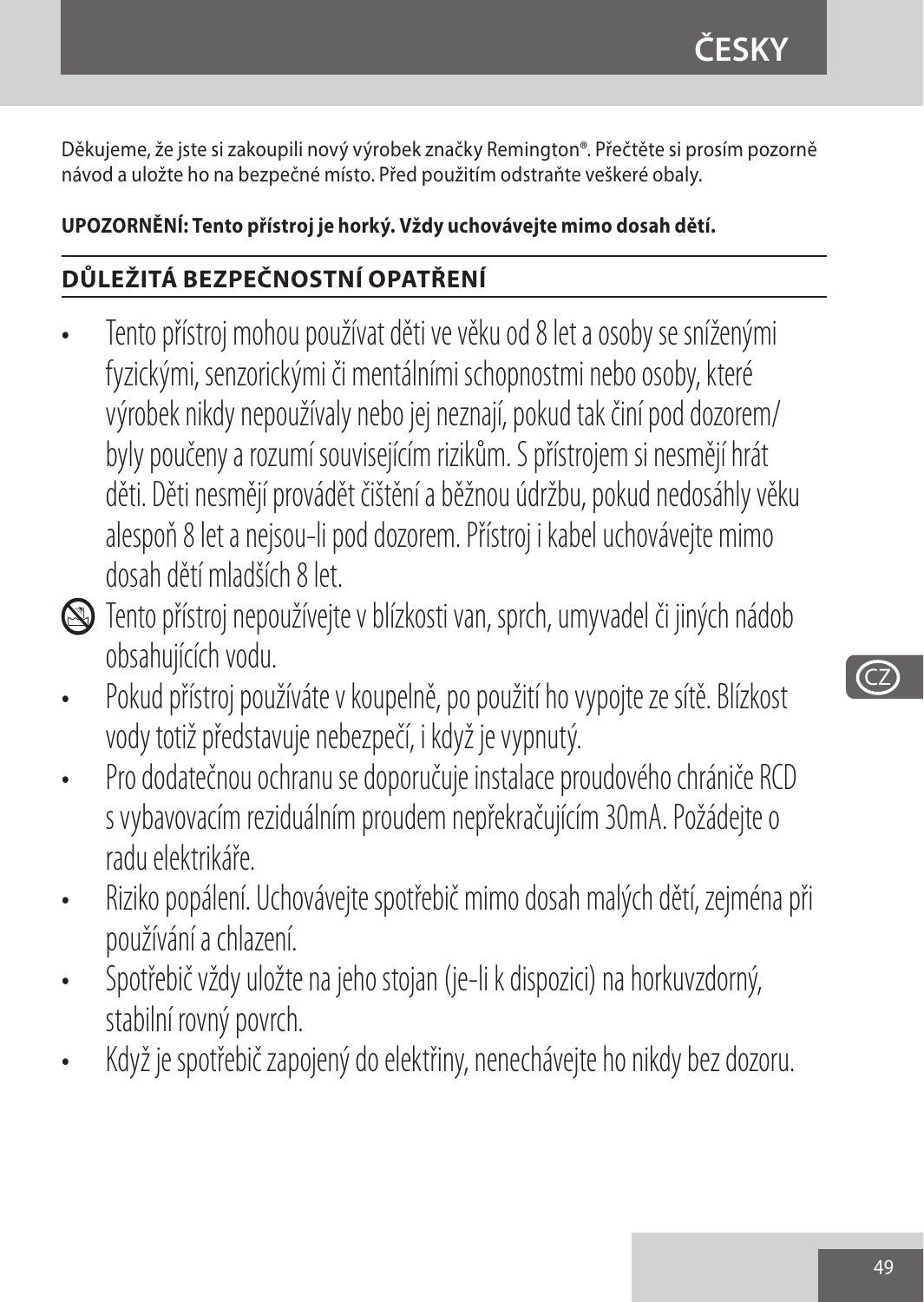# **ČESKY**

- Pokud je přívodní šňůra tohoto přístroje poškozená, okamžitě přestaňte přístroj používat a předejte ho nejbližšímu autorizovanému servisu značky Remington®, aby vám přístroj opravili či vyměnili za jiný. Vyvarujete se tak možnému nebezpečí.
- Nedovolte, aby se jakákoliv část zařízení dotkla obličeje, krku nebo hlavy.
- Napájecí šňůru a zástrčku chraňte před stykem s horkými povrchy.
- Nepoužívejte jiné nástavce než ty, které vám dodáme my.
- Přístroj nepoužívejte, pokud je poškozen či pokud nefunguje správně.
- Dávejte pozor, aby se kabel nezkroutil či nezauzloval a neomotávejte ho kolem strojku Šňůru pravidelně kontrolujte, zda nejeví známky poškození.
- VAROVÁNÍ: Přístroj vždy před jeho zahřátím vyjměte ze skladovacího pouzdra/ ochranného obalu a před jeho umístěním zpět ho nechte plně vychladnout.
- Tento přístroj není určen pro komerční nebo salónní použití.

# **KLÍČOVÉ VLASTNOSTI**

- 1. Moderní nástavec s keramickým povrchem
- 2. Studené špičky
- 3. Kontrolka senzoru inteligentní tepelné ochrany
- 4. Digitální displej zobrazující teplotu
- 5. Stojan
- 6. Otočná šňůra

Ovládání:

- C Vypínač zapnuto/vypnuto
- +/– Teplotní funkce
- ∞ Tlačítko pro zapnutí/vypnutí senzoru inteligentní tepelné ochrany
- Příslušenství (není zobrazeno):
- Ochranná rukavice
- Pouzdro

### **VLASTNOSTI PRODUKTU**

- Rychlé zahřátí připravena během 30 vteřin.
- Automatické bezpečnostní vypnutí Tato jednotka se sama vypne poté, co nedojde ke stisknutí žádného tlačítka nebo pokud ji nepoužíváte po dobu 60 minut.
- Celosvětové napětí: pro doma i zahraničí. Při 120V se mohou doba a teploty lišit.

### **INSTRUKCE PRO POUŽITÍ**

- Před použitím se přesvědčte, že jsou vlasy čisté, suché a bez zámotků.
- Pro speciální ochranu používejte ochranný sprej proti přehřátí.
- Laky na vlasy obsahují hořlavé materiály nepoužívejte je, pokud zároveň používáte přístroj.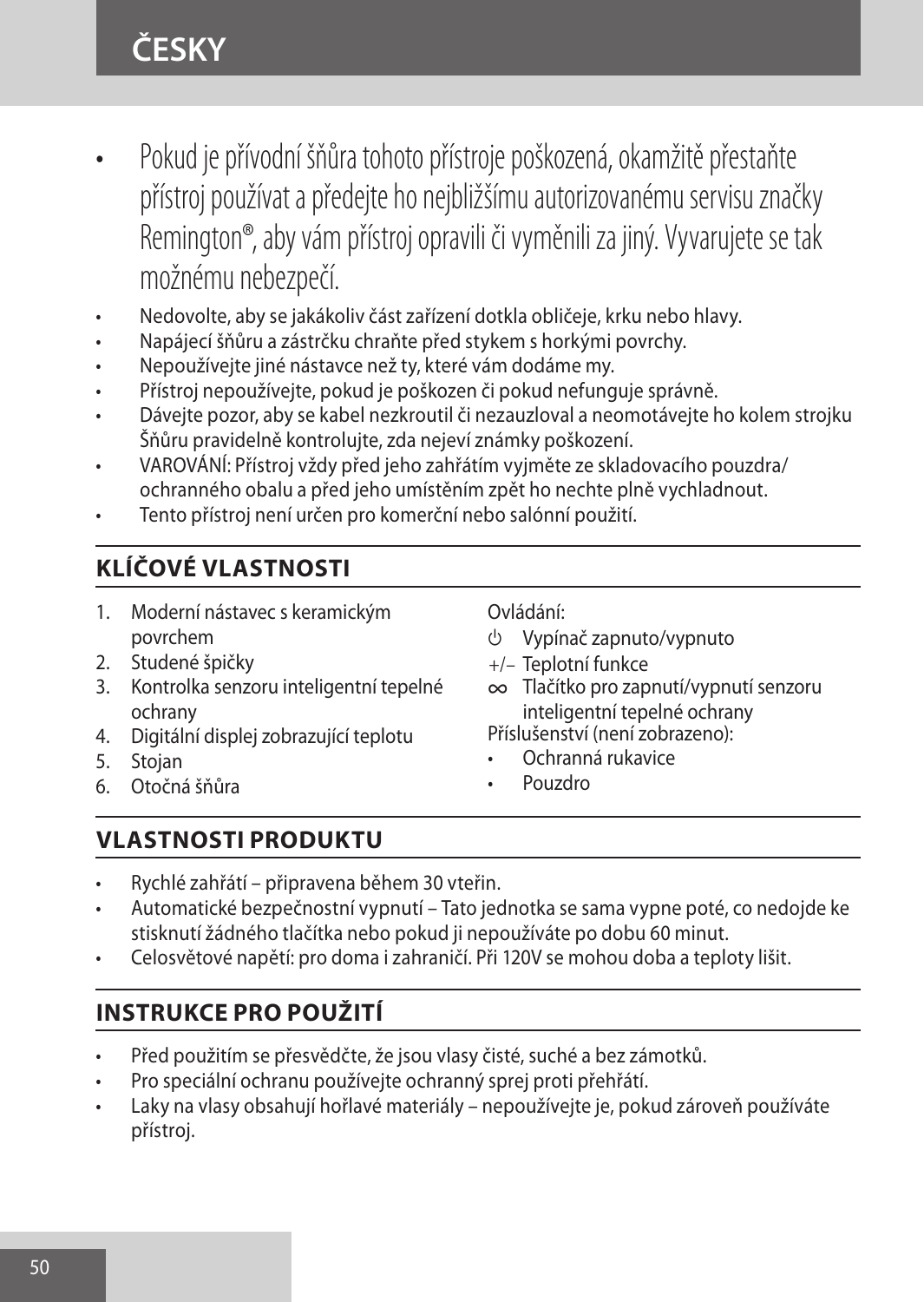**ČESKY**

- Oddělte vlasy, které chcete upravit jako první. Nejprve upravujte spodní vrstvy.
- Použijte stylingovou rukavici vyvarujete se tak náhodným popáleninám.
- 1. Přístroj zapojte do zásuvky.
- 2. Když je kulma zapojená v síti, ale není zapnutá, zobrazí se symbol zámku  $\mathbf{a}$ , což znamená, že žehlička je v pohotovostním režimu.
- 3. Pro zapnutí stiskněte a přidržte tlačítko zap/vyp (c)).
- 4. Začněte vlasy narovnávat nejprve na nižší teplotu. Zvolte teplotu vhodnou pro vaše vlasy pomocí kontrolek nacházejících se po straně žehličky.
- 5. Tlačítkem "+" se teplota zvyšuje a tlačítkem "-" se teplota snižuje.

#### **Doporučené teploty**

| <b>Teplota</b>    | Typ vlasů                                |
|-------------------|------------------------------------------|
| $140 °C - 160 °C$ | Slabé/Jemné, poškozené nebo odbarvené    |
| $180 °C - 200 °C$ | Normální, zdravé vlasy 200°C             |
| $200 °C - 210 °C$ | Silné, velmi vlnité a těžko tvarovatelné |

**Upozornění**: Nejvyšší teploty by měli používat jen ti zkušení.

- 6. Displej teploty bude blikat, dokud nedojde k dosažení zvolené teploty.
- 7. Provádějte úpravu na každém prameni zvlášť. Rukojeť uchopte tak, aby nástavec směřoval dolů a omotejte kolem zahřátého nástavce pramen vlasů.
- 8. Vyčkejte asi 10 sekund, než se vytvoří kudrlinka.
- 9. Vlasy odmotejte a loknu uvolněte.
- 10. Opakujte po celé hlavě a vytvořte tolik loken, kolik si přejete.
- Po použití stiskněte a přidržte tlačítko zap/vyp (C) po dobu 2 sekund, aby se přístroj vypnul, a potom přístroj vypojte ze sítě.
- **• Tip**: Před stylingem nebo česáním nechte kadeře napřed vychladnout, kadeře pak déle vydrží.

#### **Senzor inteligentní tepelné ochrany**

- Pro aktivaci senzoru inteligentní tepelné ochrany stiskněte tlačítko ∞.
- Pokud je senzor během stylingu zapnutý, rozsvítí se kontrolka, která signalizuje, že senzor monitoruje teplotu nástavce a že neustále reguluje tepelný výkon, což pomáhá zabránit poškození způsobenému přehřátím. Tyto teplotní změny se na přístroji nezobrazují, ale během stylingu probíhají rychle a automaticky.

#### **Funkce prudkého zvýšení teploty**

- Automaticky se nastaví nejvyšší teplota. Tlačítko '+' držte 2 vteřiny a teplota se zvedne na 210°C.
- Uvědomte si prosím, že nejvyšší teplota není vhodná pro všechny typy vlasů.
- Zvolte si prosím takovou teplotu, jaká je vhodná pro vaši strukturu vlasů.

# CZ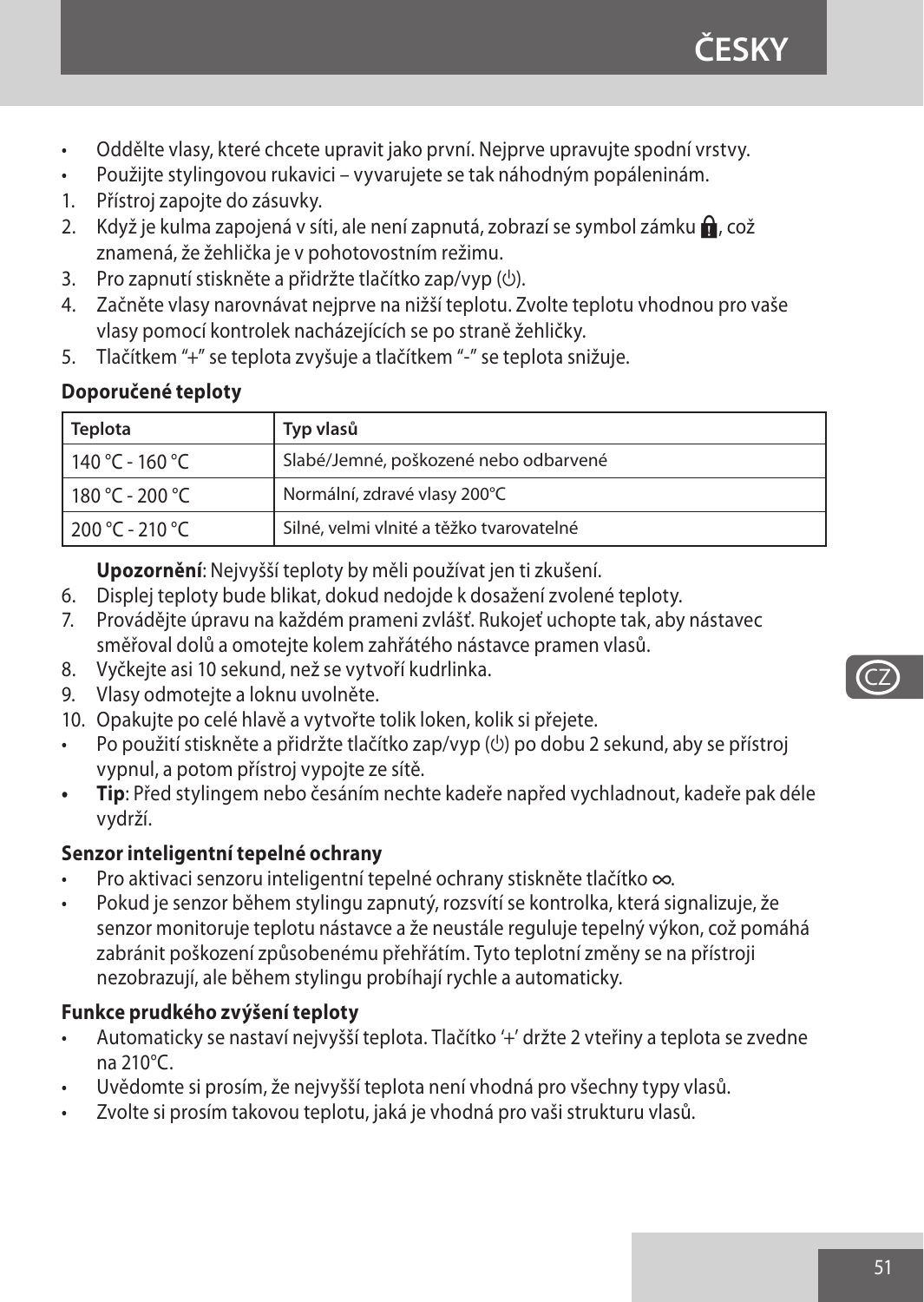#### **Funkce uzamykání teploty**

- Nastavte požadovanou teplotu pomocí tlačítek +/- a stiskněte a držte tlačítko '-' 2 vteřiny, čímž se nastavení teploty uzamkne. Vedle teploty se objeví symbol visacího zámku.
- Pro odemknutí nastavení teploty znovu stiskněte a držte tlačítko '-' 2 vteřiny.

#### **Funkce uzamykání teploty**

- Nastavte požadovanou teplotu pomocí tlačítek +/- a stiskněte a držte tlačítko '-' 2 vteřiny, čímž se nastavení teploty uzamkne. Vedle teploty se objeví **na** symbol visacího zámku.
- Pro odemknutí nastavení teploty znovu stiskněte a držte tlačítko '-' 2 vteřiny.

### **USKLADNĚNÍ, ČIŠTĚNÍ A ÚDRŽBA**

#### **Před vyčištěním a uskladněním nechte přístroj vychladnout.**

- Otřete všechny plochy vlhkým hadříkem.
- Nepoužívejte hrubá nebo abrazivní čistidla nebo rozpouštědla.

### **RECYKLACE**



Aby nedocházelo k ničení životního prostředí a zdraví kvůli bosaženým nebezpečným látkám, přístroje a dobíjecí i nedobíjecí barenie odpadu. Elektrické a elektronické výrobky, a sokud to přísluší. Idobíjecí i nedobíjecí bar obsaženým nebezpečným látkám, přístroje a dobíjecí i nedobíjecí baterie označené jedním z těchto symbolů nesmějí být vyhazovány do pokud to přísluší, i dobíjecí i nedobíjecí baterie, vždy likvidujte na oficiálním recyklačním/sběrném místě.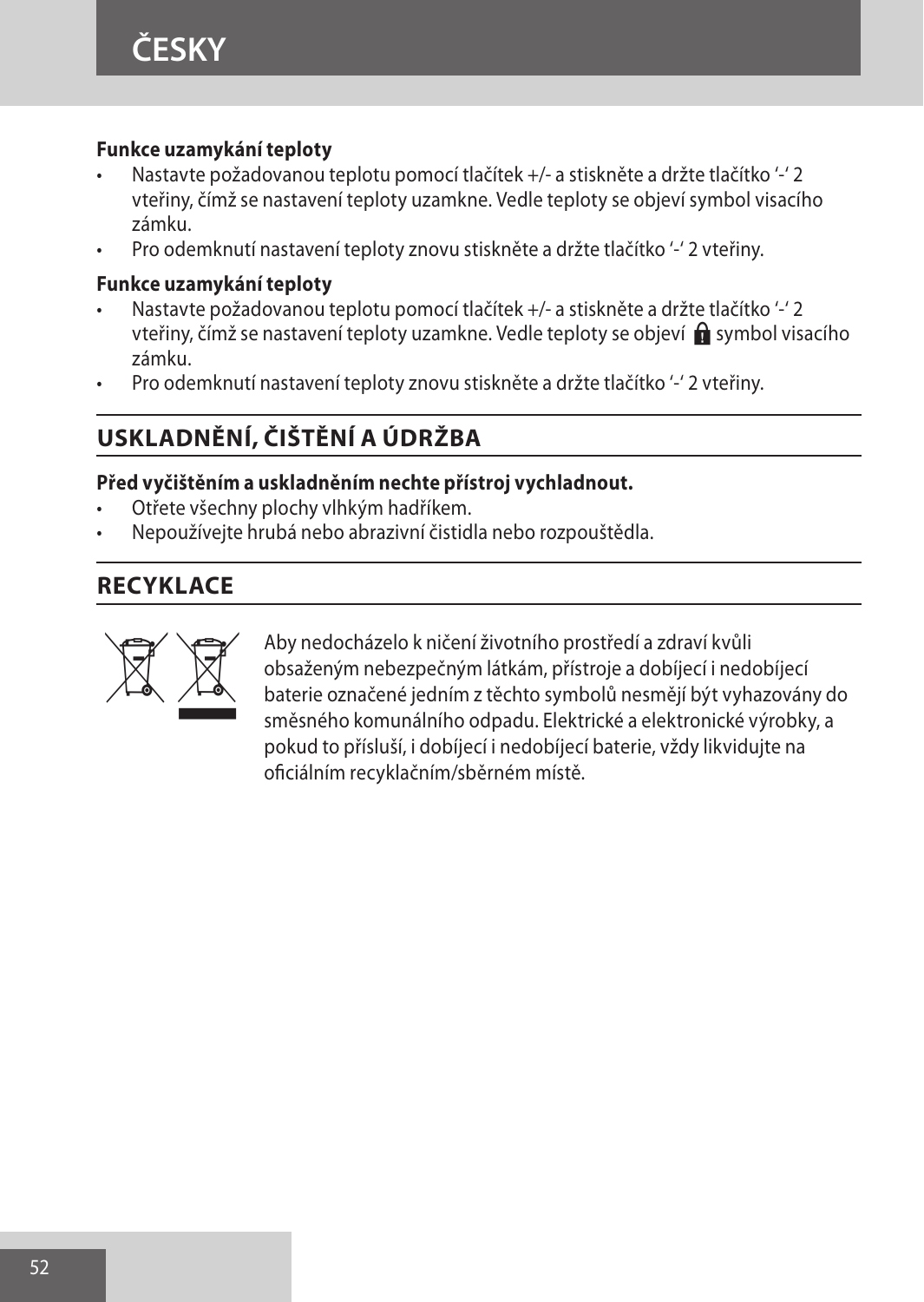Dziękujemy za zakup nowego produktu Remington®. Przed użyciem zapoznaj się uważnie z instrukcją obsługi i zachowaj ją na przyszłość. Przed użyciem wyjmij z opakowania.

### **OSTRZEŻENIE: Urządzenie jest gorące. Przechowuj urządzenie z dala od dzieci.**

# **WAŻNE WSKAZÓWKI DOTYCZĄCE BEZPIECZEŃSTWA**

- Niniejszy sprzęt nie jest przeznaczony do użytkowania przez osoby (w tym dzieci) o ograniczonej zdolności fizycznej, czuciowej lub psychicznej lub osoby nie mające doświadczenia lub znajomości sprzętu, chyba że odbywa się to pod nadzorem lub zgodnie z instrukcją użytkowania sprzętu, przekazanej przez osoby odpowiadające za ich bezpieczeństwo. Należy zwracać uwagę na dzieci, aby nie bawiły się sprzętem.
- 

L Nie należy używać tego urządzenia w pobliżu wanny, prysznica, umywalki lub innych naczyń zawierających wodę.

- Jeśli urządzenie jest używane w łazience, po użyciu wyjmij wtyczkę z gniazdka, ponieważ bliskość wody stanowi zagrożenie nawet wtedy, gdy urządzenie jest wyłączona.
- Dla dodatkowej ochrony, w obwodzie elektrycznym należy zainstalować urządzenie różnicowoprądowe (RCD) o znamionowym prądzie różnicowym nieprzekraczającym 30mA. W tym zakresie należy się zwrócić do specjalisty elektryka.
- Ryzyko oparzeń. Przechowuj urządzenie w miejscu niedostępnym dla małych dzieci, szczególnie w trakcie użytkowania i podczas stygnięcia.
- Zawsze kładź urządzenie na podstawce, jeśli taka jest, albo na jakiejś żaroodpornej , stabilnej płaskiej powierzchni.
- Nie pozostawiaj bez nadzoru urządzenia podłączonego do sieci.

(PL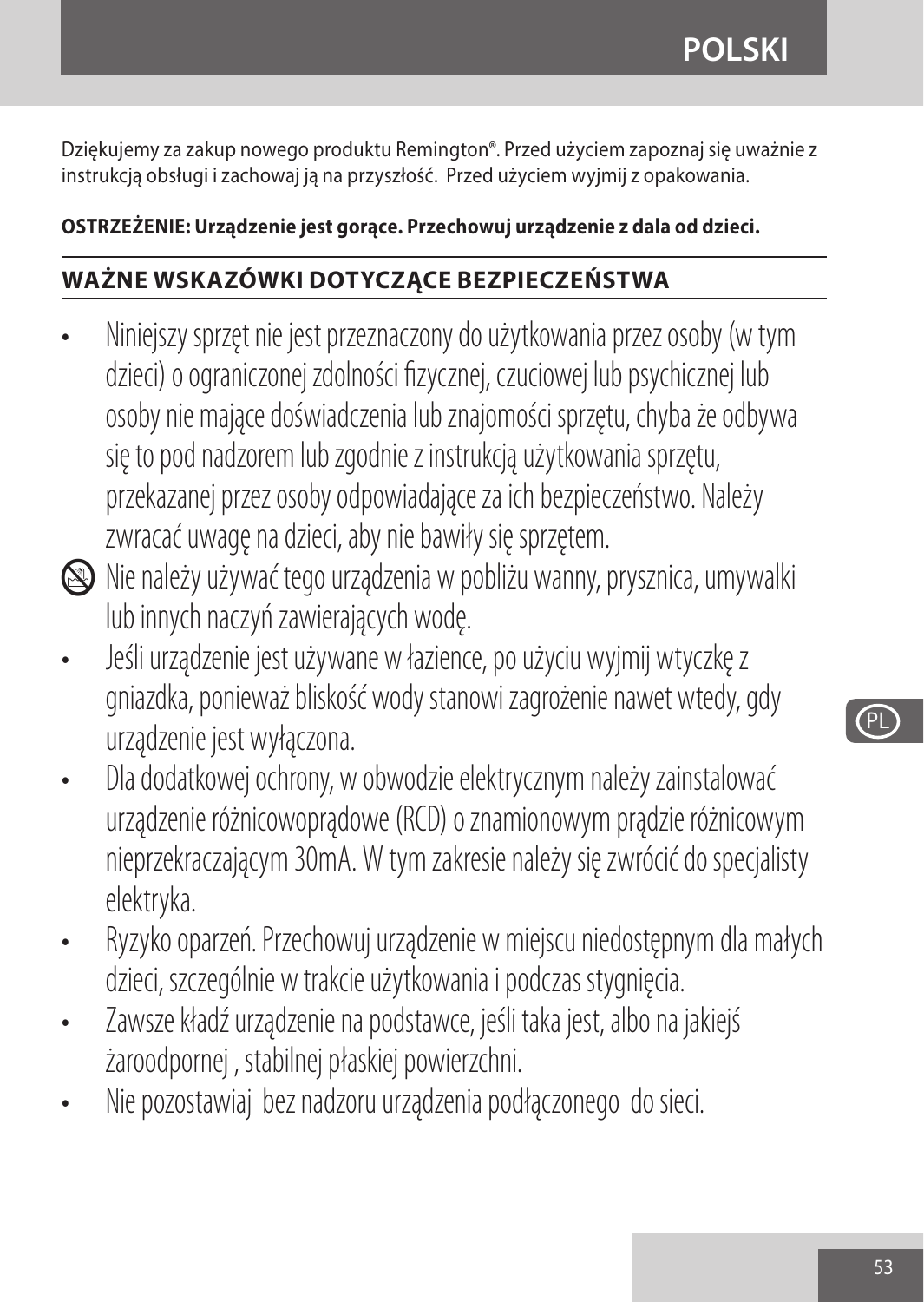# **POLSKI**

- Jeżeli przewód zasilający urządzenia ulegnie uszkodzeniu, natychmiast przestań wykorzystywać urządzenie i zwróć urządzenie do najbliższego autoryzowanego punktu serwisowego Remington ® w celu naprawy lub wymiany dla uniknięcia zagrożenia.
- Nie dotykaj żadną częścią urządzenia do twarzy, szyi ani skóry głowy.
- Wtyczkę i przewód zasilający należy trzymać z dala od gorących powierzchni.
- Nie należy używać nakładek innych niż te, które dostarczamy.
- Nie używaj urządzenia, jeśli jest uszkodzone lub działa wadliwie.
- Nie obracaj, nie zginaj przewodu zasilającego, ani nie owijaj go wokół urządzenia. Regularnie sprawdzaj przewód, czy nie ma oznak uszkodzenia.
- OSTROŻNIE: Przed użyciem należy zawsze wyjąć urządzenie z pokrowca i pozostawić je do całkowitego ochłodzenia przed ponownym włożeniem
- Urządzenie nie jest przeznaczone do użytku zarobkowego czy też zastosowania w salonach fryzjerskich.

### **GŁÓWNE CECHY**

- 1. Nowoczesny pręt do stylizacji z powłoką ceramiczną
- 2. Nienagrzewająca się końcówka
- 3. Inteligentna lampka czujnika ciepła
- 4. Cyfrowy wyświetlacz temperatury
- 5. Stojak
- 6. Obrotowy przewód sieciowy

Regulacja:

- (b) Włącznik On/Off
- +/– Funkcje temperatury
- ∞ Inteligentny przycisk włączania/ wyłączania czujnika ciepła
- Akcesoria (nie pokazano):
- Rękawica do stylizacji
- Pokrowiec

### **OPIS PRODUKTU**

- Szybkie nagrzewanie gotowa do użycia w 30 sekund.
- Automatyczne wyłączenie urządzenie zostanie wyłączone, jeśli przez 60 minut lub dłużej nie jest wciśnięty żaden przycisk.
- Uniwersalne napięcie, umożliwiające użytkowanie na całym świecie. Dla 120V czas i temperatura mogą być inne.

### **INSTRUKCJA OBSŁUGI**

- Przed użyciem włosy muszą być czyste, suche i rozczesane.
- Dla dodatkowego zabezpieczenia stosuj środek chroniący przed wysoką temperaturą.
- Lakiery do włosów zawierają materiały łatwopalne nie używać podczas korzystania z urządzenia.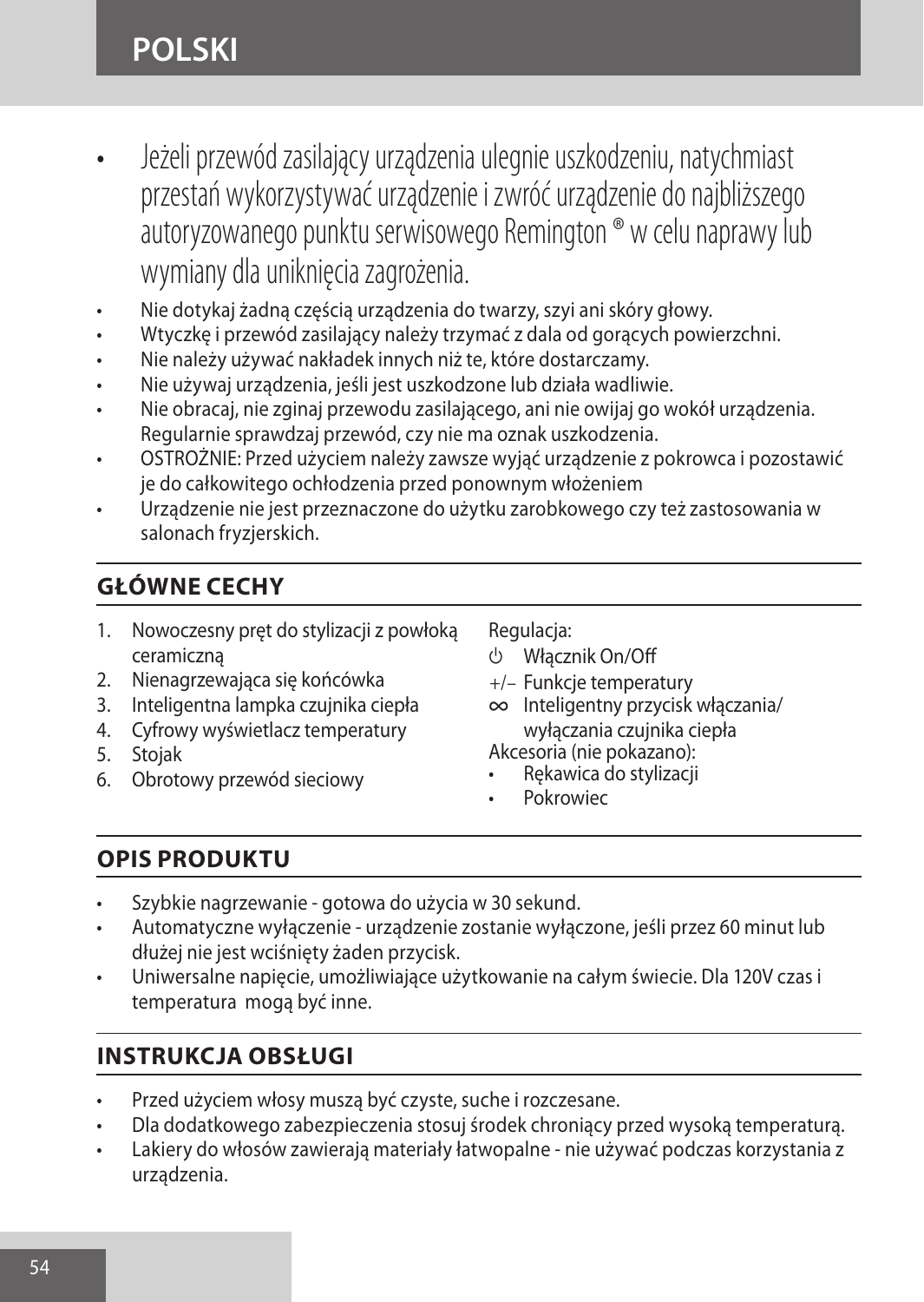**POLSKI**

- Przed układaniem rozdziel włosy na pasemka. W pierwszej kolejności układaj włosy najbliżej skóry.
- Dla uniknięcia przypadkowych poparzeń użyj rękawicy do stylizacji.
- 1. Podłącz urządzenie.
- 2. Kiedy pręt do stylizacji jest podłączony, ale nie jest włączony, symbol blokady  $\hat{\mathbf{h}}$ zaświeci się, aby pokazać, że jest w trybie gotowości.
- 3. Aby włączyć, naciśnij i przytrzymaj ( $\circledcirc$ ) przycisk Wł/Wył.
- 4. Rozpocznij stylizację od niższej temperatury. Wybierz odpowiednią temperaturę dla swoich włosów za pomocą przycisków na boku lokówki.
- 5. Przycisk "+" zwiększa temperaturę, przycisk "-" obniża temperaturę.

#### **Zalecane temperatury**

| Temperatura       | Rodzaj włosów                                         |
|-------------------|-------------------------------------------------------|
| 140 °C - 160 °C   | Włosy cienkie / delikatne, zniszczone lub rozjaśnione |
| 180 °C - 200 °C   | Normalne, zdrowe włosy                                |
| $200 °C - 210 °C$ | Włosy grube, silnie skrecone i trudne do ułożenia     |

**Ostrożnie**: Najwyższe temperatury mogą być stosowane tylko przez osoby doświadczone w układaniu włosów.

- 6. Wyświetlacz temperatury będzie migać do chwili osiągnięcia wybranej temperatury.
- 7. Pasmo po paśmie, trzymaj uchwyt wylotem ku dołowi i owijaj pasma włosów wokół gorącej lokówki.
- 8. Odczekaj około 10 sekund, aż utworzy się lok.
- 9. Odwiń włosy i zwolnij lok.
- 10. Powtarzaj czynność dla każdego pasma włosów.
- Po zakończeniu, naciśnij i przytrzymaj przycisk Wł/Wył (C) przez dwie sekundy, aby wyłączyć i wyjmij wtyczkę z gniazdka.
- **• Wskazówka**: niech przed stylizacja lub szczotkowaniem loki ostygną, będą potem trwalsze.

#### **Inteligentny czujnik ciepła**

- Naciśnij przycisk ∞, aby aktywować inteligentny czujnik ciepła.
- Jeśli czujnik jest włączony podczas stylizacji, świeci się lampka kontrolna, aby pokazać, że czujnik monitoruje temperaturę lokówki i stale reguluje moc cieplną, pomagając zapobiegać uszkodzeniom spowodowanym przegrzaniem. Te zmiany temperatury nie są wyświetlane na urządzeniu, ale podczas stylizacji zachodzą szybko i automatycznie.

#### **Funkcja Heat Boost**

- Automatycznie ustawia najwyższą temperaturę.
- Przytrzymaj przycisk "+" przez 2 sekundy, a temperatura wzrośnie do 210°C.
- Należy pamiętać, że najwyższa temperatura nie jest odpowiednia do każdego rodzaju włosów.

### PL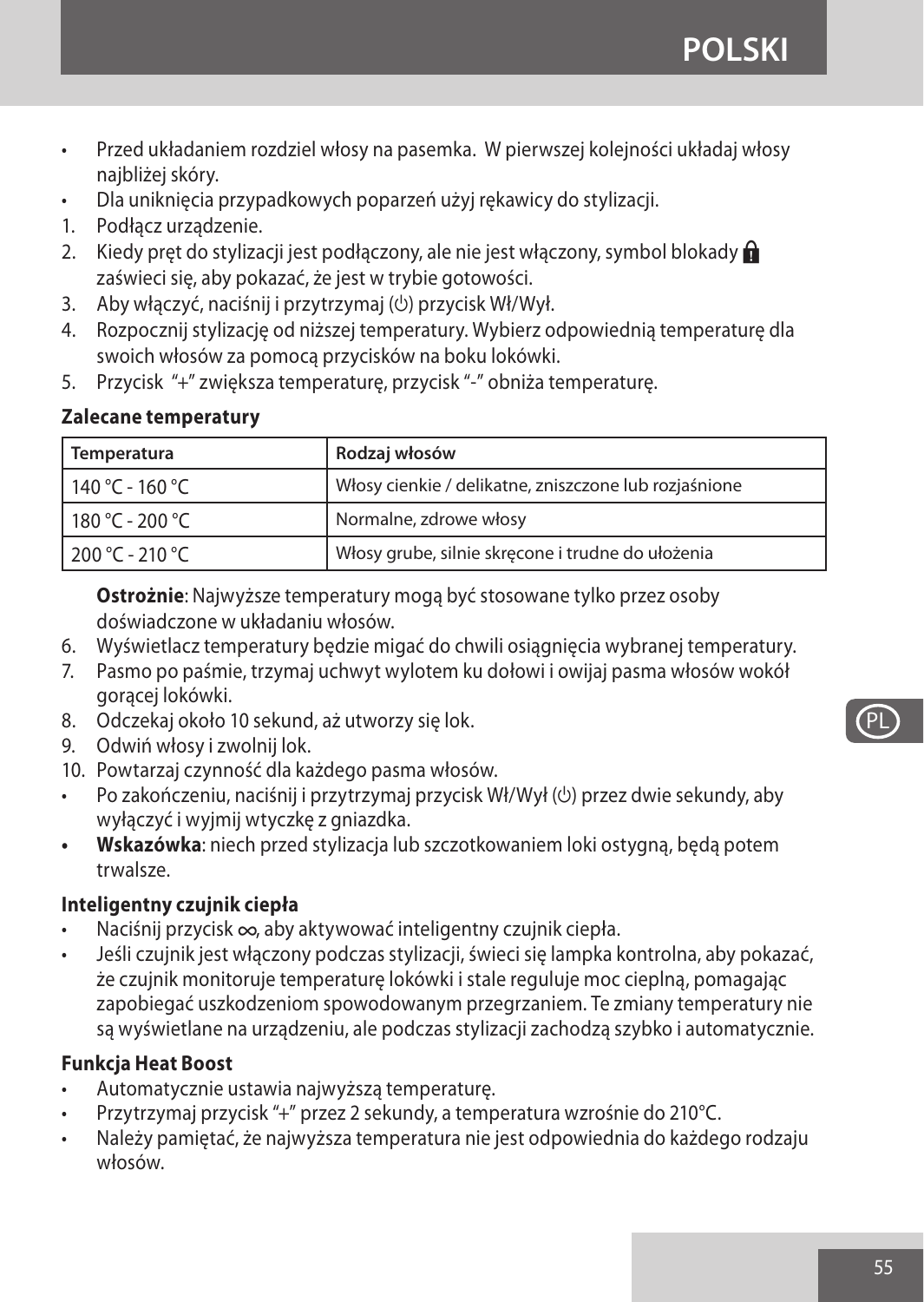#### **Funkcja blokady temperatury**

- Ustaw żądaną temperaturę naciskając przyciski +/- i zablokuj ustawioną temperaturę naciskając przycisk "-" przez 2 sekundy. Obok temperatury pojawi się symbol " $\mathbf{f}$ ".
- Aby odblokować ustawienie, naciśnij i przytrzymaj przycisk '-' przez 2 sekundy.

### **PRZECHOWYWANIE, CZYSZCZENIE I KONSERWACJA**

#### **Před vyčištěním a uskladněním nechte přístroj vychladnout.**

- Wytrzyj wszystkie powierzchnie wilgotną szmatką.
- Nie należy używać szorstkich lub ściernych środków czyszczących.

### **RECYKLING**



Aby uniknąć problemów środowiskowych i zdrowotnych<br>spowodowanych niebezpiecznymi substancjami, sprzętu,<br>wyrzucać z nieposortowanymi odpadami komunalnymi.<br>wyrzucać z nieposortowanymi odpadami komunalnymi.<br>elektryczne i elek spowodowanych niebezpiecznymi substancjami, sprzętu, akumulatorów i baterii oznaczonych jednym z tych symboli nie należy wyrzucać z nieposortowanymi odpadami komunalnymi. Produkty elektryczne i elektroniczne, w tym, baterie jednorazowe i akumulatory, należy zawsze utylizować w odpowiednim publicznym punkcie zbiórki odpadów/recyklingu.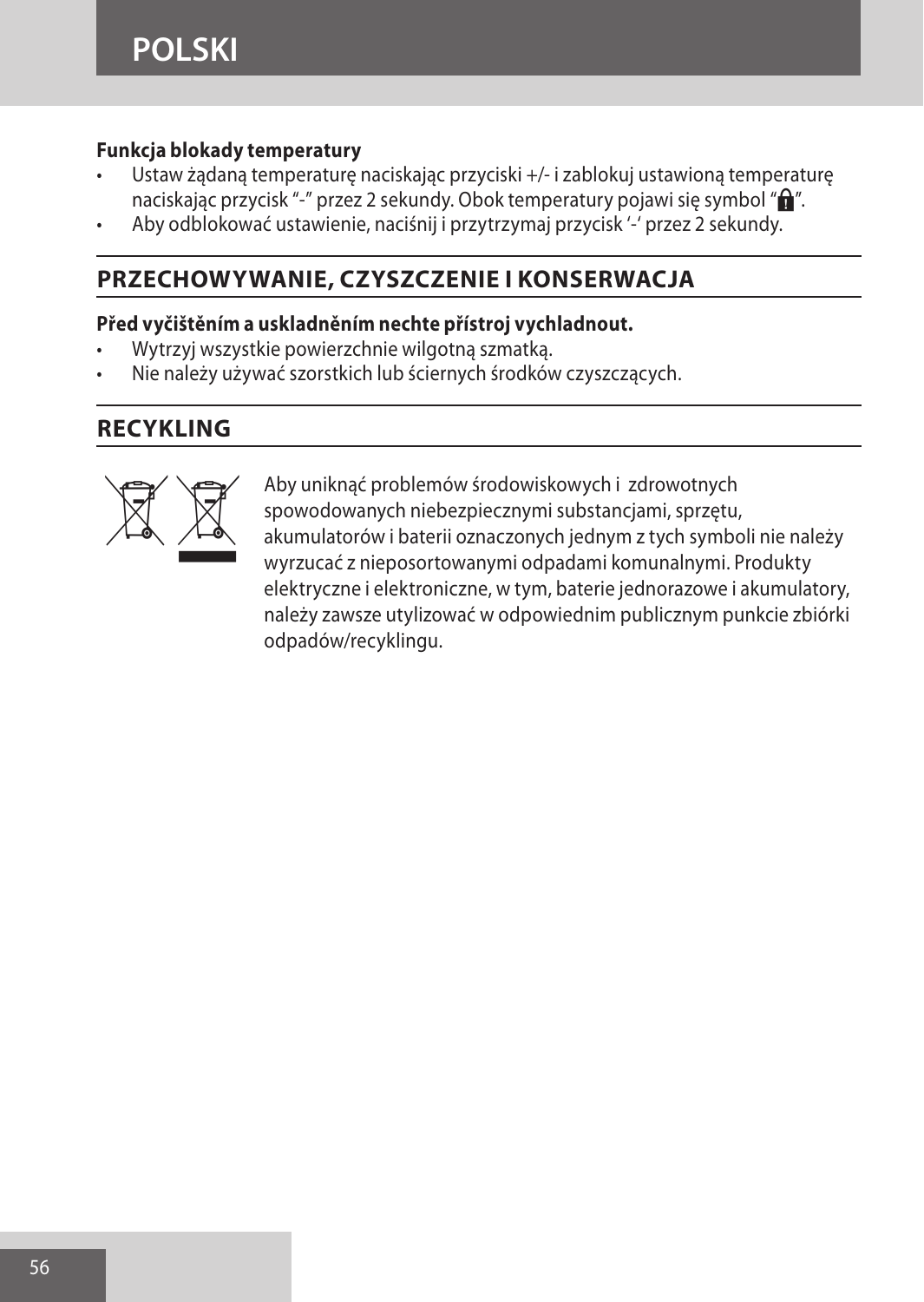Köszönjük, hogy ezt az új Remington® terméket választotta. Kérjük, olvassa el és őrizze meg a jelen utasítást. Használat előtt távolítsa el a csomagolóanyagokat. **FIGYELMEZTETÉS: A készülék forró. Gyermekek elől mindig elzárva tartandó.**

# **FONTOS BIZTONSÁGI ELŐÍRÁSOK**

- Ezt a készüléket 8 éven felüli gyerekek, valamint csökkent fizikai, szenzoros vagy mentális képességű vagy elegendő tapasztalattal és ismeretekkel nem rendelkező személyek csak akkor használhatják, ha felnőtt személy felügyeli/ utasításokkal látja el őket, illetve megértették a lehetséges veszélyeket. Ne hagyja, hogy gyerekek játszanak a készülékkel. A készülék tisztítását és felhasználói karbantartását 8 éven aluli, felügyelet nélküli gyerekek nem végezhetik el. 8 éven aluli gyerekektől tartsa távol a készüléket és a kábelét.
- 

L Ne használja a készüléket fürdőkád, zuhanyzó, medence vagy egyéb vizet tartalmazó edény mellett.

- Ha a készüléket fürdőszobában használja, használat után húzza ki, mivel a víz közelsége veszélyt jelent, még akkor is, ha a készülék kikapcsolt állapotban van.
- A további védelem érdekében tanácsos áram-védőkapcsolót (RCD) beszerelni névleges maradék üzemi árammal, mely nem haladja meg a 30mA-t. Kérje ki villanyszerelő szakember tanácsát!
- Égésveszély! A készüléket kisgyermekek által el nem érhető helyen tartsa, különösen annak használata közben, illetve amíg az le nem hűl.
- A készüléket mindig annak tartójával, ha van ilyen, tegye rá egy hőálló, stabil, egyenes felületre.
- Soha ne hagyja felügyelet nélkül a készüléket, amikor az csatlakoztatva van az áramforráshoz.
- Ha a készülék tápkábele megsérül, azonnal hagyja abba a termék használatát.

HU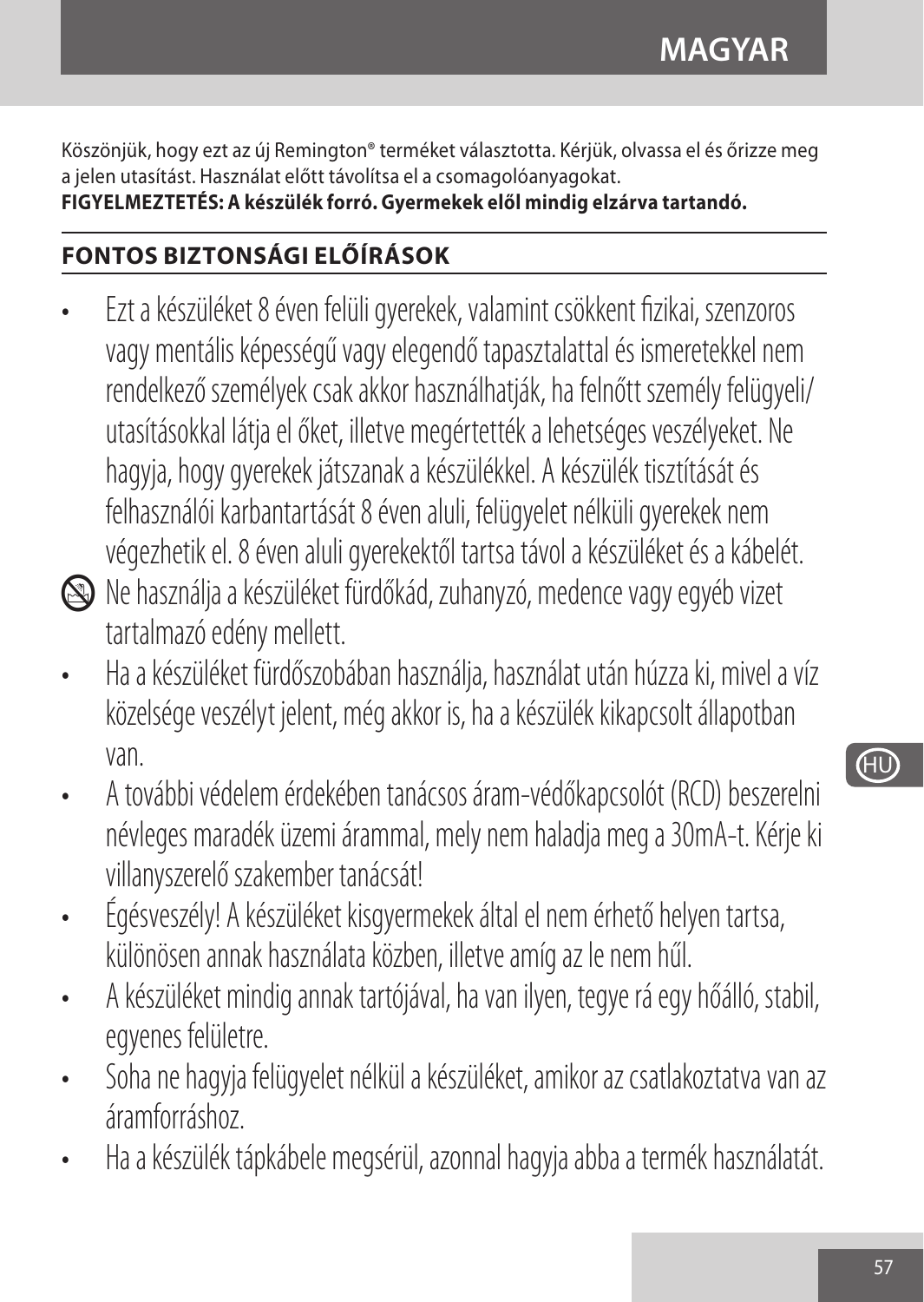- Ne hagyja, hogy a készülék bármely része az arcához, nyakához vagy fejbőréhez érjen.
- Tartsa távol a tápkábelt és a csatlakozó dugót a fűtött felületektől.
- Ne használjon a mellékelt tartozékoktól eltérő kiegészítőket.
- Ne használja a készüléket, ha az sérült, vagy nem megfelelően működik.
- Ne csavarja vagy tekerje fel a kábelt, illetve ne tekerje a készülék köré. Rendszeresen ellenőrizze a kábelt, sérülést nyomait keresve.
- FIGYELMEZTETÉS: használat (felmelegedés) előtt kérjük vegye ki a készüléket a tartó táskából / tokból, illetve használat után várja meg amíg a készülék lehűl, és úgy helyezze vissza azt.
- A készülék nem fodrászati vagy egyéb professzionális használatra készült.

# **FŐ JELLEMZŐK**

- 1. Újgenerációs kerámiabevonatú cső
- 2. Hideg vég
- 3. Intelligens hőérzékelő jelzőfénye
- 4. Digitális hőmérséklet kijelző
- 5. Támaszték
- 6. Körbeforgó vezeték

C Be/Ki kapcsoló

+/– Hőmérséklet funkciók

∞ Intelligens hőérzékelő be/ki gombja Kiegészítők (nincsenek feltüntetve):

- Hővédő kesztyű
- Tárolótáska

Vezérlés:

# **A TERMÉK JELLEMZŐI**

- Gyors bemelegedés 30 másodperc alatt kész.
- Automatikus biztonsági kikapcsolás a készülék kikapcsolja magát, ha 60 percig nem nyom meg rajta egy gombot sem vagy bekapcsolva hagyja.
- Többfeszültségű: otthon és külföldön is használható. 120 V-on a megadott idők és hőmérsékletek eltérhetnek.

### **HASZNÁLATI UTASÍTÁSOK**

- Használat előtt győződjön meg arról, hogy a haj tiszta, száraz és nincs összegubancolódva.
- A fokozott védelem érdekében használjon hővédő permetet.
- A hajpermetek gyúlékony anyagot tartalmaznak ne használja azokat a készülék használata közben.
- A formázás előtt válassza különálló részekre a haját. Először az alsóbb rétegeket formázza.
- Használja a formázó kesztyűt a véletlenszerű égési sérülések elkerülése érdekében.
- 1. Dugja be a készüléket.
- 2. Amikor a kúpvas be van dugva, de nincs bekapcsolva, világítani kezd a  $\bigoplus$  zár szimbólum, amely mutatja, hogy a készülék készenléti állapotban van.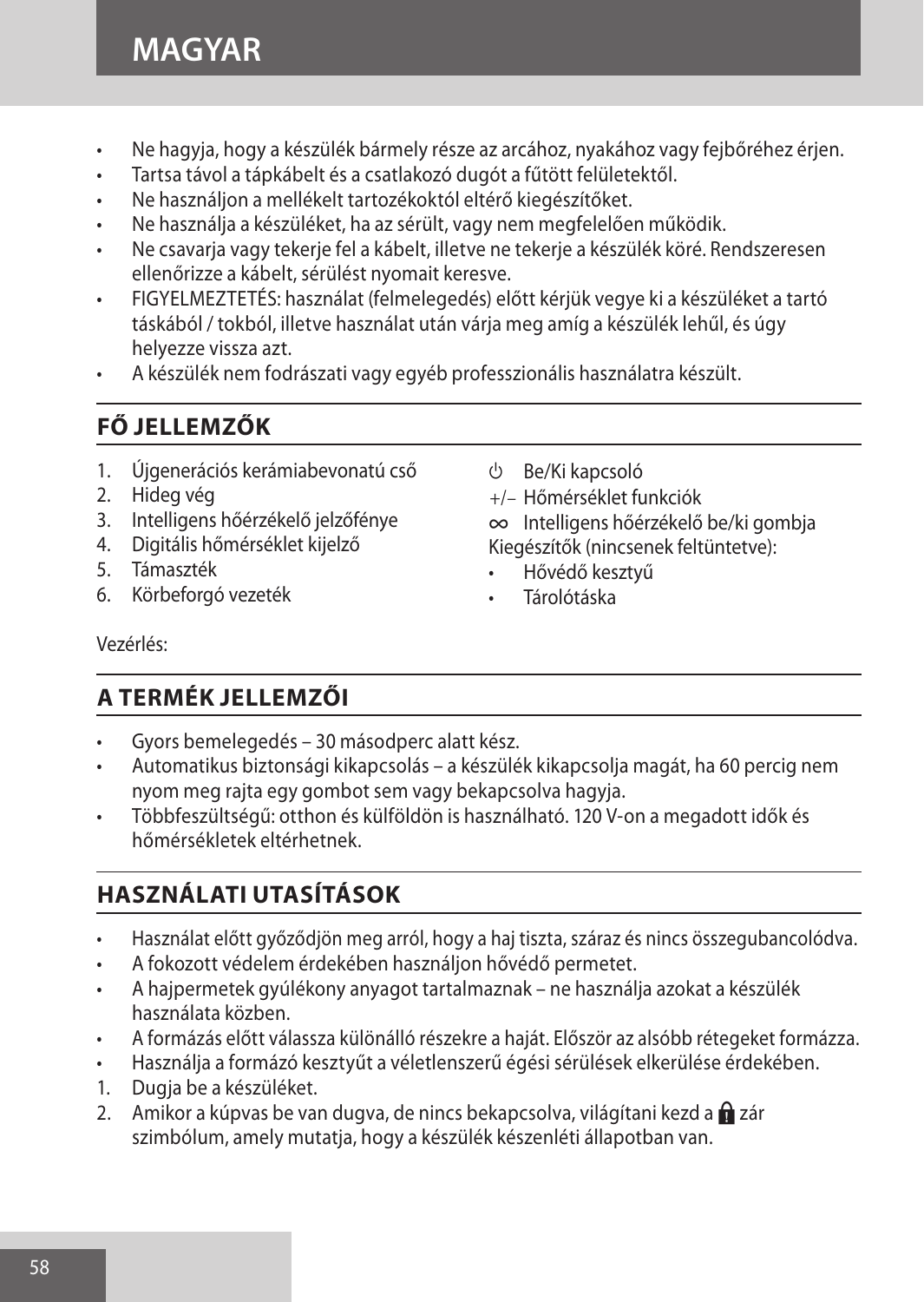- 3. A bekapcsoláshoz tartsa lenyomya a be/ki ( $\cup$ ) gombot.
- 4. Először alacsonyabb hőmérsékleten kezdje a formázást. A hajtípusának megfelelő hőmérsékletet válasszon a hajformázó oldalán található szabályozók segítségével.
- 5. A "+" gomb növeli a hőmérsékletet, és a "-" gomb csökkenti a hőmérsékletet.

### **Javasolt hőmérséklet beállítás:**

| Hőmérséklet        | <b>Hajtípus</b>                             |
|--------------------|---------------------------------------------|
| $140 °C - 160 °C$  | Vékony szálú, károsodott vagy szőkített haj |
| $180 °C - 200 °C$  | Normál, egészséges haj                      |
| $1200 °C - 210 °C$ | Vastag szálú és nehezen formázható haj      |

**Vigyázat**: A legmagasabb hőmérsékleti beállítás használata csak tapasztalt személyeknek ajánlott.

- 6. A hőmérséklet kijelző addig villog, amíg a készülék el nem éri a kiválasztott hőmérsékletet.
- 7. Egyszerre csak egy hajtincsen dolgozzon, tartsa a hajsütőt lefelé fordítva és tekerjen fel egy hajtincset a felmelegített hajsütővasra.
- 8. A lokni kialakulásához várjon körülbelül 10 másodpercet.
- 9. Tekerje le a tincset és engedje ki a hullámot.
- 10. Ismételje meg ezt a fej más területein, hozzon létre annyi fürtöt, amennyit szeretne.
- Használat után tartsa nyomva két másodpercig a be/ki ( $\circ$ ) gombot a készülék kikapcsolásához, majd húzza ki a hálózati csatlakozót.
- **• Tipp**: hagyja kihűlni a loknikat, mielőtt formázná vagy kifésülné azokat, így tartósabbak lesznek.

### **Intelligens hőérzékelő**

- Nyomja meg a ∞ gombot az intelligens hőérzékelő aktiválásához.
- Ha az érzékelő a formázás során be van kapcsolva, a jelzőfény kigyullad és jelzi, hogy az érzékelő felügyeli a henger hőmérsékletét és folyamatosan szabályozza a kimenő hőt, így segítve megelőzni a túlhevülés okozta károsodást. Ezek a hőmérséklet-változások nem jelennek meg a termék kijelzőn, de gyorsan és automatikusan bekövetkeznek formázás alatt.

### **Heat Boost funkció**

- Automatikusan beállítja a legmagasabb hőmérsékletet.
- Tartsa lenyomva a '+' gombot 2 másodpercig, így a hőmérséklet 210 °C-ra ugrik.
- Vegye figyelembe, hogy a legmagasabb hőmérséklet nem minden hajtípus esetén ideális választás.

### **Hőmérséklet stabilizáló funkció**

- A +/- gombok használatával állítsa be a kívánt hőmérsékletet, majd a '-' gomb 2 másodpercig történő nyomva tartásával zárja le a hőmérsékletszabályozót. Egy B jelzés jelenik meg a hőmérséklet jelzése mellett.
- A hőmérséklet stabilizálás feloldásához tartsa lenyomva a '-' gombot 2 másodpercig.

### HU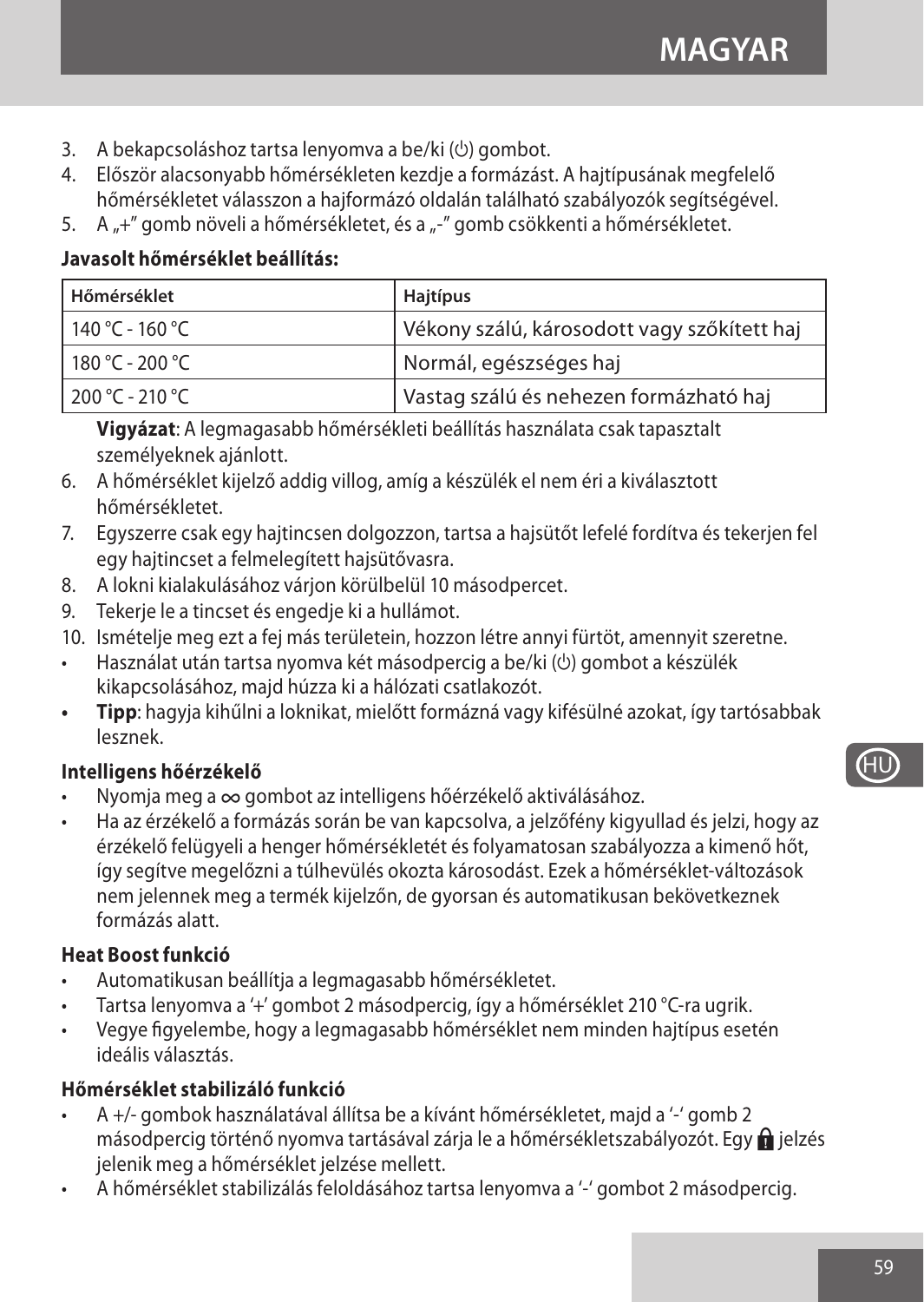### **TÁROLÁS, TISZTÍTÁS ÉS KARBANTARTÁS**

#### **Hagyja lehűlni a készüléket, mielőtt megtisztítaná és eltenné.**

- Törölje le az összes felületet egy nedves ruhával.
- Ne használjon durva vagy dörzsölő tisztítószert vagy oldószert.

### **ÚJRAHASZNOSÍTÁS**



Az alábbi jelölések valamelyikével ellátott készülékekben, valamint<br>igratölthető és nem újratölthető akkumulátorokban jelen lévő vesz<br>anyagok jelentette környezeti és egészségi kockázatok elkerülése<br>érdekben ezeket tilos a újratölthető és nem újratölthető akkumulátorokban jelen lévő veszélyes anyagok jelentette környezeti és egészségi kockázatok elkerülése érdekében ezeket tilos a háztartási hulladékkal együtt megsemmisíteni. Az elektromos és elektronikus termékeket, és, ha vannak, az újratölthető és nem újratölthető akkumulátorokat mindig a megfelelő hivatalos hulladék-újrahasznosító/begyűjtő központba kell vinni.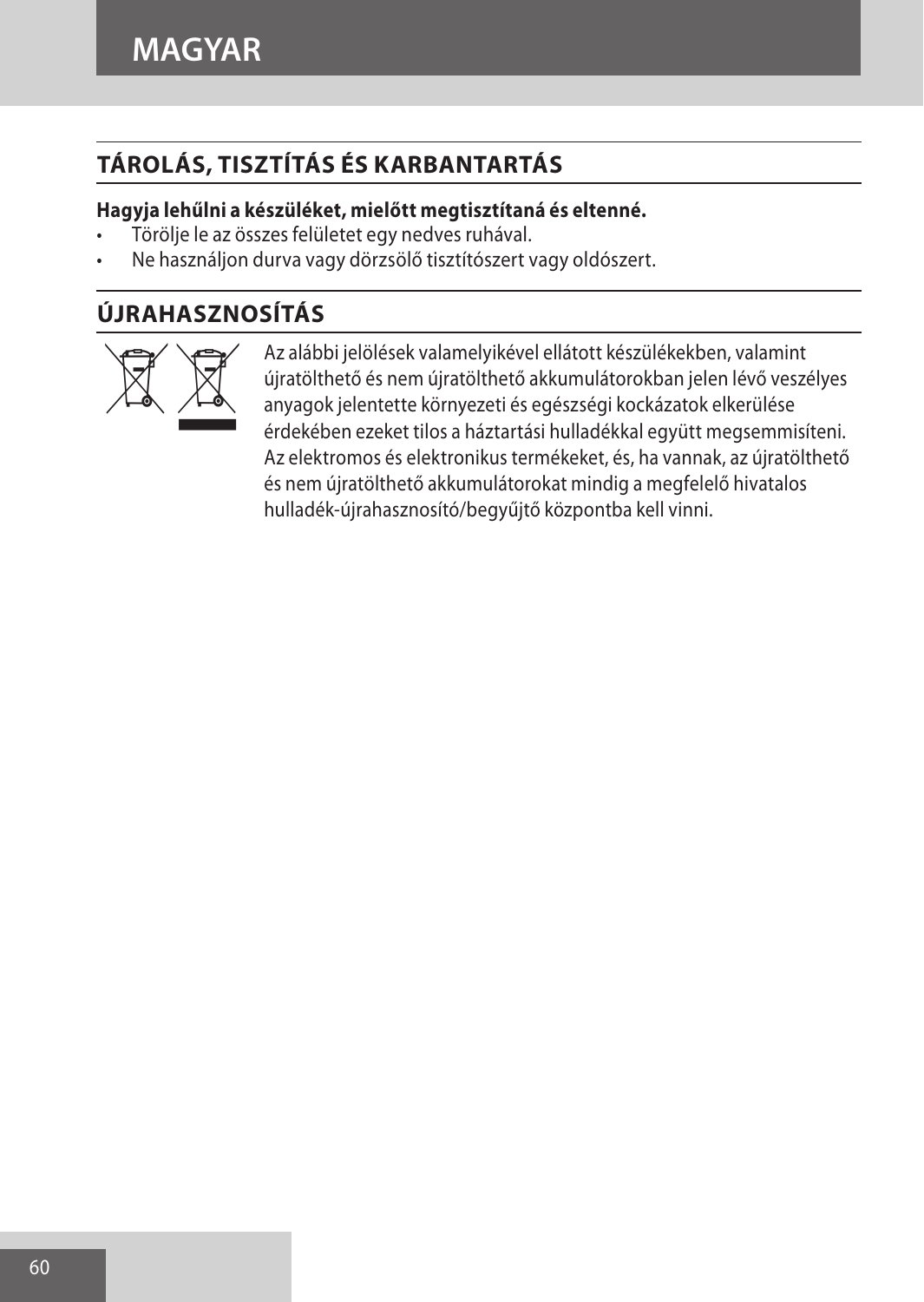#### **ЩИПЦЫ ЭЛЕКТРИЧЕСКИЕ ДЛЯ ВОЛОС**

Спасибо за покупку нового изделия Remington®. Перед использованием внимательно ознакомьтесь с инструкцией и сохраните ее. Перед применением изделия снимите с него упаковку.

#### **ПРЕДУПРЕЖДЕНИЕ: прибор горячий. Всегда храните в недоступном для детей месте.**

### **ВАЖНЫЕ МЕРЫ БЕЗОПАСНОСТИ**

• Использование, чистка, обслуживание устройства детьми старше восьми лет или лицами, не обладающими достаточными знаниями и опытом, лицами с ограниченными физическими, сенсорными или умственными способностями возможно только после соответствующего инструктажа и под надлежащим присмотром взрослого ответственного человека, чтобы обеспечить безопасную эксплуатацию устройства, а также понимание и избежание опасностей, связанных с его эксплуатацией.



L Не пользуйтесь устройством вблизи ванны, душа, бассейна или прочих емкостей с водой.

- Если устройство применяется в ванной, после использования отключите его, поскольку близость к воде составляет опасность даже при выключенном приборе.
- Для дополнительной защиты, Вам необходимо установить устройство защитного отключения (УЗО) с номинальным остаточным током срабатывания не превышающим 30 мА, в электрической цепи ванной комнаты.
- Опасность получения ожогов. Держите прибор вне досягаемости маленьких детей, особенно во время использования и охлаждения.
- Обязательно устанавливайте прибор на его подставку (при наличии) на теплостойкой, устойчивой и плоской поверхности.
- Ни в коем случае не оставляйте прибор без присмотра, когда он подсоединен к источнику питания.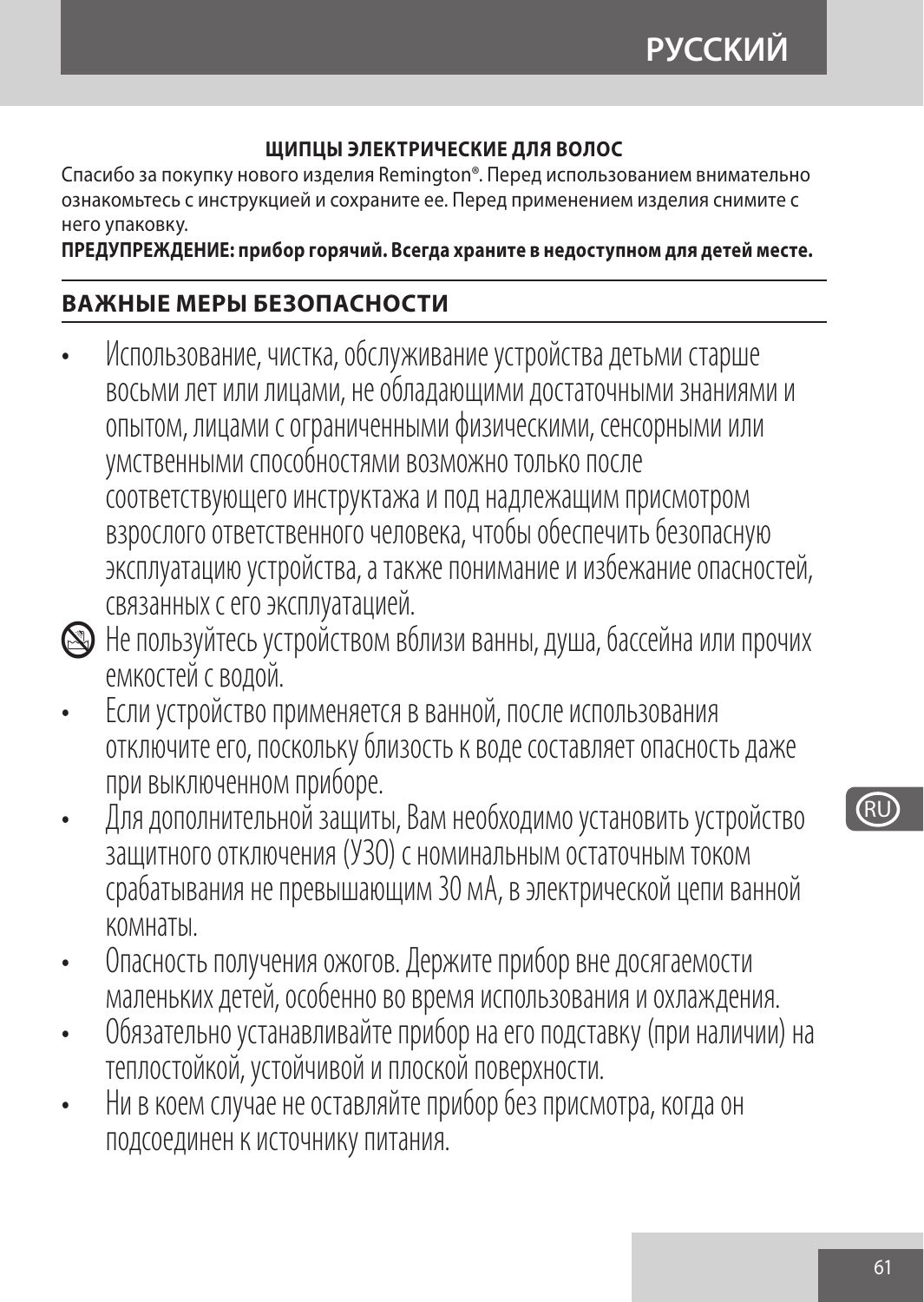- При повреждении шнура следует немедленно прекратить использование устройства и вернуть устройство в ближайший авторизованный сервисный центр Remington® для ремонта или замены, чтобы избежать опасности.
- Избегайте прикосновения частей прибора к лицу, шее или коже головы.
- Шнур питания и вилку следует держать подальше от нагретых поверхностей.
- Используйте только оригинальные аксессуары.
- Не используйте прибор, если он поврежден или работает с перебоями.
- Не перекручивайте и не перегибайте шнур, не закручивайте его вокруг прибора. Регулярно проверяйте шнур на наличие повреждений.
- ПРЕДОСТЕРЕЖЕНИЕ: Всегда вытаскивайте прибор из чехла / рукава для хранения перед включением и дайте ему полностью остыть перед тем, как поместить его обратно.
- Данное устройство не предназначено для коммерческого использования или применения в салонах.
- Изделие предназначено для бытовых нужд.

### **ОСНОВНЫЕ ХАРАКТЕРИСТИКИ**

- 1. Барабан с улучшенным керамическим покрытием
- 2. Ненагревающийся наконечник
- 3. Световой индикатор интеллектуального датчика теплозащиты
- 4. Цифровой дисплей
- 5. Подставка
- Элементы управления:
- <sup>(1)</sup> Кнопка Вкл/Выкл
- +/– Функции регулировки температуры
- ∞ Кнопка включения интеллектуального датчика теплозащиты
- Принадлежности (не показаны):
- Перчатка для укладки
- Сумка для хранения

6. Вращающийся шнур

### **ХАРАКТЕРИСТИКИ ИЗДЕЛИЯ**

- Быстрый нагрев готовность в течение 30 секунд.
- Автоматическое отключение Устройство самостоятельно отключается, если не нажимать на кнопки и оставить его включенным на 60 минут.
- Разное напряжение: для местной и зарубежной сети. При напряжении 120 В время и температура нагрева могут отличаться.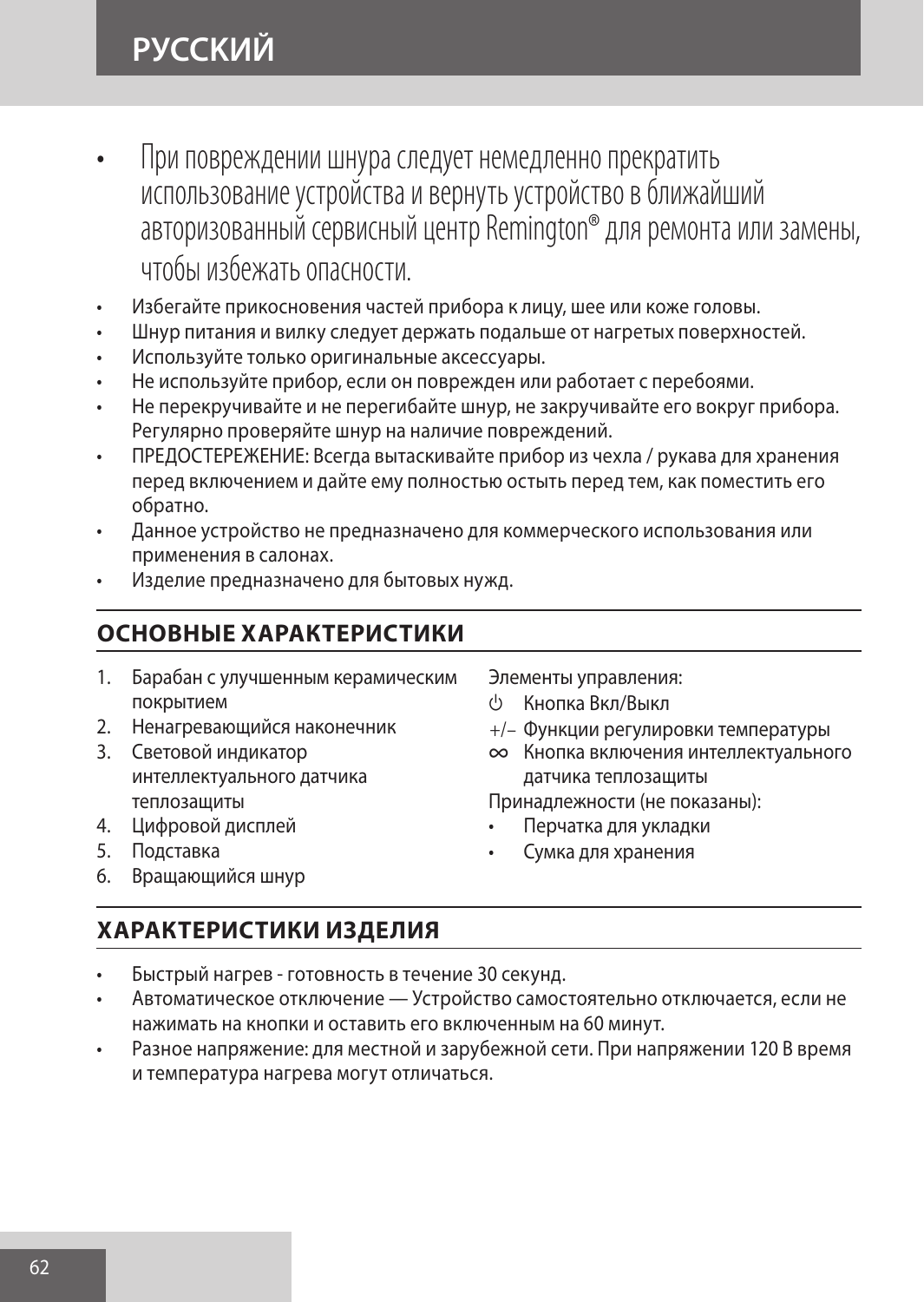### **ИНСТРУКЦИИ ПО ЭКСПЛУАТАЦИИ**

- Перед эксплуатацией устройства убедитесь, что волосы чистые, сухие и не спутаны.
- Для дополнительной защиты используйте теплозащитный спрей.
- Спреи для волос содержат воспламеняемые вещества не применяйте их во время эксплуатации устройства.
- Перед укладкой разделите волосы. Сначала уложите нижние слои.
- Пользуйтесь перчаткой для укладки во избежание случайных ожогов.
- 1. Включите устройство в сеть.
- 2. Если плойка подключена к сети, но не включена, на экране будет отображаться значок блокировки  $\mathbf{G}$ , свидетельствующий о том, что плойка в дежурном режиме.
- 3. Для включения прибора нажмите на выключатель (C) и удерживайте его.
- 4. Сначала выполните укладку при низкой температуре. Исходя из типа ваших волос, выберите подходящую температуру при помощи кнопок управления сбоку стайлера.
- 5. Кнопка «+» увеличивает температуру. Кнопка «−» уменьшает температуру.

#### **Рекомендуемые температуры**

| Температура       | Тип волос                                            |
|-------------------|------------------------------------------------------|
| $140 °C - 160 °C$ | Тонкие / Поврежденные или обесцвеченные волосы       |
| $180 °C - 200 °C$ | Нормальные, здоровые волосы                          |
| $200 °C - 210 °C$ | Толстые, сильно вьющиеся, сложно укладываемые волосы |

**Предупреждение**: Высокой температурой должны пользоваться только опытные стилисты.

- 6. Отображение температуры будет мигать, пока не будет достигнута выбранная температура.
- 7. При обработке одной пряди за раз возьмите прибор за рукоятку барабаном вниз и накрутите прядь волос на нагретый барабан.
- 8. Для формирования локона подождите 10 секунд.
- 9. Размотайте прядь и отпустите локон.
- 10. Повторите эту процедуру на всей голове столько раз, сколько завитых локонов желаете получить.
- После использования нажмите на выключатель ( $\uplus$ ) и удерживайте его в течение двух секунд, чтобы выключить прибор, а затем отсоедините его от сети.
- **• Совет**: дайте локонам остыть перед укладкой или расчесыванием, это поможет продлить действие завивки.

RU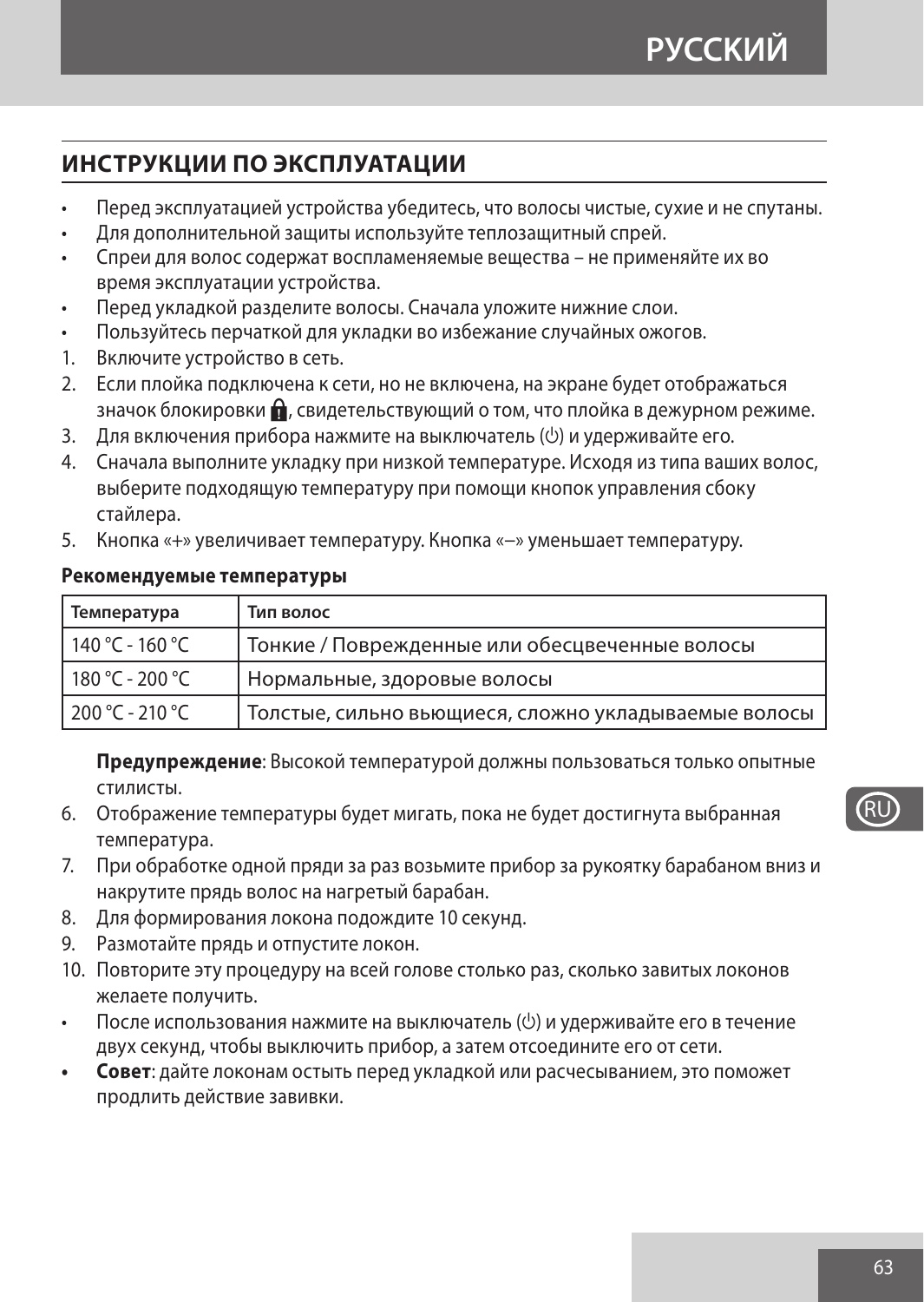#### **Интеллектуальный датчик теплозащиты**

- Нажмите кнопку ∞, чтобы активировать интеллектуальный датчик теплозащиты.
- Если датчик включен во время укладки, световой индикатор включится, показывая, что датчик контролирует температуру барабана и непрерывно регулирует теплоотдачу во избежание повреждения волос в результате перегрева. Эти изменения температуры не отображаются на экране изделия, они происходят быстро и автоматически во время укладки.

#### **Функция максимального нагрева**

- Автоматически устанавливает максимальную температуру. В течение 2 секунд удерживайте кнопку '+', температура поднимется до 210°C.
- Обратите внимание, максимальная температура подходит не для всех типов волос.
- Подбирайте температуру согласно своей фактуре волос.

#### **Функция блокировки температуры**

- Необходимая температура выставляется кнопками +/- и фиксируется нажатием на кнопку '-' в течение 2 секунд. Возле значения **B** температуры появится значок блокировки.
- Для разблокировки управления температурой нажмите и удерживайте в течение 2 секунд кнопку '-'.

#### **ХРАНЕНИЕ, ОЧИСТКА И ОБСЛУЖИВАНИЕ**

#### **Перед чисткой или хранением устройства его необходимо остудить.**

- Протрите все поверхности влажной тряпкой.
- Не используйте агрессивные, абразивные моющие вещества или растворители.

### **ПОВТОРНАЯ ПЕРЕРАБОТКА**



Во избежание воздействия вредных веществ на окружающую<br>среду и здоровье приборы и батареи одноразового или<br>многоразового использования, помеченные одним из этих<br>символов, необходимо утилизировать отдельно от инескотирован среду и здоровье приборы и батареи одноразового или многоразового использования, помеченные одним из этих символов, необходимо утилизировать отдельно от несортированных бытовых отходов. Обязательно утилизируйте электрические и электронные изделия, а также (если это применимо) батареи одноразового или многоразового использования в соответствующих официальных пунктах повторной переработки / сбора отходов.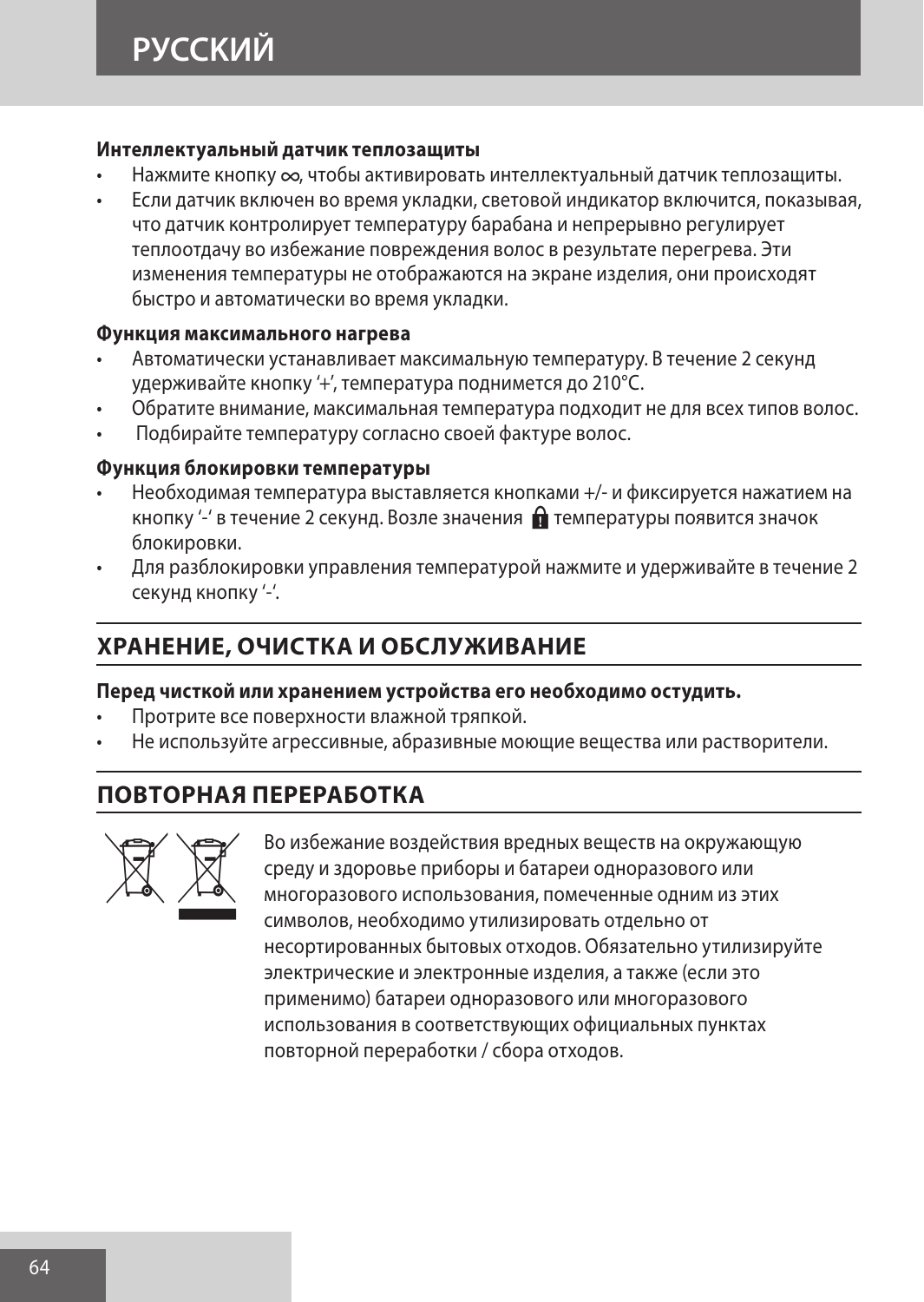Yeni Remington® ürününüzü satın aldığınız için teşekkür ederiz. Kullanmadan önce, lütfen bu talimatları dikkatle okuyun ve güvenli bir yerde saklayın. Kullanmadan önce ürünün tüm ambalajlarını çıkarın.

### **UYARI: Bu cihaz elektrikle çalışır ve yüksek ısılara çıkar. Cihazı çocukların hiçbir zaman ulaşamayacağı yerde tutmaya özen gösterin.**

# **ÖNEMLİ TEDBİRLER**

- Bu cihaz, 8 yaş ve üzeri çocuklar ve yeterli fiziksel, duyusal veya zihinsel kapasitelere veya bilgi ve deneyime sahip olmayan kişiler tarafından, sadece gözetim altında olmaları/talimatlandırılmaları ve ilgili tehlikeleri kavramaları kaydıyla kullanılabilir. Çocuklar cihazla oyun oynamamalıdır. Temizlik ve kullanıcı bakımı, 8 yaş veya üzerinde ve gözetim altında olmadıkları takdirde, çocuklar tarafından yapılmamalıdır. Cihazı ve kablosunu 8 yaşından küçük çocukların ulaşamayacağı yerlerde muhafaza edin.
- L Bu cihazı banyo küvetleri, duş tekneleri, lavabolar veya su içeren diğer kapların yakınında kullanmayın.
- Cihazı makinesi kapalı konumda olduğunda bile civarındaki su bir tehlike oluşturduğundan, cihazı bir banyoda kullandıktan sonra fişini elektrik prizinden çekin.
- Ek koruma için, 30mA gücü aşmayan nominal artık işletim akımlı bir artık akım cihazı (RCD) kurulması tavsiye edilir. Ayrıntılı bilgi için bir elektrikçiye danışın.
- Yanma tehlikesi. Cihazı özellikle kullanım ve soğuma süreçlerinde çocukların erişemeyeceği yerde tutun.
- Cihazı her zaman (varsa) standı ile birlikte ve ısıya dayanıklı, sabit, düz bir yüzeyin üzerine yerleştirin.
- Cihazı, bir güç kaynağına bağlı olduğu zamanlarda kesinlikle gözetimsiz bırakmayın.

TR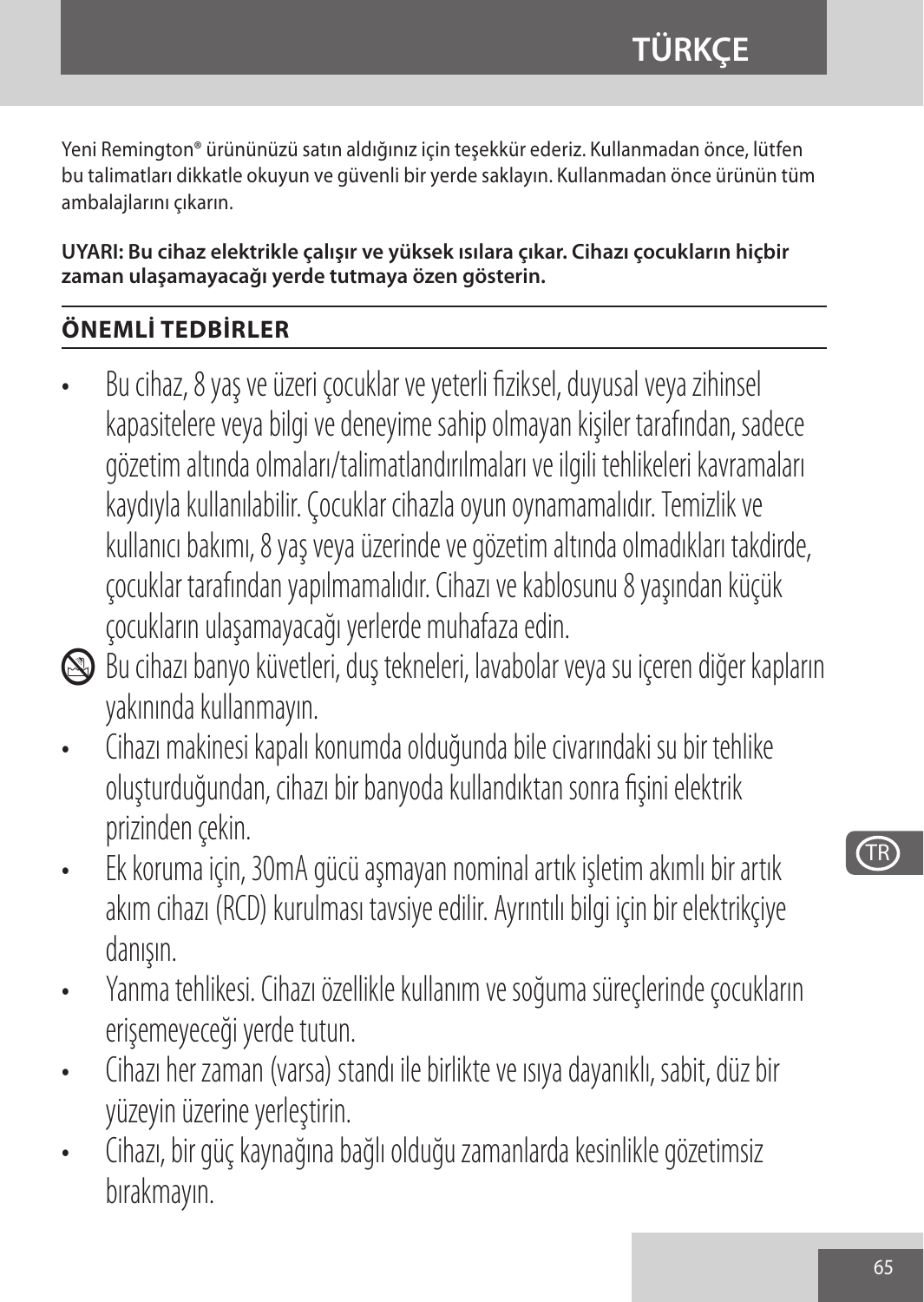# **TÜRKÇE**

- Şayet bu cihazın elektrik kablosu hasar görmüşse, derhal kullanmayı bırakın ve cihazı, bir tehlikeyi önlemek üzere onarım veya yenileme işlemleri için, size en yakın Remington® yetkili servis merkezine geri götürün.
- Cihazın herhangi bir parçasının yüz, boyun veya saç derisiyle temas etmesine izin vermeyin.
- Cihazın fişini ve elektrik kablosunu sıcak yüzeylerden uzak tutun.
- Cihaza, firmamızdan temin edilen ürünler dışında parça eklemeyin.
- Cihaz hasarlı veya arızalıysa kullanmayın.
- Cihazın kablosunu bükmeyin veya dolaştırmayın ya da cihazın etrafına sarmayın. Kabloyu, herhangi bir hasar belirtisine karşı düzenli aralıklarla kontrol edin.
- DİKKAT: Cihazınızı ısıtmadan önce her zaman kutusundan/kılıfından çıkarın ve geri koymadan önce tamamen soğumasını bekleyin.
- Bu cihaz, ticari kullanım için veya kuaför salonlarında kullanılmak üzere tasarlanmamıştır.

### **TEMEL ÖZELLİKLER**

- 1. Gelişmiş seramik kaplama silindir
- 2. Soğuk uç
- 3. Akıllı ısı sensörü lambası
- 4. Dijital sıcaklık ekranı
- 5. Ayak
- 6. Döner kordon

Kumandalar:

- C Açık-kapalı düğmesi
- +/– Sıcaklık işlevleri

∞ Akıllı ısı sensörü açık/kapalı düğmesi Aksesuarlar (görüntülenmemektedir):

- Şekillendirme eldiveni
- Saklama Çantası

# **ÜRÜN ÖZELLİKLERİ**

- Hızlı ısınma 30 saniye içinde kullanıma hazır.
- Otomatik emniyet kapatması Bu cihaz, 60 dakika boyunca herhangi bir düğmeye basılmadığında veya açık bırakıldığında kendisini kapatacaktır.
- Farklı Voltajlar: evde veya dışarıda. 120 Volt güç kullanımında süreler ve sıcaklıklar değişken olabilir.

### **KULLANIM TALİMATLARI**

- Kullanmadan önce, saçın temiz, kuru olmasını ve dolaşık olmamasını sağlayın.
- Ekstra koruma için, ısıdan koruyucu bir sprey kullanın.
- Saç spreyleri yanıcı madde içerir saç spreyini, cihazı kullanırken uygulamayın.
- Saçı şekillendirmeden önce bölümlere ayırın. Saçı şekillendirmeye en alt tabakadan başlayın, yukarı doğru çıkın.
- Kazara oluşabilecek yanıkları önlemek için, şekillendirme eldivenini kullanın.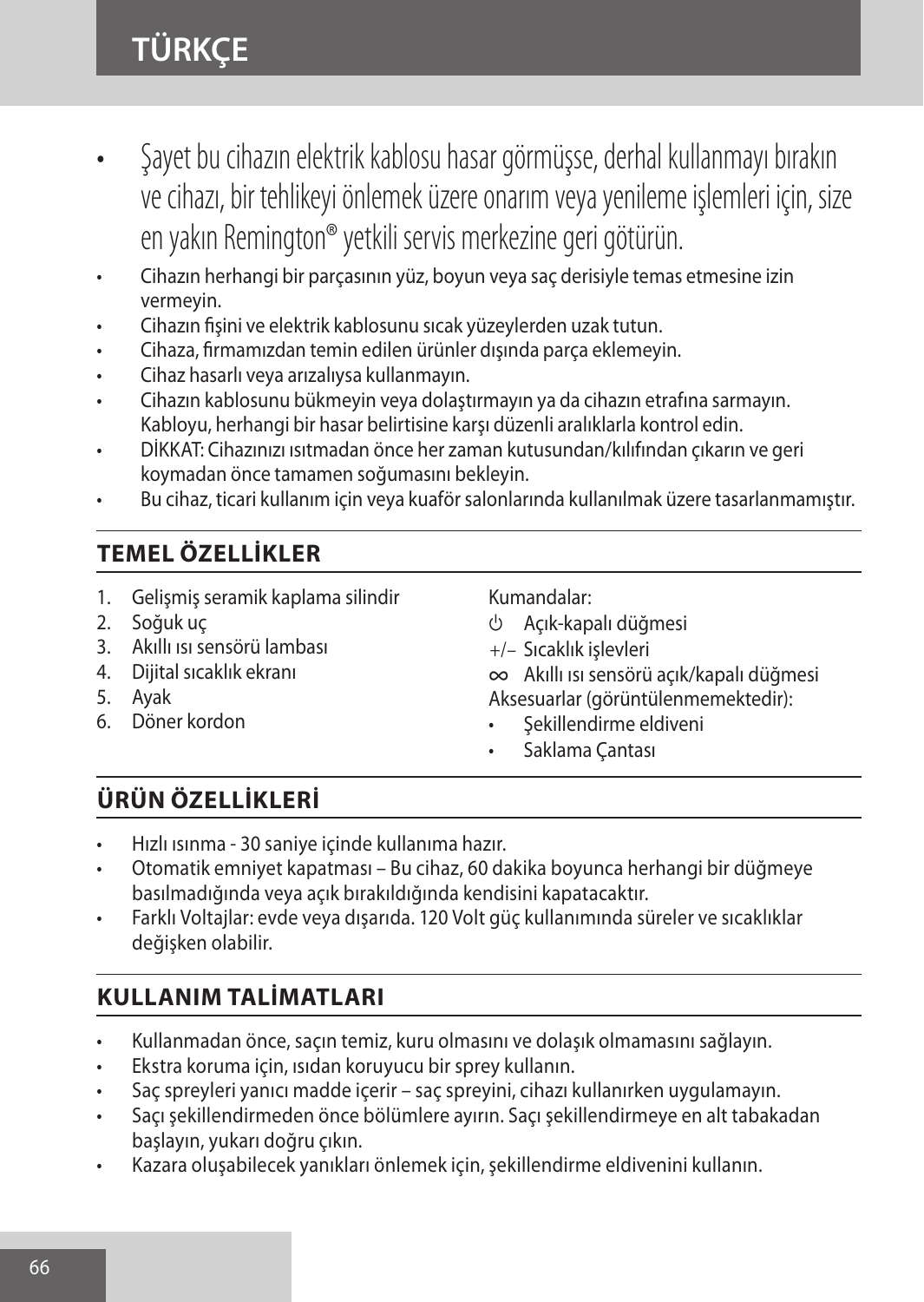- 1. Cihazın fişini prize takın.
- 2. Saç şekillendiricinin fişi elektrik prizine takılı olmasına rağmen cihaz kapalı konumda tutulduğunda, ekranda saç şekillendiricinin bekleme modunda olduğunu belirten bir kilit simgesi **A** görünecektir.
- 3. Çalıştırmak için açık/kapalı (C) düğmesine basın ve basılı tutun.
- 4. Şekillendirmeye önce düşük sıcaklıklarda başlayın. Saç şekillendiricinin yan kısmında bulunan kumandaları kullanarak, saç tipiniz için uygun sıcaklığı seçin.
- 5. "+" düğmesi sıcaklığı artıracak ve "-" düğmesi sıcaklığı azaltacaktır.

#### **Önerilen sıcaklıklar:-**

| lsı               | Sac tipi                                         |
|-------------------|--------------------------------------------------|
| 140 °C - 160 °C   | Zayıf/İnce, hasarlı veya beyaz saçlar            |
| $180 °C - 200 °C$ | Normal, sağlıklı saçlar                          |
| $200 °C - 210 °C$ | Kalın, çok kıvırcık ve şekilledirmesi güç saçlar |

**Dikkat**: En yüksek sıcaklıklar sadece deneyimli kişiler tarafından kullanılmalıdır.

- 6. Sıcaklık ekranı, seçilen sıcaklığa ulaşılıncaya dek yanıp sönecektir.
- 7. Her defasında saçın sadece bir bölümü üzerinde çalışarak sapı, silindir aşağı doğru bakacak şekilde kavrayın ve bir tutam saçı sıcak silindirin etrafına sarın.
- 8. Buklenin şekil alması için yaklaşık 10 sn. bekleyin
- 9. Saçı açın ve bukleyi serbest bırakın.
- 10. İstenilen bukleleri oluşturmak için bu işlemi tüm saça uygulayın.
- Kullanım sonrasında cihazı kapatmak ve fişini elektrik prizinden çıkarmak için açık/kapalı (C) düğmesine basın ve iki saniye basılı tutun.
- **• İpucu**: Şekillendirme veya fırçalamadan önce buklelerin soğumasını bekleyin; bu işlem buklelerin bozulmadan daha uzun süre dayanmasına yardımcı olacaktır.

#### **Akıllı Isı Sensörü**

- Akıllı Isı Sensörü'nü etkinleştirmek için ∞ düğmesine basın.
- Şekillendirme sırasında sensör açıksa, gösterge lambası, sensörün silindir sıcaklığını izlediğini, ısı çıkışını sürekli düzenlediğini ve böylece aşırı ısınmanın neden olabileceği hasarı önlemeye yardımcı olduğunu göstermek için yanacaktır. Bu sıcaklık değişiklikleri ürünün üzerinde görüntülenmese de, şekillendirme sırasında hızla ve otomatik olarak gerçekleştirilir.

#### **Isı Artırma İşlevi**

- Otomatik olarak en yüksek ısıya ayarlar.
- '+' düğmesine 2 saniye boyunca basın; ısı 210°C'ye yükselecektir. En yüksek ısının her saç tipine uygun olmadığını lütfen not edin.
- Lütfen, saç dokunuza göre bir sıcaklık ayarı seçin.

# TR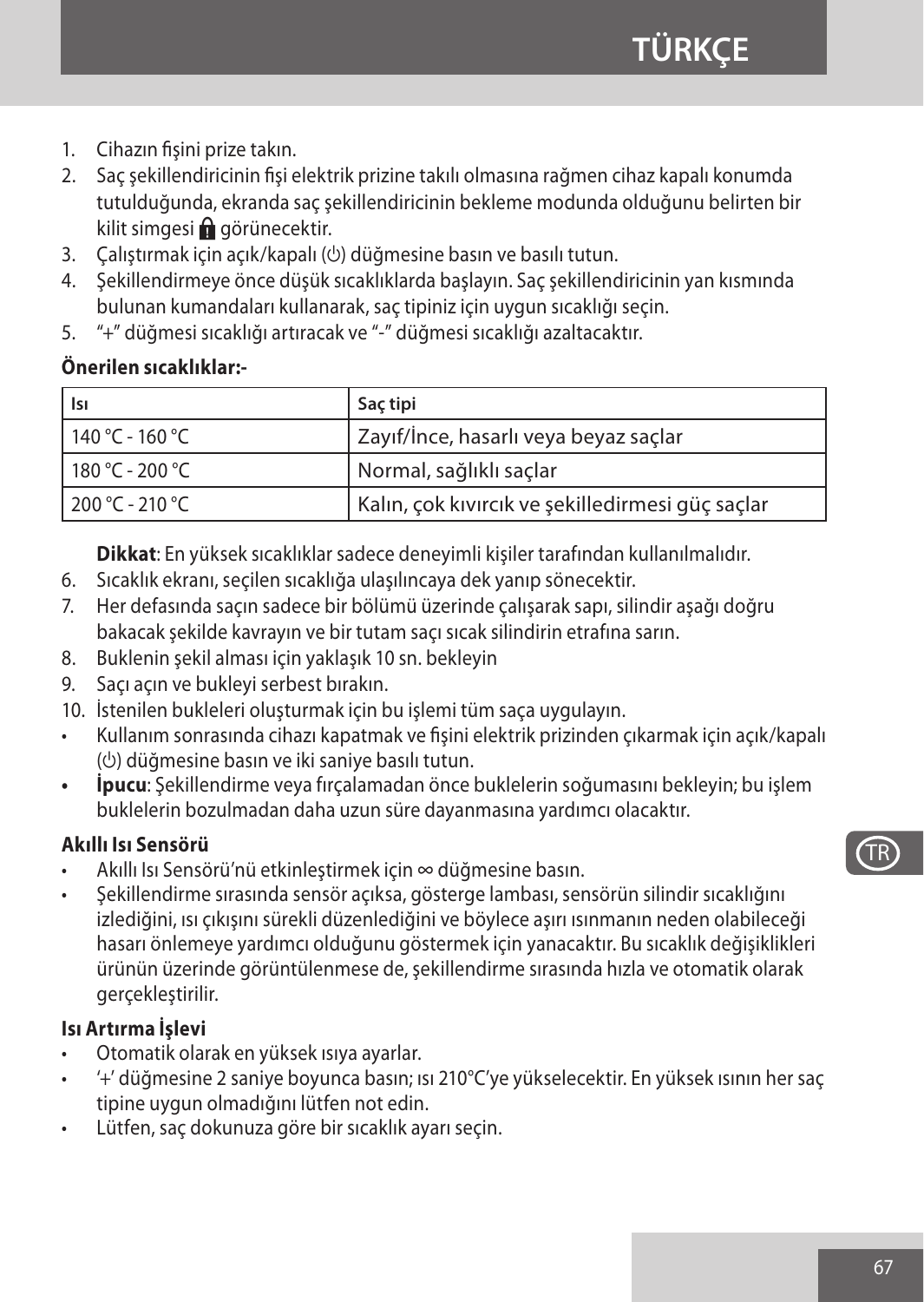#### **Isı Kilitleme İşlevi**

- +/- düğmelerine basarak istenilen sıcaklığı ayarlayın ve ısı kumandalarını, '-' düğmesine 2 saniye boyunca basarak kilitleyin. Sıcaklığın yanında bir 'asma kilit' Sıcaklığın  $\widehat{B}$ yanında bir 'asma kilit' simgesi belirecektir.
- Isı kumandalarının kilidini açmak için, '-' düğmesine 2 saniye boyunca tekrar basın. simgesi belirecektir. Isı kumandalarının kilidini açmak için, '-' düğmesine 2 saniye boyunca tekrar basın.

### **SAKLAMA, TEMİZLİK VE BAKIM**

#### **Cihazı temizlemeden ve kaldırmadan önce soğumasını bekleyin.**

- Tüm yüzeylerini nemli bir bezle silin.
- Sert veya aşındırıcı temizleme maddeleri veya çözücüler kullanmayın.

### **GERİ DÖNÜŞÜM**



Tehlikeli maddelerin yol açacağı çevre ve sağlık sorunlarını önlemek<br>
için, şu sembollerden biri ile işaretlemmiş cihazlar ve şarj edilebilir ve<br>
tekkullanımlık piller genel evsel atıklarla birlikte çöpe atılmamalıdır.<br>
E için, şu sembollerden biri ile işaretlenmiş cihazlar ve şarj edilebilir ve tek kullanımlık piller genel evsel atıklarla birlikte çöpe atılmamalıdır. Elektrikli ve elektronik ürünleri ve ilgili olabilecek şarj edilebilir ve tek kullanımlık pilleri her zaman resmi, uygun bir geri dönüşüm/toplama noktasına bırakın.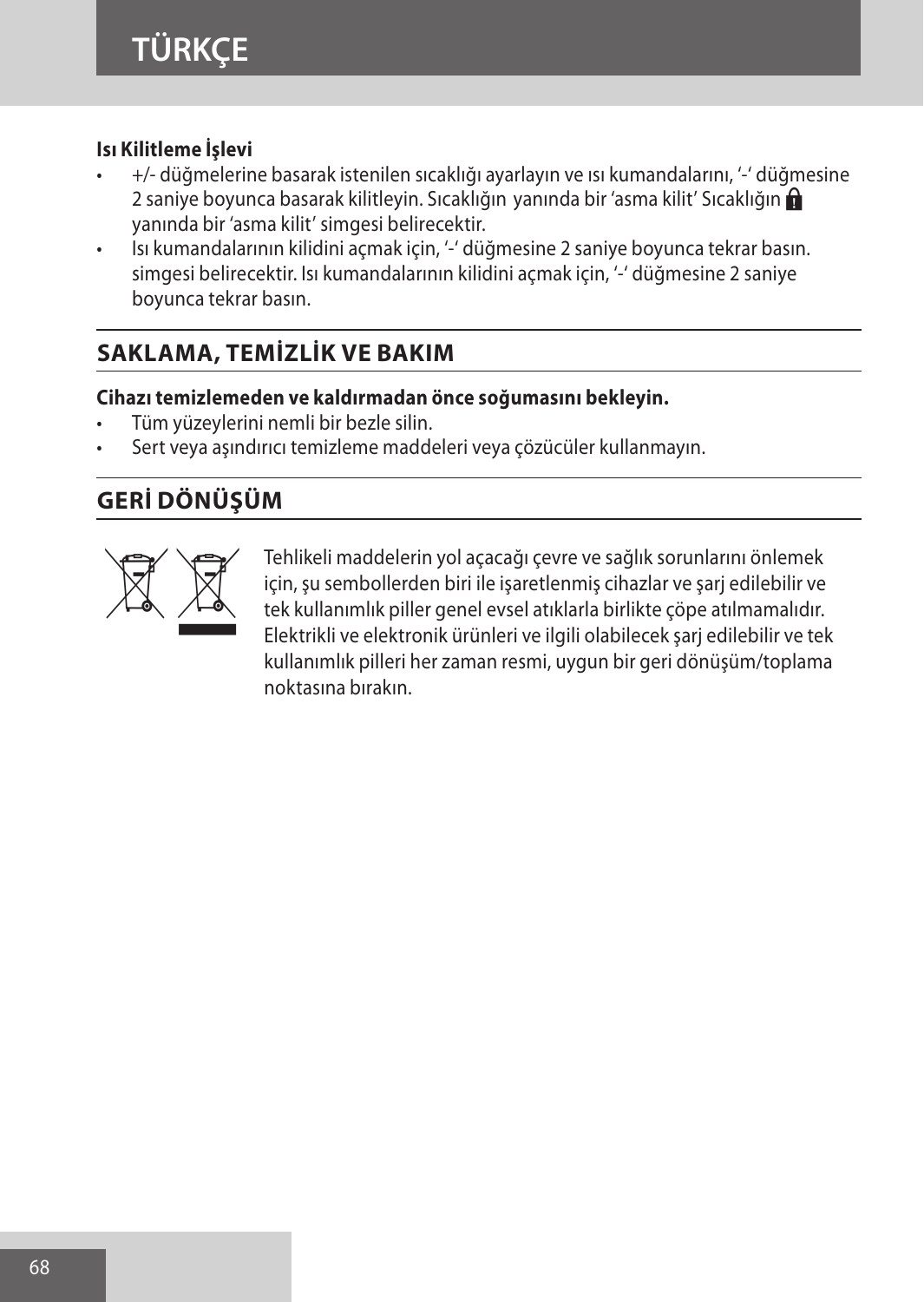Vă mulţumim că aţi achiziţionat noul dvs. produs Remington®. Înainte de utilizare, citiţi cu atenție aceste instrucțiuni și păstrați-le într-un loc sigur. Îndepărtați toate ambalajele înainte de folosire.

### **ATENŢIE: Acest aparat este fierbinte. A nu se lăsa la îndemâna copiilor.**

# **MĂSURI DE PROTECŢIE IMPORTANTE**

- Acest aparat poate fi folosit de copii în vârstă de cel putin 8 ani și de persoane cu abilități fizice, senzoriale sau mentale reduse sau care nu au experiența și cunoștințele necesare doar dacă sunt supravegheate/au fost instruite în prealabil si au înteles pericolele la care se expun. Este interzisă joaca copiilor cu acest aparat. Operațiunile de curățare și de întreținere nu trebuie efectuate de către copii decât dacă aceștia au peste 8 ani și sunt supravegheați. Aparatul și cablul nu trebuie lăsate la îndemâna copiilor sub 8 ani.
- L Nu folosiţi acest aparat lângă cadă, duş, chiuvetă sau alte recipiente ce conţin apă.
- Dacă aparatul este folosit în baie, scoateti-l din priză după utilizare, deoarece vecinătatea apei este riscantă chiar dacă aparatul este oprit.
- Pentru o protecție suplimentară, este recomandată instalarea în circuitul electric care alimentează baia, a unui dispozitiv cu curent rezidual (RCD) care să opereze cu un curent rezidual care să nu depășească 30 mA. Cereti sfatul unui electrician.
- Pericol de arsuri. Nu lăsați aparatul la îndemâna copiilor, în special pe durata folosirii și în timpul răcirii.
- Așezaţi întotdeauna aparatul în suportul său, dacă există, sau pe o suprafaţă stabilă, nivelată, termorezistentă.
- Nu plecați niciodată de lângă aparat atunci când este conectat la priză.

RO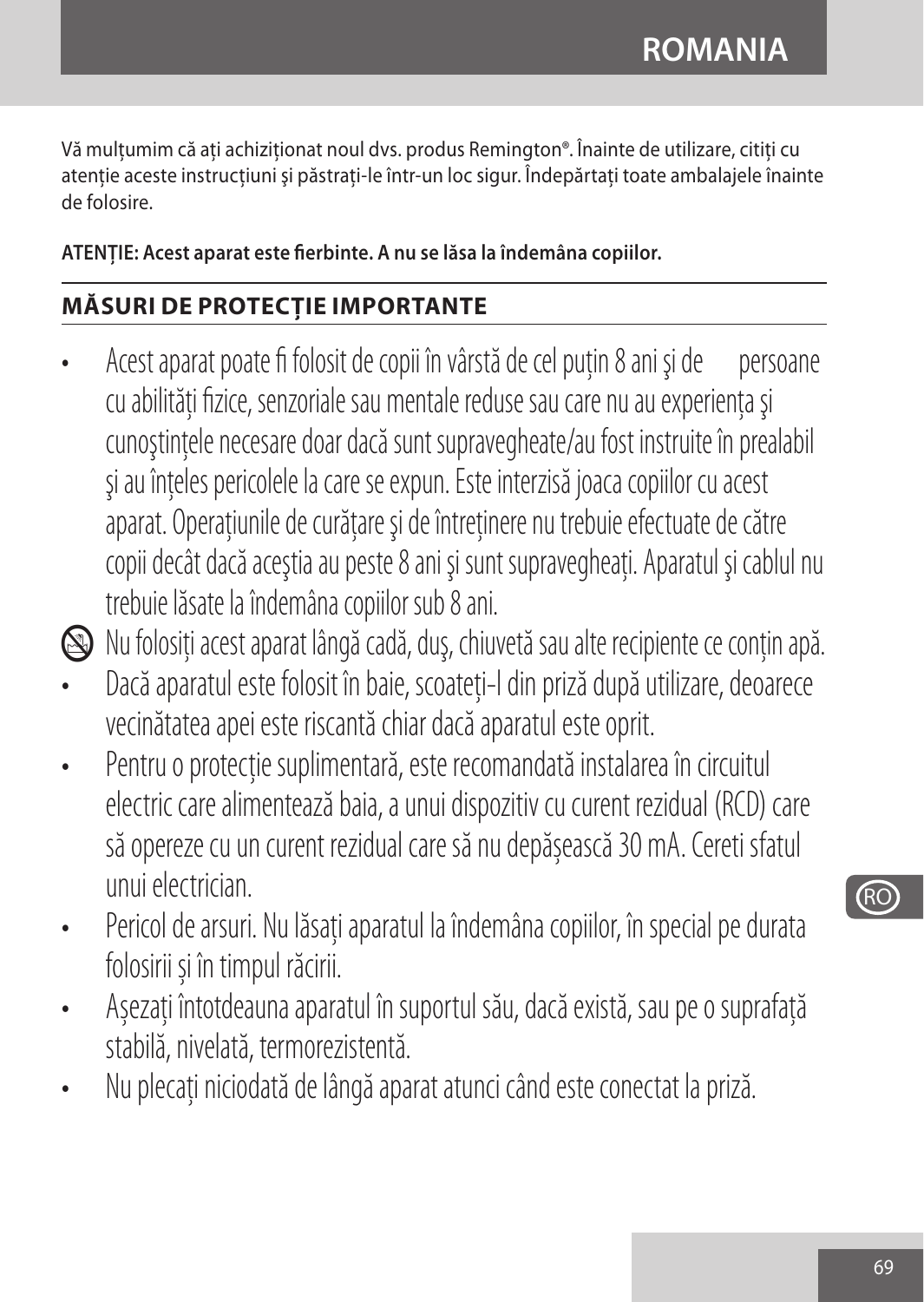- În cazul în care cablul furnizat împreună cu unitatea se deteriorează, întrerupeti imediat utilizarea și returnați aparatul la cel mai apropiat dealer de service autorizat Remington® pentru reparare sau înlocuire, pentru a evita eventualele accidente.
- Nu permiteți niciunei părți a aparatului să atingă fața, gâtul sau scalpul.
- Stecherul și cablul nu trebuie lăsate aproape de suprafete încălzite.
- Nu folositi alte accesorii decât cele furnizate de noi.
- Nu folositi aparatul dacă este deteriorat sau prezintă defecte.
- Nu întoarceți sau nu înnodați cablul, și nu îl înfășurați în jurul aparatului. Verificați cablul regulat pentru orice semne de deteriorare.
- ATENȚIE: Scoateți întotdeauna aparatul din husa de depozitare înainte de a îl porni și permiteți ca acesta sa se răcească înainte de a îl pune înapoi.
- Acest aparat nu este destinat utilizării comerciale sau în saloane de coafură.

# **CARACTERISTICI DE BAZĂ**

- 1. Tambur acoperit cu ceramică de calitate superioară
- 2. Vârf rece
- 3. Lumină senzor inteligent de căldură
- 4. Afişaj digital pentru temperatură
- 5. Suport
- 6. Cablu rasucibil

Comenzi:

- (b) Buton Pornire/Oprire
- +/– Funcții temperatură
- ∞ Buton de pornire/oprire a senzorului inteligent de căldură

Accesorii (nu sunt prevăzute):

- Mănusă de coafare
- Husă depozitare

### **CARACTERISTICILE PRODUSULUI**

- Încălzire rapidă în 30 de secunde.
- Oprire de siguranță automată Această unitate se va opri singură dacă niciun buton nu este apăsat sau activat timp de 60 minute.
- Voltaj universal: pentru acasă sau în străinătate. La 120 V, timpii și temperaturile pot varia.

### **INSTRUCȚIUNI DE UTILIZARE**

- Înainte de utilizare, asigurați-vă că părul este curat, uscat și descurcat.
- Pentru un plus de protecție, folosiți un spray pentru protecție la căldură.
- Fixativele de păr conțin material inflamabil nu le utilizați în timpul folosirii acestui produs.
- Înainte de coafare, împărțiți părul în secțiuni. Coafați mai întâi suvițele de jos.
- 1. Puneți aparatul în priză.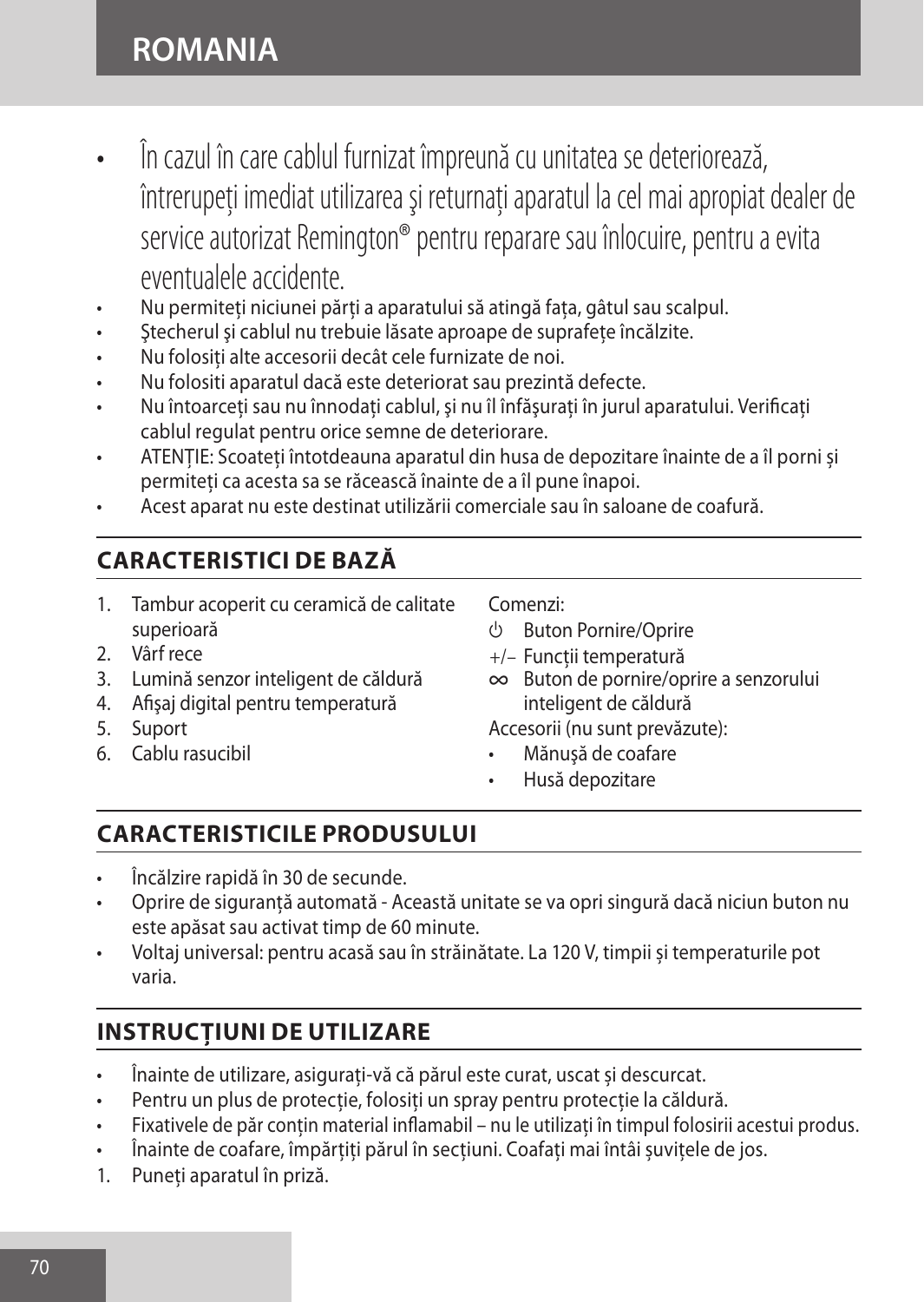- 2. Atunci când placa este băgată în priză, dar nu este pornită, se aprinde simbolul de blocare  $\mathbf{\hat{m}}$ , ceea ce indică faptul că este în modul standby.
- 3. Apăsați și mentineți apăsat butonul de pornire/oprire  $(\bigcirc)$  pentru activare.
- 4. Începeți coafarea la temperaturile mai mici prima oară. Selectați temperatura corespunzătoare pentru tipul părului dvs., folosind comenzile de pe lateralul aparatului.
- 5. Butonul "+" mărește temperatura, iar butonul "-" scade temperatura.

#### **Temperaturi recomandate**

| Temperatură       | Tip de păr                                 |
|-------------------|--------------------------------------------|
| $140 °C - 160 °C$ | Păr subtire/fin, deteriorat sau decolorat  |
| $180 °C - 200 °C$ | Păr normal, sănătos                        |
| $200 °C - 210 °C$ | Păr gros, foarte creț și dificil de coafat |

**Folosiți** mănușa de coafat pentru a evita arsurile accidentale.

- 6. Temperatura afișată va clipi/lumina intermitent până când se ajunge la temperatura dorită.
- 7. Lucrând pe câte o suvită pe rând, tineți mânerul cu tamburul îndreptat în jos și înfășurați o șuviţă de păr în jurul tamburului încălzit.
- 8. Așteptați aproximativ 10 secunde pentru a se forma bucla.
- 9. Desfaceti părul și eliberati bucla.
- 10. Repetați acest proces împrejurul capului pentru a crea cât de multe bucle doriți.
- $\cdot$  După utilizare, apăsați și mențineți apăsat butonul de pornire/oprire  $(0)$  timp de două secunde pentru a opri și deconecta apoi aparatul.
- **• Sfat**: lăsaţi buclele să se răcească înainte de a coafa sau peria părul; astfel, buclele vor rezista mai mult.

#### **Senzor inteligent de căldură**

- Apăsați butonul ∞ pentru a activa Senzorul inteligent de căldură.
- Dacă senzorul este aprins pe durata coafării părului, indicatorul luminos se va aprinde, indicând faptul că senzorul monitorizează temperatura tamburului și reglează constant căldura emanată, împiedicând astfel deteriorarea din cauza căldurii excesive. Aceste schimbări de temperatură nu sunt afișate pe aparat, ci survin rapid, automat, în timpul coafării.

#### **Funcţie de temperatură intensă**

- Se setează automat pe cea mai ridicată treaptă de căldură. Apăsați butonul '+' timp de 2 secunde, iar temperatura va sări la 210°C.
- Retineti, cea mai ridicată temperatură nu este potrivită pentru orice tip de păr.
- Selectați un mod de temperatură în funcție de textura părului.

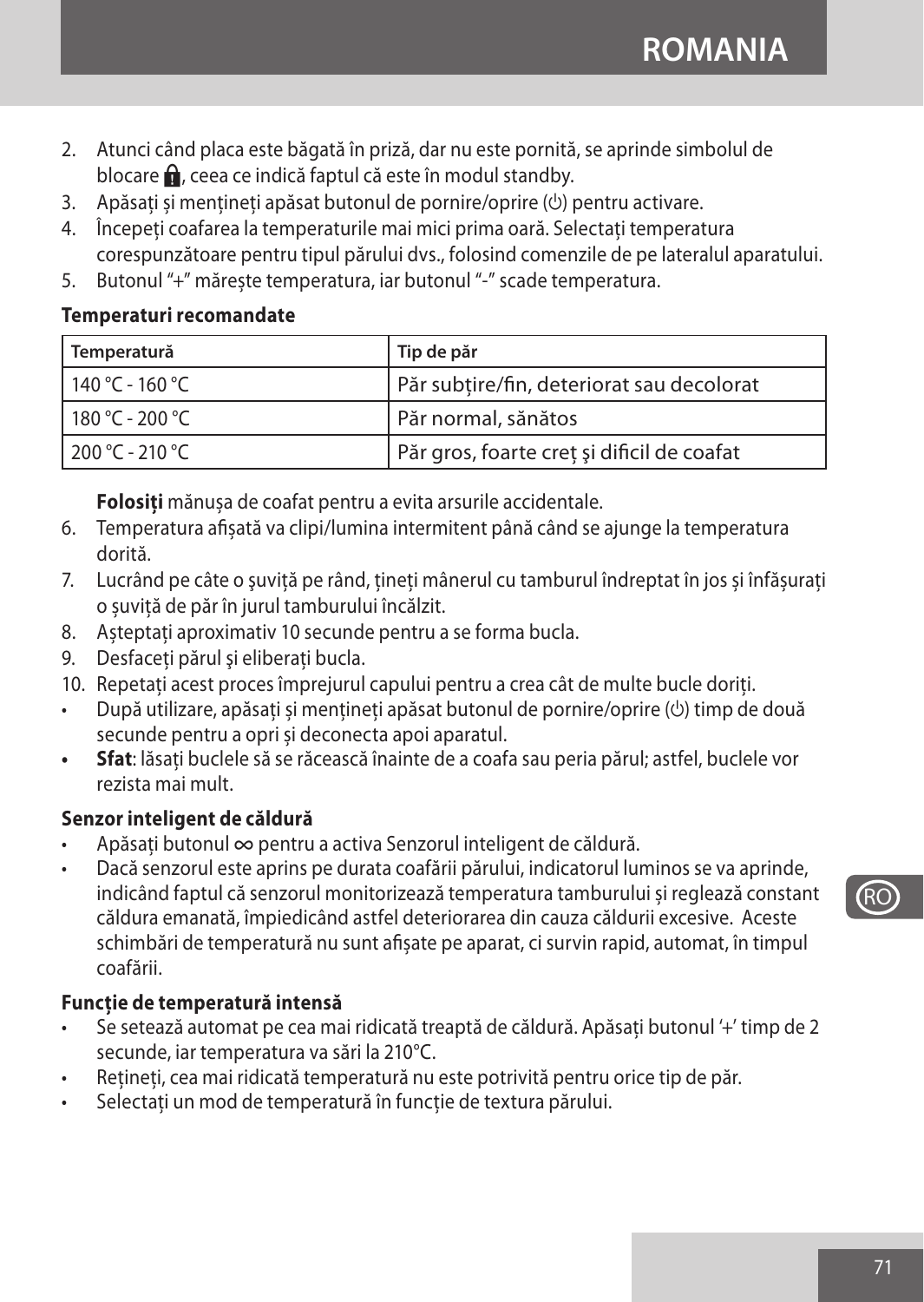#### **Funcţie de blocare temperatură**

- Reglaţi temperatura dorită, apăsând butoanele +/- şi blocaţi comenzile de temperatură apăsând butonul "-" timp de 2 secunde. Lângă temperatura selectată va apărea  $sim$ bolul unui  $\mathbf{m}$ .
- Pentru a debloca comenzile de temperatură, apăsați și mențineți din nou apăsat timp de 2 secunde butonul "-".

### **DEPOZITARE, CURĂȚARE ȘI ÎNTREȚINERE**

#### **Lăsați aparatul să se răcească înainte de a-l curăța și depozita.**

- Ștergeți toate suprafețele cu o cârpă umedă.
- Nu folosiți agenți de curățare sau solvenți duri sau abrazivi.

### **RECICLAREA**



Pentru a evita problemele de mediu și de sănătate cauzate de substanțele periculoase, aparatele și bateriile reîncărcabile și cele obișnuite marcate cu unul dintre aceste simboluri, nu trebuie eliminați întotdeauna produse substantele periculoase, aparatele și bateriile reîncărcabile și cele obișnuite marcate cu unul dintre aceste simboluri, nu trebuie întotdeauna produsele electrice și electronice și, după caz, bateriile reîncărcabile și cele obișnuite, la un punct de reciclare/colectare corespunzător.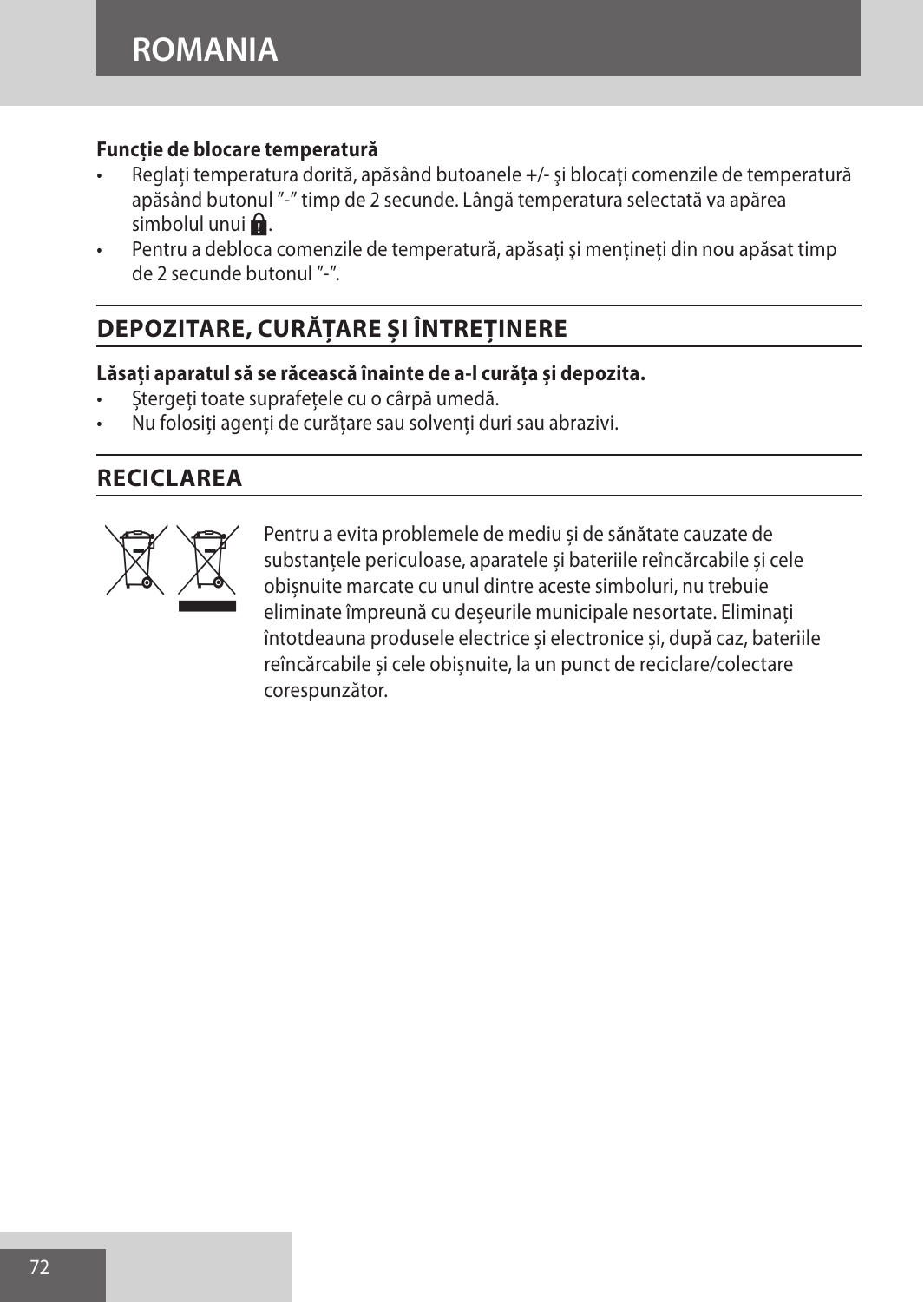Σας ευχαριστούμε για την αγορά του νέου σας προϊόντος Remington®. Διαβάστε προσεκτικά τις παρούσες οδηγίες και φυλάξτε τις σε ασφαλές μέρος. Αφαιρέστε όλα τα υλικά συσκευασίας πριν από την χρήση.

**ΠΡΟΕΙΔΟΠΟΙΗΣΗ: Αυτή η συσκευή καίει. Πάντα να την φυλάσσετε μακριά από τα παιδιά.**

# **ΣΗΜΑΝΤΙΚΑ ΜΕΤΡΑ ΠΡΟΦΥΛΑΞΗΣ**

- Αυτή η συσκευή μπορεί να χρησιμοποιηθεί από παιδιά ηλικίας άνω των 8 ετών και από άτομα με μειωμένες σωματικές, αισθητηριακές ή διανοητικές ικανότητες ή με έλλειψη πείρας και γνώσεων εφόσον υπάρχει κάποιος να τα επιτηρεί/καθοδηγεί και εφόσον έχουν κατανοήσει τους σχετικούς κινδύνους. Τα παιδιά δεν επιτρέπεται να παίζουν με τη συσκευή. Ο καθαρισμός και η συντήρηση από τον χρήστη δε θα πρέπει να γίνονται από παιδιά εκτός εάν είναι άνω των 8 ετών και υπάρχει κάποιος να τα επιβλέπει. Κρατήστε τη συσκευή και το καλώδιο μακριά από παιδιά κάτω των 8 ετών.
- L Μην χρησιμοποιείτε αυτή τη συσκευή κοντά σε μπανιέρες, ντουζιέρες, νιπτήρες ή άλλα δοχεία που περιέχουν νερό.
- Όταν η συσκευή χρησιμοποιείται σε λουτρό, να την βγάζετε από την πρίζα μετά από κάθε χρήση, καθώς η εγγύτητα στο νερό συνιστά κίνδυνο ακόμα και όταν η συσκευή είναι απενεργοποιημένη.
- Για πρόσθετη ασφάλεια συνιστούμε την εγκατάσταση διάταξης προστασίας παραμένοντος ρεύματος (RCD) με ονομαστικό παραμένον ρεύμα λειτουργίας που να μην υπερβαίνει τα 30mA. Για το θέμα αυτό συμβουλευτείτε ηλεκτρολόγο.
- Κίνδυνος εγκαύματος. Διατηρείτε τη συσκευή μακριά από παιδιά, ιδιαίτερα κατά τη διάρκεια της χρήσης και όταν την αφήνετε να κρυώσει.
- Να τοποθετείτε πάντα τη συσκευή μαζί με τη βάση της, εάν υπάρχει, πάνω σε θερμοανθετική, σταθερή, επίπεδη επιφάνεια.
- Ποτέ μην αφήνετε τη συσκευή χωρίς επιτήρηση, όταν είναι συνδεδεμένη στην πρίζα.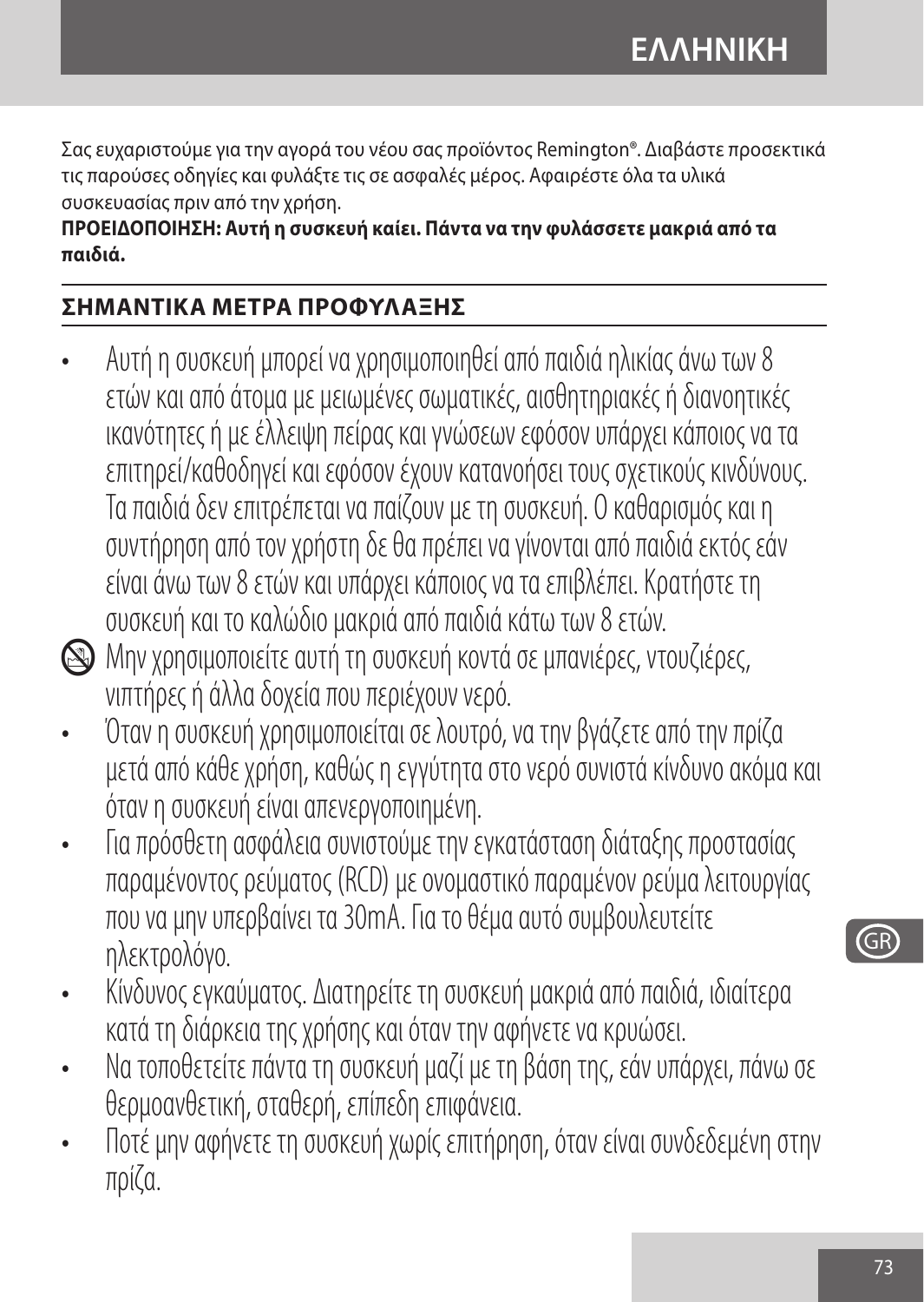- Αν το καλώδιο τροφοδοσίας αυτής της μονάδας φθαρεί, διακόψτε αμέσως τη χρήση και επιστρέψτε τη συσκευή στο πλησιέστερο εξουσιοδοτημένο Service Remington.
- Μην αφήνετε οποιοδήποτε τμήμα της συσκευής να έρθει σε επαφή με το πρόσωπο, τον αυχένα ή το δέρμα του κεφαλιού.
- Φροντίστε το βύσμα και το καλώδιο του ρεύματος να παραμένουν μακριά από θερμαινόμενες επιφάνειες.
- Μη χρησιμοποιείτε άλλα εξαρτήματα εκτός από αυτά που σας προμηθεύουμε εμείς.
- Μην χρησιμοποιείτε τη συσκευή εφόσον έχει υποστεί βλάβη ή δυσλειτουργεί.
- Να μην επιτρέπετε τη συστροφή ή την τσάκιση του καλωδίου και να μην το τυλίγετε γύρω από τη συσκευή. Ελέγχετε το καλώδιο τακτικά για σημάδια φθοράς.
- ΠΡΟΣΟΧΗ: Να αφαιρείτε πάντα τη συσκευή από τη θήκη / τσάντα αποθήκευσης πριν την ενεργοποιήσετε. Αφήστε την να κρυώσει πλήρως πριν την τοποθετήσετε ξανά στη θήκη / τσάντα αποθήκευσης.
- Αυτή η συσκευή δεν προορίζεται για εμπορική χρήση ή χρήση σε κομμωτήριο.

### **ΒΑΣΙΚΑ ΧΑΡΑΚΤΗΡΙΣΤΙΚΑ**

- 1. Προηγμένος κύλινδρος κεραμικής επίστρωσης
- 2. Κρύο άκρο
- 3. Λυχνία του έξυπνου αισθητήρα θερμότητας
- 4. Ψηφιακή οθόνη θερμοκρασίας
- 5. Βάση
- 6. Περιστρεφόμενο καλώδιο

Χειριστήρια:

- C Διακόπτης λειτουργίας
- +/– Λειτουργίες θερμοκρασίας
- ∞ Κουμπί on/off του έξυπνου αισθητήρα θερμότητας

Αξεσουάρ (δεν εικονίζονται):

- Γάντι χτενίσματος
- Θήκη φύλαξης

# **ΧΑΡΑΚΤΗΡΙΣΤΙΚΑ ΠΡΟΪΟΝΤΟΣ**

- Γρήγορη θέρμανση ετοιμότητα χρήσης σε 30 δευτερόλεπτα.
- Αυτόματη απενεργοποίηση ασφαλείας Η συσκευή απενεργοποιείται αν δεν πατηθεί κανένα κουμπί ή παραμείνει ενεργοποιημένη για περισσότερα από 60 λεπτά.
- Πολλαπλή τάση: για χρήση στη χώρα σας ή στο εξωτερικό. Όταν χρησιμοποιείται σε τάση 120 V, οι χρόνοι επίτευξης θερμοκρασίας και οι τιμές θερμοκρασίας ενδέχεται να διαφέρουν.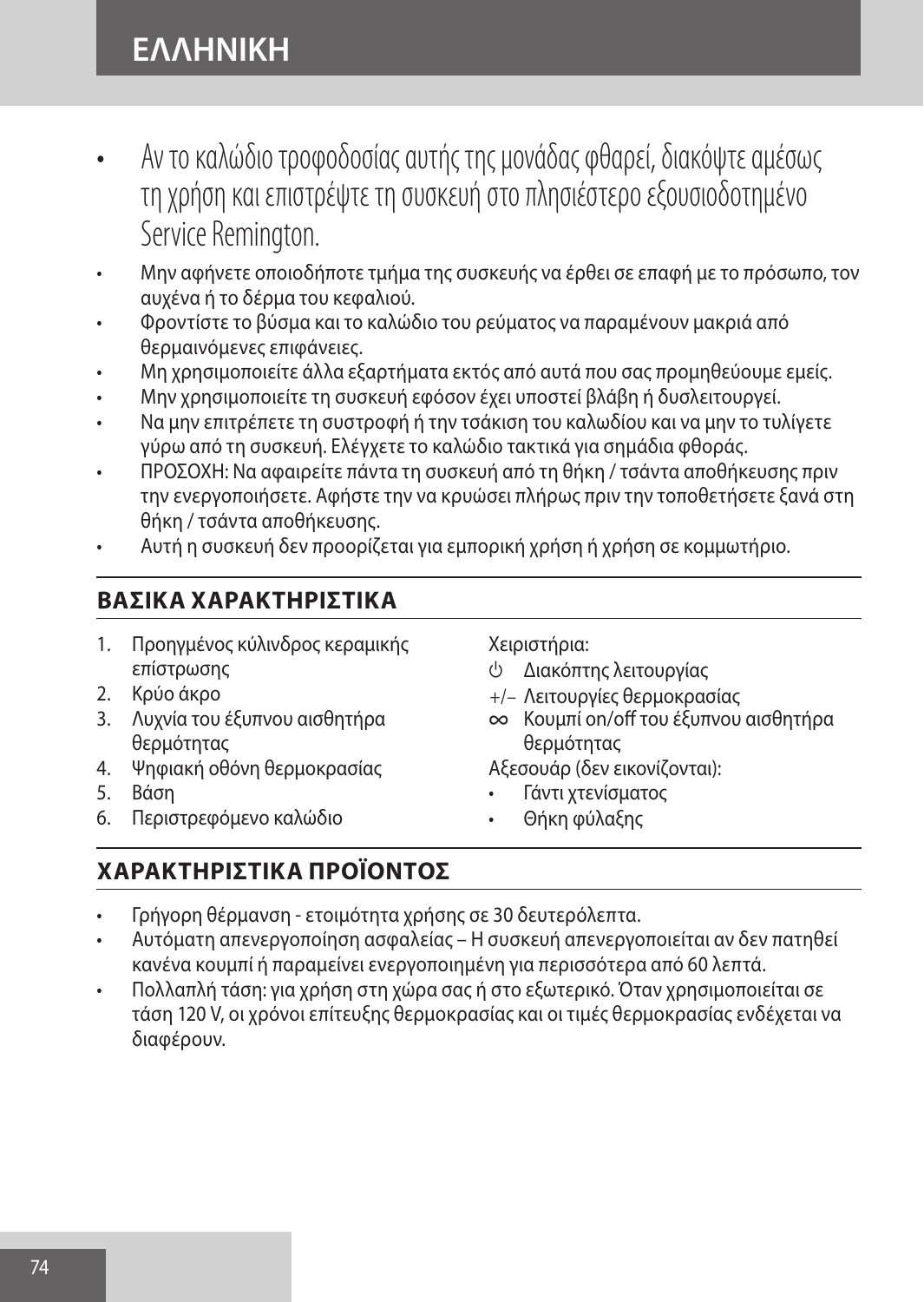### **ΟΔΗΓΙΕΣ ΧΡΗΣΗΣ**

- Πριν από τη χρήση, φροντίστε τα μαλλιά σας να είναι καθαρά, στεγνά και ξεμπερδεμένα.
- Για επιπρόσθετη προστασία, χρησιμοποιήστε ένα σπρέι προστασίας από τη θερμότητα.
- Τα σπρέι μαλλιών περιέχουν εύφλεκτο υλικό μην τα χρησιμοποιείτε κατά τη χρήση της συσκευής.
- Χωρίστε τα μαλλιά πριν από το φορμάρισμα. Να ξεκινάτε το φορμάρισμα από τις χαμηλότερες τούφες.
- Χρησιμοποιήστε το γάντι χτενίσματος για να αποφύγετε τυχόν καψίματα.
- 1. Συνδέστε τη συσκευή στην πρίζα.
- 2. Όταν η ράβδος είναι συνδεδεμένη στο ρεύμα, αλλά δεν έχει ενεργοποιηθεί, το σύμβολο ασφάλισης B θα ανάβει για να υποδείξει ότι συσκευή βρίσκεται σε λειτουργία αναμονής.
- 3. Πατήστε παρατεταμένα το κουμπί ενεργοποίησης/απενεργοποίησης ( $\circ$ ) για ενεργοποίηση.
- 4. Ξεκινήστε το φορμάρισμα με χαμηλότερες θερμοκρασίες στην αρχή. Επιλέξτε την κατάλληλη θερμοκρασία για τον τύπο μαλλιών σας χρησιμοποιώντας τα κουμπιά που βρίσκονται στην πλαϊνή πλευρά της μασιάς.
- 5. Το κουμπί «+» αυξάνει τη θερμοκρασία και το κουμπί «-» την μειώνει.

| Θερμοκρασία       | Τύπος μαλλιών                                            |
|-------------------|----------------------------------------------------------|
| 140 °C - 160 °C   | Λεπτά/ ευαίσθητα, ταλαιπωρημένα ή με ντεκαπάζ            |
| $180 °C - 200 °C$ | Κανονικά, υγιή μαλλιά                                    |
| $200 °C - 210 °C$ | Σκληρά μαλλιά, πολύ σγουρά με δυσκολία στο<br>φορμάρισμα |

#### **Συνιστώμενες θερμοκρασίες**

**Προσοχή**: Οι πιο υψηλές θερμοκρασίες θα πρέπει να χρησιμοποιούνται μόνο από άτομα με πείρα στο φορμάρισμα.

- 6. Η ένδειξη της θερμοκρασίας θα αναβοσβήνει έως ότου επιτευχθεί η επιλεγμένη θερμοκρασία.
- 7. Παίρνοντας ένα τμήμα μαλλιών κάθε φορά, πιάστε τη λαβή με τον κύλινδρο να κοιτάζει προς τα κάτω και τυλίξτε ένα τμήμα μαλλιών γύρω από το ζεστό κύλινδρο.
- 8. Περιμένετε περίπου 10 δευτερόλεπτα για να σχηματιστεί η μπούκλα.
- 9. Ξετυλίξτε την τούφα και αποδεσμεύσετε την μπούκλα.
- 10. Επαναλάβετε αυτήν τη διαδικασία σε όλο το κεφάλι για να δημιουργήσετε όσες μπούκλες επιθυμείτε.
- Μετά από τη χρήση, πατήστε παρατεταμένα το κουμπί ενεργοποίησης/ απενεργοποίησης (C) για δύο δευτερόλεπτα ώστε η συσκευή να απενεργοποιηθεί και, έπειτα, αποσυνδέστε την από την πρίζα.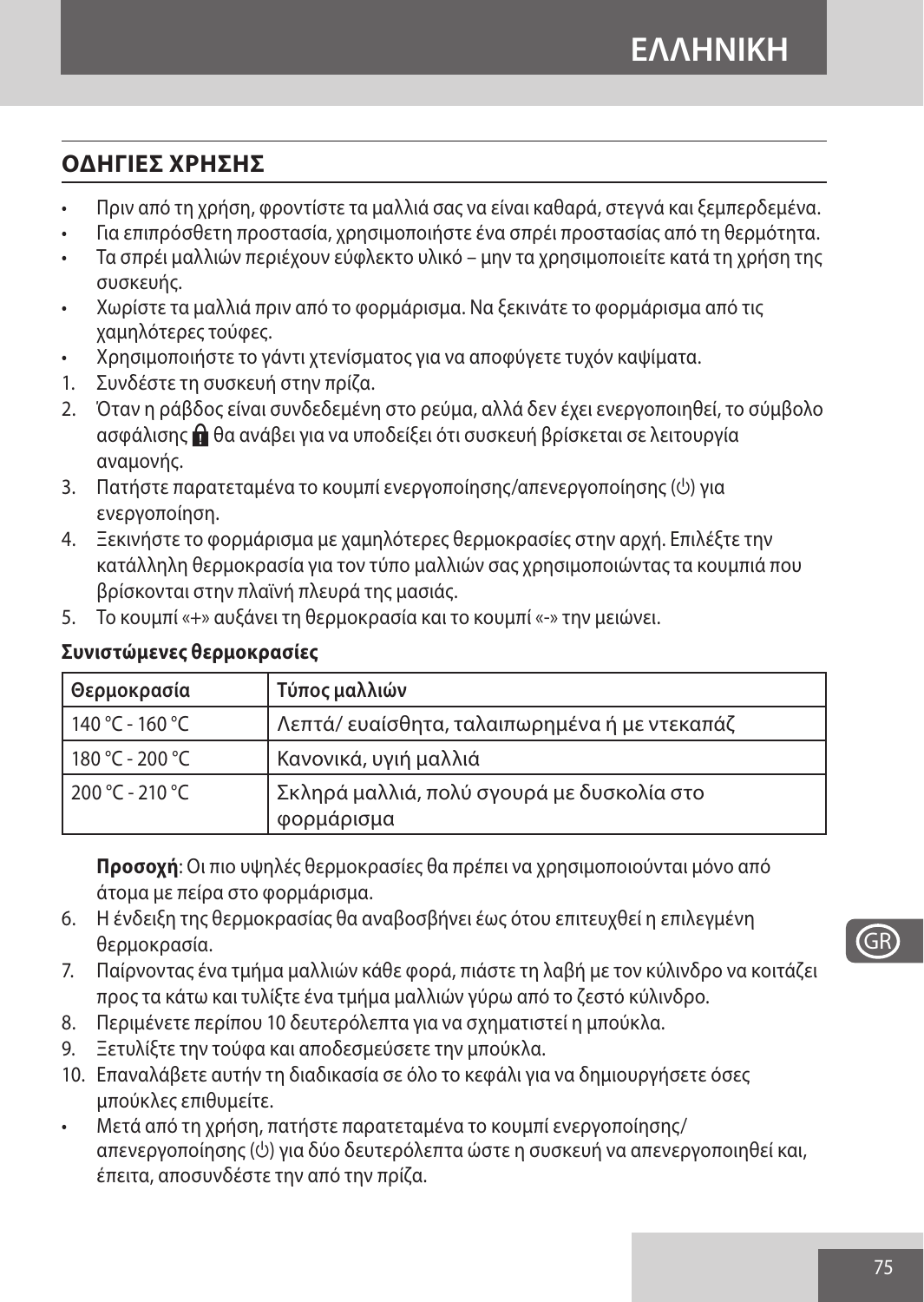**• Συμβουλή**: αφήστε τις μπούκλες να κρυώσουν πριν φορμάρετε ή χτενίσετε. Αυτό θα παρατείνει τη διάρκειά τους.

#### **Έξυπνος αισθητήρας θερμότητας**

- Πατήστε το κουμπί ∞ για να ενεργοποιήσετε τον έξυπνο αισθητήρα θερμότητας.
- Εάν ο αισθητήρας είναι ενεργοποιημένος κατά τη διάρκεια του χτενίσματος, η ενδεικτική λυχνία θα ανάβει υποδεικνύοντας ότι ο αισθητήρας παρακολουθεί τη θερμοκρασία των κυλίνδρων και ρυθμίζει συνεχώς την εξερχόμενη θερμότητα, συμβάλλοντας έτσι στην αποτροπή της ζημιάς λόγω υπερθέρμανσης. Αυτές οι θερμοκρασιακές αλλαγές δεν εμφανίζονται στο προϊόν, αλλά συμβαίνουν ταχέως και αυτόματα κατά τη διάρκεια του χτενίσματος.

#### **Λειτουργία ενίσχυσης θερμοκρασίας**

- Επιλέγει αυτόματα την υψηλότερη θερμοκρασία.
- Κρατήστε πατημένο το κουμπί '+' για 2 δεύτερα και η θερμοκρασία θα ανέβει στους 210°C.
- Λάβετε υπόψη ότι η υψηλότερη θερμοκρασία δεν είναι κατάλληλη για όλους τους τύπους μαλλιών. Επιλέξτε τη θερμοκρασία ανάλογα με τον τύπο των μαλλιών σας.

#### **Λειτουργία κλειδώματος θερμοκρασίας**

- Ρυθμίστε την επιθυμητή θερμοκρασία πατώντας τα κουμπιά +/- και κλειδώστε τα χειριστήρια θερμοκρασίας πατώντας το κουμπί '-' για 2 δεύτερα. Δίπλα από τη .<br>θερμοκρασία θα εμφανιστεί το σύμβολο ενός '**m**'.
- Για να ξεκλειδώσετε τα χειριστήρια θερμοκρασίας, πατήστε και κρατήστε πατημένο το κουμπί '-' και πάλι για 2 δεύτερα.

### **ΑΠΟΘΗΚΕΥΣΗ, ΚΑΘΑΡΙΣΜΟΣ ΚΑΙ ΣΥΝΤΗΡΗΣΗ**

#### **Να αφήνετε τη συσκευή να κρυώσει προτού την καθαρίσετε ή την αποθηκεύσετε.**

- Σκουπίστε όλες τις επιφάνειές της με ένα βρεγμένο πανί.
- Μη χρησιμοποιείτε σκληρά ή αποξεστικά καθαριστικά ή διαλύτες.

### **ΑΝΑΚΥΚΛΩΣΗ**



Για την αποφυγή προβλημάτων στο περιβάλλον και την υγεία λόγω<br>
επιβλαβών ουσιών, οι συσκευές και οι επαναφορτιζόμενες και μη<br>
αυτά τα σύμβολα, δεν πρέπει να απορρίπτονται με τα κόποιο από<br>
αυτά τα σύμβολα, δεν πρέπει να α επιβλαβών ουσιών, οι συσκευές και οι επαναφορτιζόμενες και μη επαναφορτιζόμενες μπαταρίες που επισημαίνονται με κάποιο από απορρίμματα. Να απορρίπτετε πάντα τις ηλεκτρικές και ηλεκτρονικές συσκευές και, όπου χρειάζεται, τις επαναφορτιζόμενες και μη επαναφορτιζόμενες μπαταρίες, σε κατάλληλο, επίσημο σημείο συλλογής/ανακύκλωσης.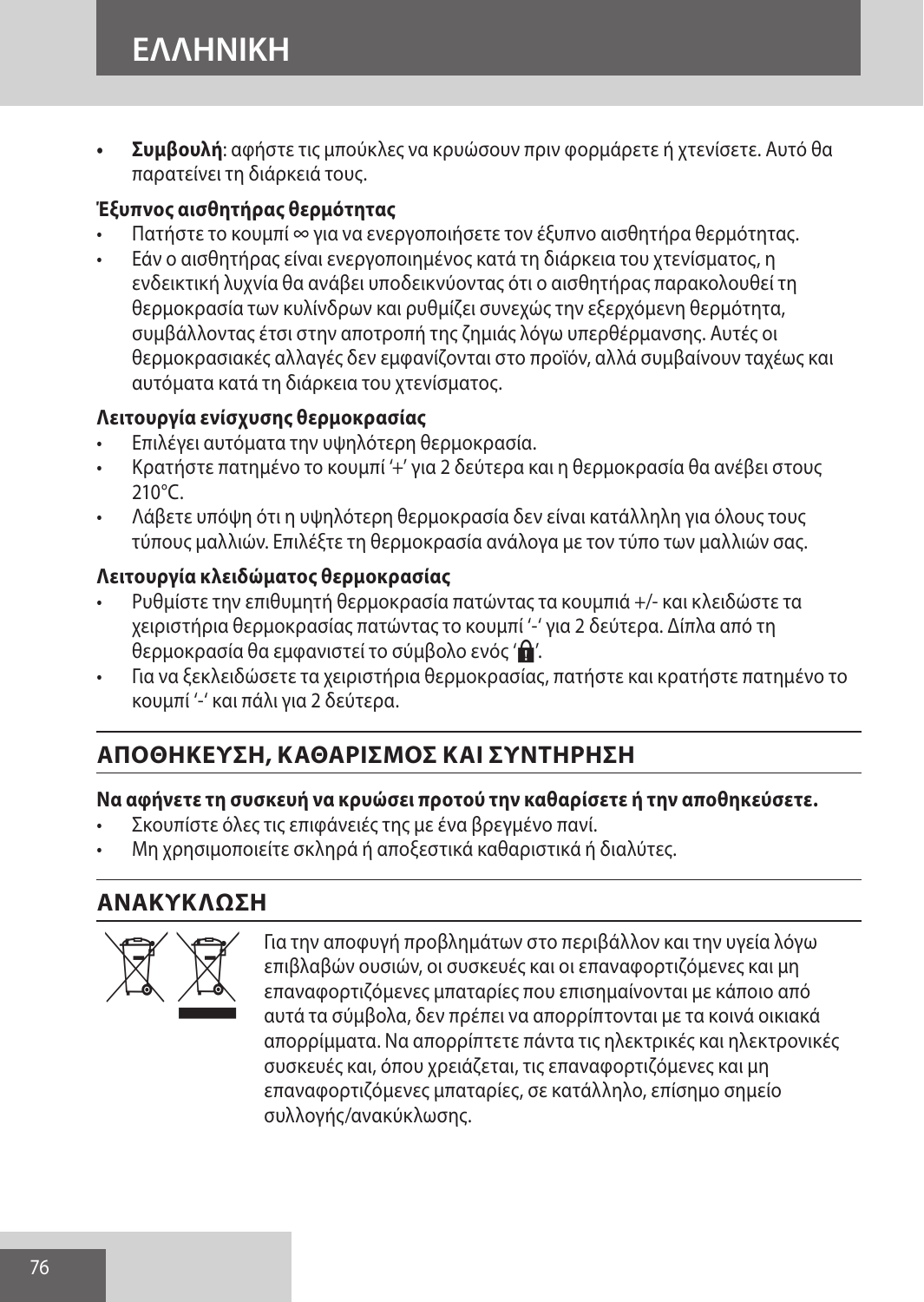Zahvaljujemo se vam za nakup novega izdelka Remington®. Prosimo, da skrbno preberete ta navodila in jih varno shranite. Pred uporabo odstranite vso embalažo. **OPOZORILO: Ta naprava je vroča. Vedno naj bo nedosegljiva otrokom.**

### **POMEMBNA VARNOSTNA NAVODILA**

• To napravo smejo uporabljati otroci, stari najmanj 8 let, in osebe z zmanjšanimi fizičnimi, čutnimi ali duševnimi sposobnostmi ali s pomanjkljivimi izkušnjami in znanjem, če so pri tem pod nadzorom oz. dobijo navodila in razumejo s tem povezana tveganja. Otroci se z napravo ne smejo igrati. Otroci ne smejo čistiti in vzdrževati naprave, če niso starejši od 8 let ter pod nadzorom. Napravo in kabel varujte pred dosegom otrok, mlajših od 8 let.

L Te naprave ne uporabljajte v bližini kadi, prh, lavorjev in drugih posod z vodo.

- Če napravo uporabljate v kopalnici, jo po uporabi odklopite, saj bližina vode predstavlja nevarnost tudi, ko je naprava izklopljena.
- Za dodatno zaščito priporočamo, da vgradite v električni tokokrog zemljostično zaščitno stikalo (RCD) z nazivnim prožilnim tokom, ki ne presega 30 mA. Za nasvet se obrnite na elektroinštalaterja.
- Nevarnost opeklin. Napravo hranite nedosegljivo mlajšim otrokom, še posebej med uporabo in med ohlajanjem.
- To napravo vedno uporabljajte z njenim stojalom, in če obstaja, na toplotno odporni stabilni in ravni površini.
- Naprave nikoli ne pustite brez nadzora, ko je priključena v električno omrežje.
- Če se poškoduje priključni kabel te enote, napravo takoj prenehajte uporabljati in jo vrnite v najbližji pooblaščeni servis Remington® za popravilo ali zameniavo, da preprečite nevarnost.

SI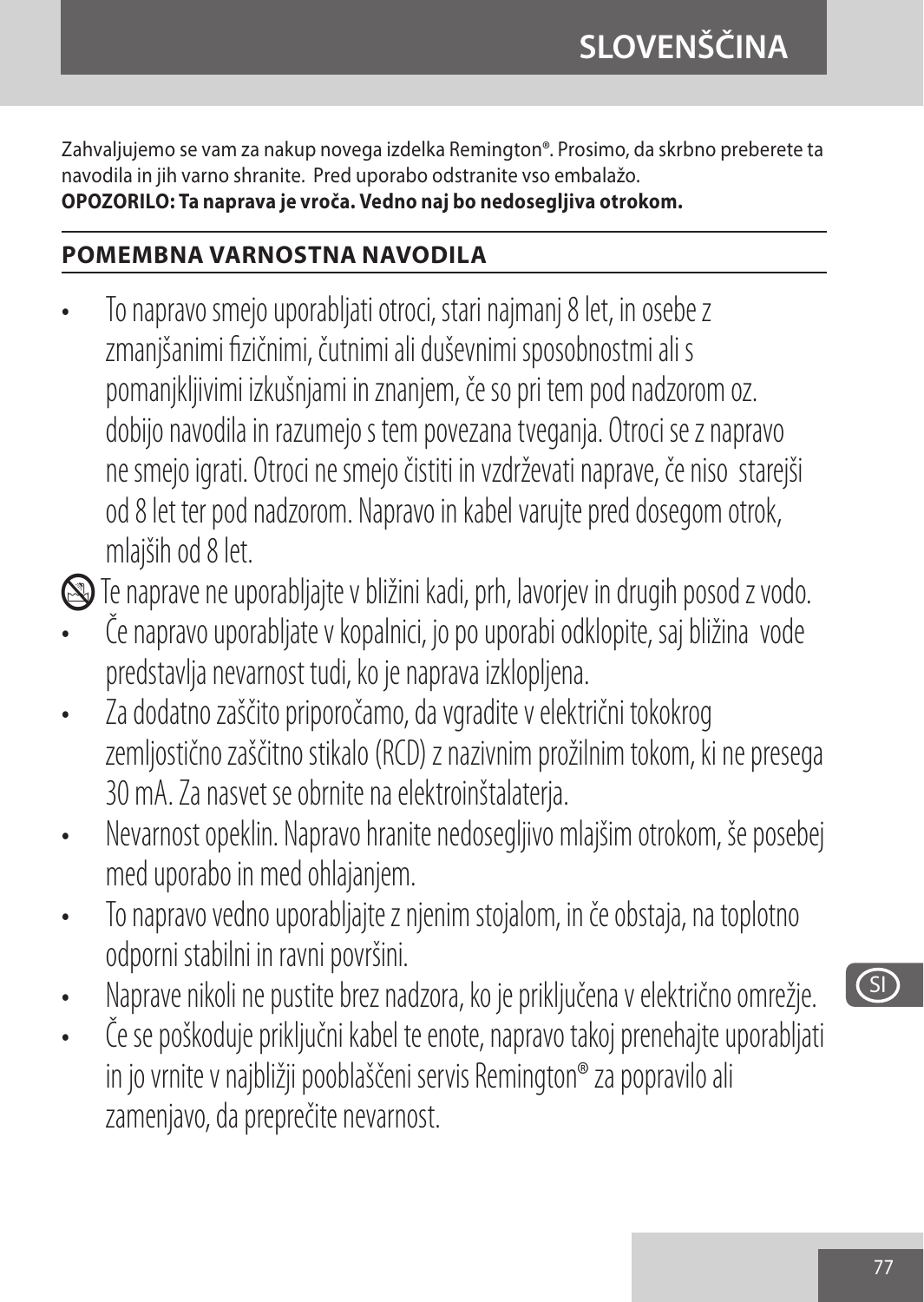- Ne pustite, da se kateri koli del naprave dotakne obraza, vratu ali lasišča.
- Napajalni vtič in kabel varujte pred vročimi površinami.
- Ne uporabljajte priključkov, ki jih ne dobavlja naše podjetje.
- Naprave ne uporabljajte, če je poškodovana ali ne deluje pravilno.
- Kabla ne uvijajte in ga ne ovijajte okrog naprave. Redno ga pregledujte, če kaže znake poškodb.
- POZOR: Pred segrevanjem napravo vedno odstranite iz vreče za shranjevanje in jo pustite, da se popolnoma ohladi, preden jo ponovno shranite v vrečko.
- Ta naprava ni namenjena za komercialno uporabo ali salone.

### **KLJUČNE LASTNOSTI**

- 1. Izpopolnjen valj s keramično prevleko
- 2. Hladna konica
- 3. Lučka pametnega senzorja toplote
- 4. Digitalni prikazovalnik temperature
- 5. Stojalo
- 6. Vrtljivi kabel

Upravljalni elementi:

- O Stikalo za vklop/izklop
- +/– Funkcije temperature
- ∞ Tipka za vklop/izklop pametnega senzoria toplote
- Dodatna oprema (ni prikazano):
- Rokavice za oblikovanje
- Torbica za shranjevanje

### **LASTNOSTI IZDELKA**

- Hitro segrevanje pripravljeno v 30 sekundah.
- Samodejni varnostni izklop ta enota se samodejno izklopi, če ne pritisnete nobenega gumba ali če pozabite vključeno 60 minut.
- Več napetosti: za uporabo doma ali v tujini. Pri napetosti 120 V se lahko časi in temperature spremenijo.

### **NAVODILA ZA UPORABO**

- Pred uporabo poskrbite, da so lasje čisti, suhi in brez vozlov.
- Za dodatno zaščito uporabite pršilo za toplotno zaščito.
- Pršila za lase vsebujejo vnetljive snovi ne uporabljajte jih med uporabo aparata.
- Lase ostrizite pred oblikovanjem. Najprej oblikujte spodnje plasti.
- Za preprečitev neželenih opeklin uporabite rokavico za oblikovanje.
- 1. Priključite napravo.
- 2. Ko je naprava priključena, vendar ni vklopljena, se na oknu prikazovalnika prikaže simbol ključavnice  $\mathbf{\hat{m}}$ , ki kaže, da je v stanju pripravljenosti.
- 3. Pridržite gumb za vklop/izklop  $(\circ)$ , da prižgete napravo.
- 4. Najprej začnite oblikovati pri nižjih temperaturah. Izberite primerno temperaturo za svojo vrsto las s krmilnimi elementi na strani oblikovalnika.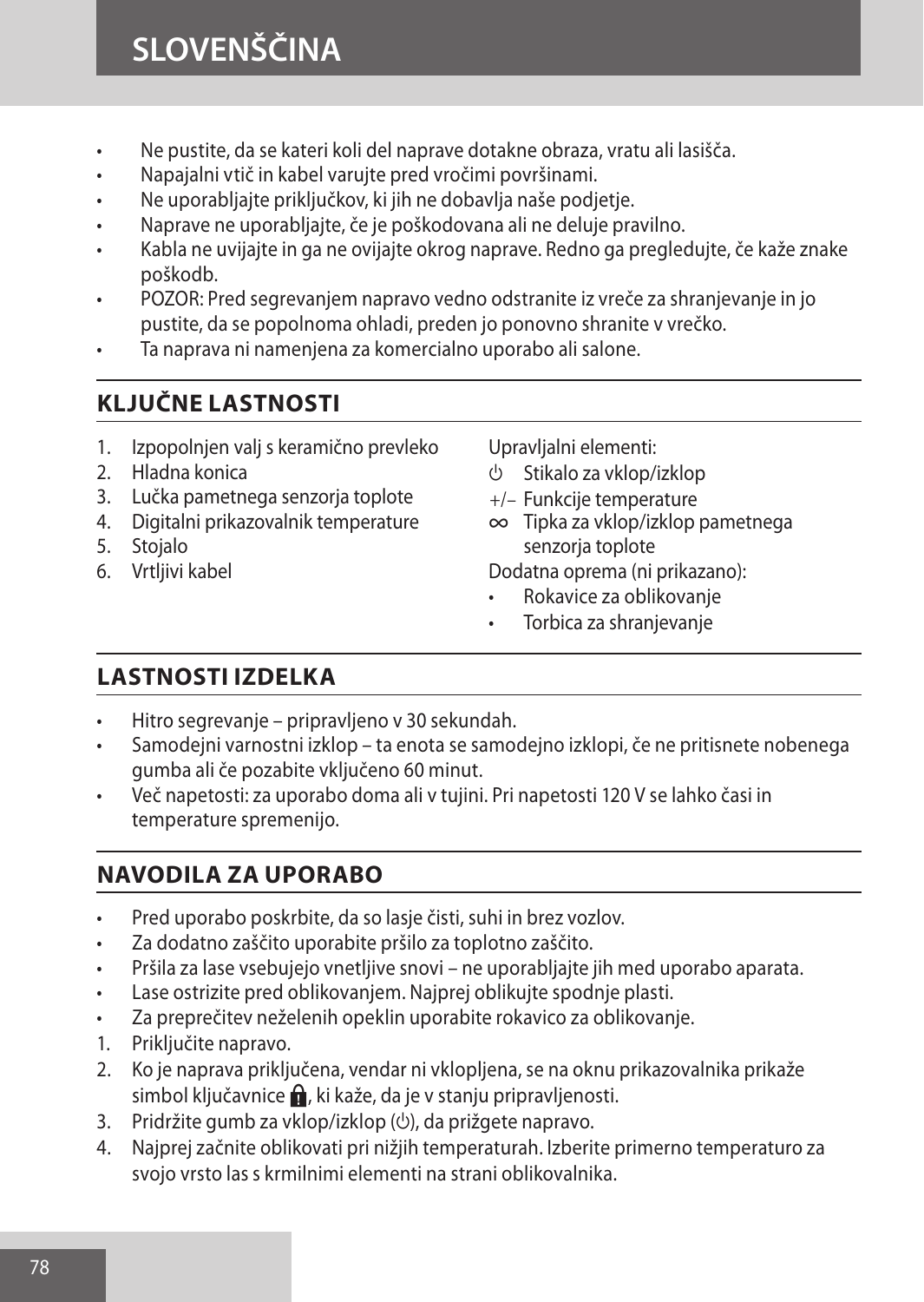5. Gumb »+« bo zvišal temperaturo in gumb »-« bo znižal temperaturo.

#### **Priporočene temperature**

| Temperatura       | l Vrsta las                                                            |
|-------------------|------------------------------------------------------------------------|
| $140 °C - 160 °C$ | Tanki, poškodovani ali beljeni lasje                                   |
| $180 °C - 200 °C$ | Običajni, zdravi lasje                                                 |
| $200 °C - 210 °C$ | Debeli lasje, močno skodrani lasje in lasje, ki se upirajo oblikovanju |

**Pozor**: Najvišje temperature naj uporabljajo samo izkušeni frizerji.

- 6. Prikazovalnik temperature bo utripal, dokler ni dosežena želena temperatura.
- 7. Naenkrat oblikujte po en pramen, pri čemer držite ročaj tako, da je valj obrnjen navzdol, in pramen las ovijte okoli segretega valja.
- 8. Počakajte približno 10 sekund, da se lasje nakodrajo.
- 9. Odvijte lase in sprostite koder.
- 10. To ponovite okoli glave, da ustvarite toliko kodrov, kot jih želite.
- Po uporabi pridržite gumb za vklop/izklop ( $\circ$ ) za dve sekundi, da ugasnete napravo, nato jo izklopite iz električnega omrežja.
- **• Nasvet**: pustite, da se kodri ohladijo, preden jih oblikujete ali počešete, tako bodo obstojnejši.

#### **Pametni senzor toplote**

- Pritisnite gumb ∞, da aktivirate pametni senzor toplote.
- Če je senzor vključen med oblikovanjem, se bo vklopila lučka kazalnika, kar nakazuje, da senzor nadzoruje temperaturo bobna in stalno prilagaja toploto, da prepreči poškodbe, ki ki povzroči previsoka temperatura. Te temperaturne spremembe se ne prikažejo na izdelku, temveč se med oblikovanjem dogajajo samodejno in hitro.

#### **Funkcija povečanja temperature**

- Samodejno nastavi najvišjo temperaturo. Gumb »+« pritisnite za 2 sekundi in temperatura se poveča na 210 °C.
- Ne pozabite, da najvišja temperatura ni primerna za vsako vrsto las.
- Izberite temperaturo glede na teksturo svojih las.

#### **Funkcija zaklepanja temperature**

- Nastavite želeno temperaturo s pritiskom na gumba +/- in zaklenite nastavitev temperature, tako da za 2 sekundi pritisnete tipko »–«. Poleg temperature se prikaže  $\bigoplus$ simbol ključavnice.
- Če želite odkleniti nastavitev temperature, znova pritisnite gumb »–« za 2 sekundi.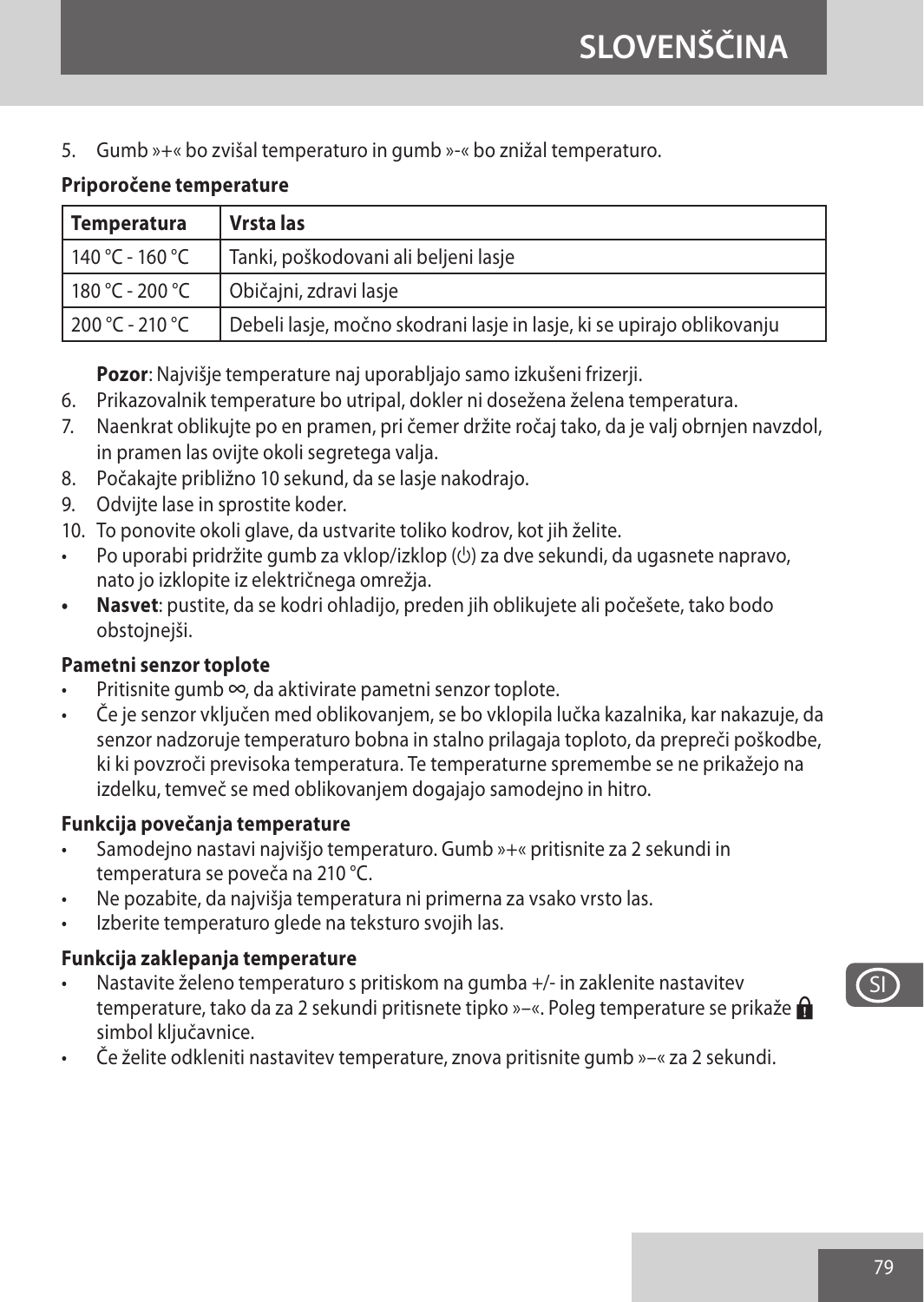### **SHRANJEVANJE, ČIŠČENJE IN VZDRŽEVANJE**

#### **Pred čiščenjem in shranjevanjem pustite, da se naprava ohladi.**

- Vse površine obrišite z vlažno krpo.
- Ne uporabljajte ostrih ali abrazivnih čistil ali topil.

#### **RECIKLIRANJE**



Za preprečitev okoljskih in zdravstvenih težav zaradi nevarnih snovi<br>
odpadke. Električne in elektronske izdelke in, kjer velja, tudi polnilne in<br>
odpadke. Električne in elektronske izdelke in, kjer velja, tudi polnilne in naprav in polnilnih in navadnih baterij, označenih z enim od teh simbolov, ni dovoljeno odstraniti med nesortirane komunalne navadne baterije odstranite na ustreznem uradnem mestu za recikliranje/zbiranje.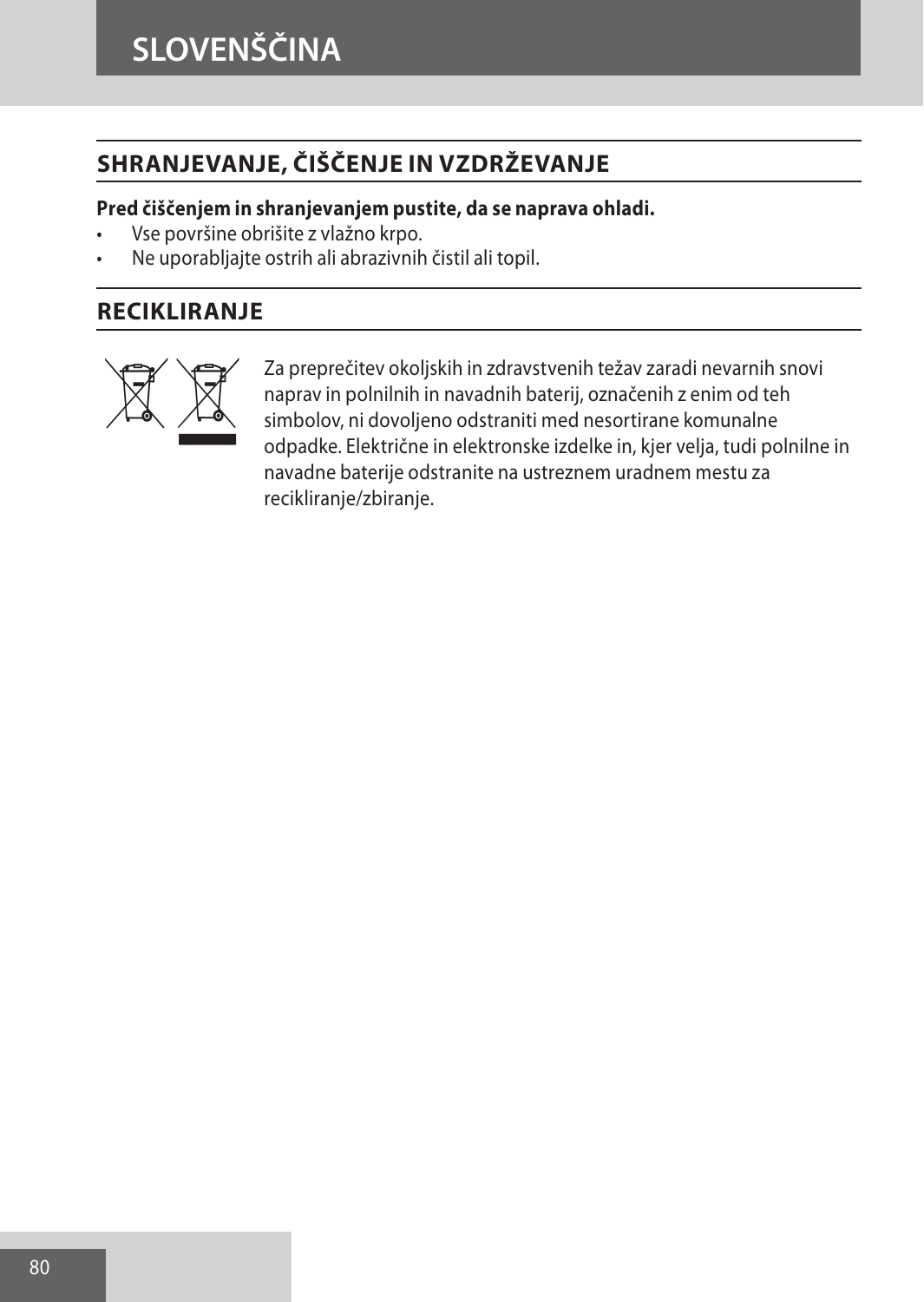Hvala vam na kupnji Vašeg novog Remington ® proizvoda. Molimo pažljivo pročitajte ove upute i sačuvajte ih na sigurnom. Uklonite svu ambalažu prije uporabe. **UPOZORENJE: Ovaj uređaj je vruć. Uvijek držite van dosega djece.**

# **VAŽNE SIGURNOSNE MJERE**

- Ovaj uređaj mogu koristiti djeca starija od osam godina i osobe sa smanjenim fizičkim, osjetilnim ili mentalnim sposobnostima ili osobe s nedostatkom iskustva i znanja, samo ako su pod nadzorom / upućene i ako razumiju moguće opasnosti. Djeca se ne smiju igrati uređajem. Čišćenje i održavanje mogu vršiti djeca starija od osam godina i pod nadzorom. Držite aparat i kabel izvan dohvata djece mlađe od 8 godina.
- L Upozorenje: nemojte koristiti ovaj uređaj u blizini kada, tuševa, umivaonika ili drugih posuda s vodom.
- Kad se uređaj koristi u kupaonici, izvucite utikač iz utičnice poslije uporabe, jer blizina vode predstavlja opasnost čak i kad je uređaj isključeno.
- U svrhu dodatne zaštite preporuča se postavljanje zaštitne strujne sklopke (RCD) s preostalom nazivnom radnom strujom koja ne prelazi 30 mA. Obratite se električaru za savjet.
- Opasnost od opeklina. Držite uređaj van dosega male djece, posebice tijekom uporabe i dok se hladi.
- Uvijek postavljajte uređaj sa svojim postoljem, ako postoji, na stabilnu, ravnu površinu, otpornu na toplinu.
- Nikada nemojte ostavljati uređaj bez nadzora kad je priključen na električnu struju.
- Ako dođe do oštećenja kabela ove jedinice, odmah prekinite uporabu i vratite uređaj u najbliži ovlašteni Remington® servis na popravak ili zamjenu kako bi se izbjegla opasnost.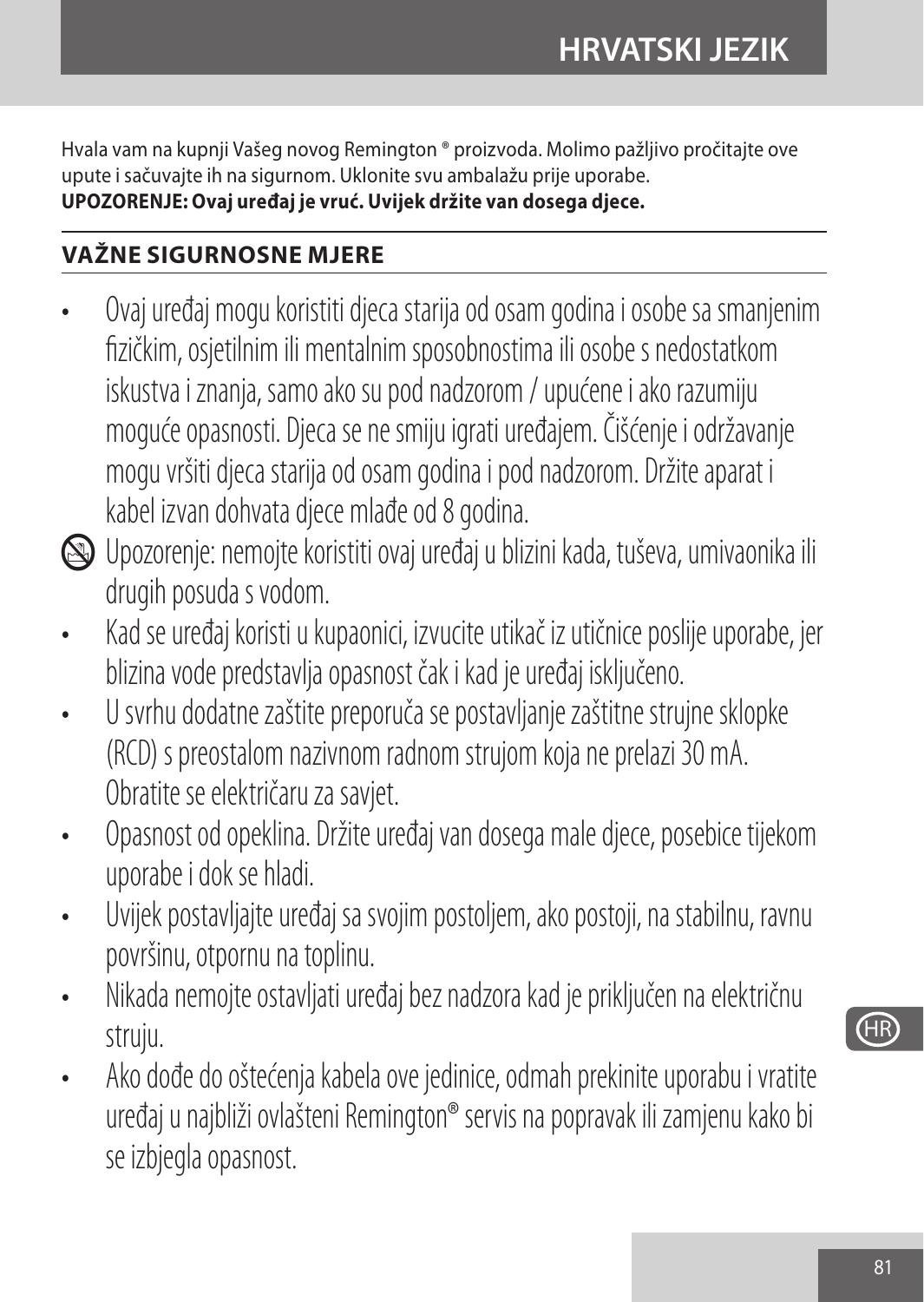- Ne dozvolite da bilo koji dio uređaja dodirne lice, vrat ili tjeme.
- Držite utikač i kabel daleko od zagrijanih površina.
- Nemojte koristiti druge nastavke osim onih koje ste dobili s uređajem.
- Nemojte koristiti uređaj ako je oštećen ili neispravan.
- Ovaj uređaj nije namijenjen za komercijalnu ili profesionalnu uporabu.
- OPREZ: Prije grijanja uvijek izvadite aparat iz torbice za pohranu i pustite da se potpuno ohladi prije nego ga stavite natrag.
- Nemojte uvrtati ili savijati kabel i nemojte ga namatati oko uređaja. Redovito provjeravajte postoje li bilo kakvi znakovi oštećenja kabela.

# **GLAVNA OBILJEŽJA**

- 1. Cijev presvučena slojem poboljšane keramike
- 2. Hladan vrh
- 3. Svjetlo inteligentnog senzora topline
- 4. Digitalni display s prikazom temperature
- 5. Postolie
- 6. Zakretni kabel

Regulatori:

- C Gumb za iskliučivanie/ukliučivanie
- +/– Funkcije temperature
- ∞ Gumb za uključivanje/isključivanje inteligentnog senzora topline
- Dodatna oprema (nije prikazana):
- Rukavica za oblikovanje
- Kozmetička torbica

# **OBILJEŽJA PROIZVODA**

- Brzo zagrijevanje spreman za 30 sekundi.
- Automatsko sigurnosno isključivanje Ovaj uređaj će se sam isključiti ako se niti jedan gumb ne pritisne ili nakon 60 minuta ako je uređaj i dalje uključen.
- Višenaponski: kod kuće ili u inozemstvu. Kad se rabi na 120V, vrijeme zagrijavanja i temperature mogu odstupati od navedenih.

# **UPUTE ZA UPORABU**

- Prije uporabe kosa mora biti oprana, suha i raščešljana.
- Za dodatnu zaštitu rabite raspršivač za zaštitu od topline.
- Lakovi za kosu sadrže zapaljivi materijal ne rabite ih dok koristite uređaj.
- Raspodijelite kosu na pramenove. Prvo oblikujte donje pramenove.
- Kako biste izbjegli nehotične opekline, koristite se rukavicom za oblikovanje kose.
- 1. Uključite proizvod u strujnu mrežu.
- 2. Kad je štap ukopčan u utičnicu, ali nije uključen, pojavit će se simbol zaključavanja d koji označava da je uređaj u načinu mirovanja.
- 3. Za uključivanje, pritisnite i držite pritisnutim gumb za uključivanje/isključivanje  $(\circlearrowright)$ .
- 4. Krenite s oblikovanjem frizure na najnižoj temperaturi prvo. Koristeći kontrolne tipke sa strane uređaja, odaberite temperaturu rada koja je pogodna za vaš tip kose.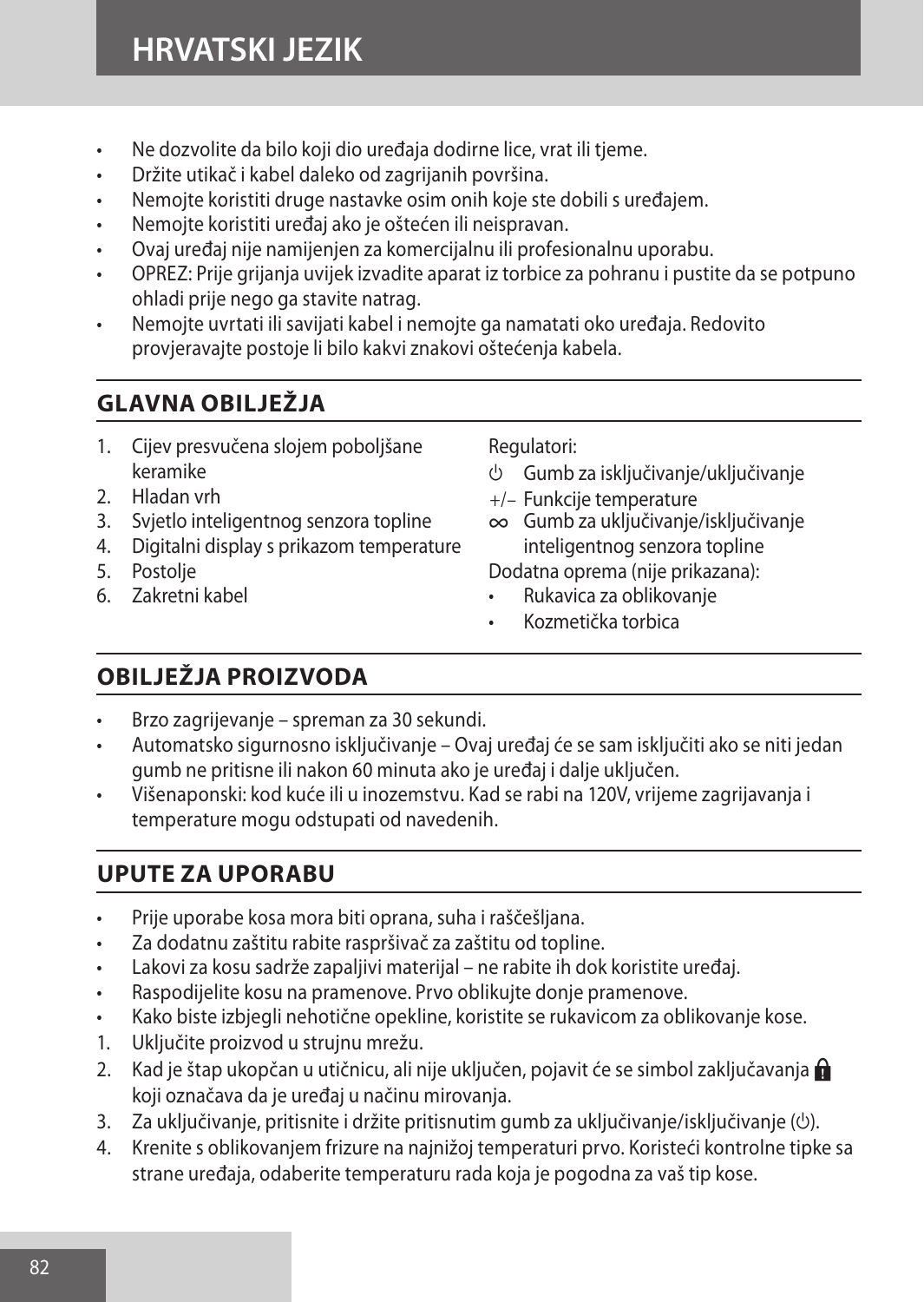5. Gumb "+" će povećavati temperaturu, a gumb "-" će je smanjivati.

#### **Preporučene temperature**

| Temperatura        | Vrsta kose                                          |
|--------------------|-----------------------------------------------------|
| $140 °C - 160 °C$  | Tanka/slaba, oštećena ili izbijeljena kosa          |
| $180 °C - 200 °C$  | Normalna, zdrava kosa                               |
| $1200 °C - 210 °C$ | Gusta, jako kovrčava kosa, koju je teško oblikovati |

**Oprez**: najviše temperature trebaju koristiti samo osobe s iskustvom.

- 6. Pokazivač temperature će treperiti dok se ne dostigne željena temperatura.
- 7. Kada oblikujete određeni dio kose, držite ručku i omotajte pramen kose oko zagrijane cijevi koja je okrenuta prema dolje.
- 8. Pričekajte oko 10 sekundi da bi se stvorila kovrča.
- 9. Odvijte pramen i oslobodite kovrču.
- 10. Ponovite ovo uokolo glave kako bi stvorili onoliko kovrča koliko želite.
- Nakon uporabe, pritisnite i držite pritisnutim gumb za uključivanje/isključivanje (C) dvije sekunde kako biste isključili uređaj; potom izvucite utikač iz utičnice električne mreže.
- **• Savjet**: pustite da se kovrče ohlade prije oblikovanja ili četkanja kako bi se izdužile.

#### **Inteligentni senzor topline**

- Pritisnite tipku ∞ kako biste aktivirali inteligentni senzor topline.
- Ako je za vrijeme oblikovanja aktiviran senzor, upalit će se indikatorsko svjetlo, pokazujući da senzor nadzire temperaturu cijevi, neprekidno regulira izlaz topline i sprječava oštećenja uslijed pretjerane topline. Ove promjene temperature nisu prikazane na proizvodu, već se vrše brzo i automatski tijekom oblikovanja.

#### **Funkcija povećanja temperature**

- Automatski podešava najvišu temperaturu. Pritisnite '+' gumb na 2 sekunde i temperatura će skočiti na 210°C.
- Oprez: Najviša temperature ne odgovara svakom tipu kose.
- Molimo, birajte temperaturu ovisno o teksturi Vaše kose.

#### **Funkcija blokiranja temperature**

- Pritiskom na gumbe +/- postavite željenu temperaturu pa blokirajte temperaturu držeći gumb '-' pritisnutim 2 sekunde. Blizu temperature pojavit će se simbol lokota  $\mathbf{\hat{m}}$ .
- Za deblokiranje temperature ponovo pritisnite i držite gumb '-' pritisnutim 2 sekunde.

# **ČUVANJE, ČIŠĆENJE I ODRŽAVANJE**

#### **Ostavite da se uređaj ohladi prije čišćenja i pohranjivanja.**

- Vse površine obrišite z vlažno krpo.
- Ne uporabljajte ostrih ali abrazivnih čistil ali topil.

HR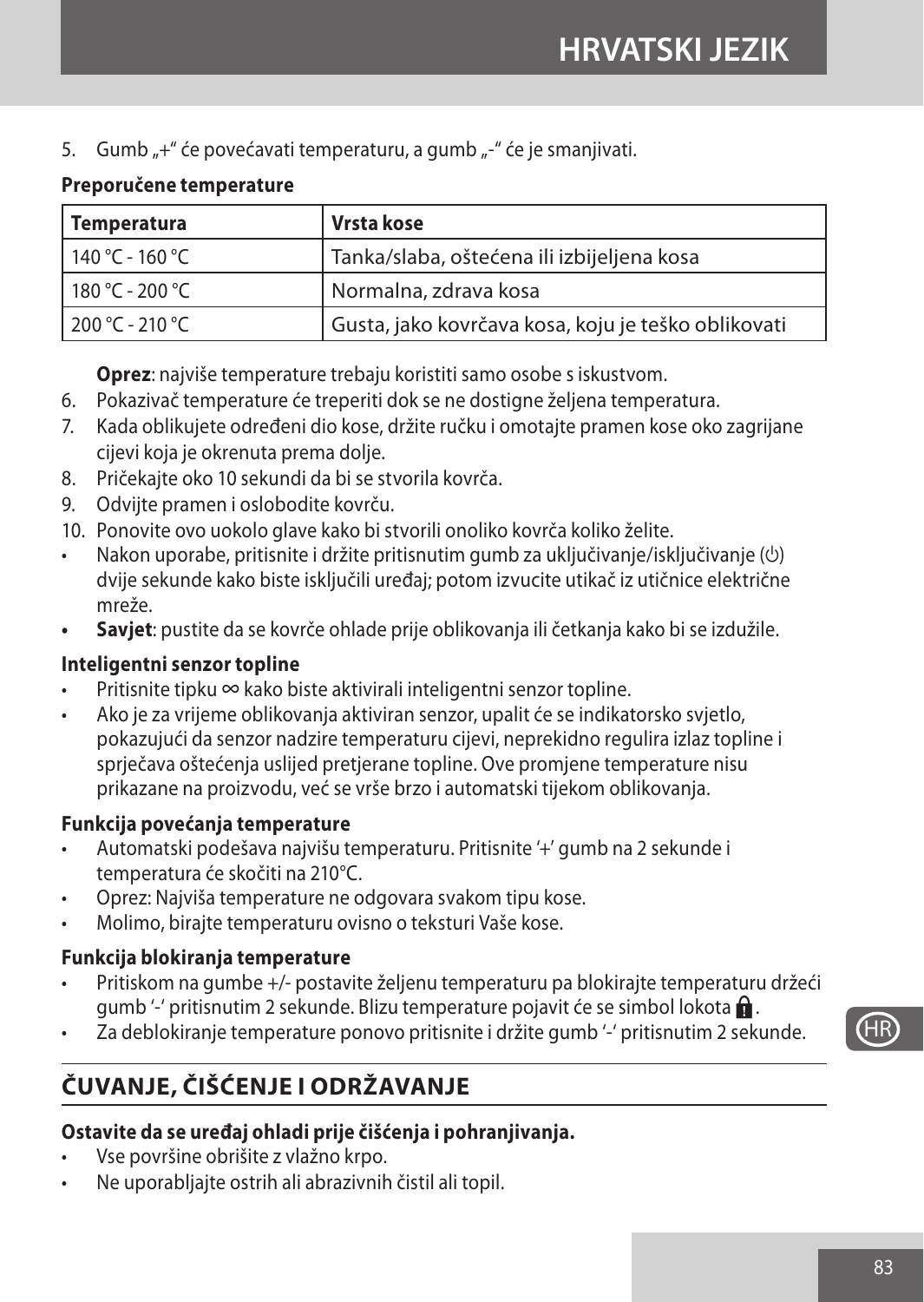### **RECIKLAŽA**



Kako bi se izbjegle štetne posljedice na okoliš i zdravlje zbog opasnih supstanci, uređaji i punjive i nepunjive baterije obilježene jednim od ovih simbola ne smiju se zbrinjavati kao nerazvrstani komunalni opas obazil u s supstanci, uređaji i punjive i nepunjive baterije obilježene jednim od ovih simbola ne smiju se zbrinjavati kao nerazvrstani komunalni otpad. Uvijek odložite električne i elektroničke proizvode i , gdje je primjenljivo, punjive i nepunjive baterije, u odgovarajućem zvaničnom mjestu za sakupljanje/reciklažu.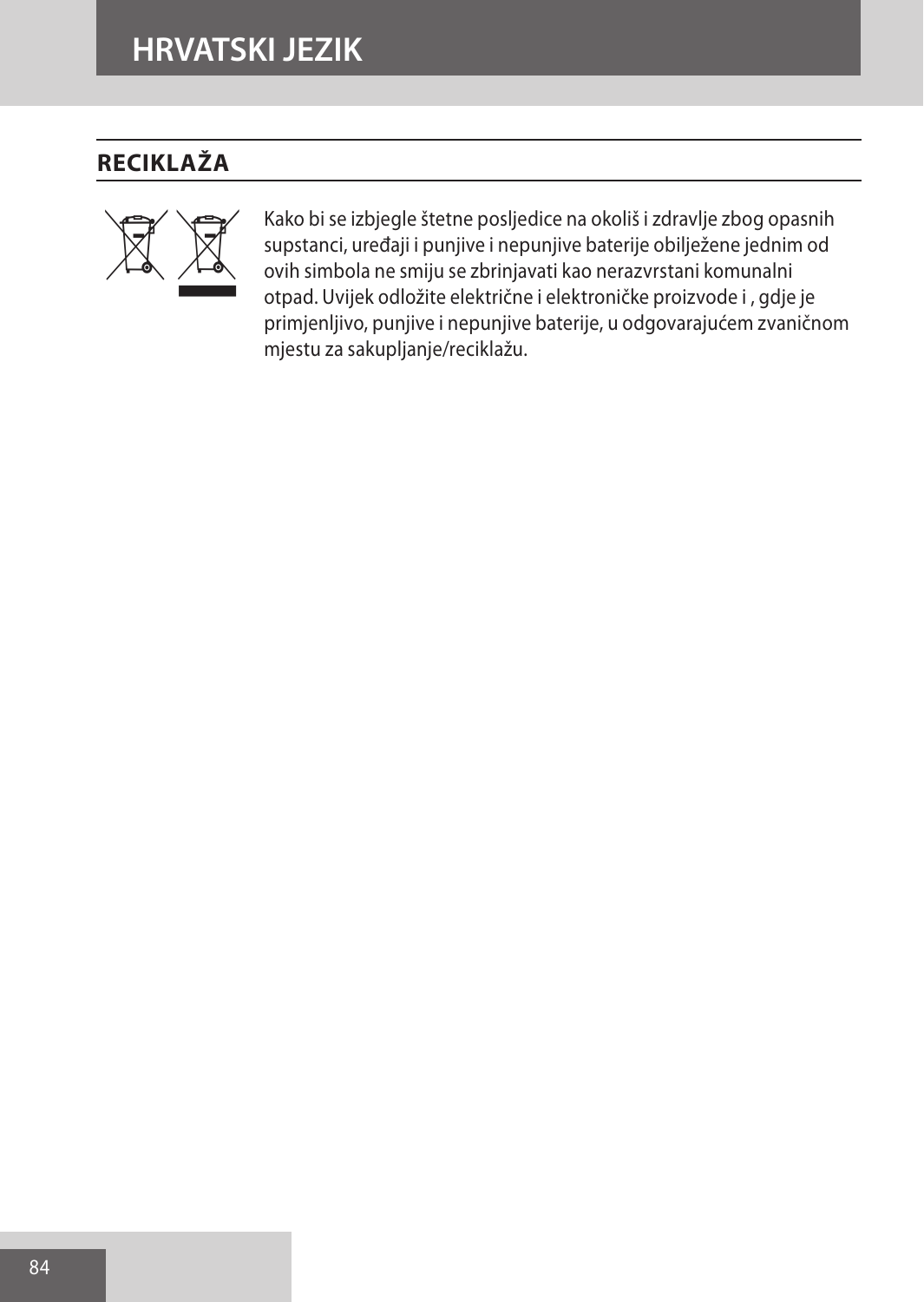Zahvaljujemo vam na kupovini novog Remington® proizvoda. Molimo vas da pažljivo pročitate ova uputstva i da ih sačuvate na sigurnom mestu. Uklonite svu ambalažu pre upotrebe.

### **UPOZORENJE! Ovaj aparat je vruć. Držite van domašaja dece.**

# **VAŽNE MERE BEZBEDNOSTI**

- Ovaj aparat mogu da koriste deca starija od 8 godina i osobe sa smanjenim fizičkim, senzornim ili mentalnim sposobnostima, ili osobe koje nemaju iskustva i znanja ako su pod nadzorom ili rade po uputstvima i ako shvataju uključene opasnosti. Deca ne smeju da se igraju aparatom. Čišćenje i održavanje ne smeju da vrše deca, osim ako nisu starija od 8 godina i pod nadzorom. Držite aparat i kabl van domašaja dece mlađe od 8 godina.
- L Nemojte koristiti ovaj aparat u blizini kada, tuševa ili umivaonika ili drugih posuda sa vodom.
- Kada se aparat koristi u kupatilu, iskopčajte ga nakon upotrebe, obzirom da blizina vode predstavlja opasnost čak i kada je aparat isključen.
- Kao dodatna zaštita, u električnom krugu kupatila preporučuje se postavljanje zaštitne strujne sklopke (RCD) sa preostalom nazivnom radnom strujom koja ne prelazi 30 mA. Obratite se električaru za savet.
- Opasnost od opekotina. Držite aparat van domašaja dece, posebno za vreme upotrebe i dok se hladi.
- Nikada nemojte ostavljati aparat bez nadzora kad je priključen na električnu struju.
- Uvek postavljajte aparat sa svojim postoljem, ako postoji, na stabilnu, ravnu površinu, otpornu na toplotu.
- Ako se kabl ove jedinice ošteti, odmah prekinite upotrebu i vratite aparat u najbliži ovlašćeni Remington servis na popravku ili zamenu da bi se izbegla opasnost.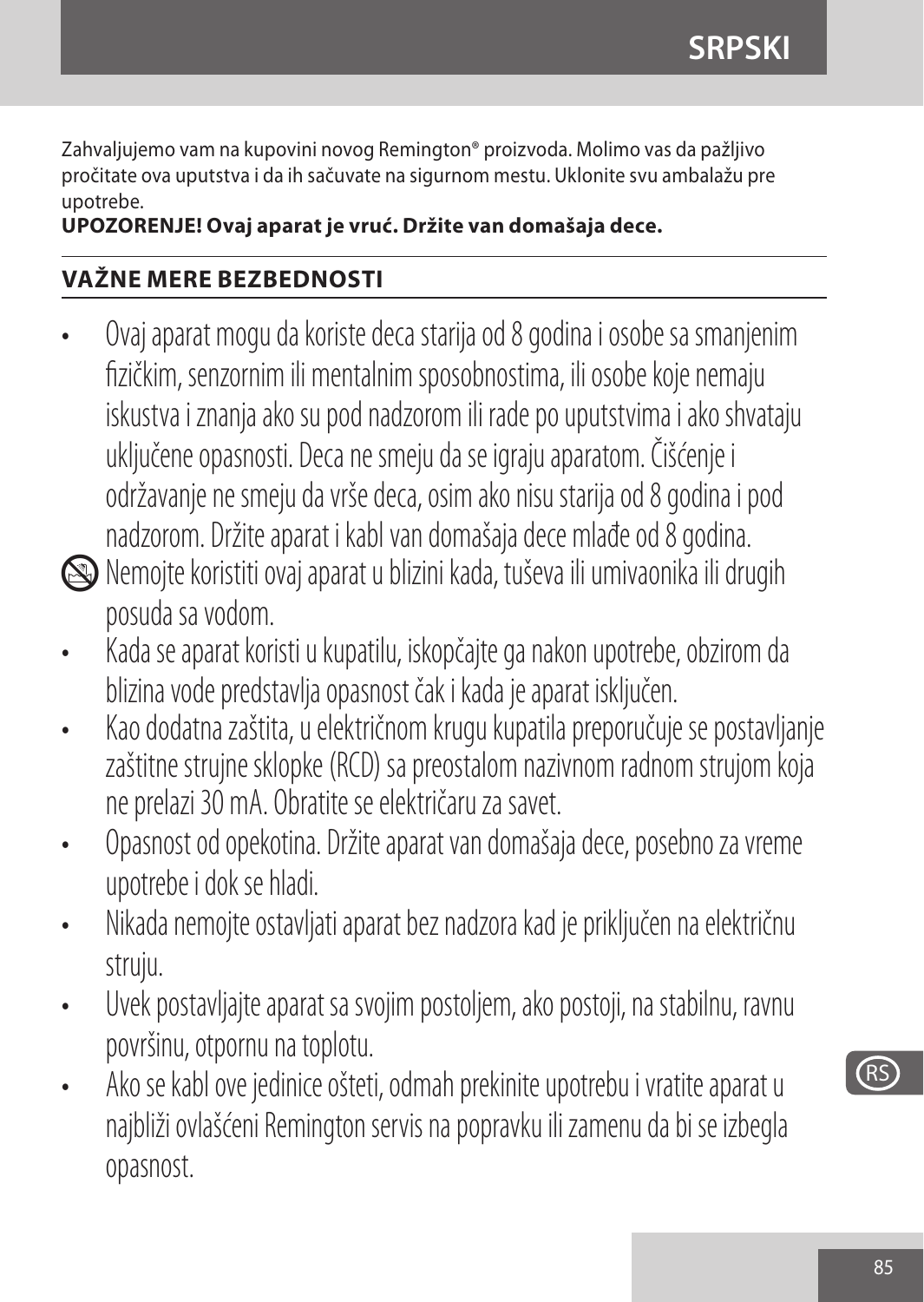- Nemojte dozvoliti da bilo koji deo aparata dodirne lice, vrat ili kožu glave.
- Držite utikač i kabl daleko od zagrejanih površina.
- Nemojte koristiti nastavke drugih proizvođača.
- Ne koristite aparat ako je oštećen ili neispravan. Redovno proveravajte da li postoje bilo kakvi znaci oštećenja kabla.
- Nemojte uvrtati ili savijati kabl ili ga namotavati oko aparata.
- OPREZ: Uvek izvadite aparat iz kozmetičke torbice pre nego što počnete sa grejanjem i pustite ga da se potpuno ohladi pre nego što ga vratite u torbicu.
- Ovaj aparat nije namenjen za komercijalnu ili profesionalnu upotrebu.

### **DELOVI**

- 1. Cev presvučena slojem poboljšane keramike
- 2. Hladni vrh
- 3. Svetlo inteligentnog senzora toplote
- 4. Digitalni displej za prikaz temperature
- 5. Postolie
- 6. Savitljivi kabl

Kontrole:

- C Prekidač uključeno / isključeno
- +/– Funkcije temperature
- ∞ Taster za uključivanje/isključivanje inteligentnog senzora toplote

Dodatna oprema (nije prikazana):

- Rukavica za oblikovanje
- Kozmetička torbica

### **DODATNE OSOBINE**

- Brzo zagrevanje spremna za upotrebu za 30 sekundi.
- Automatsko sigurnosno isključivanje ova jedinica će se sama isključiti ako se ne pritisne nijedan taster ili ako se ostavi uključena više od 60 minuta.
- Univerzalni napon: za upotrebu kod kuće i u inostranstvu. Pri naponu od 120 V vreme i temperature mogu da budu različiti.

### **UPUTSTVA ZA UPOTREBU**

- Pre upotrebe kosa mora da bude čista, suva i raščešljana.
- Za dodatnu zaštitu koristite sprej za zaštitu od toplote.
- Lakovi za kosu sadrže zapaljivi materijal nemojte ih koristiti dok koristite ovaj aparat.
- Pre oblikovanja kose razdelite je na pramenove. Prvo oblikujte donje pramenove.
- Koristite rukavicu otpornu na toplotu da biste izbegli slučajne opekotine.
- 1. Priključite proizvod u mrežno napajanje.<br>2. Kada je presa za kosu uključena u utičnici
- 2. Kada je presa za kosu uključena u utičnicu, ali nije uključena, pojaviće se simbol zaključavanja **B** kojim se označava da je presa u režimu pripravnosti.
- 3. Za uključivanje, pritisnite i držite pritisnutim taster za uključivanje/isključivanje ( $\uplus$ ).
- 4. Izaberite odgovarajuću temperaturu za svoj tip kose koristeći "+" i "-" kontrole temperature sa strane proizvoda. Započnite oblikovanje kose prvo na nižim temperaturama.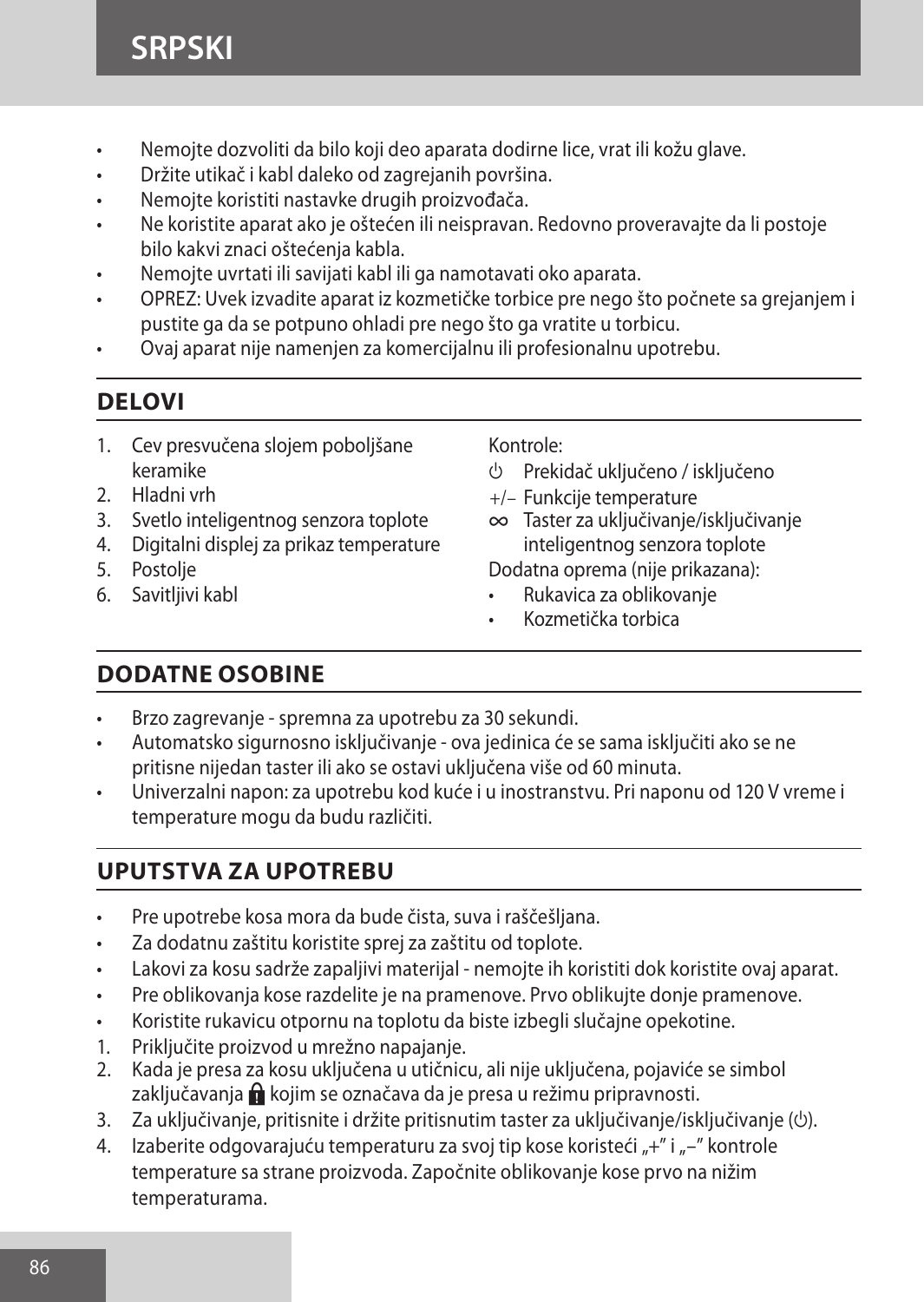5. Tasterom  $*$ +" temperatura se povećava, a tasterom  $*$ –" se smanjuje.

#### **Preporučene temperature**

| Temperatura       | Vrsta kose                                |
|-------------------|-------------------------------------------|
| 140 °C - 160 °C   | Tanka/slaba, oštećena ili izbeljena kosa. |
| 180 °C - 200 °C   | Normalna, zdrava kosa.                    |
| $200 °C - 210 °C$ | Gusta kosa koju je teško oblikovati.      |

**Oprez:** najviše temperature trebaju koristiti samo frizeri sa iskustvom.

- 6. Kad je proizvod spreman za upotrebu, digitalni displej će prestati sa treperenjem.
- 7. Radeći jedan po jedan pramen, peglom za kosu pređite čitavu dužinu kose bez zaustavljanja.
- 8. Sačekajte oko 10 sekundi da bi se kovrdža oblikovala.
- 9. Odmotajte pramen kose i otpustite kovrdžu.
- 10. Ponovite ovaj postupak po celoj glavi da biste stvorili željeni broj kovrdža.
- Nakon upotrebe, pritisnite i držite pritisnutim taster za isključivanje, da biste isključili aparat i potom izvucite utikač iz utičnice.
- **• Savet**: pre oblikovanja ili četkanja, ostavite kovrdže da se ohlade; to će vam pomoći da produžite trajanje kovrdži.

#### **Inteligentni senzor toplote**

- Pritisnite taster ∞ da biste aktivirali inteligentni senzor toplote.
- Ako je za vreme oblikovanja aktiviran senzor, upaliće se indikatorsko svetlo, pokazujući da senzor nadzire temperaturu cevi, stalno reguliše izlaz toplote i sprečava oštećenja usled preterane toplote. Ove temperaturne promene se ne prikazuju na proizvodu, ali se dešavaju brzo i automatski tokom oblikovanja.

#### **Funkcija povećanja temperature**

- Za brzo izglađivanje neukrotivih pramenova, koji se teško oblikuju.
- Funkcija povećanja temperature povećava temperaturu na 210 °C.
- Za rad držite pritisnutim taster "+" u trajanju od 2 sekunde.

#### **Funkcija zaključavanja temperature**

- Postavite željenu temperaturu upotrebom tastera + i , a zatim zaključajte postavke pritiskom na taster "-" u trajanju od 2 sekunde. Na displeju za prikaz temperature, pojaviće se simbol (**A)**.
- Za otključavanje kontrola temperature, pritisnite i držite pritisnutim taster "-" u trajanju od 2 sekunde.

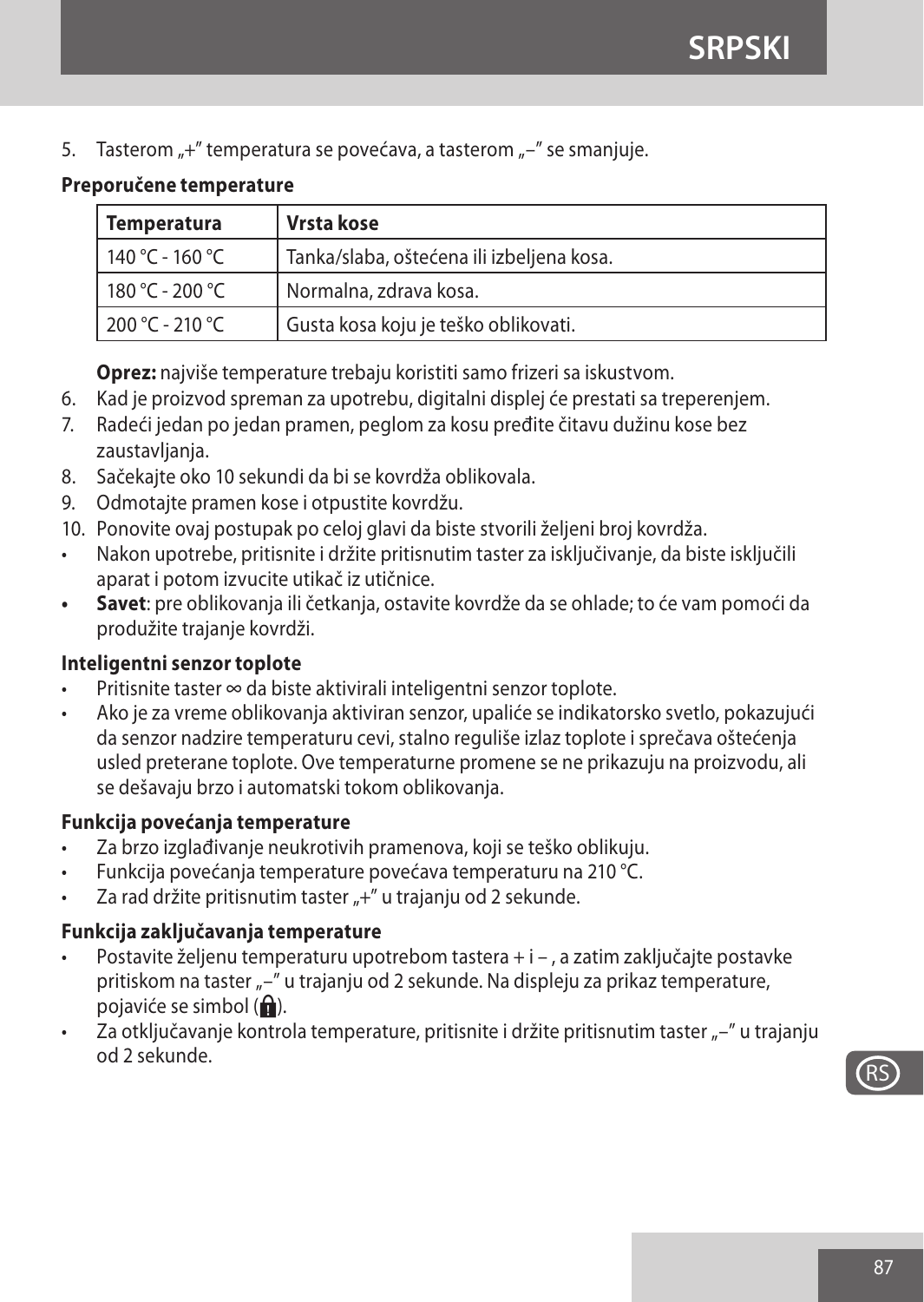# **ODLAGANJE,ČIŠĆENJE I ODRŽAVANJE**

#### **Ostavite da se aparat ohladi pre čišćenja i čuvanja.**

- Obrišite sve površine vlažnom tkaninom.
- Ne koristite gruba ili abrazivna sredstva za čišćenje ili rastvarače.

## **RECIKLAŽA**



Da bi se izbegle štetne posledice na životnu sredinu i zdravlje zbog<br>
opasnih supstanci, aparati i punjive i nepunjive baterije obeleženi<br>
jednim od ovih simbola ne smeju se odlagati kao neklasifikovani<br>
urbani otpad. Uvij opasnih supstanci, aparati i punjive i nepunjive baterije obeleženi jednim od ovih simbola ne smeju se odlagati kao neklasifikovani urbani otpad. Uvijek odložite električne i elektronske proizvode i, gdje je primenljivo, punjive i nepunjive baterije, u odgovarajućem zvaničnom mestu za sakupljanje/reciklažu.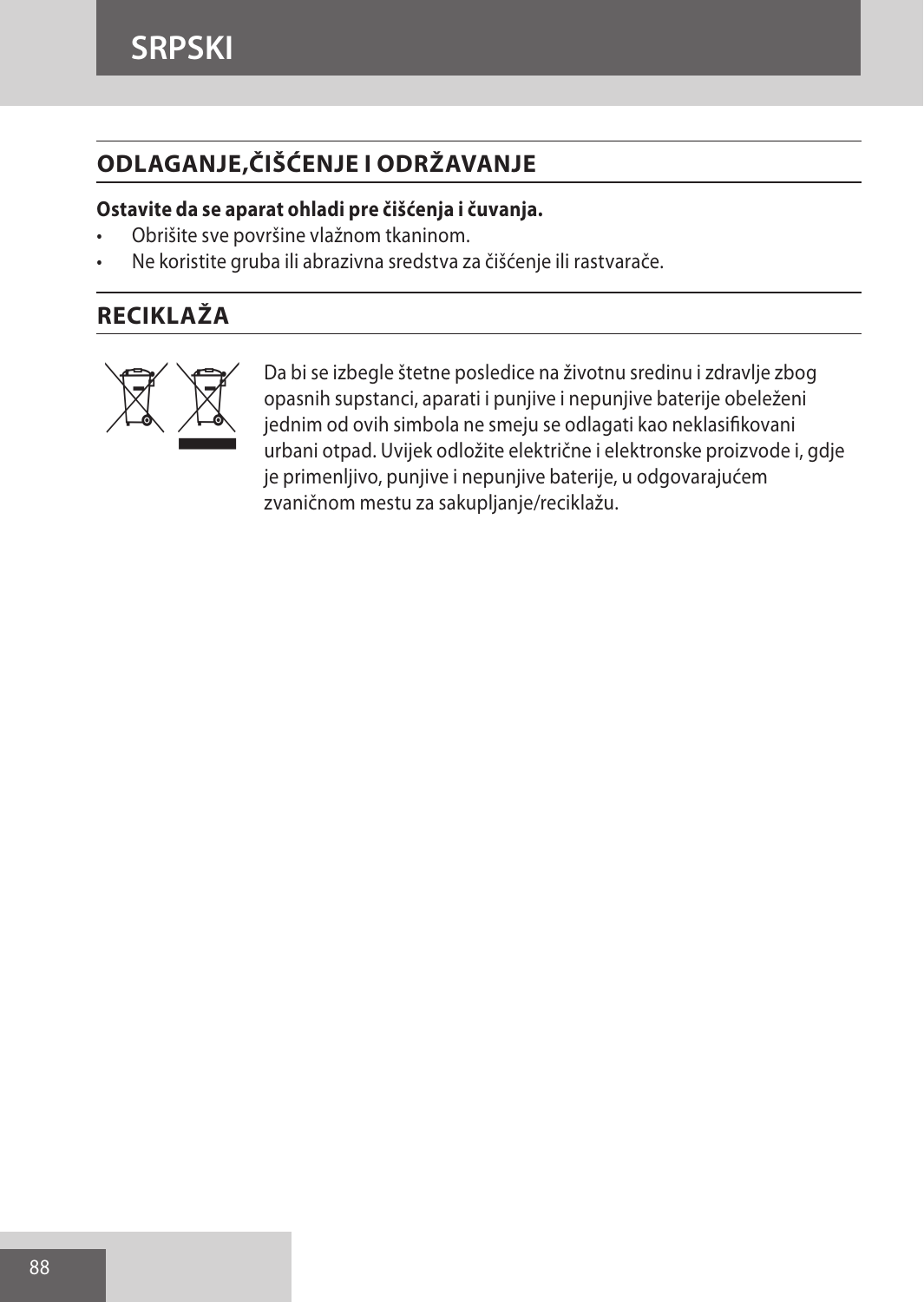Дякуємо, що придбали продукцію компанії Remington®. Уважно прочитайте наведені інструкції та зберігайте їх у безпечному місці. Перед використанням виробу зніміть всі елементи пакування.

**ПОПЕРЕДЖЕННЯ: пристрій гарячий. Завжди тримайте поза досяжністю дітей.**

# **ВАЖЛИВІ ЗАХОДИ БЕЗПЕКИ**

• Використання зазначеного пристрою дітьми віком від 8 років, особами з обмеженими фізичними, сенсорними або розумовим можливостями, браком досвіду або знань допускається виключно за умови додаткового контролю або інструктажу й усвідомлення пов'язаних із таким використанням ризиків. У жодному разі не дозволяйте дітям гратися з пристроєм. Чищення та технічне обслуговування цього пристрою може здійснюватися дітьми виключно за умови досягнення ними 8-річного віку та контролю з боку батьків. Зберігайте пристрій та кабель до нього<br>поза зоною досяжності дітей молодше 8 років.



**• Попередження. Не використовуйте цей пристрій поблизу ван, душів,** басейнів та інших резервуарів із водою.

- У разі використання пристрою у ванній кімнаті його треба від'єднувати від мережі живлення одразу ж після використання, оскільки близькість води створює загрозу навіть для вимкненого (проте не від'єднаного від мережі живлення) пристрою.
- Для додаткового захисту рекомендується установити пристрій диференційного захисту (RCD) з номінальним залишковим робочим струмом не вище 30 мА. У цьому разі слід проконсультуватися із електриком.
- Небезпека опіків. Тримайте прилад у місці, недоступному для маленьких дітей, особливо під час використання й охолодження.
- Обов'язково встановлюйте прилад на його підставку (за наявності) на теплотривкій, стійкій і рівній поверхні.
- У жодному разі не залишайте прилад без нагляду, коли його під'єднано до блока живлення.

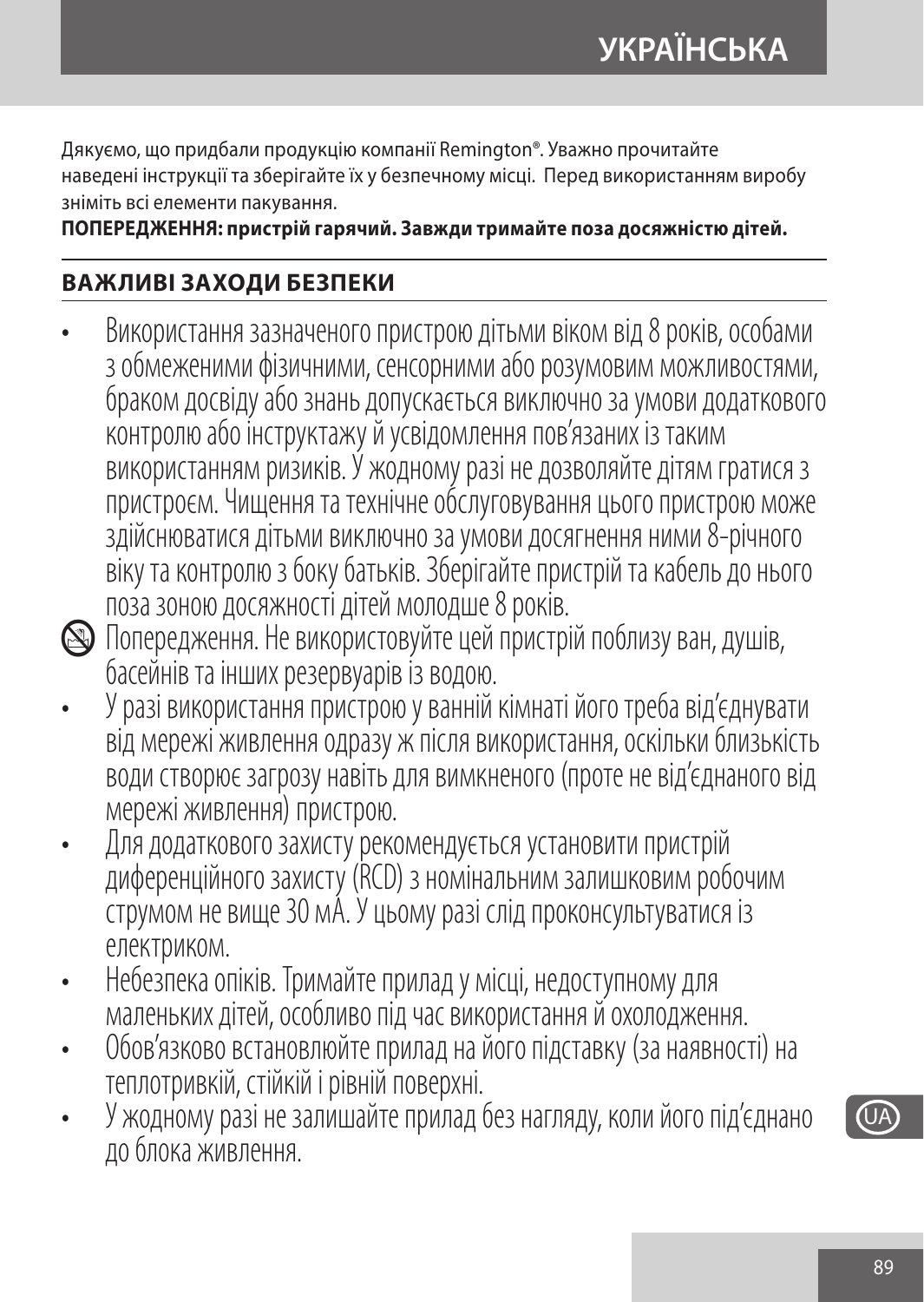# **УКРАЇНСЬКА**

- У разі пошкодження шнура живлення пристрою слід негайно припинити використання пристрою та повернути його до найближчого авторизованого центру обслуговування Remington® для ремонту або заміни, щоб уникнути пов'язаних загроз.
- Уникайте контакту деталей пристрою із обличчям, шиєю або шкірою голови.
- Тримайте штекер та шнур живлення подалі від гарячих поверхонь.
- Не використовуйте інші насадки, окрім тих, що входять до комплекту пристрою.
- Не використовуйте пристрій за наявності ознак пошкодження або несправності.
- Не перекручуйте, не переламуйте та не намотуйте кабель навколо пристрою. Регулярно перевіряйте шнур на наявність будь-яких ознак пошкодження.
- ОБЕРЕЖНО: Завжди виймайте прилад із упаковки/чохла перед тим як увімкнути його. Дайте приладу повністю охолонути перед тим як покласти його в упаковку/ чохол.
- Цей пристрій не призначено для комерційного використання або роботи в перукарнях.

### **ОСНОВНІ ХАРАКТЕРИСТИКИ**

- 1. Основа з покращеним керамічним покриттям
- 2. Холодне закінчення
- 3. Світловий індикатор інтелектуального термозахисного датчика
- 4. Цифровий дисплей температури
- 5. Підставка
- 6. Шнур

Елементи керування:

- C Кнопка «Увімк./Вимк.»
- +/– Функції регулювання температури
- ∞ Кнопка вмик/вимик інтелектуального термозахисного датчика

Приладдя (не показано):

- Рукавичка для вкладання
- Чохол для зберігання

### **ХАРАКТЕРИСТИКИ НА ПРОДУКТА**

- Швидке нагрівання: готовність через 30 секунд.
- Автоматичне запобіжне вимикання: пристрій вимикається, якщо протягом 60 секунд не натискати кнопки або залишити його без дії.
- Широкий діапазон вхідної напруги: для використання пристрою вдома або в дорозі. У разі напруги 120 В значення часу нагрівання та температури можуть відрізнятися від зазначених.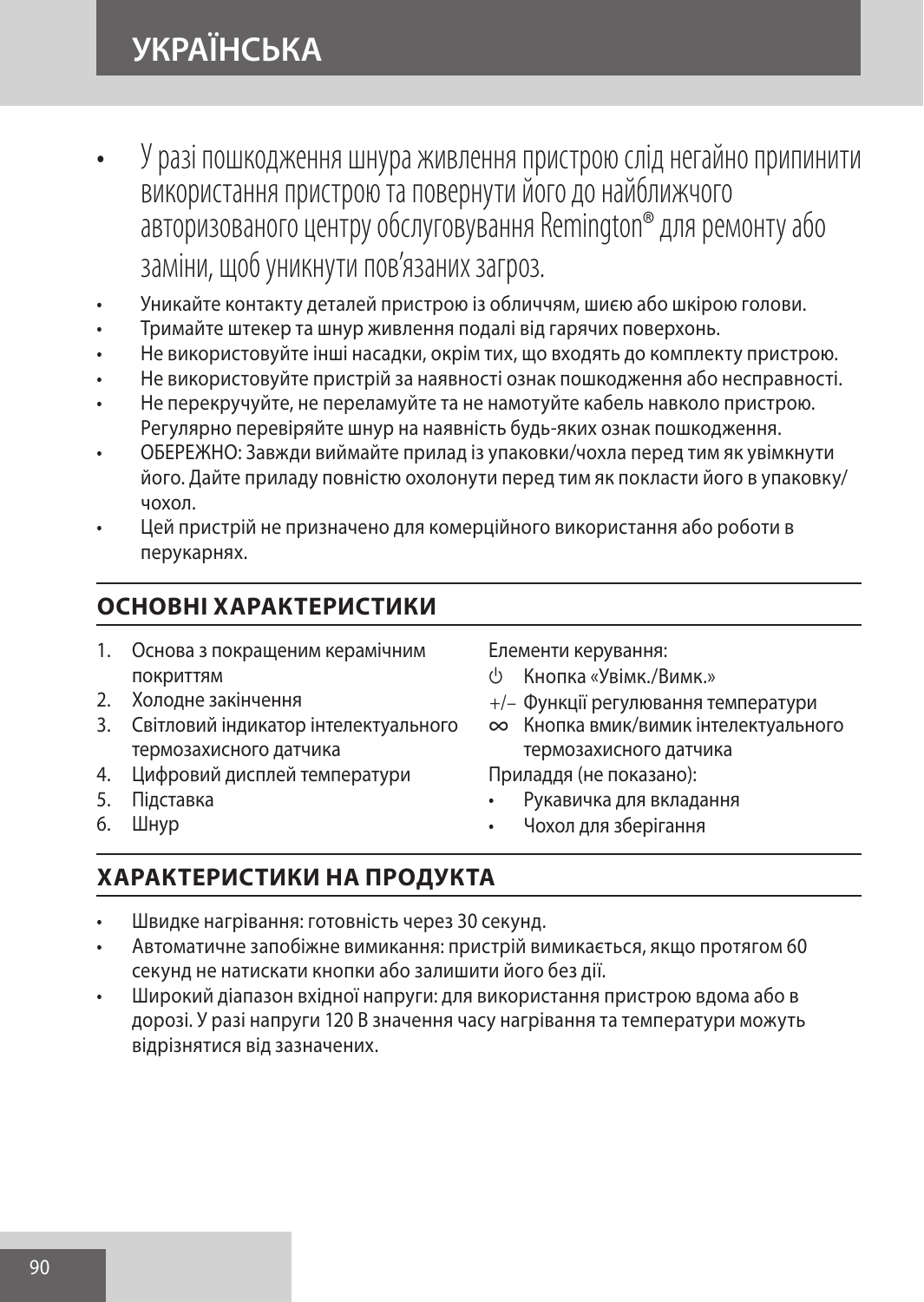### **IНСТРУКЦІЯ З ЕКСПЛУАТАЦІЇ**

- Перед використанням слід переконатися, що волосся чисте, сухе та розплутане.
- Для додаткового захисту допускається використовувати термозахисний спрей.
- Спреї для волосся містять легкозаймисті речовини. Не використовуйте їх протягом обробки волосся за допомогою виробу.
- Перед укладкою слід розділити волосся на пасма.
- Щоб уникнути опіків, використовуйте рукавичку для вкладання.
- 1. Підключіть виріб до мережі живлення.
- 2. Якщо плойка підключена до мережі живлення, проте не ввімкнена, відображатиметься значок фіксації  $\mathbf{a}$ , що означатиме перебування плойки в режимі очікування.
- 3. Для ввімкнення приладу натисніть на вимикач (C) та втримуйте його.
- 4. Розпочинайте укладку за нижчих значень температури. Виберіть потрібну температуру для вашого типу волосся за допомогою елементів управління, що розташовуються збоку пристрою.
- 5. Кнопка «+» збільшує температуру, а кнопка «–» зменшує її.

#### **Рекомендовані значення температури**

| Температура       | Тип волосся                                                                    |
|-------------------|--------------------------------------------------------------------------------|
| $140 °C - 160 °C$ | Тонке, пошкоджене або вибілене волосся                                         |
| $180 °C - 200 °C$ | Нормальне здорове волосся                                                      |
| $200 °C - 210 °C$ | Товсте, кучеряве волосся або інший тип волосся, що важко<br>піддається укладці |

**Обережно** Максимальні налаштування температури мають використовуватися виключно досвідченими стилістами.

- 6. Температурний дисплей блиматиме, доки пристрій не нагріється до вибраної температури.
- 7. Оброблюючи одне пасмо волосся за раз, візьміть ручку основою донизу та накрутіть пасмо волосся на нагріту основу.
- 8. Зачекайте близько 10 с, щоб локон набув потрібної форми.
- 9. Розкрутіть пасмо та відпустіть його.
- 10. Повторюйте зазначену процедуру на інших ділянках волосся голови, щоб створити стільки локонів, скільки забажаєте.
- Після використання натисніть на вимикач  $(\bigcup)$  та втримуйте його протягом двох секунд, щоб вимкнути прилад. Після цього необхідно від'єднати прилад від електромережі.
- **• Порада**: дайте пасмам охолонути перед укладкою або розчісуванням; це збереже зачіску довше.

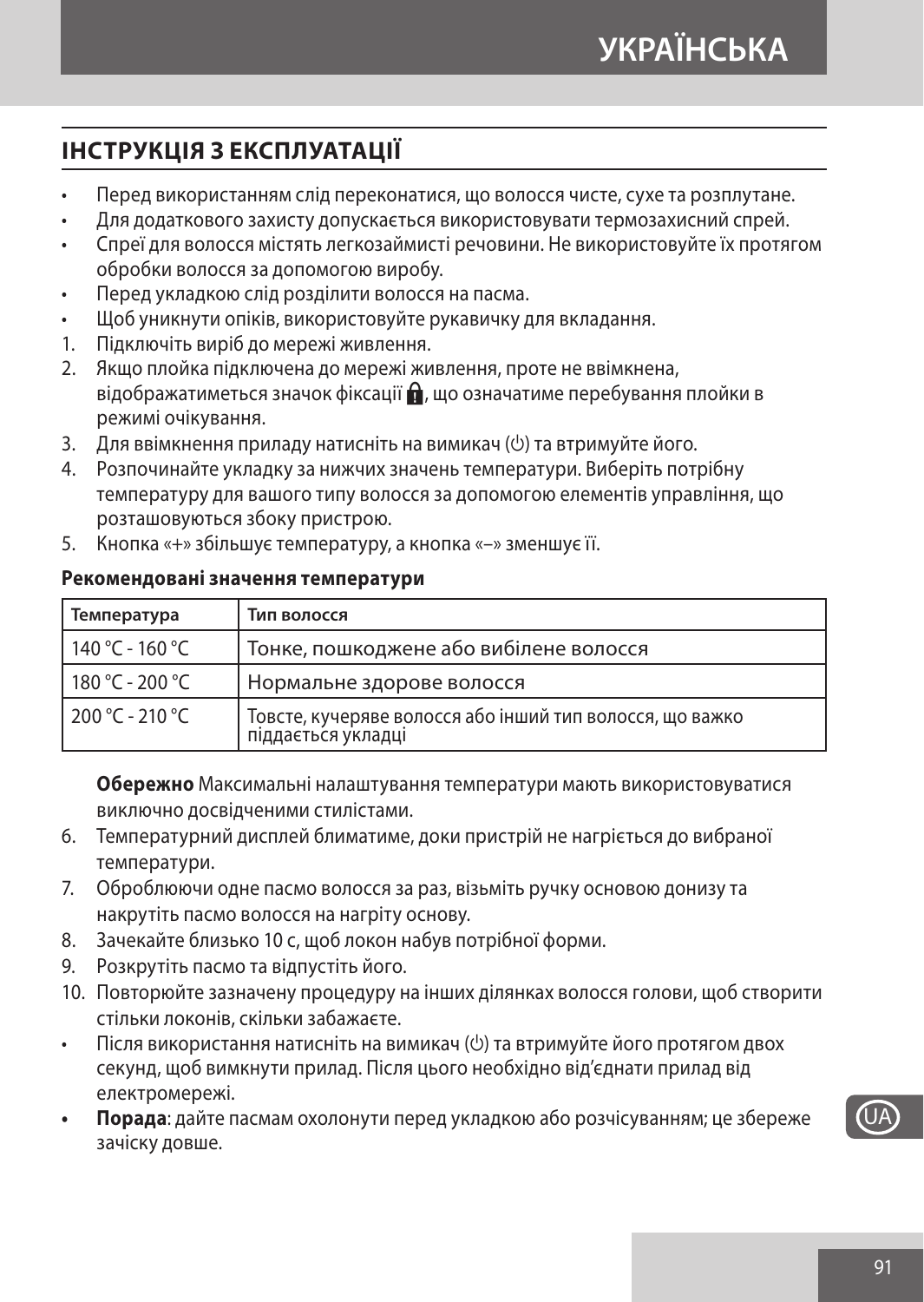#### **Інтелектуальний термозахисний датчик**

- Натисніть кнопку ∞, щоб активувати інтелектуальний термозахисний датчик.
- Якщо під час укладання ввімкнено датчик, буде увімкнений світловий індикатор. Це свідчитиме, що датчик відстежує температуру барабана й безперервно регулює подачу тепла, що запобігатиме пошкодженню волосся через перегрівання. Описані зміни температури здійснюються швидко й автоматизовано безпосередньо протягом укладання й не відображаються на виробі.

#### **Функція турбонагрівання**

- Утримуйте кнопку «+» протягом 2 секунд, після чого температура підвищиться до 210° C.
- Зауважте, що максимальна температура підходить для обробки далеко не кожного типу волосся.
- Будь ласка, виберіть температуру залежно від вашої фактури волосся.

#### **Функція температурного блокування**

- Установіть бажану температуру, натискаючи кнопки «+»/«–» та зафіксуйте елементи управління температурою, натиснувши та тримаючи кнопку «–» упродовж 2 секунд. Біля **В** значення температури відобразиться символ навісного замка.
- Для розблокування елементів управління температурою повторно натисніть та утримуйте кнопку «–» упродовж 2 секунд.

### **ЗБЕРІГАННЯ, ОЧИЩЕННЯ Й ТЕХНІЧНЕ ОБСЛУГОВУВАННЯ**

#### **Перед очищенням та перенесенням пристрою в місце зберігання дайте йому як слід охолонути.**

- Протріть усі поверхні пристрою вологою тканиною.
- Не використовуйте абразивні засоби для очищення.

#### **УТИЛІЗАЦІЯ**



Щоб не завдати шкоди довкіллю та здоров'ю людей через дію<br>
небезпечних речовин, не слід утилізувати пристрої й батареї<br>
одноразового або багаторазового використання, що позначе<br>
одним із цих символів, разом із невідсортов небезпечних речовин, не слід утилізувати пристрої й батареї одноразового або багаторазового використання, що позначені одним із цих символів, разом із невідсортованим побутовим сміттям. Обов'язково утилізуйте електричні й електронні вироби, а також, де можливо, батареї одноразового або багаторазового використання у відповідному офіційному пункті переробки/збору.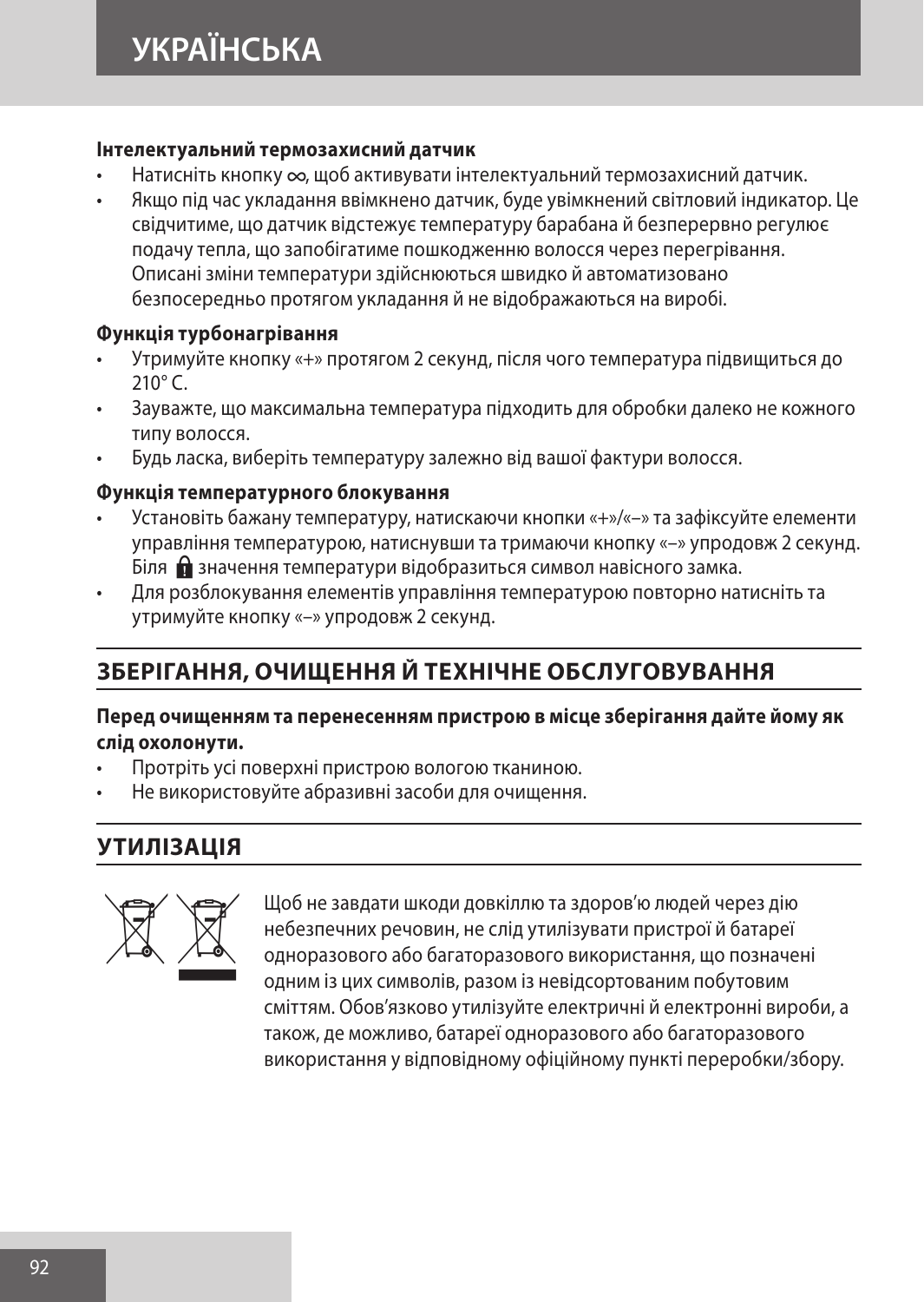Благодарим Ви, че закупихте нов продукт на Remington. Моля, прочетете внимателно инструкцията за употреба и я запазете. Отстранете всички опаковки преди употреба.

**ВНИМАНИЕ: Уредът е горещ. Пазете го далеч от достъпа на деца по всяко време.**

# **ВАЖНИ ИНСТРУКЦИИ ЗА БЕЗОПАСНОСТ**

• Този уред може да бъде използван от деца над 8-годишна възраст и хора с намалени физически, сетивни или умствени възможности, или липса на опит и знания, ако са наблюдавани /инструктирани и разбират свързаните рискове. Децата не бива да си играят с уреда. Почистването и поддръжката на уреда не трябва да се правят от деца, освен ако те са над 8-годишна възраст и са наблюдавани. Пазете уреда и кабела му далеч от достъпа на деца под 8-годишна възраст.



L Внимание: Не използвайте уреда в близост до вани, душове, мивки или други съдове, съдържащи вода.

- Когато уредът се използва в банята, кабелът му трябва да се извади от контакта веднага след употреба, тъй като близостта на вода представлява риск, дори и когато уредът е изключен.
- Внимание за допълнителна защита се препоръчва инсталирането на дефектнотокова защита (RCD) с номинален остатъчен работен ток, която не надвишава 30mA, в електрическата верига, захранваща банята. Потърсете съвет от електротехник.
- Опасност от изгаряне. Пазете уреда далеч от малки деца, особено по време на употреба и при охлаждане.
- Винаги поставяйте уреда и поставката, ако е снабден с такава, върху топлоустойчива, стабилна и равна повърхност.
- Никога не оставяйте уреда без надзор, докато е свързан към захранването.

BG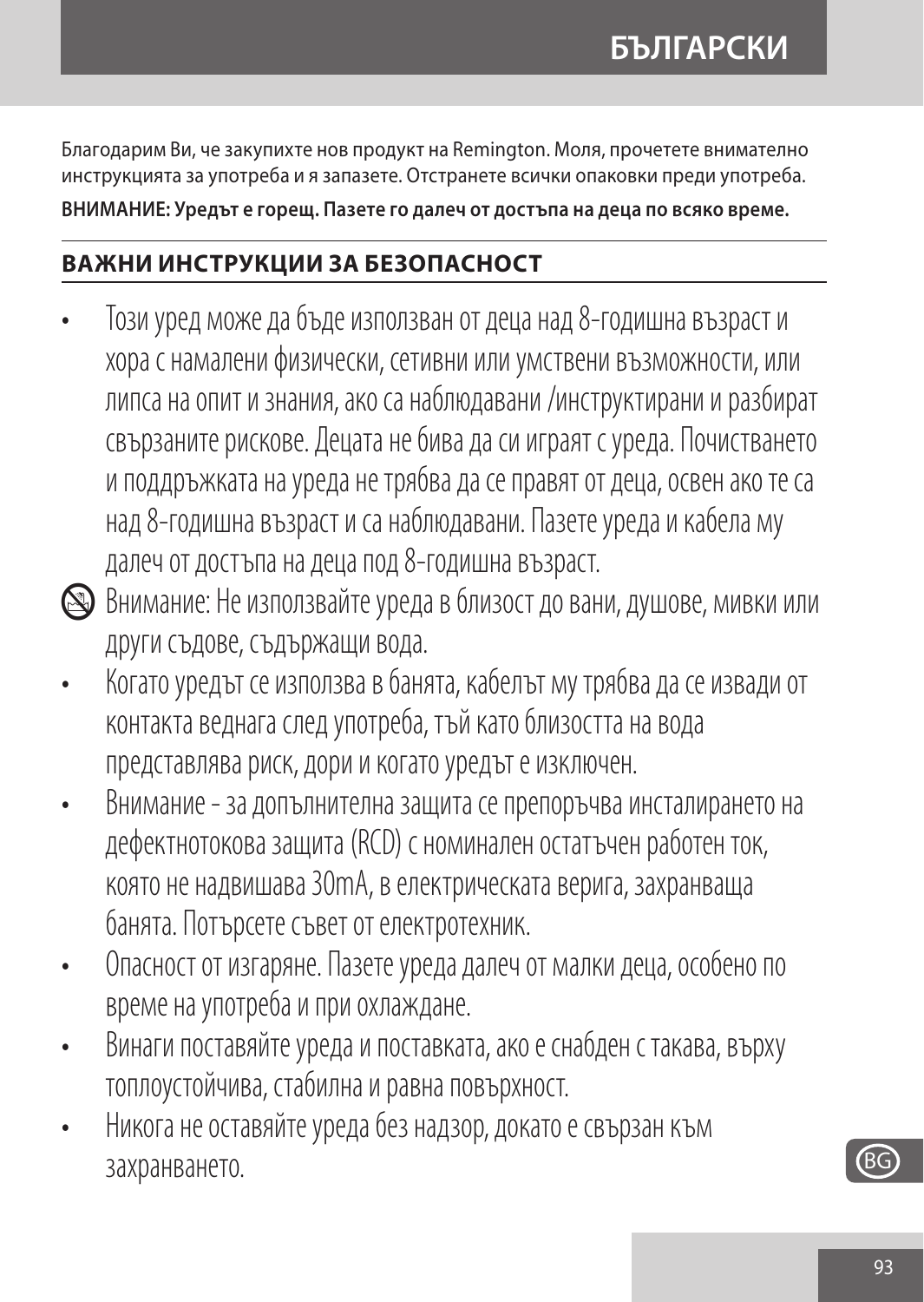- Ако кабелът се повреди, незабавно прекратете употребата и върнете уреда в най-близкия до Вас оторизиран сервиз на Remington за поправка или замяна, за да се избегнат рискове.
- Не допускайте контакт, на която и да е част на уреда, с лицето, врата или скалпа.
- Пазете кабела и щепсела далеч от нагорещени повърхности.
- Не използвайте приставки, различни от тези, които ние предоставяме.
- Не използвайте уреда, ако е повреден или не работи изправно.
- Не увивайте и не огъвайте кабела, не го увивайте около уреда. Проверявайте редовно кабела за признаци на повреда.
- ВНИМАНИЕ: Винаги махайте уреда от торбичката / калъфа за съхранение преди да се загрява и изчаквайте да изстине напълно преди да го поставите обратно.
- Този уред не е предназначен за комерсиална употреба и употреба във фризьорски салони.

#### **ЧАСТИ**

- 1. Усъвършенстван цилиндър с керамично покритие
- 2. Хладен връх
- 3. Лампичка на интелигентния топлинен сензор
- 4. Цифров температурен дисплей
- 5. Поставка
- 6. Въртящ се кабел

Бутони:

- C Ключ за включване/изключване
- +/– Функции на температурата
- ∞ Бутон за включване/изключване на интелигентния топлинен сензор

Аксесоари (не са показани):

- Ръкавица за стилистична обработка
- Чантичка за съхранение

### **ХАРАКТЕРИСТИКИ НА ПРОДУКТА**

- Бързо загряване готова за работа за 30 секунди.
- Автоматично изключване за безопасност уредът се изключва сам, ако не е натиснат бутон или уредът е оставен включен в продължение на 60 минути.
- Възможност за работа в мрежи с разнообразно напрежение: за дома и за чужбина. При 120 волта времената и температурите могат да варират.

#### **УКАЗАНИЯ ЗА УПОТРЕБА**

- Преди употреба се уверете, че косата е чиста, суха и разресана.
- За допълнителна защита използвайте спрей за топлинна защита.
- Лаковете за коса съдържат възпламеняеми вещества не ги използвайте, докато използвате този уред.
- Разделете косата на кичури преди да започнете оформянето. Оформете първо долните слоеве.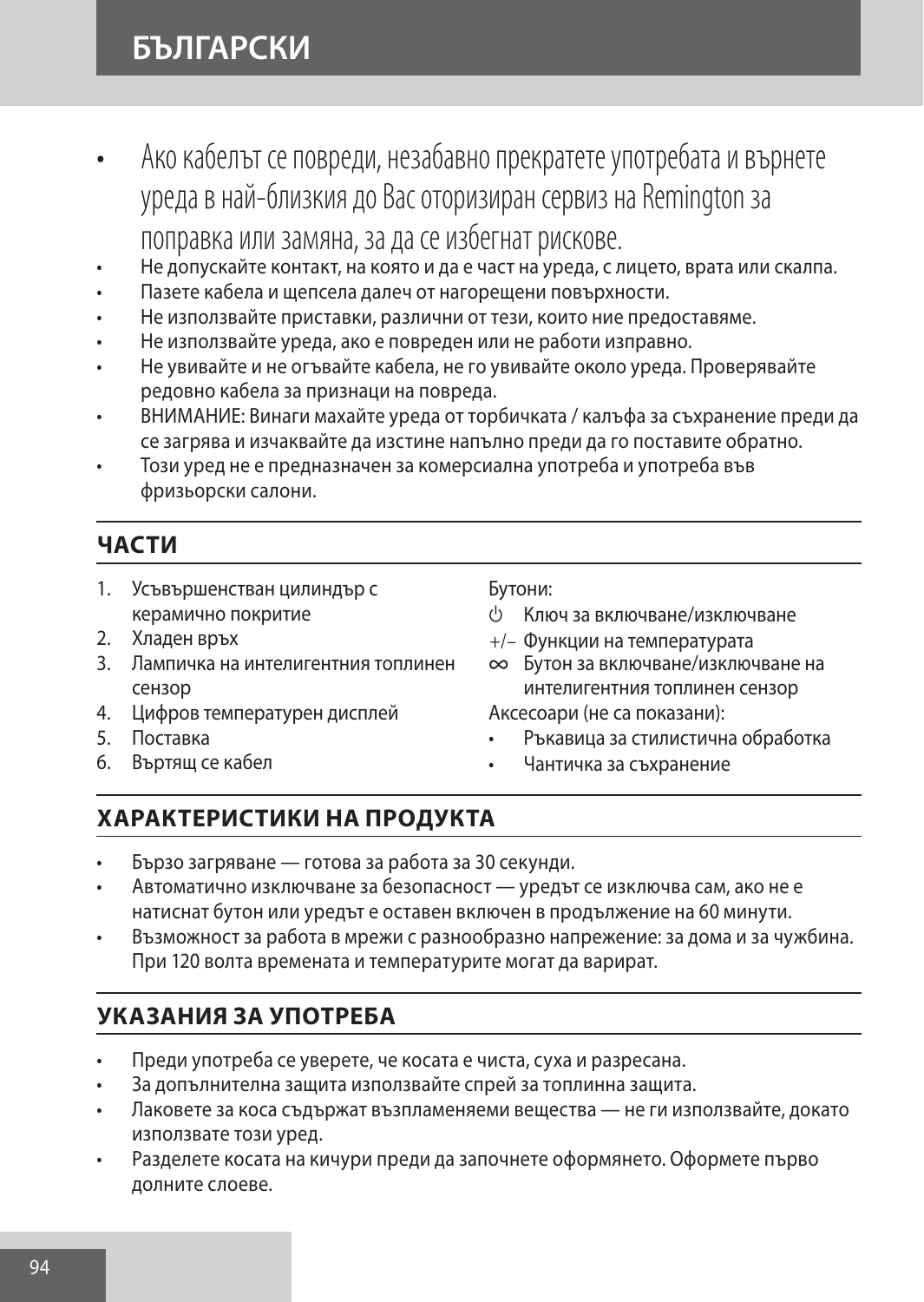- Използвайте ръкавицата за оформяне, за да избегнете изгаряне.
- 1. Включете уреда в електрическата мрежа.
- 2. Когато стайлърът е включен в контакта, но не работи, светва символа с катинар  $\mathbf{\hat{m}}$ . посочващ, че стайлърът е в режим на изчакване.
- 3. Натиснете и залръжте бутона за включване/изключване  $(c^i)$ , за да го включите.
- 4. Започнете да оформяте косата, като използвате първо по-ниска температура. Изберете подходящата температура за Вашия тип коса, като използвате бутоните "+" и "-" отстрани на пресата.
- 5. Бутонът "+" ще увеличи температурата, а бутонът "-" ще я намали.

#### **Препоръчани температури**

| Температура       | Тип коса                                       |
|-------------------|------------------------------------------------|
| $140 °C - 160 °C$ | Фина/тънка, увредена или изрусена коса         |
| $180 °C - 200 °C$ | Нормална, здрава коса                          |
| $200 °C - 210 °C$ | Гъста, много къдрава и трудна за оформяне коса |

**Внимание**: Най-високите температури трябва да се използват, само ако имате достатъчно опит.

- 6. Дисплеят за температурата ще мига, докато не достигне избраната температура.
- 7. Като работите върху един кичур, задръжте дръжката с конуса насочен надолу и увийте кичура коса около нагорещения конус.
- 8. Изчакайте около 10 секунди да се формира къдрицата.
- 9. Отвийте косата и освободете къдрицата.
- 10. Повторете този процес около главата, за да създадете толкова къдрици, колкото желаете.
- След употреба натиснете и задръжте бутона за включване/изключване ( $\uplus$ ) в продължение на две секунди, за да се изключи, след което изключете уреда от контакта.
- **• Съвет**: оставете къдриците да изстинат, преди да оформите или разрешите това ще ги направи по-дълготрайни.

#### **Интелигентен топлинен сензор**

- Натиснете бутона ∞, за да активирате интелигентния топлинен сензор.
- Ако сензорът е включен по време на оформянето на косата, индикаторната лампичка ще светне, за да покаже, че сензорът следи температурата на цилиндъра и непрекъснато регулира топлинната мощност, като помага да се предотвратят щетите, причинени от прегряване. Тези температурни промени не се показват на продукта, но се случват бързо и автоматично по време на стайлинг.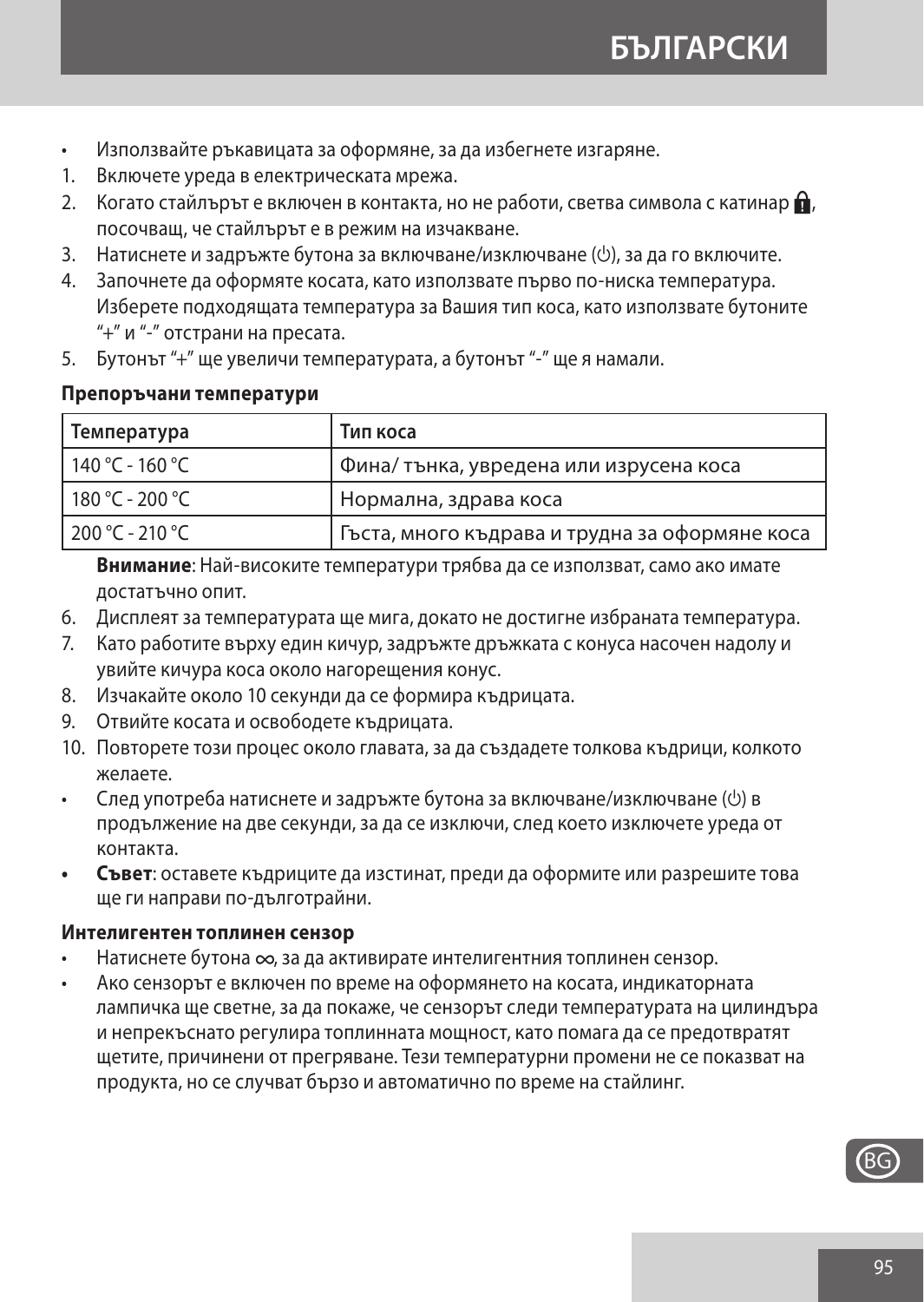#### **Функция за усилване на температурата**

- За бързи корекции на упорити, трудни за оформяне кичури.
- Функцията за усилване на температурата повишава температурата до 210ºС.
- Задръжте бутона "+" за 2 секунди, за да я включите.

#### **Функция за заключване на температурата**

- Нагласете желаната температура като натискате бутоните + / и заключете бутоните за регулиране на температурата като натиснете бутон "- "и задържите за 2 секунди. На температурния дисплей ше се появи символ  $\blacksquare$ .
- За да отключите бутоните за регулиране на температурата, натиснете бутон "-, и задръжте отново за 2 секунди.

#### **СЪХРАНЕНИЕ, ПОЧИСТВАНЕ И ПОДДРЪЖКА**

#### **Оставете уреда да изстине, преди да го почистите и приберете.**

- Почистете всички повърхности с влажна кърпа.
- Не използвайте силни и абразивни почистващи препарати или разтвори.

#### **РЕЦИКЛИРАНЕ**



За да се избегнат екологични и здравни проблеми поради наличие<br>
на опасни субстанции, уредите, акумулаторните и<br>
трябва да се изхвърлят заедно с несортирани общински отпадъци.<br>
Винаги изхвърляйте електрически и електронни на опасни субстанции, уредите, акумулаторните и неакумулаторните батерии, обозначени с един от тези символи, не Винаги изхвърляйте електрически и електронни продукти и, където е приложимо, акумулаторни и неакумулаторни батерии, на подходящо официално място за рециклиране/събиране.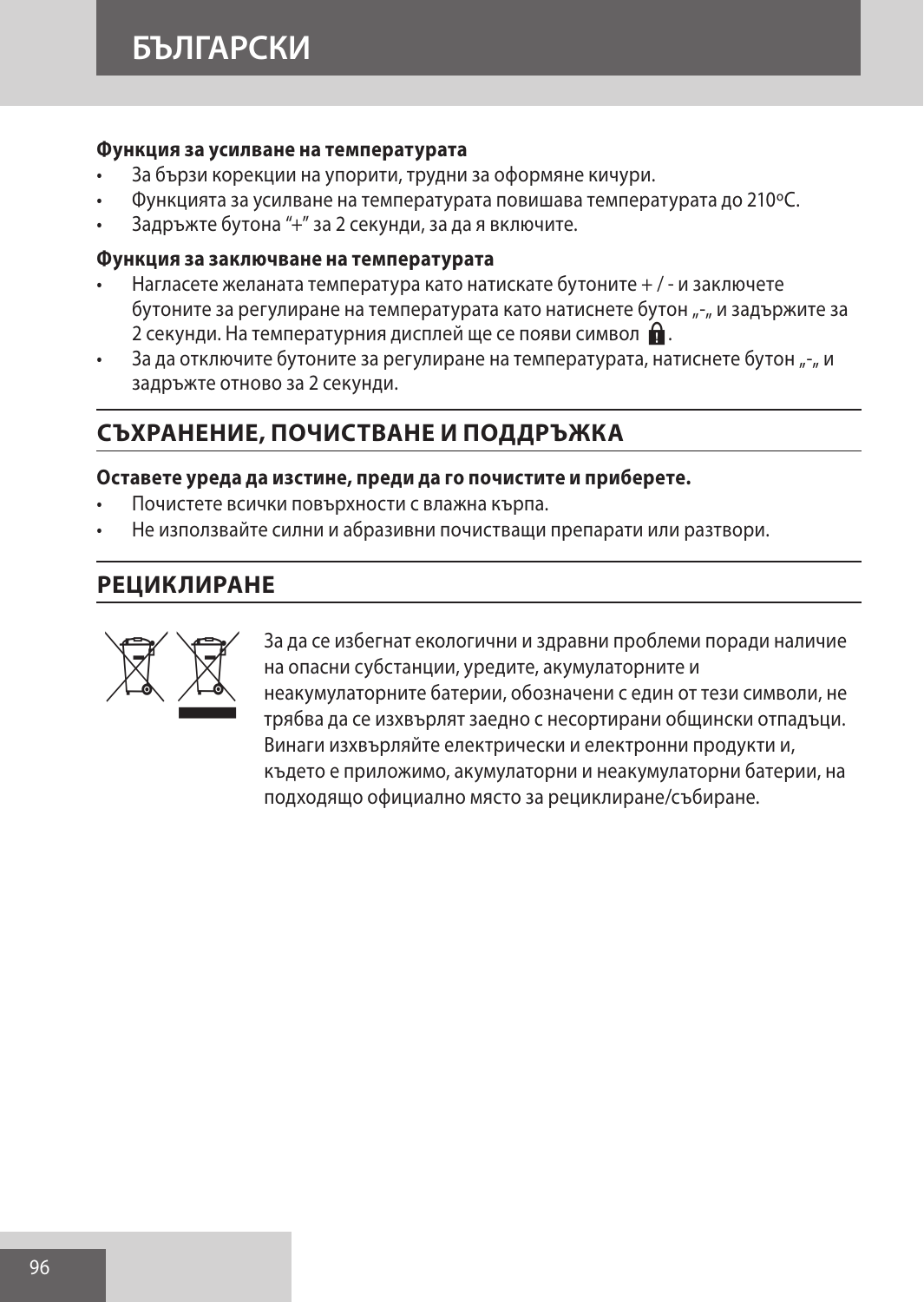**عريب**

شكرا لقيامك بشراء منتج Remington ®الجديد. يرجى قراءة هذه التعليمات بعناية واالحتفاظ بها في مكان آمن. قم بإزالة جميع مواد التعبئة قبل االستخدام. تحذير <u>:</u> هذا الجهاز ساخن. أبقه بعيدا عن متناول الأطفال في جميع الأوقات.

**إجراءات وقائية هامة**

- **يمكن استخدام هذا الجهاز بواسطة األطفال الذين تتراوح أعمارهم من 8 سنوات وما فوق واألشخاص ذوي القدرات البدنية أو الحسية أو العقلية المنخفضة أو قليلي الخبرة والمعرفة إذا تم اإلشراف عليهم/إرشادهم ويفهمون المخاطر المعنية. ويجب أال يعبث األطفال بالجهاز. ويجب أال يقوم األطفال بالتنظيف والصيانة إال إذا كان عمرهم أكبر من 8 سنوات وتحت إشراف. احفظ الجهاز والكابالت بعيدا عن متناول األطفال دون سن 8 سنوات.**
- L **ال تستخدم هذا الجهاز بالقرب من أحواض االستحمام أو الحمامات أو أي أحواض أخرى تحتوي على ماء.**
- **عند استخدام الجهاز في حمام، قم بفصله بعد االستخدام طالما أن القرب من الماء يمثل خطرا حتى عند إيقاف الجهاز.**
- **تحذير للحماية اإلضافية، ينصح بتركيب أي جهاز تيار متبقي )RCD )بمقنن تيار تشغيل متبقي ال يتجاوز 30 مللى أمبير في الدائرة الكهربائية المغذية للحمام. استشر كهربائي.**
- **ً عن متناول األطفال الصغار، وال سيما مخاطر الحرق. يجب االحتفاظ بالجهاز بعيدا أثناء االستخدام وعند تركه يبرد.**
	- **ً يجب دوما وضع الجهاز مع حوامله، إذا وجدت، على سطح مستقر ومستو ومقاوم للحرارة.**
		- **ال يجب ترك الجهاز بدون مالحظة عند توصيله بالتيار الكهربائي.**
	- **وفي حالة تلف سلك تغذية هذه الوحدة، توقف عن استخدامها فورا وأعد الجهاز ألقرب أخصائي خدمة معتمد من Remington ®لإلصالح أو االستبدال لتجنب األخطار.**
		- ال تسمح ألي جزء من الجهاز بلمس الوجه أو العنق أو فروة الرأس.
		- حافظ على قابس الطاقة والسلك الكهربائي بعيدا عن األسطح الساخنة
			- ال تستخدم ملحقات غير الملحقات التي نقوم بتوريدها.
				- ال تستخدم الجهاز إذا كان تالفا أو به خلل.
		- ال تقم بثني أو جدل الكبل أولفه حول الجهاز. تحقق من انتظام السلك للبحث عن أي عالمة تلف.
		- ُ تنبيه: يجب دوم ً ا إخراج الجهاز من حقيبة/جراب التخزين قبل التسخين وتركه ليبرد تماما قبل إعادة وضعه.
			- هذا الجهاز غير مخصص لالستخدام التجاري أو الصالونات.

97 AE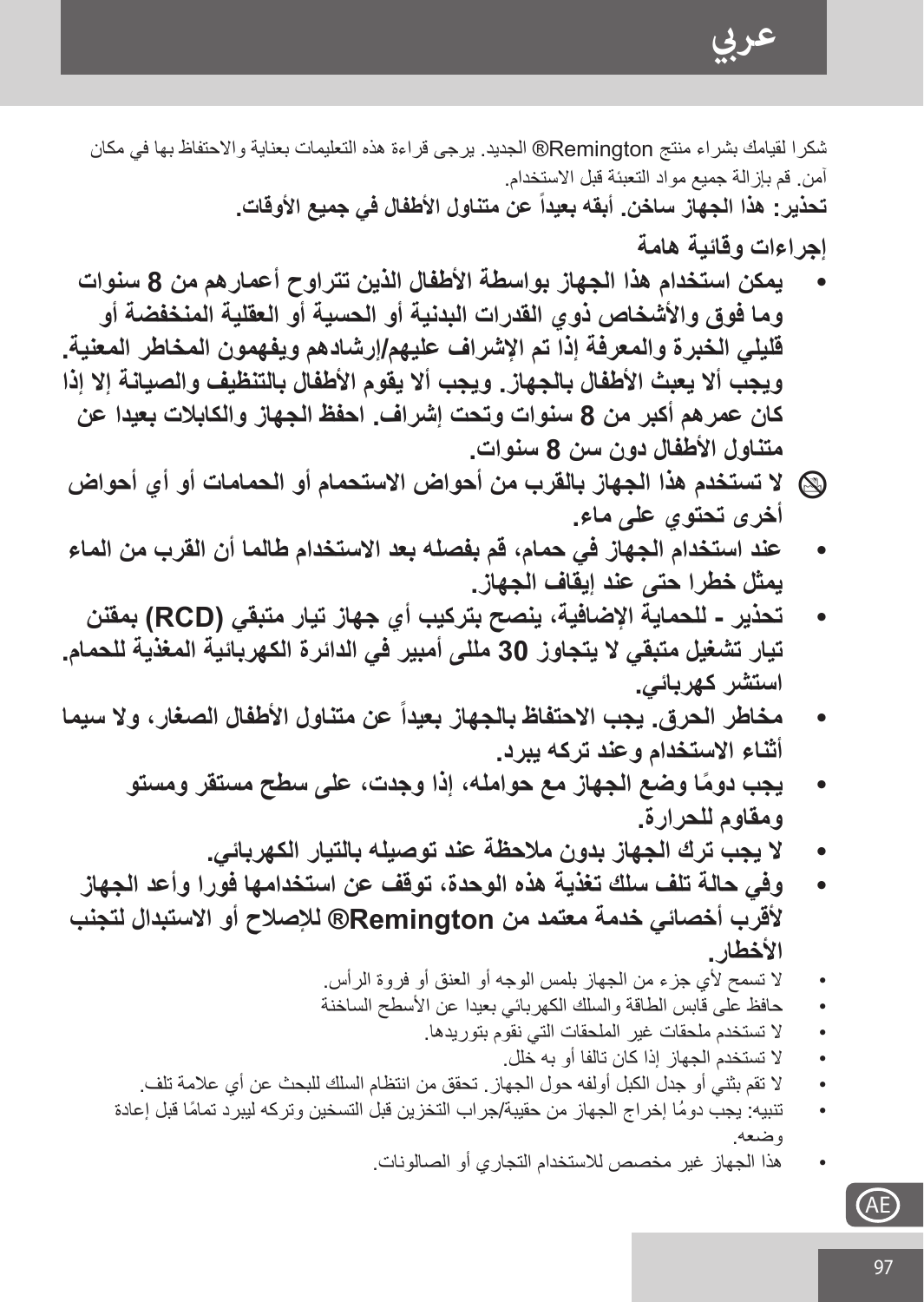**عريب**

**المزايا الرئيسية** . اسطوانة مطلية سيراميك متقدم . طرف بارد . لمبة حساس الحراري الذكي . الشاشة الرقمية . قاعدة . سلك دوار أدوات التحكم: On-off مفتاح C +/-وظائف درجة الحرارة oo زر تشغيل/إيقاف حساس الحرارة الذكي<br>الملحقات (غير مبينة):

#### **مزايا المنتج**

- تسخين سريع جاهز في غضون 30 ثانية.
- إغالق السالمة التلقائي- ستغلق هذه الوحدة نفسها إذا لم يتم الضغط على أي زر أو تركه في وضع التشغيل بعد 60 دقيقة

 قفاز التصفيف جراب للتخزين

 الجهد الكهربائي المتعدد: للمنزل أو في الخارج. قد تختلف المدد ودرجات الحرارة عند 120 فولت

#### **تعليمات االستخدام**

- تأكد قبل االستخدام من أن الشعر نظيف وجاف وخالي من التشابك.
	- استخدم رذاذ حماية من الحرارة لمزيد من الحماية.
- تحتوي سوائل رش الشعر على مواد قابلة لالشتعال ال تستخدمها أثناء استخدام هذا المنتج.
	- قسم الشعر قبل التصفيف. وقم بتصفيف الطبقات السفلية أوال.
		- يرجى استخدام قفازات التصفيف لتجنب الحروق العارضة.
			- 1. قم بتوصيل المنتج بالكهرباء.<br>2. عند توصيل عصبا المكواة بالذ
- . عند توصيل عصا المكواة بالكهرباء، مع عدم التشغيل، يضيء رمز اإلغالق B للداللة على أنه في وضعية التشغيل.
	- 3. اضغطي على زر التشغيل/إيقاف التشغيل (ن) واستمر ي في الضغط عليه للتشغيل.
		- . ابدأ التصفيف على درجات حرارة منخفضة أوال. وحدد درجة الحرارة المناسبة.
		- . يقوم زر "+" بزيادة درجة الحرارة في حين يقوم زر "-" بخفض درجة الحرارة.

#### **درجات الحرارة الموصى بها**

| نوع الشعر                      | درجة الحرارة    |
|--------------------------------|-----------------|
| عر خفيف/ناعم أو تالف أومسحوب   | 140 °C - 160 °C |
| شعر خفيف/ناعم أو تالف أو مسحوب | 180 °C - 200 °C |
| شعر سميك مجعد جدا وصعب التصفيف | 200 °C - 210 °C |

**تنبيه**: يجب استخدام أسخن درجات الحرارة بواسطة مصففين من ذوي الخبرة فقط.

- . ستومض شاشة درجة الحرارة حتى يتم الوصول إلى درجة الحرارة المختارة.
- 7. بالعمل على قسم واحد في المرة الواحدة، أمسكي المقبض والأسطوانة متجهه لأسفل وقومي بلف جزء من الشعر حول الأسطوانة الساخنة.
	- . انتظر حوالي 10 ثانية للتجعيد.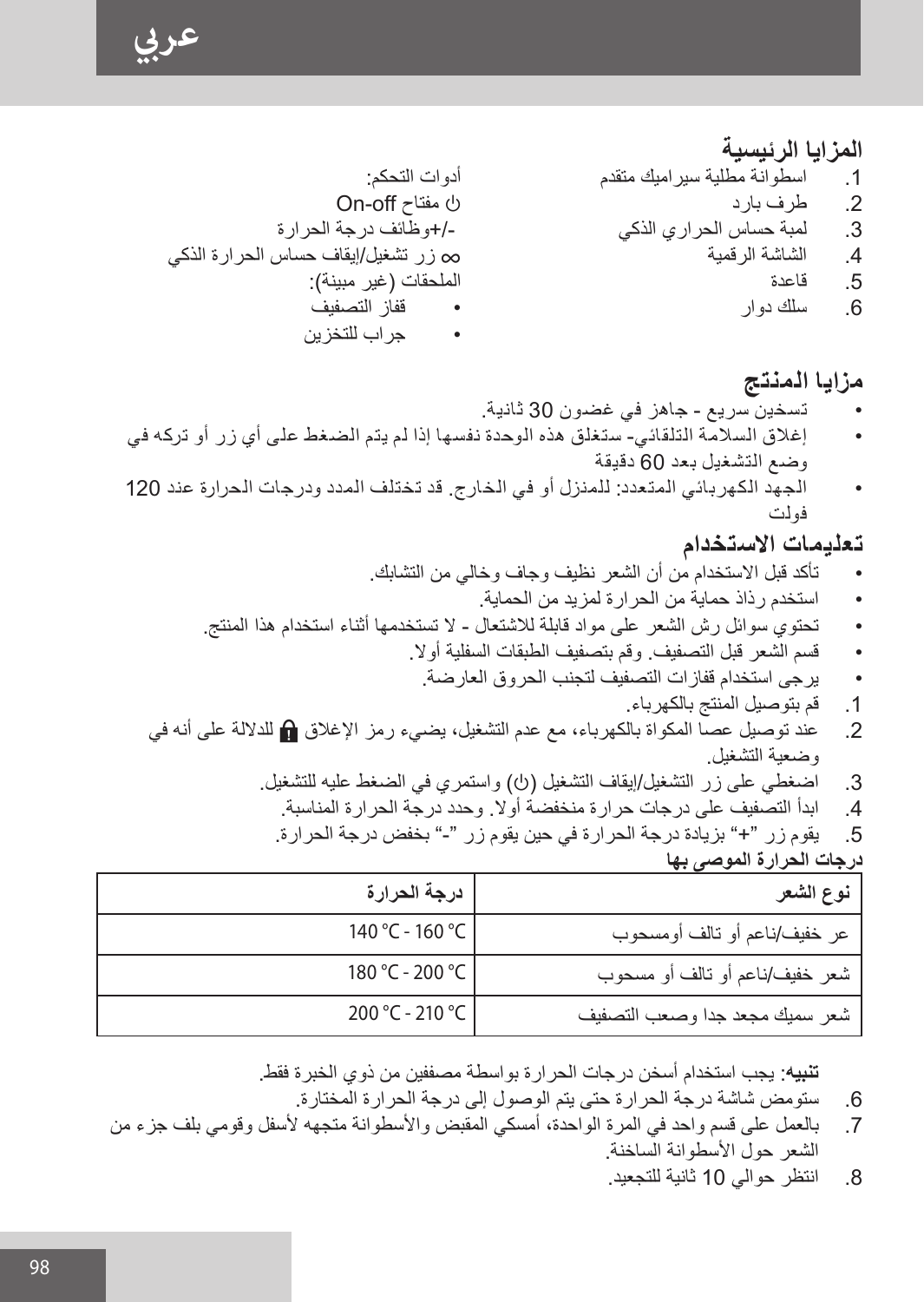**عريب**

- . قم بفك الشعر وأطلق التجاعيد.
- 10.كرر ذلك حول الرأس إلنشاء شعر مجعد كثبر كما هو مطلوب.
- بعد االستخدام، اضغطي مع االستمرار على زر )C )لمدة ثانيتين إليقاف تشغيل الجهاز ثم افصلي الجهاز عن مصدر الكهرباء.
	- نصيحة: دعي تجعيدات الشعر تبرد قبل التصفيف أو التنظيف بفرشاة فسوف يساعد ذلك على إطالة تجعيدات الشعر.

#### **حساس الحراري الذكي**

- اضغط على زر ∞ لتنشيط حساس الحرارة الذكي.
- في حالة تشغيل الحساس أثناء التصفيف، ستضيء لمبة المؤشر لإلشارة إلى أن الحساس يراقب درجة حرارة اللوح وينظم ناتج الحرارة باستمرار وهو ما يساعد على الوقاية من التلف الناتج عن ارتفاع الحرارة الزائد. لا تُعرض التغيرات في درجة الحرارة على المنتج، ولكنها تحدث بسرعة وتلقائيًا أثناء التصفيف.

**وظيفة زيادة درجة الحرارة** 

 تحدد تلقائيا أعلى درجة حرارة. اضغط على زر "+" لمدة ثانيتين وسوف تزيد درجة الحرارة إلى 210 درجة مئوية.

#### **وظيفة قفل درجة الحرارة**

- قم بتعيين درجة الحرارة المطلوبة بالضغط على أزرار -/+ وقفل أدوات التحكم في درجة الحرارة بالضغط على زر '-' لمدة ثانيتين. سوف يظهر رمز 'قفل' B بجانب درجة الحرارة.
	- ولفتح أدوات التحكم في درجة الحرارة، اضغط مع االستمرار على زر.

#### **التخزين والتنظيف والصيانة**

#### **دع الجهاز يبرد قبل تنظيفه وتخزينه.**

- امسح جميع األسطح بقطعة قماش مبللة.
- ال تستخدم مواد التنظيف أو المذيبات القوية.

**إعادة التدوير**



لتجنب المشاكل البيئية والصحية الناجمة عن المواد الخطرة، يجب عدم التخلص من<br>التجنب المشاكل البيئية لإعادة الشحن والمساهر التجنب المساهرة، يتم المصنفة، يجب التجنب التخلص من Willing الشحن<br>التخلص من المنتجات الكهربانية والإلكت األجهزة، والبطاريات القابلة إلعادة الشحن والبطاريات غير القابلة إلعادة الشحن ً التي تحمل عالمة واحدة من هذه الرموز مع نفايات البلدية غير المصنفة. يجب دائما التخلص من المنتجات الكهربائية واإللكترونية، وكذلك إذا أمكن، البطاريات القابلة إلعادة الشحن وغير القابلة إلعادة الشحن، في نقطة رسمية مناسبة إلعادة التدوير/ تجميع المخلفات.